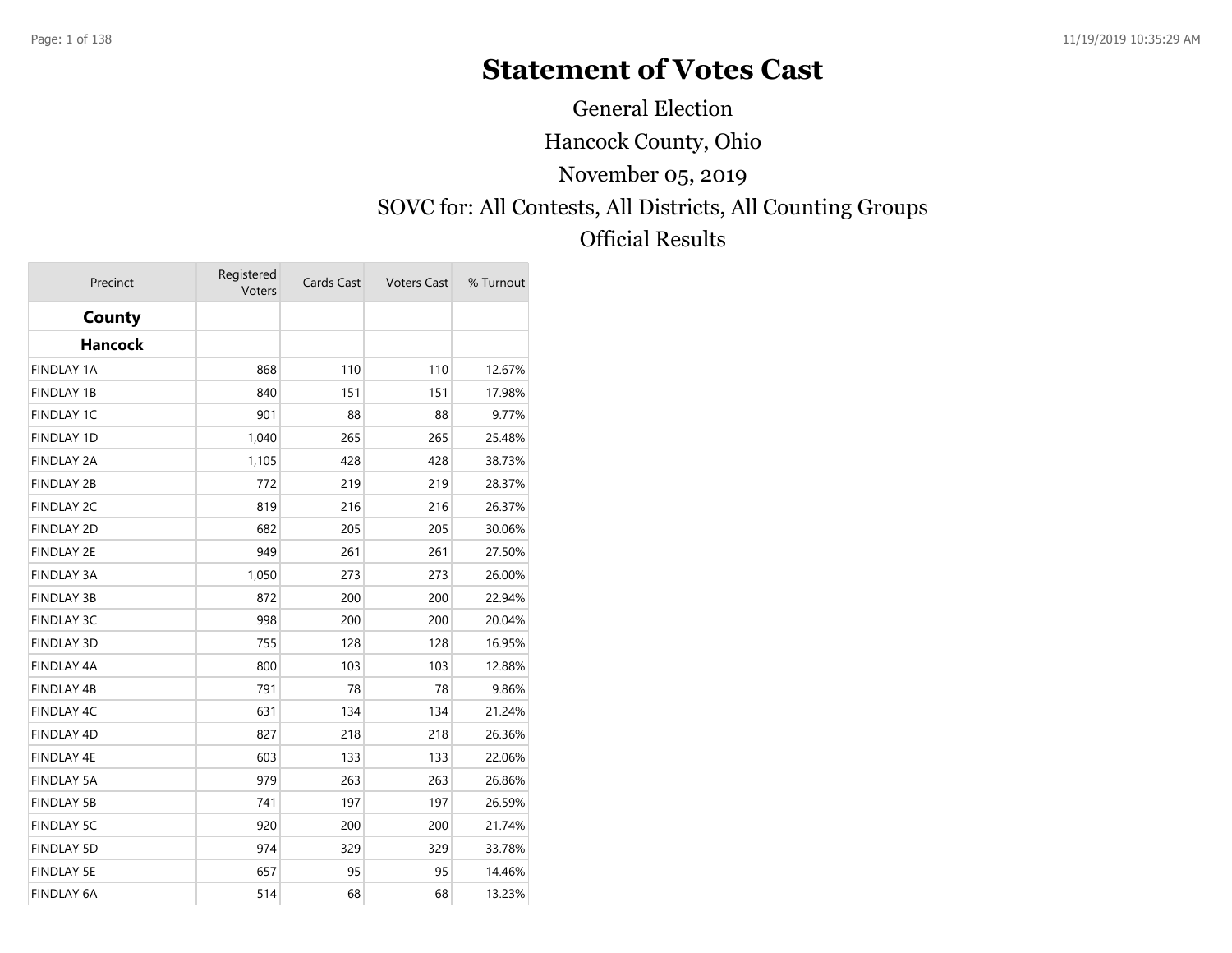| Precinct          | Registered<br>Voters | Cards Cast | <b>Voters Cast</b> | % Turnout |
|-------------------|----------------------|------------|--------------------|-----------|
| FINDLAY 6B        | 783                  | 93         | 93                 | 11.88%    |
| <b>FINDLAY 6C</b> | 774                  | 121        | 121                | 15.63%    |
| <b>FINDLAY 6D</b> | 656                  | 91         | 91                 | 13.87%    |
| <b>FINDLAY 7A</b> | 868                  | 196        | 196                | 22.58%    |
| FINDLAY 7B        | 749                  | 155        | 155                | 20.69%    |
| FINDLAY 7C        | 729                  | 185        | 185                | 25.38%    |
| <b>FINDLAY 7D</b> | 645                  | 135        | 135                | 20.93%    |
| FINDLAY 7E        | 582                  | 79         | 79                 | 13.57%    |
| FOSTORIA S        | 889                  | 117        | 117                | 13.16%    |
| fostoria n        | 963                  | 173        | 173                | 17.96%    |
| ALLEN E           | 872                  | 341        | 341                | 39.11%    |
| ALLEN W           | 958                  | 414        | 414                | 43.22%    |
| AMANDA            | 741                  | 228        | 228                | 30.77%    |
| <b>BIGLICK</b>    | 887                  | 181        | 181                | 20.41%    |
| BLANCHARD         | 786                  | 248        | 248                | 31.55%    |
| CASS              | 701                  | 206        | 206                | 29.39%    |
| DELAWARE          | 813                  | 343        | 343                | 42.19%    |
| EAGLE             | 804                  | 209        | 209                | 26.00%    |
| JACKSON           | 721                  | 156        | 156                | 21.64%    |
| LIBERTY N         | 743                  | 210        | 210                | 28.26%    |
| LIBERTY NE        | 755                  | 119        | 119                | 15.76%    |
| LIBERTY NW        | 1,061                | 355        | 355                | 33.46%    |
| LIBERTY SE        | 1,167                | 175        | 175                | 15.00%    |
| LIBERTY SW        | 970                  | 330        | 330                | 34.02%    |
| <b>MADISON E</b>  | 664                  | 124        | 124                | 18.67%    |
| <b>MADISON W</b>  | 845                  | 142        | 142                | 16.80%    |
| MARION N          | 1,065                | 342        | 342                | 32.11%    |
| <b>MARION S</b>   | 1,310                | 117        | 117                | 8.93%     |
| MCCOMB            | 923                  | 123        | 123                | 13.33%    |
| ORANGE            | 930                  | 199        | 199                | 21.40%    |
| PLEASANT          | 539                  | 71         | 71                 | 13.17%    |
| PORTAGE           | 507                  | 131        | 131                | 25.84%    |
| union e           | 596                  | 118        | 118                | 19.80%    |
| UNION W           | 599                  | 170        | 170                | 28.38%    |
| VAN BUREN         | 687                  | 120        | 120                | 17.47%    |
| WASHINGTON        | 1,014                | 298        | 298                | 29.39%    |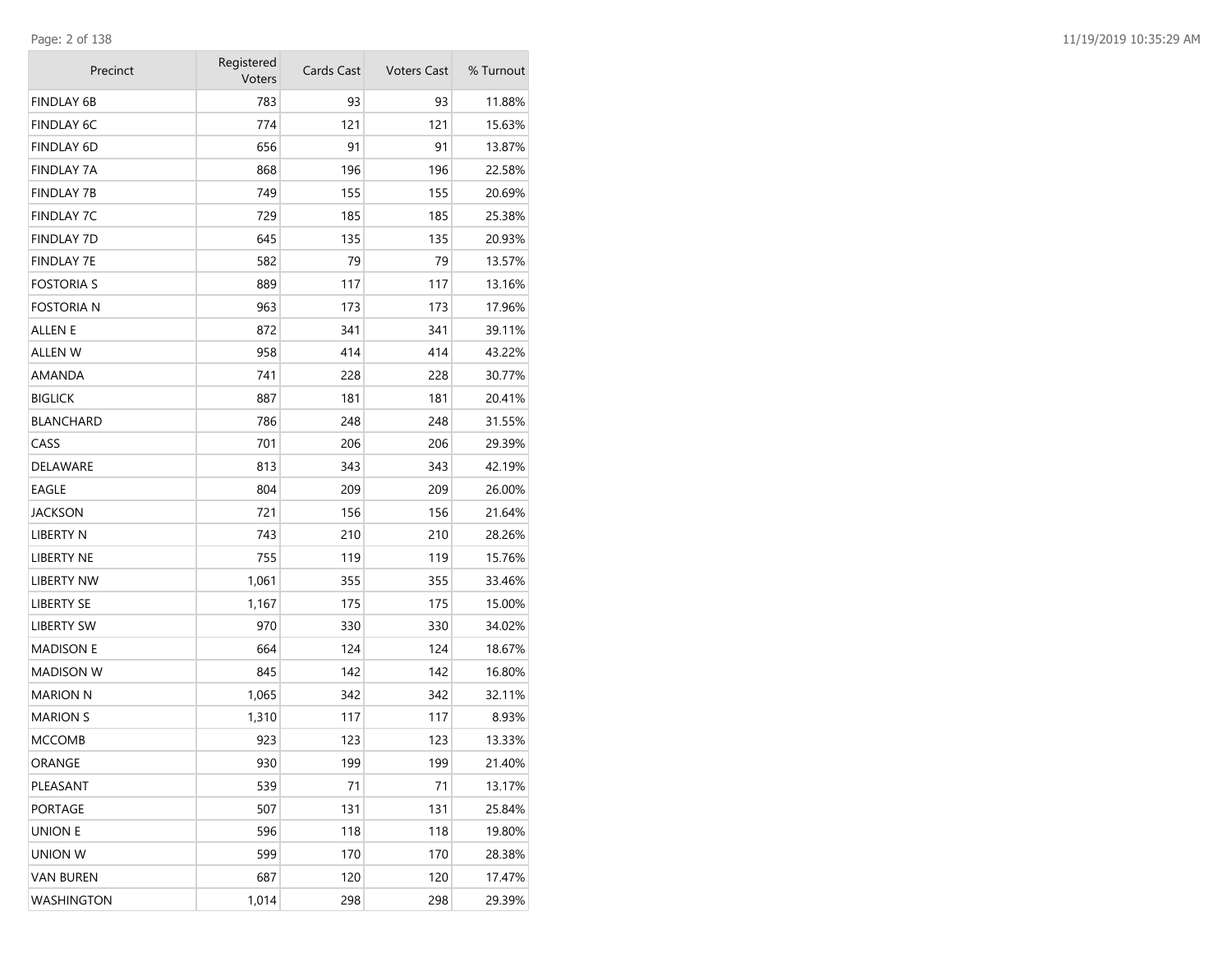| Precinct           | Registered<br>Voters | Cards Cast | <b>Voters Cast</b> | % Turnout |
|--------------------|----------------------|------------|--------------------|-----------|
| Hancock - Total    | 49,384               | 11,377     | 11,377             | 23.04%    |
| <b>Cumulative</b>  |                      |            |                    |           |
| Cumulative         | 0                    | 0          |                    | N/A       |
| Cumulative - Total | 0                    | 0          |                    | N/A       |
| County - Total     | 49,384               | 11,377     | 11,377             | 23.04%    |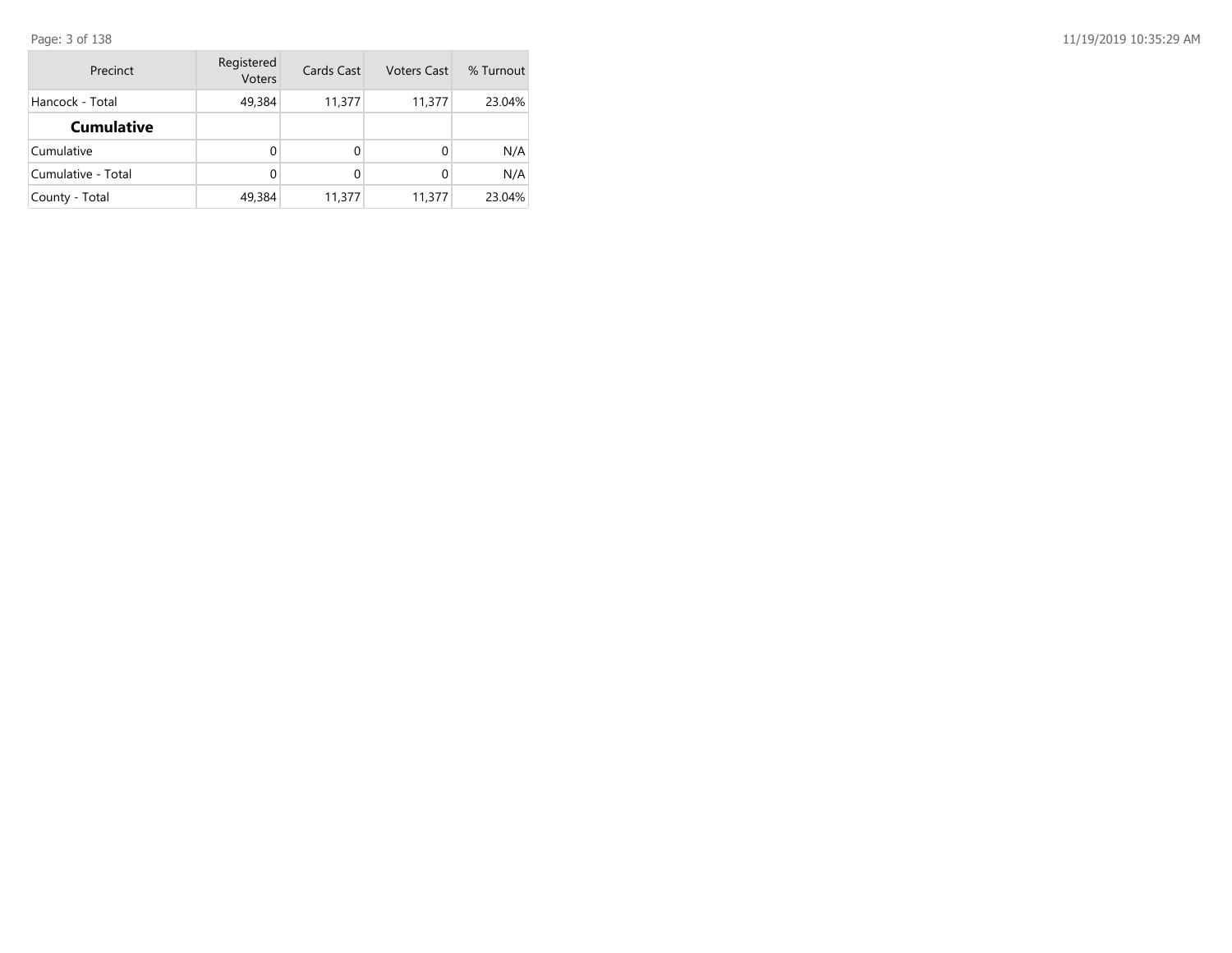#### **Municipal Court Judge for Tiffin - Fostoria (Vote for 1)**

| Precinct           | <b>Times Cast</b> | Registered<br>Voters |
|--------------------|-------------------|----------------------|
| County             |                   |                      |
| <b>Hancock</b>     |                   |                      |
| <b>FOSTORIA S</b>  | 117               | 889                  |
| <b>FOSTORIA N</b>  | 173               | 963                  |
| <b>WASHINGTON</b>  | 298               | 1,014                |
| Hancock - Total    | 588               | 2,866                |
| <b>Cumulative</b>  |                   |                      |
| Cumulative         | 0                 | 0                    |
| Cumulative - Total | $\Omega$          | 0                    |
| County - Total     | 588               | 2,866                |

| Precinct           | Mark E. Repp |         | <b>Total Votes</b> |
|--------------------|--------------|---------|--------------------|
| County             |              |         |                    |
| <b>Hancock</b>     |              |         |                    |
| <b>FOSTORIA S</b>  | 83           | 100.00% | 83                 |
| <b>FOSTORIA N</b>  | 133          | 100.00% | 133                |
| <b>WASHINGTON</b>  | 207          | 100.00% | 207                |
| Hancock - Total    | 423          | 100.00% | 423                |
| <b>Cumulative</b>  |              |         |                    |
| Cumulative         | $\Omega$     |         | 0                  |
| Cumulative - Total | 0            |         | 0                  |
| County - Total     | 423          | 100.00% | 423                |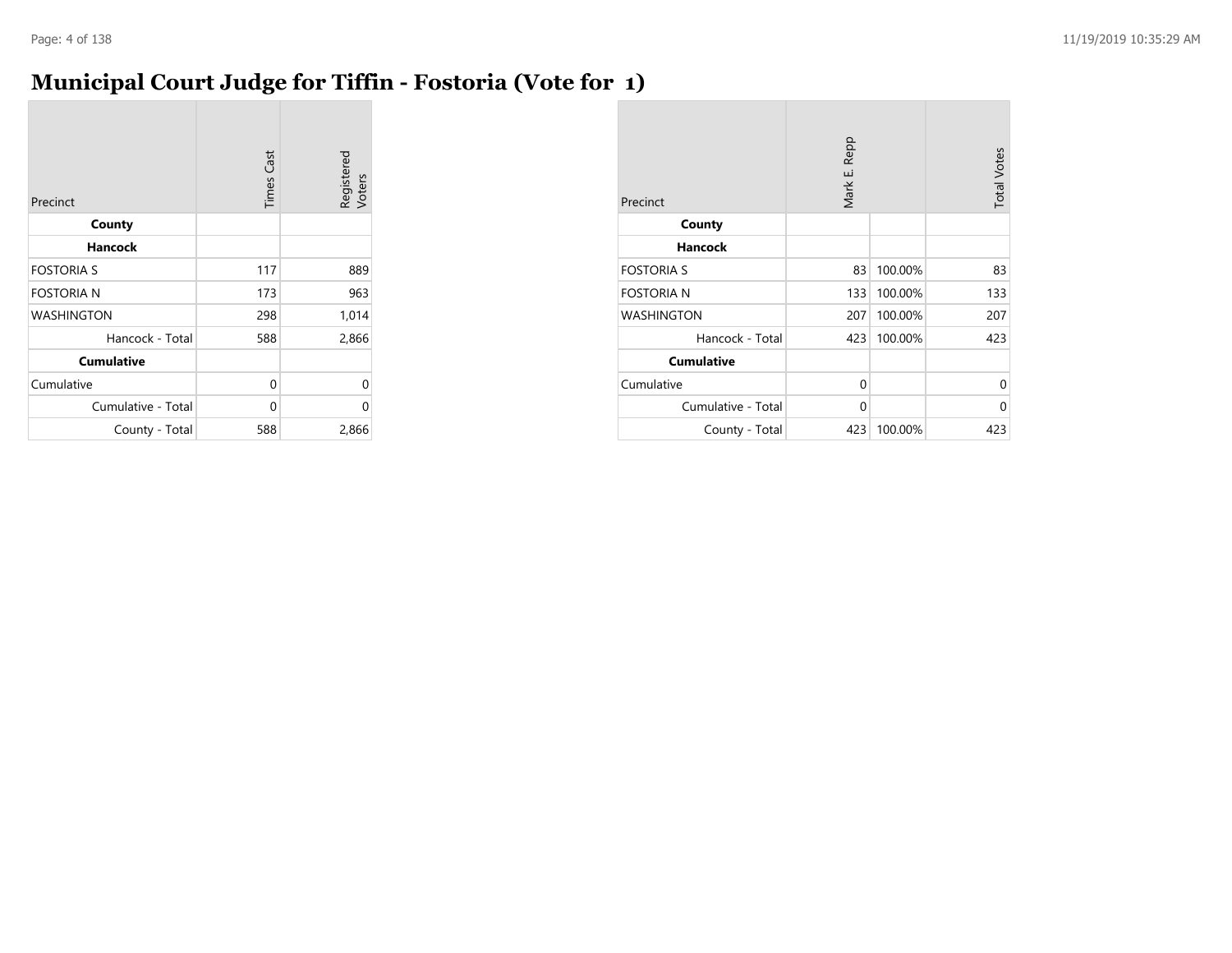#### **Mayor for Findlay City (Vote for 1)**

| Precinct          | imes Cast |       |
|-------------------|-----------|-------|
| County            |           |       |
| Hancock           |           |       |
| <b>FINDLAY 1A</b> | 110       | 868   |
| <b>FINDLAY 1B</b> | 151       | 840   |
| <b>FINDLAY 1C</b> | 88        | 901   |
| <b>FINDLAY 1D</b> | 265       | 1,040 |
| <b>FINDLAY 2A</b> | 428       | 1,105 |
| <b>FINDLAY 2B</b> | 219       | 772   |
| <b>FINDLAY 2C</b> | 216       | 819   |
| <b>FINDLAY 2D</b> | 205       | 682   |
| <b>FINDLAY 2E</b> | 261       | 949   |
| <b>FINDLAY 3A</b> | 273       | 1,050 |
| <b>FINDLAY 3B</b> | 200       | 872   |
| <b>FINDLAY 3C</b> | 200       | 998   |
| <b>FINDLAY 3D</b> | 128       | 755   |
| <b>FINDLAY 4A</b> | 103       | 800   |
| <b>FINDLAY 4B</b> | 78        | 791   |
| <b>FINDLAY 4C</b> | 134       | 631   |
| FINDLAY 4D        | 218       | 827   |
| <b>FINDLAY 4E</b> | 133       | 603   |
| <b>FINDLAY 5A</b> | 263       | 979   |
| <b>FINDLAY 5B</b> | 197       | 741   |
| <b>FINDLAY 5C</b> | 200       | 920   |
| <b>FINDLAY 5D</b> | 329       | 974   |
| <b>FINDLAY 5E</b> | 95        | 657   |
| <b>FINDLAY 6A</b> | 68        | 514   |
| <b>FINDLAY 6B</b> | 93        | 783   |
| <b>FINDLAY 6C</b> | 121       | 774   |
| <b>FINDLAY 6D</b> | 91        | 656   |
| <b>FINDLAY 7A</b> | 196       | 868   |
| <b>FINDLAY 7B</b> | 155       | 749   |

| Precinct          | Chad Benschoter<br>(DEM) |        | Christina Muryn<br>(REP) |        | <b>Total Votes</b> |
|-------------------|--------------------------|--------|--------------------------|--------|--------------------|
| County            |                          |        |                          |        |                    |
| Hancock           |                          |        |                          |        |                    |
| <b>FINDLAY 1A</b> | 54                       | 51.92% | 50                       | 48.08% | 104                |
| <b>FINDLAY 1B</b> | 68                       | 45.95% | 80                       | 54.05% | 148                |
| <b>FINDLAY 1C</b> | 41                       | 46.59% | 47                       | 53.41% | 88                 |
| <b>FINDLAY 1D</b> | 97                       | 38.49% | 155                      | 61.51% | 252                |
| FINDLAY 2A        | 119                      | 29.17% | 289                      | 70.83% | 408                |
| <b>FINDLAY 2B</b> | 81                       | 38.57% | 129                      | 61.43% | 210                |
| <b>FINDLAY 2C</b> | 54                       | 25.84% | 155                      | 74.16% | 209                |
| <b>FINDLAY 2D</b> | 30                       | 15.15% | 168                      | 84.85% | 198                |
| <b>FINDLAY 2E</b> | 46                       | 18.11% | 208                      | 81.89% | 254                |
| <b>FINDLAY 3A</b> | 68                       | 25.56% | 198                      | 74.44% | 266                |
| <b>FINDLAY 3B</b> | 86                       | 44.79% | 106                      | 55.21% | 192                |
| <b>FINDLAY 3C</b> | 58                       | 29.59% | 138                      | 70.41% | 196                |
| <b>FINDLAY 3D</b> | 69                       | 53.91% | 59                       | 46.09% | 128                |
| FINDLAY 4A        | 48                       | 48.00% | 52                       | 52.00% | 100                |
| <b>FINDLAY 4B</b> | 35                       | 47.95% | 38                       | 52.05% | 73                 |
| <b>FINDLAY 4C</b> | 53                       | 41.09% | 76                       | 58.91% | 129                |
| <b>FINDLAY 4D</b> | 101                      | 47.42% | 112                      | 52.58% | 213                |
| <b>FINDLAY 4E</b> | 60                       | 46.15% | 70                       | 53.85% | 130                |
| FINDLAY 5A        | 98                       | 38.13% | 159                      | 61.87% | 257                |
| <b>FINDLAY 5B</b> | 70                       | 36.46% | 122                      | 63.54% | 192                |
| <b>FINDLAY 5C</b> | 76                       | 38.97% | 119                      | 61.03% | 195                |
| <b>FINDLAY 5D</b> | 118                      | 37.34% | 198                      | 62.66% | 316                |
| <b>FINDLAY 5E</b> | 48                       | 51.61% | 45                       | 48.39% | 93                 |
| FINDLAY 6A        | 43                       | 67.19% | 21                       | 32.81% | 64                 |
| <b>FINDLAY 6B</b> | 42                       | 47.19% | 47                       | 52.81% | 89                 |
| <b>FINDLAY 6C</b> | 65                       | 54.17% | 55                       | 45.83% | 120                |
| FINDLAY 6D        | 45                       | 51.14% | 43                       | 48.86% | 88                 |
| FINDLAY 7A        | 64                       | 33.86% | 125                      | 66.14% | 189                |
| <b>FINDLAY 7B</b> | 65                       | 43.62% | 84                       | 56.38% | 149                |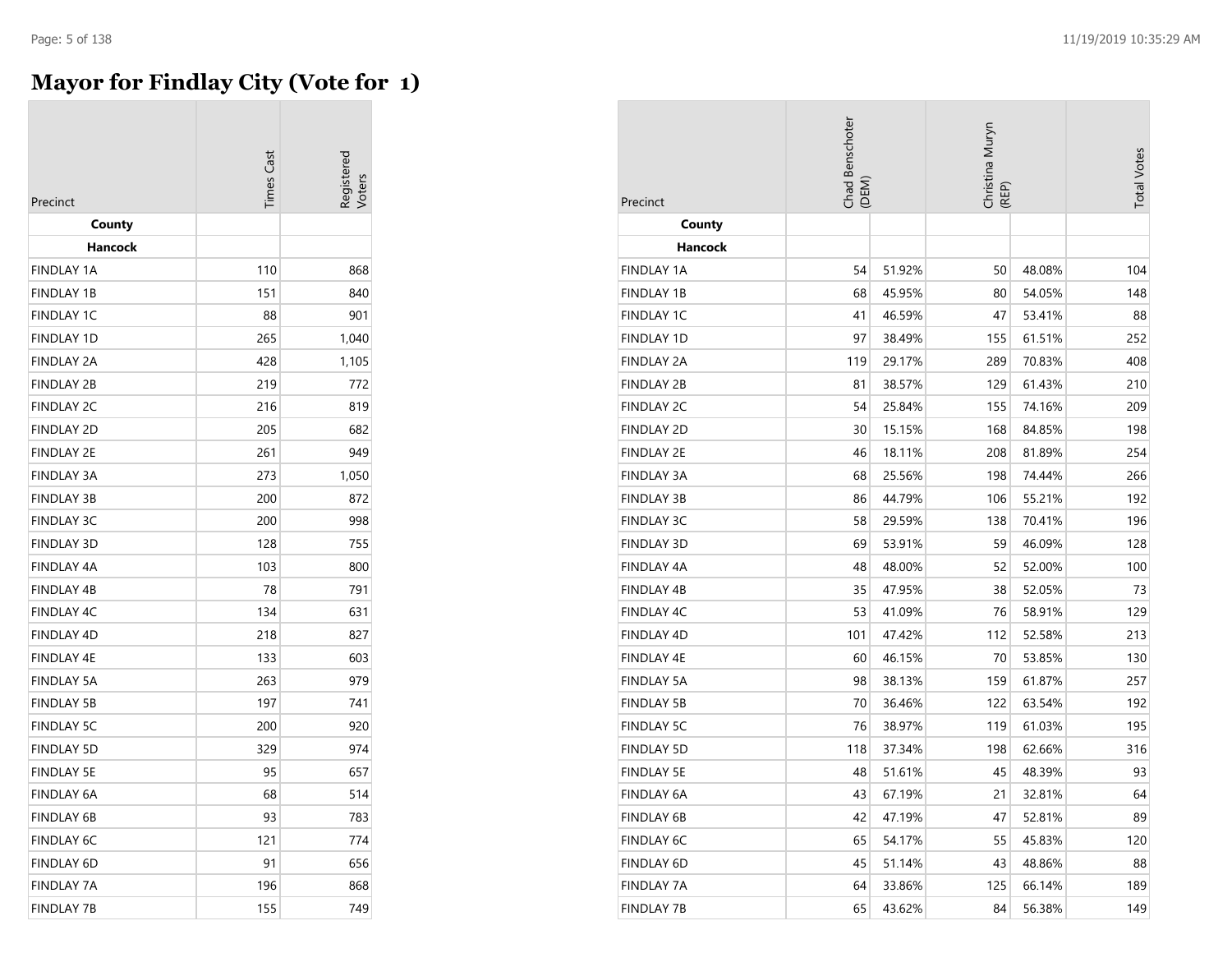Page: 6 of 138

 $\sim$ 

|                    | <b>Times Cast</b> | Registered<br>Voters |
|--------------------|-------------------|----------------------|
| Precinct           |                   |                      |
| <b>FINDLAY 7C</b>  | 185               | 729                  |
| <b>FINDLAY 7D</b>  | 135               | 645                  |
| <b>FINDLAY 7E</b>  | 79                | 582                  |
| Hancock - Total    | 5,617             | 25,874               |
| <b>Cumulative</b>  |                   |                      |
| Cumulative         | $\Omega$          | $\Omega$             |
| Cumulative - Total | $\Omega$          | $\Omega$             |
| County - Total     | 5,617             | 25,874               |

| Precinct           | Chad Benschoter<br>(DEM) |        | Christina Muryn<br>(REP) |        | <b>Total Votes</b> |
|--------------------|--------------------------|--------|--------------------------|--------|--------------------|
| <b>FINDLAY 7C</b>  | 78                       | 44.07% | 99                       | 55.93% | 177                |
| <b>FINDLAY 7D</b>  | 52                       | 39.39% | 80                       | 60.61% | 132                |
| <b>FINDLAY 7E</b>  | 39                       | 50.00% | 39                       | 50.00% | 78                 |
| Hancock - Total    | 2,071                    | 38.09% | 3,366                    | 61.91% | 5,437              |
| <b>Cumulative</b>  |                          |        |                          |        |                    |
| Cumulative         | $\Omega$                 |        | $\mathbf 0$              |        | $\Omega$           |
| Cumulative - Total | $\mathbf 0$              |        | $\mathbf 0$              |        | $\Omega$           |
| County - Total     | 2,071                    | 38.09% | 3,366                    | 61.91% | 5,437              |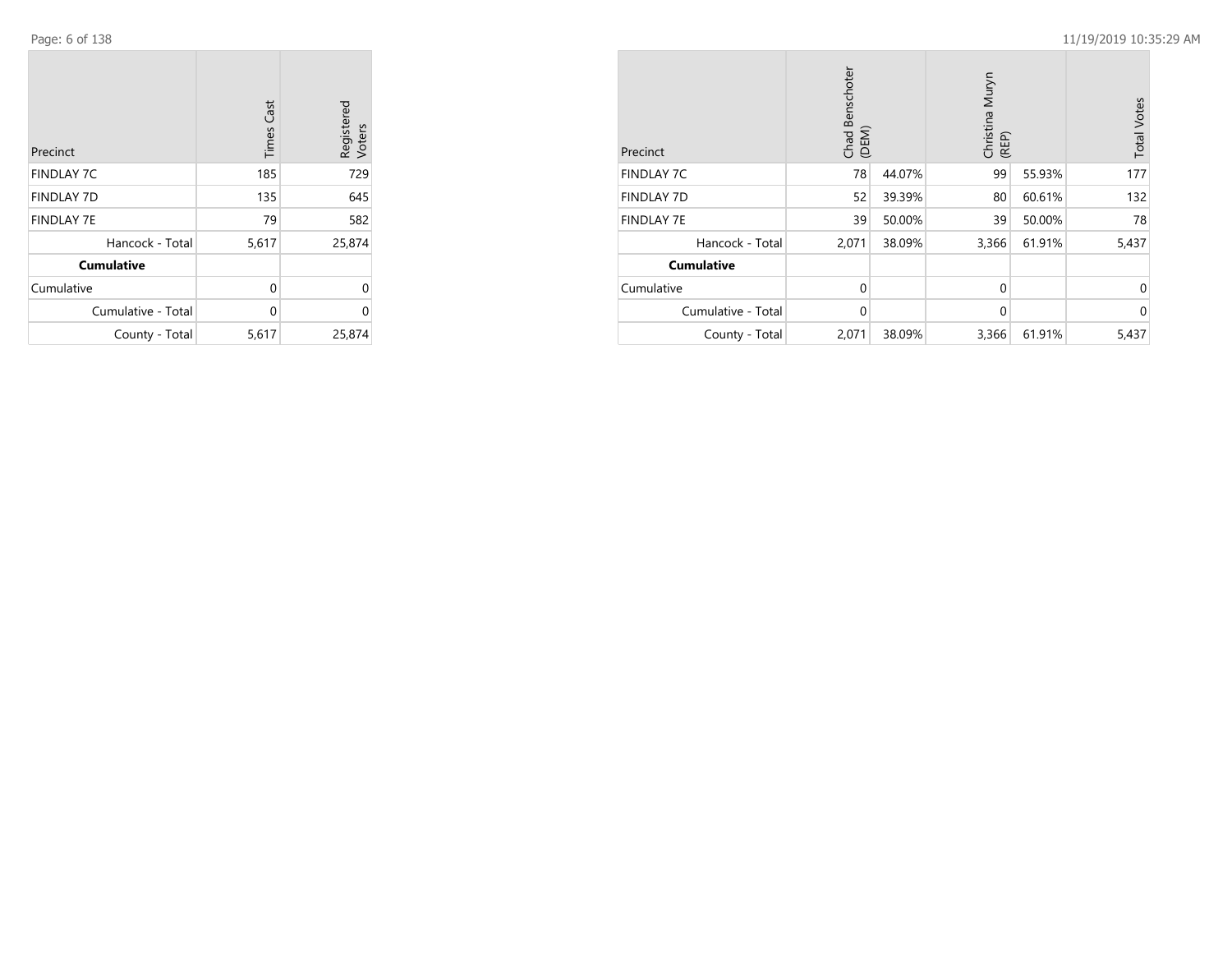$\sim$ 

### **Mayor for Fostoria City (Vote for 1)**

| Precinct           | <b>Times Cast</b> | Registered<br>Voters |
|--------------------|-------------------|----------------------|
| County             |                   |                      |
| Hancock            |                   |                      |
| <b>FOSTORIA S</b>  | 117               | 889                  |
| <b>FOSTORIA N</b>  | 173               | 963                  |
| Hancock - Total    | 290               | 1,852                |
| <b>Cumulative</b>  |                   |                      |
| Cumulative         | 0                 | $\Omega$             |
| Cumulative - Total | 0                 | $\Omega$             |
| County - Total     | 290               | 1,852                |

| Precinct           | Eric Keckler | <b>Total Votes</b> |          |
|--------------------|--------------|--------------------|----------|
| County             |              |                    |          |
| <b>Hancock</b>     |              |                    |          |
| <b>FOSTORIA S</b>  | 93           | 100.00%            | 93       |
| <b>FOSTORIA N</b>  | 146          | 100.00%            | 146      |
| Hancock - Total    | 239          | 100.00%            | 239      |
| <b>Cumulative</b>  |              |                    |          |
| Cumulative         | $\Omega$     |                    | $\Omega$ |
| Cumulative - Total | $\Omega$     |                    | 0        |
| County - Total     | 239          | 100.00%            | 239      |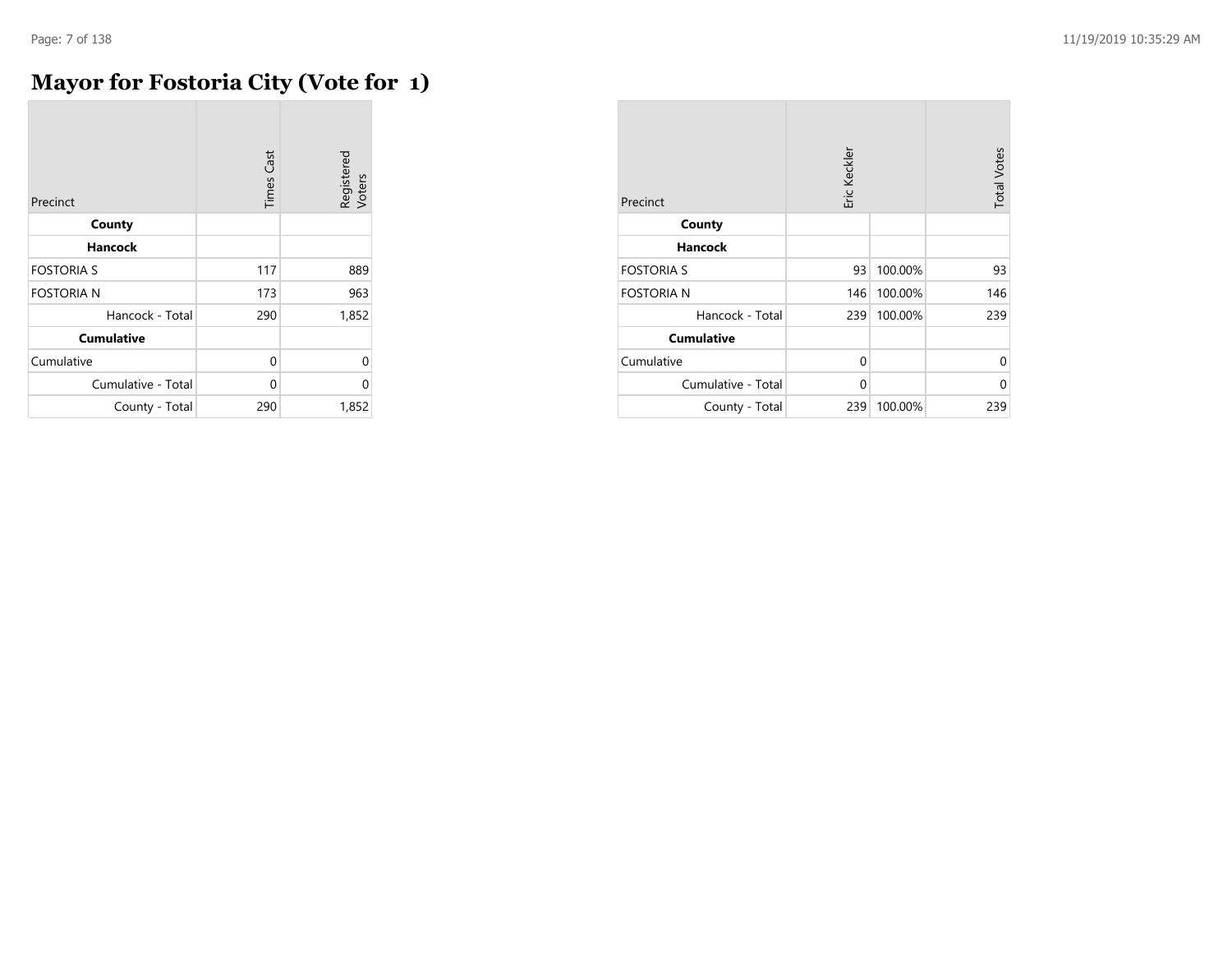#### **Council President for Findlay City (Vote for 1)**

| Precinct          | imes Cast |       |
|-------------------|-----------|-------|
| County            |           |       |
| Hancock           |           |       |
| <b>FINDLAY 1A</b> | 110       | 868   |
| <b>FINDLAY 1B</b> | 151       | 840   |
| <b>FINDLAY 1C</b> | 88        | 901   |
| <b>FINDLAY 1D</b> | 265       | 1,040 |
| <b>FINDLAY 2A</b> | 428       | 1,105 |
| <b>FINDLAY 2B</b> | 219       | 772   |
| <b>FINDLAY 2C</b> | 216       | 819   |
| <b>FINDLAY 2D</b> | 205       | 682   |
| <b>FINDLAY 2E</b> | 261       | 949   |
| <b>FINDLAY 3A</b> | 273       | 1,050 |
| <b>FINDLAY 3B</b> | 200       | 872   |
| <b>FINDLAY 3C</b> | 200       | 998   |
| <b>FINDLAY 3D</b> | 128       | 755   |
| <b>FINDLAY 4A</b> | 103       | 800   |
| <b>FINDLAY 4B</b> | 78        | 791   |
| FINDLAY 4C        | 134       | 631   |
| <b>FINDLAY 4D</b> | 218       | 827   |
| <b>FINDLAY 4E</b> | 133       | 603   |
| <b>FINDLAY 5A</b> | 263       | 979   |
| <b>FINDLAY 5B</b> | 197       | 741   |
| <b>FINDLAY 5C</b> | 200       | 920   |
| <b>FINDLAY 5D</b> | 329       | 974   |
| <b>FINDLAY 5E</b> | 95        | 657   |
| <b>FINDLAY 6A</b> | 68        | 514   |
| <b>FINDLAY 6B</b> | 93        | 783   |
| <b>FINDLAY 6C</b> | 121       | 774   |
| FINDLAY 6D        | 91        | 656   |
| <b>FINDLAY 7A</b> | 196       | 868   |
| <b>FINDLAY 7B</b> | 155       | 749   |

| Precinct          | John W.<br>Harrington | REP)    |     |
|-------------------|-----------------------|---------|-----|
| County            |                       |         |     |
| Hancock           |                       |         |     |
| <b>FINDLAY 1A</b> | 79                    | 100.00% | 79  |
| <b>FINDLAY 1B</b> | 100                   | 100.00% | 100 |
| <b>FINDLAY 1C</b> | 68                    | 100.00% | 68  |
| <b>FINDLAY 1D</b> | 190                   | 100.00% | 190 |
| <b>FINDLAY 2A</b> | 327                   | 100.00% | 327 |
| <b>FINDLAY 2B</b> | 164                   | 100.00% | 164 |
| <b>FINDLAY 2C</b> | 167                   | 100.00% | 167 |
| <b>FINDLAY 2D</b> | 155                   | 100.00% | 155 |
| <b>FINDLAY 2E</b> | 215                   | 100.00% | 215 |
| <b>FINDLAY 3A</b> | 204                   | 100.00% | 204 |
| <b>FINDLAY 3B</b> | 139                   | 100.00% | 139 |
| <b>FINDLAY 3C</b> | 160                   | 100.00% | 160 |
| <b>FINDLAY 3D</b> | 82                    | 100.00% | 82  |
| <b>FINDLAY 4A</b> | 72                    | 100.00% | 72  |
| <b>FINDLAY 4B</b> | 54                    | 100.00% | 54  |
| <b>FINDLAY 4C</b> | 88                    | 100.00% | 88  |
| <b>FINDLAY 4D</b> | 151                   | 100.00% | 151 |
| <b>FINDLAY 4E</b> | 94                    | 100.00% | 94  |
| <b>FINDLAY 5A</b> | 196                   | 100.00% | 196 |
| <b>FINDLAY 5B</b> | 149                   | 100.00% | 149 |
| FINDLAY 5C        | 152                   | 100.00% | 152 |
| <b>FINDLAY 5D</b> | 243                   | 100.00% | 243 |
| <b>FINDLAY 5E</b> | 59                    | 100.00% | 59  |
| <b>FINDLAY 6A</b> | 39                    | 100.00% | 39  |
| <b>FINDLAY 6B</b> | 69                    | 100.00% | 69  |
| <b>FINDLAY 6C</b> | 85                    | 100.00% | 85  |
| <b>FINDLAY 6D</b> | 62                    | 100.00% | 62  |
| <b>FINDLAY 7A</b> | 163                   | 100.00% | 163 |
| <b>FINDLAY 7B</b> | 107                   | 100.00% | 107 |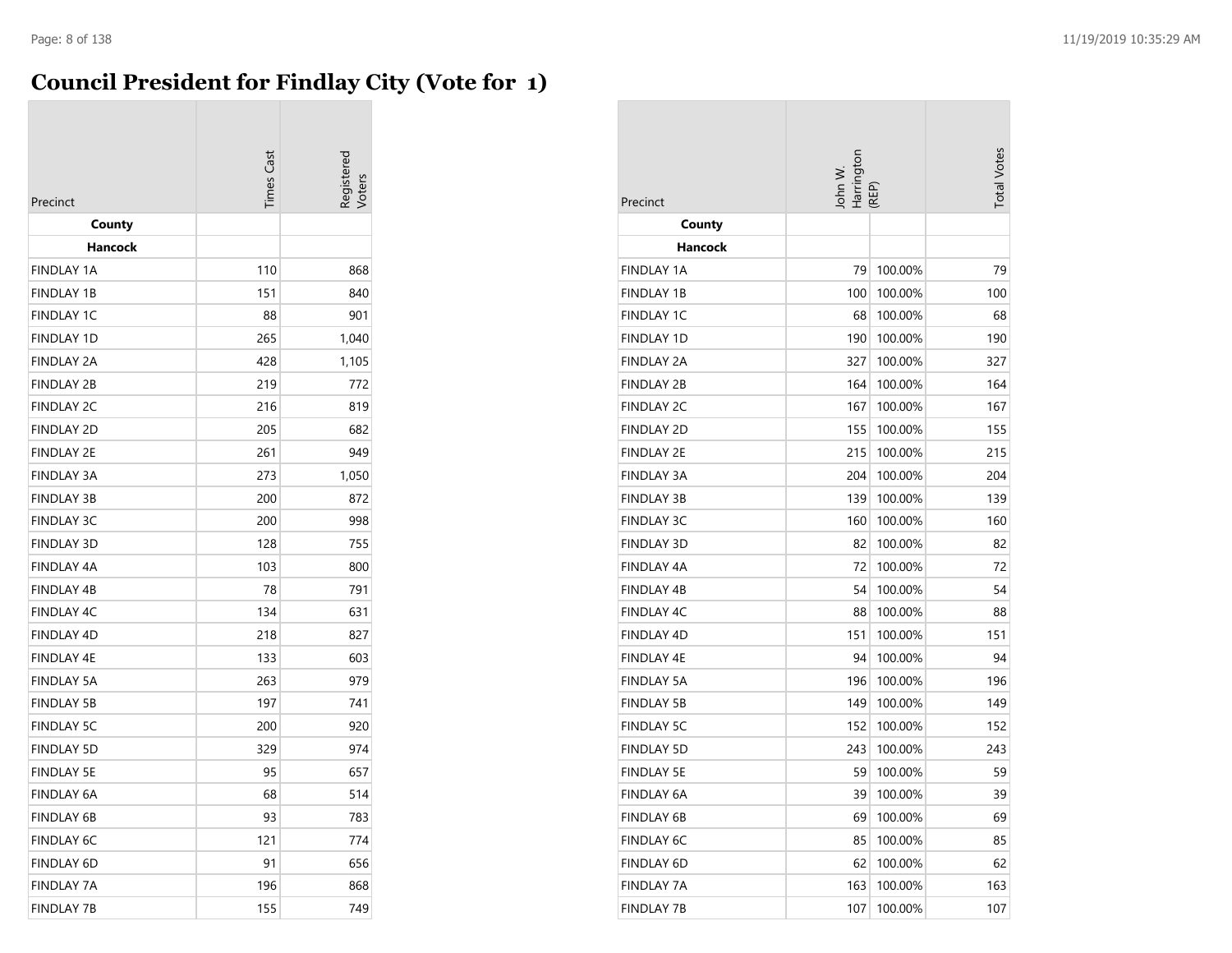**College** 

| Precinct           | <b>Times Cast</b> | Registered<br>Voters |
|--------------------|-------------------|----------------------|
| <b>FINDLAY 7C</b>  | 185               | 729                  |
| <b>FINDLAY 7D</b>  | 135               | 645                  |
| <b>FINDLAY 7E</b>  | 79                | 582                  |
| Hancock - Total    | 5,617             | 25,874               |
| <b>Cumulative</b>  |                   |                      |
| Cumulative         | 0                 | 0                    |
| Cumulative - Total | 0                 | 0                    |
| County - Total     | 5,617             | 25,874               |

 $\mathcal{L}(\mathcal{A})$ 

| Precinct           | John W.<br>Harrington<br>(REP) |         | <b>Total Votes</b> |
|--------------------|--------------------------------|---------|--------------------|
| <b>FINDLAY 7C</b>  | 131                            | 100.00% | 131                |
| <b>FINDLAY 7D</b>  | 94                             | 100.00% | 94                 |
| <b>FINDLAY 7E</b>  | 46                             | 100.00% | 46                 |
| Hancock - Total    | 4,104                          | 100.00% | 4,104              |
| <b>Cumulative</b>  |                                |         |                    |
| Cumulative         | 0                              |         | 0                  |
| Cumulative - Total | 0                              |         | 0                  |
| County - Total     | 4,104                          | 100.00% | 4,104              |

**College**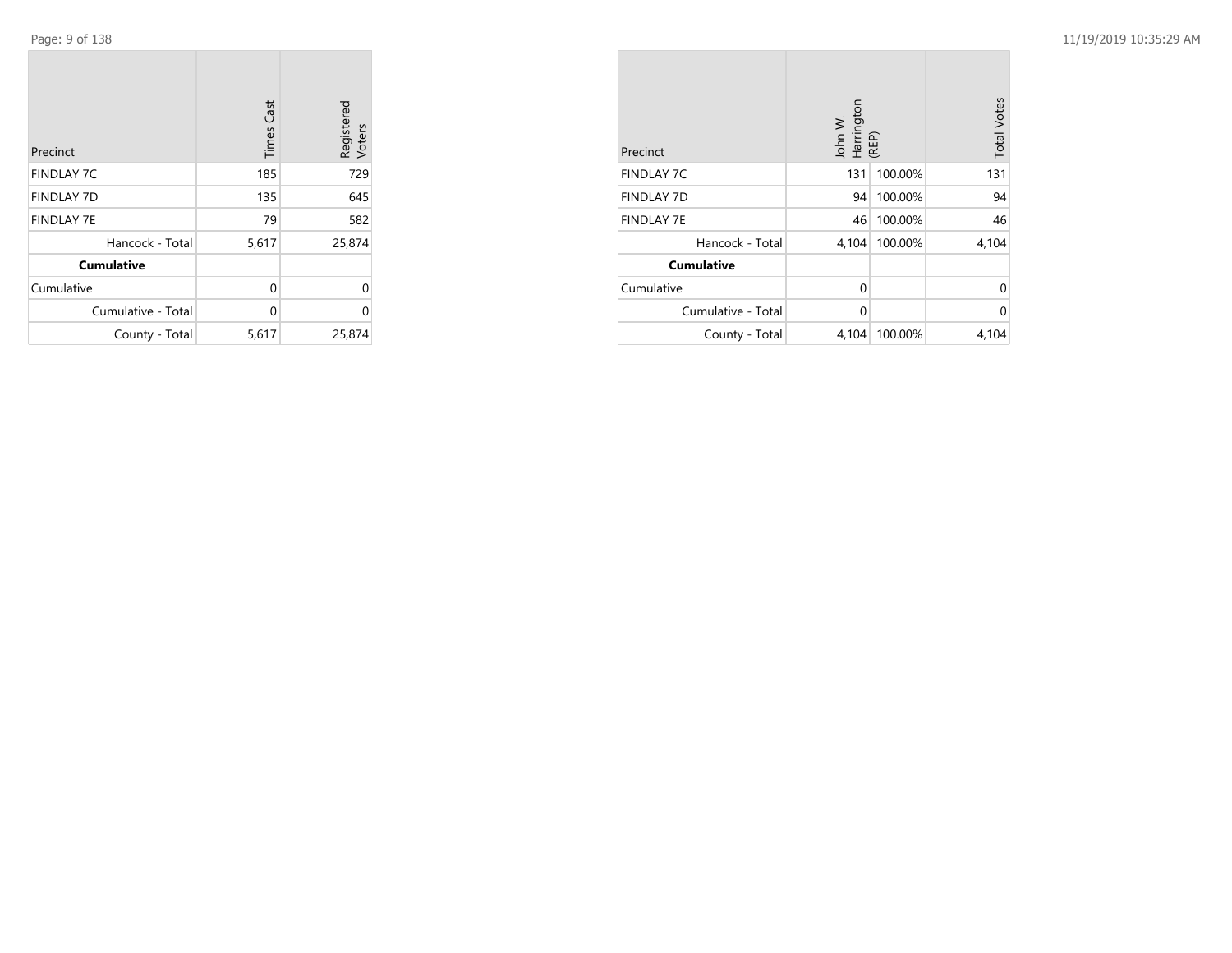$\overline{\phantom{a}}$ 

### **Council President for Fostoria City (Vote for 1)**

| Precinct           | <b>Times Cast</b> | Registered<br>Voters |
|--------------------|-------------------|----------------------|
| County             |                   |                      |
| Hancock            |                   |                      |
| <b>FOSTORIA S</b>  | 117               | 889                  |
| <b>FOSTORIA N</b>  | 173               | 963                  |
| Hancock - Total    | 290               | 1,852                |
| <b>Cumulative</b>  |                   |                      |
| Cumulative         | 0                 | 0                    |
| Cumulative - Total | 0                 | 0                    |
| County - Total     | 290               | 1,852                |

| Precinct           | Steve Kauffman |         | <b>Total Votes</b> |
|--------------------|----------------|---------|--------------------|
| County             |                |         |                    |
| <b>Hancock</b>     |                |         |                    |
| <b>FOSTORIA S</b>  | 85             | 100.00% | 85                 |
| <b>FOSTORIA N</b>  | 140            | 100.00% | 140                |
| Hancock - Total    | 225            | 100.00% | 225                |
| <b>Cumulative</b>  |                |         |                    |
| Cumulative         | 0              |         | 0                  |
| Cumulative - Total | $\Omega$       |         | $\Omega$           |
| County - Total     | 225            | 100.00% | 225                |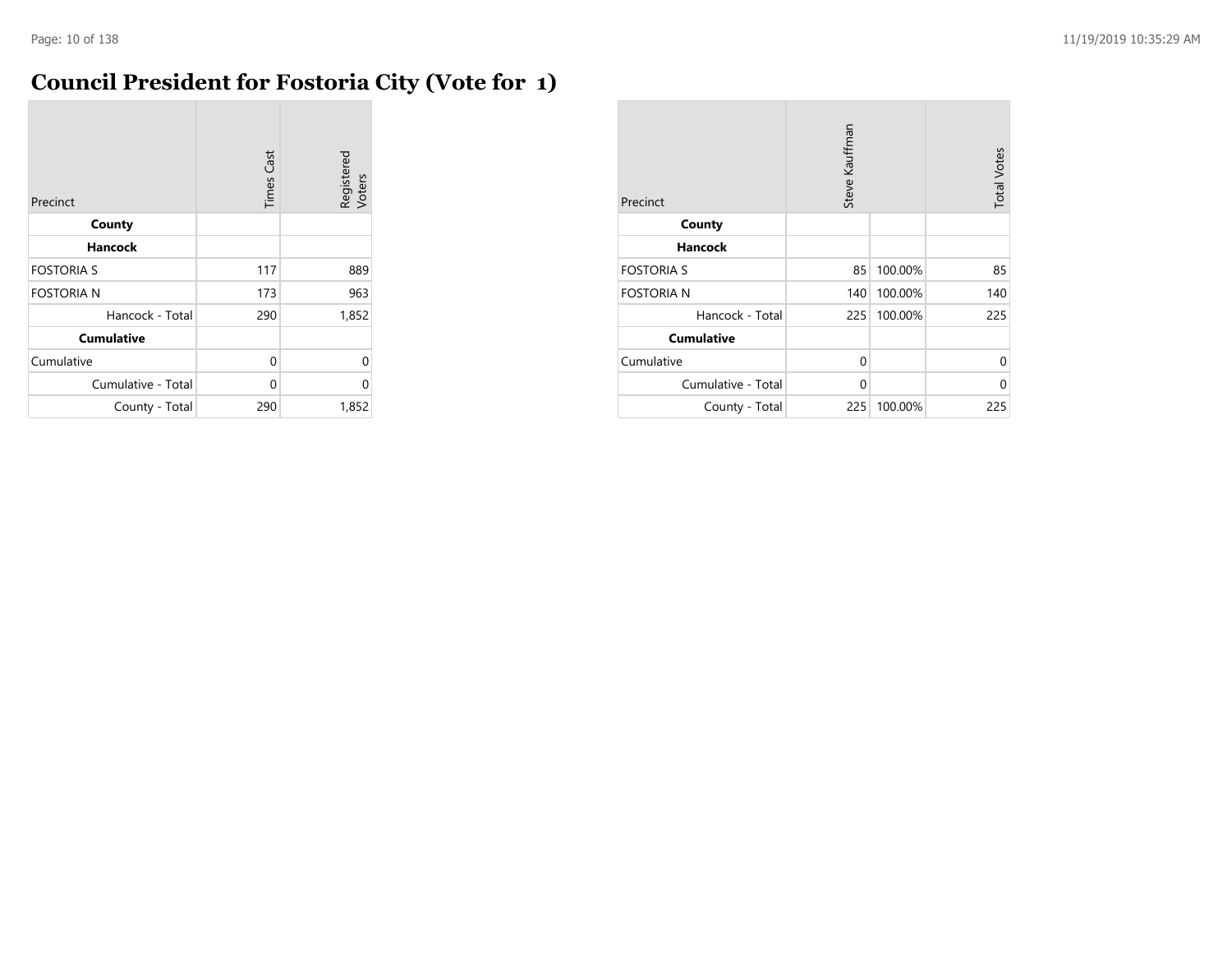#### **Auditor for Findlay City (Vote for 1)**

| Precinct          | <b>Times</b> Cast | egistered |
|-------------------|-------------------|-----------|
| County<br>Hancock |                   |           |
| <b>FINDLAY 1A</b> | 110               | 868       |
| <b>FINDLAY 1B</b> | 151               | 840       |
| <b>FINDLAY 1C</b> | 88                | 901       |
| <b>FINDLAY 1D</b> | 265               | 1,040     |
| <b>FINDLAY 2A</b> | 428               | 1,105     |
| <b>FINDLAY 2B</b> | 219               | 772       |
| <b>FINDLAY 2C</b> | 216               | 819       |
| <b>FINDLAY 2D</b> | 205               | 682       |
| <b>FINDLAY 2E</b> | 261               | 949       |
| <b>FINDLAY 3A</b> | 273               | 1,050     |
| <b>FINDLAY 3B</b> | 200               | 872       |
| <b>FINDLAY 3C</b> | 200               | 998       |
| <b>FINDLAY 3D</b> | 128               | 755       |
| <b>FINDLAY 4A</b> | 103               | 800       |
| <b>FINDLAY 4B</b> | 78                | 791       |
| <b>FINDLAY 4C</b> | 134               | 631       |
| <b>FINDLAY 4D</b> | 218               | 827       |
| <b>FINDLAY 4E</b> | 133               | 603       |
| <b>FINDLAY 5A</b> | 263               | 979       |
| <b>FINDLAY 5B</b> | 197               | 741       |
| <b>FINDLAY 5C</b> | 200               | 920       |
| <b>FINDLAY 5D</b> | 329               | 974       |
| <b>FINDLAY 5E</b> | 95                | 657       |
| <b>FINDLAY 6A</b> | 68                | 514       |
| FINDLAY 6B        | 93                | 783       |
| <b>FINDLAY 6C</b> | 121               | 774       |
| <b>FINDLAY 6D</b> | 91                | 656       |
| <b>FINDLAY 7A</b> | 196               | 868       |
| <b>FINDLAY 7B</b> | 155               | 749       |

| Precinct          | ames D. Staschiak<br>REP) |         | <b>Total Votes</b> |
|-------------------|---------------------------|---------|--------------------|
| County            |                           |         |                    |
| <b>Hancock</b>    |                           |         |                    |
| FINDLAY 1A        | 82                        | 100.00% | 82                 |
| <b>FINDLAY 1B</b> | 106                       | 100.00% | 106                |
| <b>FINDLAY 1C</b> | 70                        | 100.00% | 70                 |
| <b>FINDLAY 1D</b> | 207                       | 100.00% | 207                |
| <b>FINDLAY 2A</b> | 336                       | 100.00% | 336                |
| FINDLAY 2B        | 175                       | 100.00% | 175                |
| <b>FINDLAY 2C</b> | 160                       | 100.00% | 160                |
| <b>FINDLAY 2D</b> | 151                       | 100.00% | 151                |
| <b>FINDLAY 2E</b> | 204                       | 100.00% | 204                |
| FINDLAY 3A        | 210                       | 100.00% | 210                |
| <b>FINDLAY 3B</b> | 154                       | 100.00% | 154                |
| <b>FINDLAY 3C</b> | 164                       | 100.00% | 164                |
| <b>FINDLAY 3D</b> | 84                        | 100.00% | 84                 |
| <b>FINDLAY 4A</b> | 75                        | 100.00% | 75                 |
| <b>FINDLAY 4B</b> | 55                        | 100.00% | 55                 |
| <b>FINDLAY 4C</b> | 90                        | 100.00% | 90                 |
| <b>FINDLAY 4D</b> | 159                       | 100.00% | 159                |
| <b>FINDLAY 4E</b> | 97                        | 100.00% | 97                 |
| <b>FINDLAY 5A</b> | 198                       | 100.00% | 198                |
| <b>FINDLAY 5B</b> | 153                       | 100.00% | 153                |
| <b>FINDLAY 5C</b> | 147                       | 100.00% | 147                |
| <b>FINDLAY 5D</b> | 259                       | 100.00% | 259                |
| FINDLAY 5E        | 78                        | 100.00% | 78                 |
| FINDLAY 6A        | 46                        | 100.00% | 46                 |
| <b>FINDLAY 6B</b> | 70                        | 100.00% | 70                 |
| <b>FINDLAY 6C</b> | 86                        | 100.00% | 86                 |
| FINDLAY 6D        | 66                        | 100.00% | 66                 |
| FINDLAY 7A        | 162                       | 100.00% | 162                |
| <b>FINDLAY 7B</b> | 118                       | 100.00% | 118                |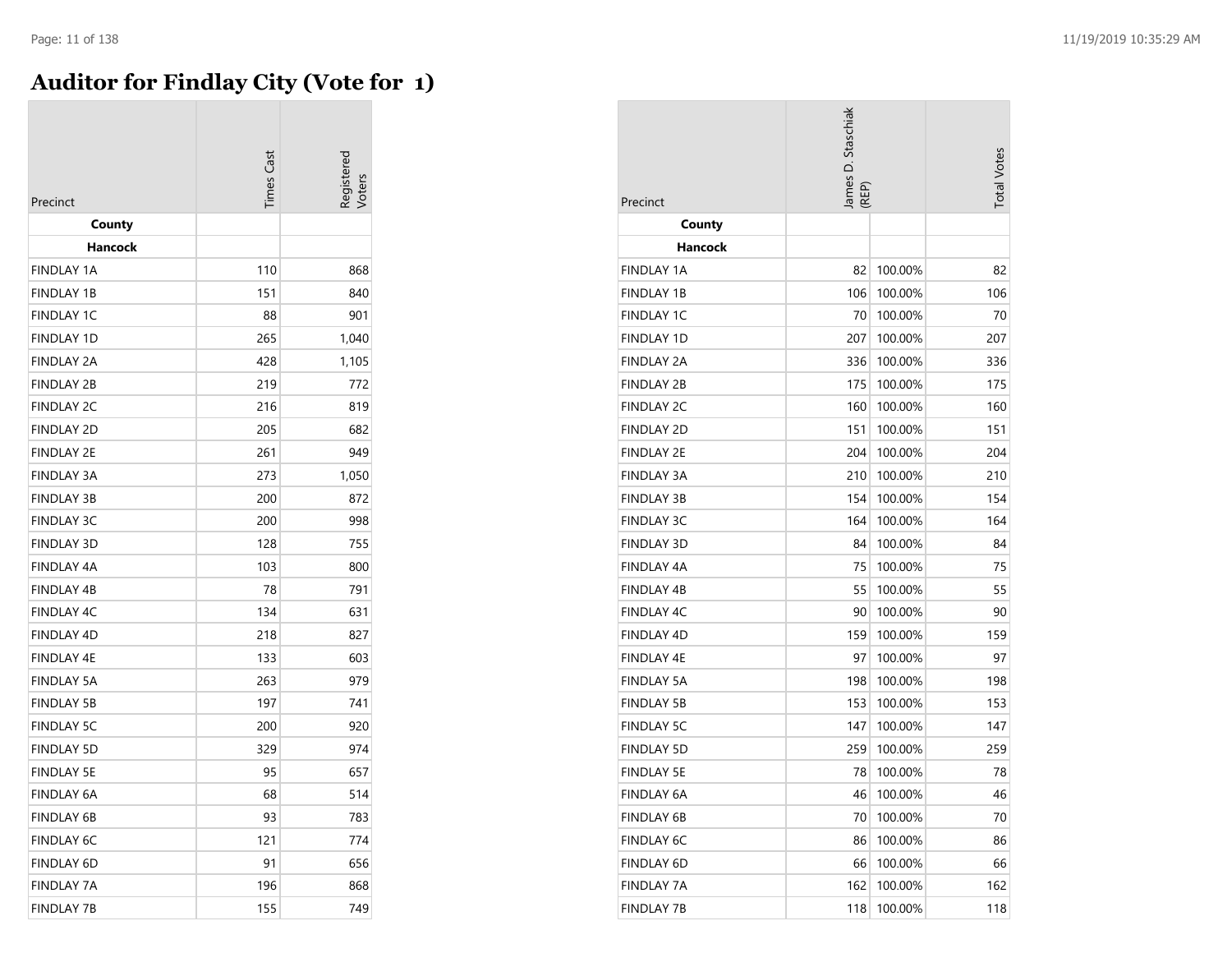$\sim$ 

| Precinct           | <b>Times Cast</b> | Registered<br>Voters |
|--------------------|-------------------|----------------------|
| <b>FINDLAY 7C</b>  | 185               | 729                  |
| <b>FINDLAY 7D</b>  | 135               | 645                  |
| <b>FINDLAY 7E</b>  | 79                | 582                  |
| Hancock - Total    | 5,617             | 25,874               |
| <b>Cumulative</b>  |                   |                      |
| Cumulative         | 0                 | 0                    |
| Cumulative - Total | 0                 | 0                    |
| County - Total     | 5,617             | 25,874               |

| Precinct           | James D. Staschiak<br>(REP) |         | <b>Total Votes</b> |
|--------------------|-----------------------------|---------|--------------------|
| <b>FINDLAY 7C</b>  | 128                         | 100.00% | 128                |
| <b>FINDLAY 7D</b>  | 99                          | 100.00% | 99                 |
| <b>FINDLAY 7E</b>  | 54                          | 100.00% | 54                 |
| Hancock - Total    | 4,243                       | 100.00% | 4,243              |
| <b>Cumulative</b>  |                             |         |                    |
| Cumulative         | $\Omega$                    |         | $\Omega$           |
| Cumulative - Total | 0                           |         | 0                  |
| County - Total     | 4,243                       | 100.00% | 4,243              |

**COL**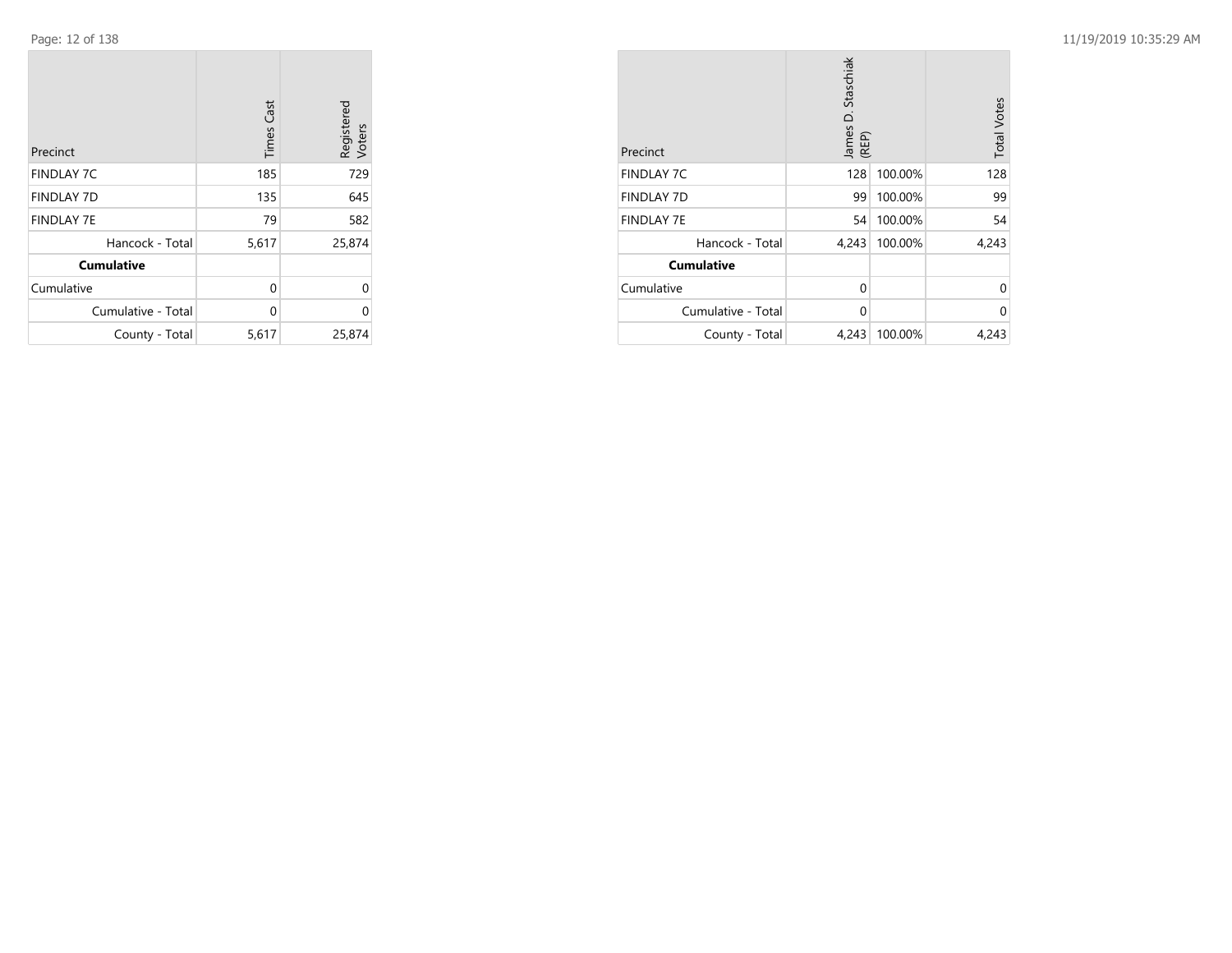### **Auditor for Fostoria City (Vote for 1)**

| Precinct           | <b>Times Cast</b> | Registered<br>Voters |
|--------------------|-------------------|----------------------|
| County             |                   |                      |
| <b>Hancock</b>     |                   |                      |
| <b>FOSTORIA S</b>  | 117               | 889                  |
| <b>FOSTORIA N</b>  | 173               | 963                  |
| Hancock - Total    | 290               | 1,852                |
| <b>Cumulative</b>  |                   |                      |
| Cumulative         | 0                 | 0                    |
| Cumulative - Total | 0                 | 0                    |
| County - Total     | 290               | 1,852                |

| Precinct           | Holly Cassady |         | <b>Total Votes</b> |
|--------------------|---------------|---------|--------------------|
| County             |               |         |                    |
| <b>Hancock</b>     |               |         |                    |
| <b>FOSTORIA S</b>  | 89            | 100.00% | 89                 |
| <b>FOSTORIA N</b>  | 145           | 100.00% | 145                |
| Hancock - Total    | 234           | 100.00% | 234                |
| <b>Cumulative</b>  |               |         |                    |
| Cumulative         | 0             |         | 0                  |
| Cumulative - Total | 0             |         | $\Omega$           |
| County - Total     | 234           | 100.00% | 234                |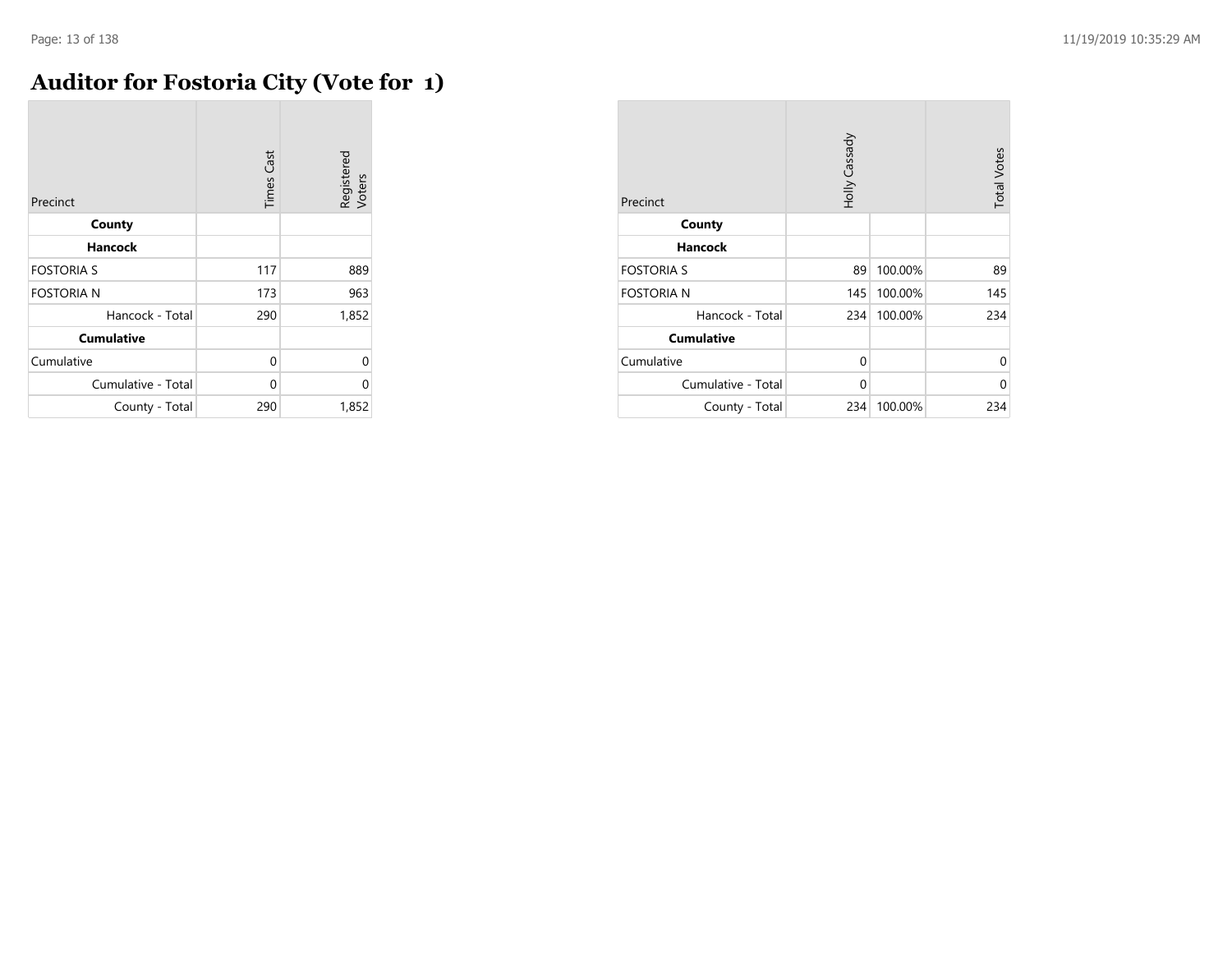### **Law Director for Findlay City (Vote for 1)**

| Precinct          | Times Cast | Registerec |
|-------------------|------------|------------|
| County<br>Hancock |            |            |
| <b>FINDLAY 1A</b> | 110        | 868        |
| <b>FINDLAY 1B</b> | 151        | 840        |
| <b>FINDLAY 1C</b> | 88         | 901        |
| <b>FINDLAY 1D</b> | 265        | 1,040      |
| <b>FINDLAY 2A</b> | 428        | 1,105      |
| <b>FINDLAY 2B</b> | 219        | 772        |
| <b>FINDLAY 2C</b> | 216        | 819        |
| <b>FINDLAY 2D</b> | 205        | 682        |
| FINDLAY 2E        | 261        | 949        |
| <b>FINDLAY 3A</b> | 273        | 1,050      |
| <b>FINDLAY 3B</b> | 200        | 872        |
| <b>FINDLAY 3C</b> | 200        | 998        |
| <b>FINDLAY 3D</b> | 128        | 755        |
| <b>FINDLAY 4A</b> | 103        | 800        |
| <b>FINDLAY 4B</b> | 78         | 791        |
| <b>FINDLAY 4C</b> | 134        | 631        |
| <b>FINDLAY 4D</b> | 218        | 827        |
| <b>FINDLAY 4E</b> | 133        | 603        |
| <b>FINDLAY 5A</b> | 263        | 979        |
| <b>FINDLAY 5B</b> | 197        | 741        |
| <b>FINDLAY 5C</b> | 200        | 920        |
| <b>FINDLAY 5D</b> | 329        | 974        |
| <b>FINDLAY 5E</b> | 95         | 657        |
| <b>FINDLAY 6A</b> | 68         | 514        |
| <b>FINDLAY 6B</b> | 93         | 783        |
| <b>FINDLAY 6C</b> | 121        | 774        |
| <b>FINDLAY 6D</b> | 91         | 656        |
| <b>FINDLAY 7A</b> | 196        | 868        |
| <b>FINDLAY 7B</b> | 155        | 749        |

| Precinct          |     | Donald J.<br>Rasmussen<br>(REP) |     |
|-------------------|-----|---------------------------------|-----|
| County            |     |                                 |     |
| Hancock           |     |                                 |     |
| <b>FINDLAY 1A</b> | 73  | 100.00%                         | 73  |
| <b>FINDLAY 1B</b> | 103 | 100.00%                         | 103 |
| FINDLAY 1C        | 67  | 100.00%                         | 67  |
| FINDLAY 1D        | 195 | 100.00%                         | 195 |
| FINDLAY 2A        | 329 | 100.00%                         | 329 |
| <b>FINDLAY 2B</b> | 160 | 100.00%                         | 160 |
| <b>FINDLAY 2C</b> | 157 | 100.00%                         | 157 |
| <b>FINDLAY 2D</b> | 156 | 100.00%                         | 156 |
| <b>FINDLAY 2E</b> | 220 | 100.00%                         | 220 |
| FINDLAY 3A        | 202 | 100.00%                         | 202 |
| FINDLAY 3B        | 149 | 100.00%                         | 149 |
| <b>FINDLAY 3C</b> | 155 | 100.00%                         | 155 |
| FINDLAY 3D        | 81  | 100.00%                         | 81  |
| <b>FINDLAY 4A</b> | 70  | 100.00%                         | 70  |
| FINDLAY 4B        | 56  | 100.00%                         | 56  |
| <b>FINDLAY 4C</b> | 89  | 100.00%                         | 89  |
| FINDLAY 4D        | 145 | 100.00%                         | 145 |
| <b>FINDLAY 4E</b> | 94  | 100.00%                         | 94  |
| <b>FINDLAY 5A</b> | 186 | 100.00%                         | 186 |
| FINDLAY 5B        | 146 | 100.00%                         | 146 |
| <b>FINDLAY 5C</b> | 148 | 100.00%                         | 148 |
| <b>FINDLAY 5D</b> | 247 | 100.00%                         | 247 |
| <b>FINDLAY 5E</b> | 67  | 100.00%                         | 67  |
| FINDLAY 6A        | 40  | 100.00%                         | 40  |
| <b>FINDLAY 6B</b> | 67  | 100.00%                         | 67  |
| FINDLAY 6C        | 77  | 100.00%                         | 77  |
| FINDLAY 6D        | 58  | 100.00%                         | 58  |
| FINDLAY 7A        | 157 | 100.00%                         | 157 |
| FINDLAY 7B        | 108 | 100.00%                         | 108 |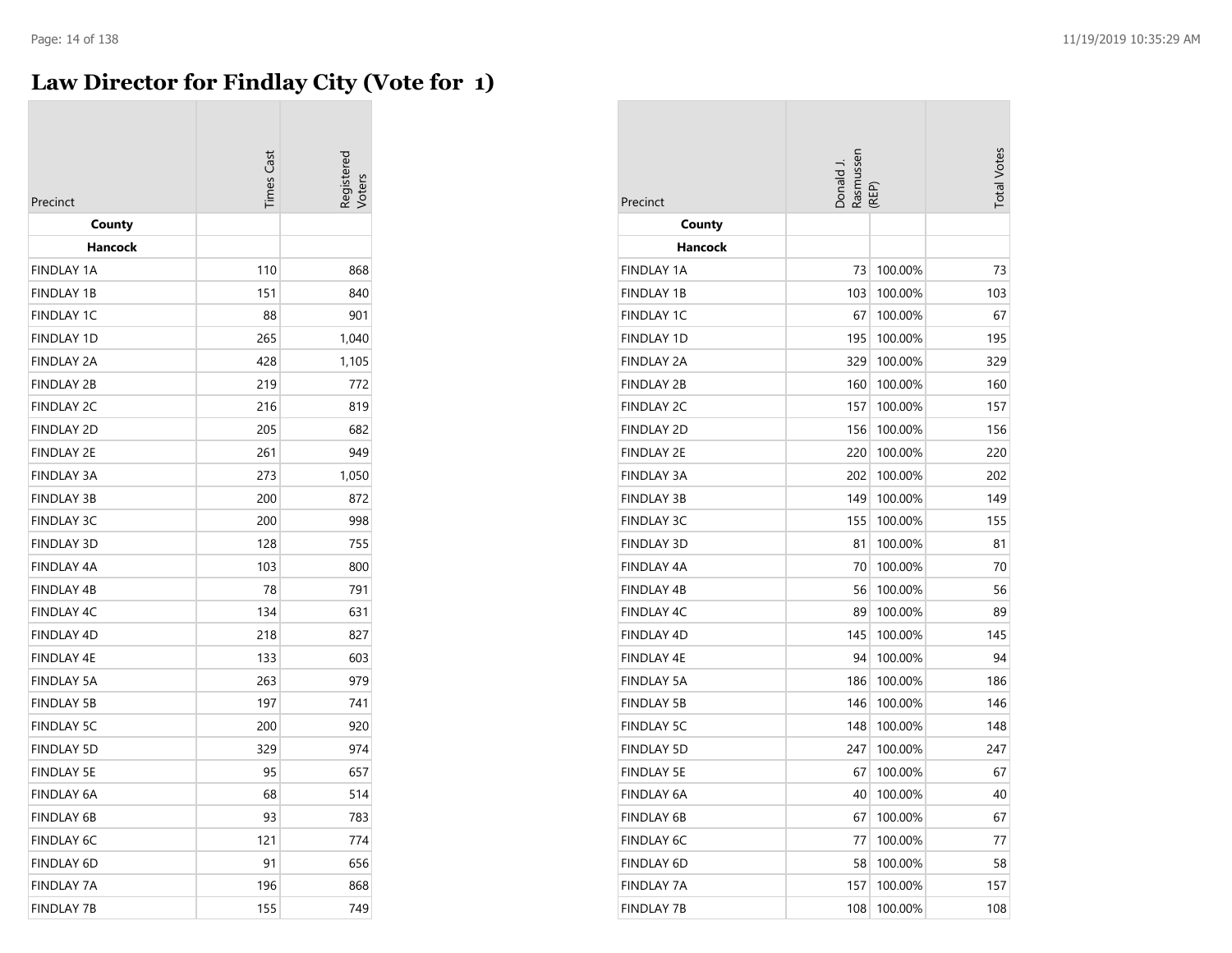$\mathcal{L}^{\text{max}}$ 

| Precinct           | <b>Times Cast</b> | Registered<br>Voters |
|--------------------|-------------------|----------------------|
| <b>FINDLAY 7C</b>  | 185               | 729                  |
| <b>FINDLAY 7D</b>  | 135               | 645                  |
| <b>FINDLAY 7E</b>  | 79                | 582                  |
| Hancock - Total    | 5,617             | 25,874               |
| <b>Cumulative</b>  |                   |                      |
| Cumulative         | 0                 | 0                    |
| Cumulative - Total | 0                 | 0                    |
| County - Total     | 5,617             | 25,874               |

the control of the control of the

| Precinct           | Donald J.<br>Rasmussen<br>(REP) | <b>Total Votes</b> |       |
|--------------------|---------------------------------|--------------------|-------|
| <b>FINDLAY 7C</b>  | 127                             | 100.00%            | 127   |
| <b>FINDLAY 7D</b>  | 87                              | 100.00%            | 87    |
| <b>FINDLAY 7E</b>  | 47                              | 100.00%            | 47    |
| Hancock - Total    | 4,063                           | 100.00%            | 4,063 |
| <b>Cumulative</b>  |                                 |                    |       |
| Cumulative         | 0                               |                    | 0     |
| Cumulative - Total | 0                               |                    | 0     |
| County - Total     | 4,063                           | 100.00%            | 4,063 |

 $\mathcal{L}^{\text{max}}$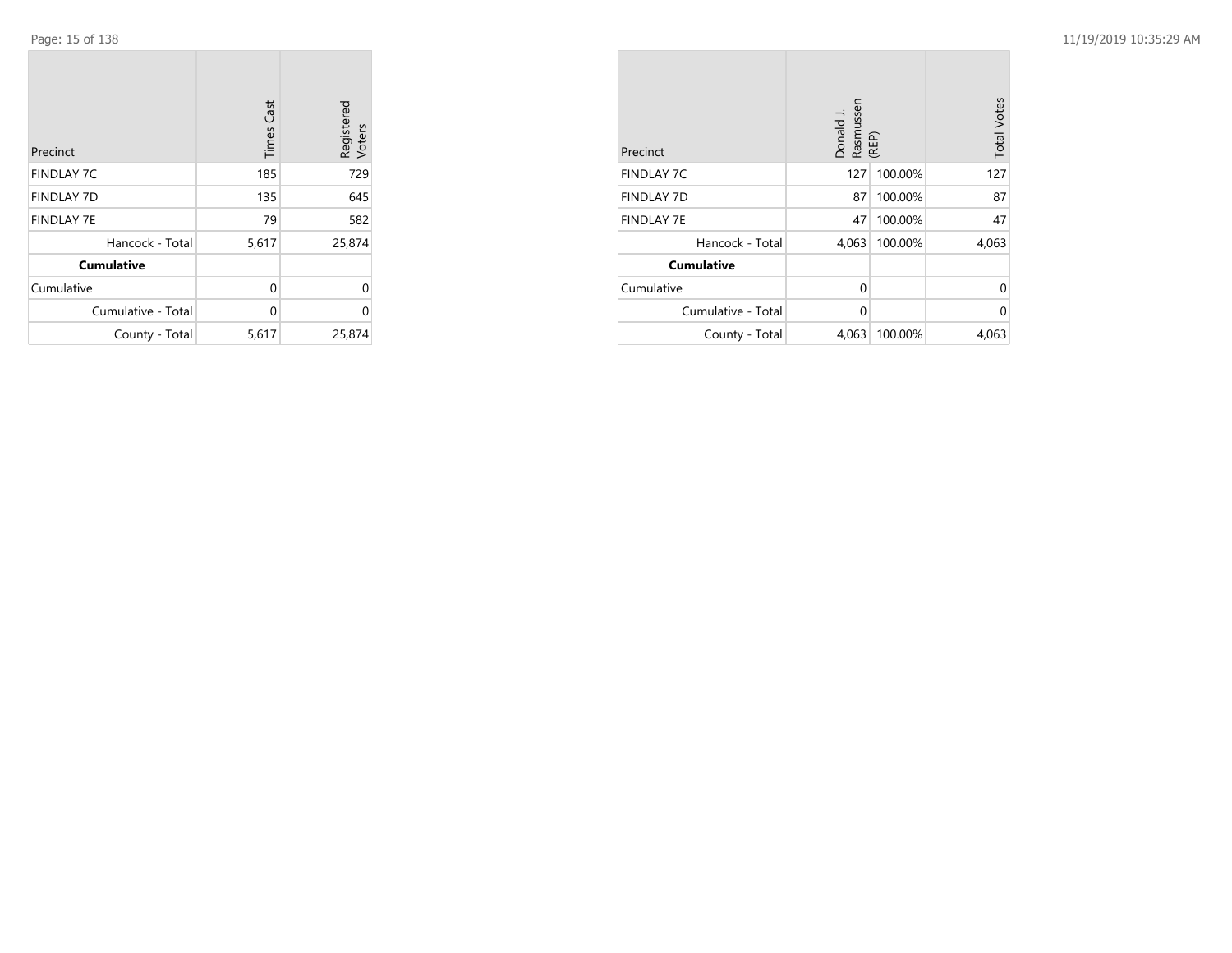#### **Law Director for Fostoria City (Vote for 1)**

| Precinct           | <b>Times Cast</b> | Registered<br>Voters |
|--------------------|-------------------|----------------------|
| County             |                   |                      |
| <b>Hancock</b>     |                   |                      |
| <b>FOSTORIA S</b>  | 117               | 889                  |
| <b>FOSTORIA N</b>  | 173               | 963                  |
| Hancock - Total    | 290               | 1,852                |
| <b>Cumulative</b>  |                   |                      |
| Cumulative         | 0                 | 0                    |
| Cumulative - Total | 0                 | U                    |
| County - Total     | 290               | 1,852                |

| Precinct           | Stephanie Kiser |         | <b>Total Votes</b> |
|--------------------|-----------------|---------|--------------------|
| County             |                 |         |                    |
| <b>Hancock</b>     |                 |         |                    |
| <b>FOSTORIA S</b>  | 84              | 100.00% | 84                 |
| <b>FOSTORIA N</b>  | 132             | 100.00% | 132                |
| Hancock - Total    | 216             | 100.00% | 216                |
| <b>Cumulative</b>  |                 |         |                    |
| Cumulative         | 0               |         | 0                  |
| Cumulative - Total | $\Omega$        |         | 0                  |
| County - Total     | 216             | 100.00% | 216                |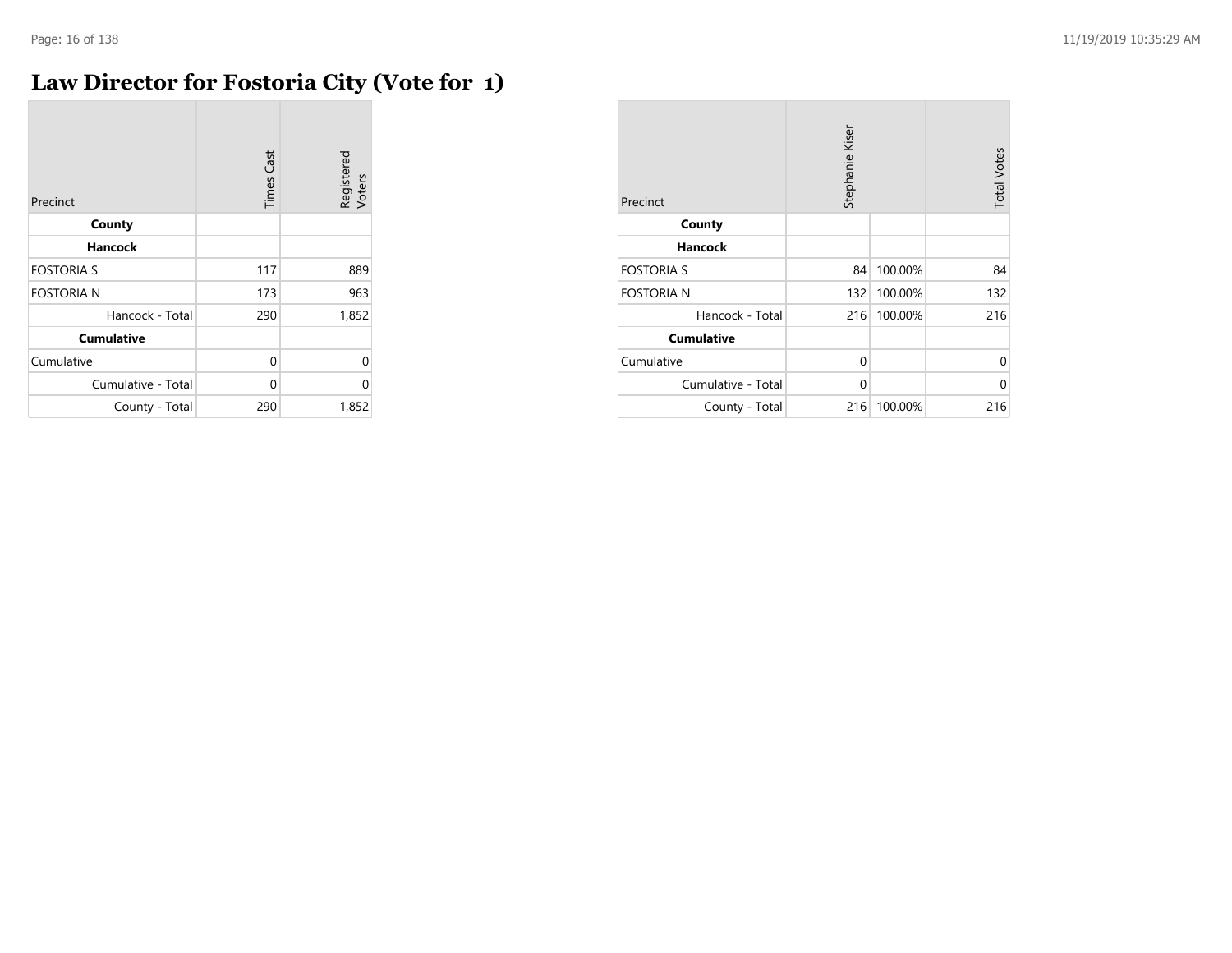#### **Council-at-Large for Findlay City (Vote for 3)**

| Precinct          | <b>Times Cast</b> |       |
|-------------------|-------------------|-------|
| County            |                   |       |
| Hancock           |                   |       |
| <b>FINDLAY 1A</b> | 110               | 868   |
| <b>FINDLAY 1B</b> | 151               | 840   |
| <b>FINDLAY 1C</b> | 88                | 901   |
| <b>FINDLAY 1D</b> | 265               | 1,040 |
| FINDLAY 2A        | 428               | 1,105 |
| <b>FINDLAY 2B</b> | 219               | 772   |
| <b>FINDLAY 2C</b> | 216               | 819   |
| <b>FINDLAY 2D</b> | 205               | 682   |
| <b>FINDLAY 2E</b> | 261               | 949   |
| <b>FINDLAY 3A</b> | 273               | 1,050 |
| <b>FINDLAY 3B</b> | 200               | 872   |
| <b>FINDLAY 3C</b> | 200               | 998   |
| <b>FINDLAY 3D</b> | 128               | 755   |
| FINDLAY 4A        | 103               | 800   |
| <b>FINDLAY 4B</b> | 78                | 791   |
| <b>FINDLAY 4C</b> | 134               | 631   |
| <b>FINDLAY 4D</b> | 218               | 827   |
| <b>FINDLAY 4E</b> | 133               | 603   |
| <b>FINDLAY 5A</b> | 263               | 979   |
| FINDLAY 5B        | 197               | 741   |
| <b>FINDLAY 5C</b> | 200               | 920   |
| <b>FINDLAY 5D</b> | 329               | 974   |
| <b>FINDLAY 5E</b> | 95                | 657   |
| <b>FINDLAY 6A</b> | 68                | 514   |
| FINDLAY 6B        | 93                | 783   |
| <b>FINDLAY 6C</b> | 121               | 774   |
| FINDLAY 6D        | 91                | 656   |
| <b>FINDLAY 7A</b> | 196               | 868   |
| <b>FINDLAY 7B</b> | 155               | 749   |

| Precinct          | Abigail Hefflinger<br>(DEM) |        | Grant C. Russel<br>(REP) |        |
|-------------------|-----------------------------|--------|--------------------------|--------|
| County            |                             |        |                          |        |
| Hancock           |                             |        |                          |        |
| FINDLAY 1A        | 61                          | 24.50% | 56                       | 22.49% |
| FINDLAY 1B        | 71                          | 21.78% | 77                       | 23.62% |
| <b>FINDLAY 1C</b> | 47                          | 24.35% | 45                       | 23.32% |
| <b>FINDLAY 1D</b> | 112                         | 18.09% | 152                      | 24.56% |
| <b>FINDLAY 2A</b> | 160                         | 16.02% | 251                      | 25.13% |
| FINDLAY 2B        | 97                          | 20.21% | 110                      | 22.92% |
| <b>FINDLAY 2C</b> | 91                          | 17.20% | 136                      | 25.71% |
| <b>FINDLAY 2D</b> | 52                          | 10.10% | 150                      | 29.13% |
| <b>FINDLAY 2E</b> | 74                          | 11.03% | 186                      | 27.72% |
| FINDLAY 3A        | 101                         | 14.85% | 182                      | 26.76% |
| <b>FINDLAY 3B</b> | 98                          | 20.46% | 113                      | 23.59% |
| FINDLAY 3C        | 89                          | 17.62% | 135                      | 26.73% |
| FINDLAY 3D        | 70                          | 25.00% | 68                       | 24.29% |
| <b>FINDLAY 4A</b> | 54                          | 24.43% | 51                       | 23.08% |
| FINDLAY 4B        | 40                          | 22.86% | 43                       | 24.57% |
| <b>FINDLAY 4C</b> | 71                          | 23.91% | 66                       | 22.22% |
| FINDLAY 4D        | 136                         | 27.87% | 113                      | 23.16% |
| <b>FINDLAY 4E</b> | 69                          | 22.33% | 71                       | 22.98% |
| <b>FINDLAY 5A</b> | 140                         | 23.73% | 151                      | 25.59% |
| <b>FINDLAY 5B</b> | 94                          | 19.79% | 116                      | 24.42% |
| <b>FINDLAY 5C</b> | 82                          | 16.87% | 125                      | 25.72% |
| FINDLAY 5D        | 164                         | 20.55% | 190                      | 23.81% |
| <b>FINDLAY 5E</b> | 48                          | 24.24% | 48                       | 24.24% |
| FINDLAY 6A        | 43                          | 30.50% | 27                       | 19.15% |
| FINDLAY 6B        | 45                          | 21.23% | 55                       | 25.94% |
| <b>FINDLAY 6C</b> | 69                          | 24.04% | 76                       | 26.48% |
| FINDLAY 6D        | 52                          | 26.00% | 46                       | 23.00% |
| FINDLAY 7A        | 86                          | 17.77% | 123                      | 25.41% |
| <b>FINDLAY 7B</b> | 72                          | 21.43% | 78                       | 23.21% |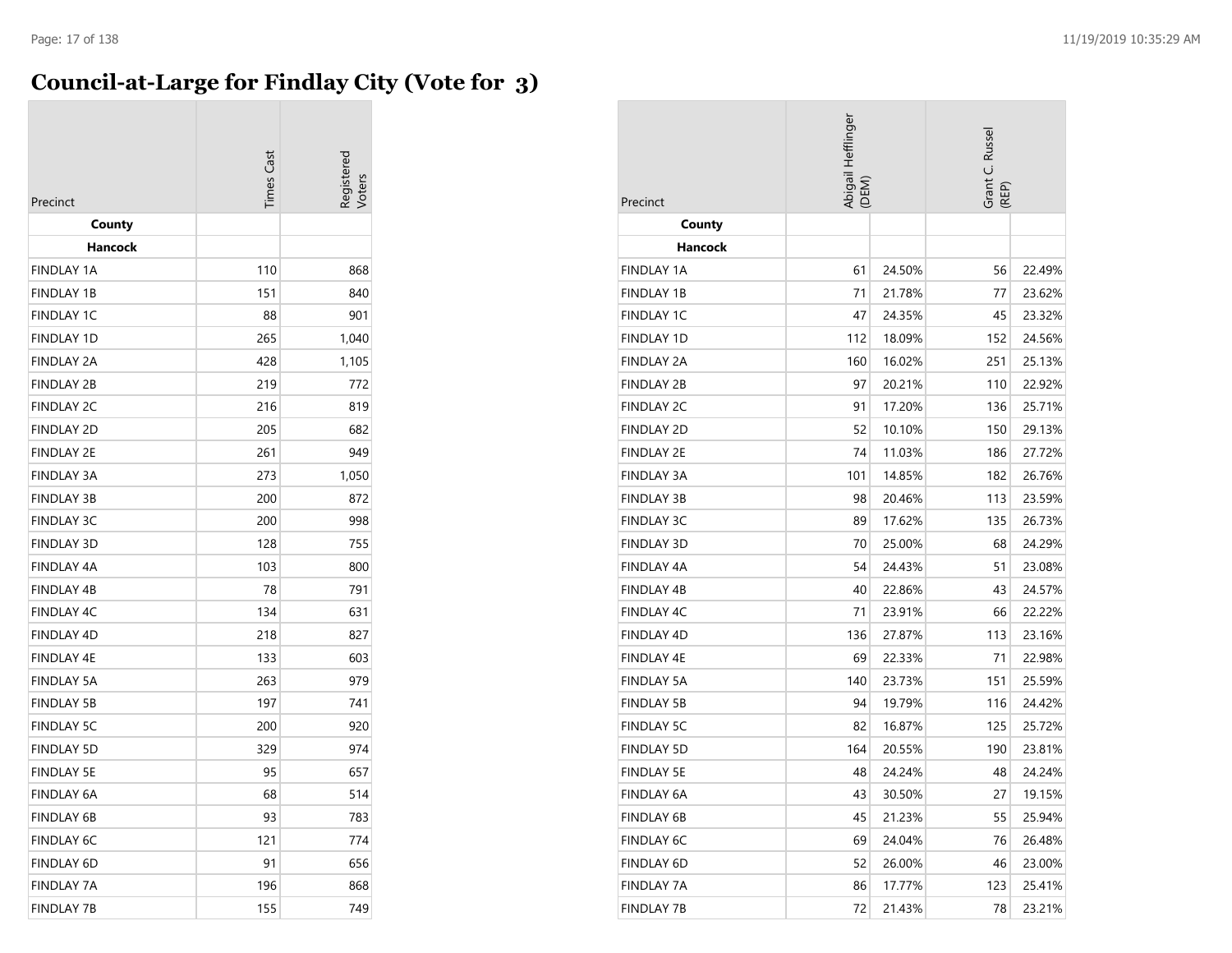| Precinct          | Tom Shindledecker<br>(REP) |        | Jeff Wobser<br>(REP) |        | <b>Total Votes</b> |
|-------------------|----------------------------|--------|----------------------|--------|--------------------|
| County            |                            |        |                      |        |                    |
| Hancock           |                            |        |                      |        |                    |
| <b>FINDLAY 1A</b> | 65                         | 26.10% | 67                   | 26.91% | 249                |
| FINDLAY 1B        | 94                         | 28.83% | 84                   | 25.77% | 326                |
| <b>FINDLAY 1C</b> | 51                         | 26.42% | 50                   | 25.91% | 193                |
| <b>FINDLAY 1D</b> | 172                        | 27.79% | 183                  | 29.56% | 619                |
| <b>FINDLAY 2A</b> | 296                        | 29.63% | 292                  | 29.23% | 999                |
| <b>FINDLAY 2B</b> | 135                        | 28.13% | 138                  | 28.75% | 480                |
| <b>FINDLAY 2C</b> | 145                        | 27.41% | 157                  | 29.68% | 529                |
| <b>FINDLAY 2D</b> | 148                        | 28.74% | 165                  | 32.04% | 515                |
| <b>FINDLAY 2E</b> | 195                        | 29.06% | 216                  | 32.19% | 671                |
| <b>FINDLAY 3A</b> | 191                        | 28.09% | 206                  | 30.29% | 680                |
| FINDLAY 3B        | 133                        | 27.77% | 135                  | 28.18% | 479                |
| <b>FINDLAY 3C</b> | 139                        | 27.52% | 142                  | 28.12% | 505                |
| FINDLAY 3D        | 67                         | 23.93% | 75                   | 26.79% | 280                |
| FINDLAY 4A        | 57                         | 25.79% | 59                   | 26.70% | 221                |
| FINDLAY 4B        | 48                         | 27.43% | 44                   | 25.14% | 175                |
| FINDLAY 4C        | 75                         | 25.25% | 85                   | 28.62% | 297                |
| FINDLAY 4D        | 110                        | 22.54% | 129                  | 26.43% | 488                |
| FINDLAY 4E        | 83                         | 26.86% | 86                   | 27.83% | 309                |
| FINDLAY 5A        | 142                        | 24.07% | 157                  | 26.61% | 590                |
| <b>FINDLAY 5B</b> | 123                        | 25.89% | 142                  | 29.89% | 475                |
| <b>FINDLAY 5C</b> | 137                        | 28.19% | 142                  | 29.22% | 486                |
| <b>FINDLAY 5D</b> | 214                        | 26.82% | 230                  | 28.82% | 798                |
| <b>FINDLAY 5E</b> | 45                         | 22.73% | 57                   | 28.79% | 198                |
| <b>FINDLAY 6A</b> | 38                         | 26.95% | 33                   | 23.40% | 141                |
| FINDLAY 6B        | 56                         | 26.42% | 56                   | 26.42% | 212                |
| FINDLAY 6C        | 65                         | 22.65% | 77                   | 26.83% | 287                |
| FINDLAY 6D        | 54                         | 27.00% | 48                   | 24.00% | 200                |
| FINDLAY 7A        | 134                        | 27.69% | 141                  | 29.13% | 484                |
| <b>FINDLAY 7B</b> | 93                         | 27.68% | 93                   | 27.68% | 336                |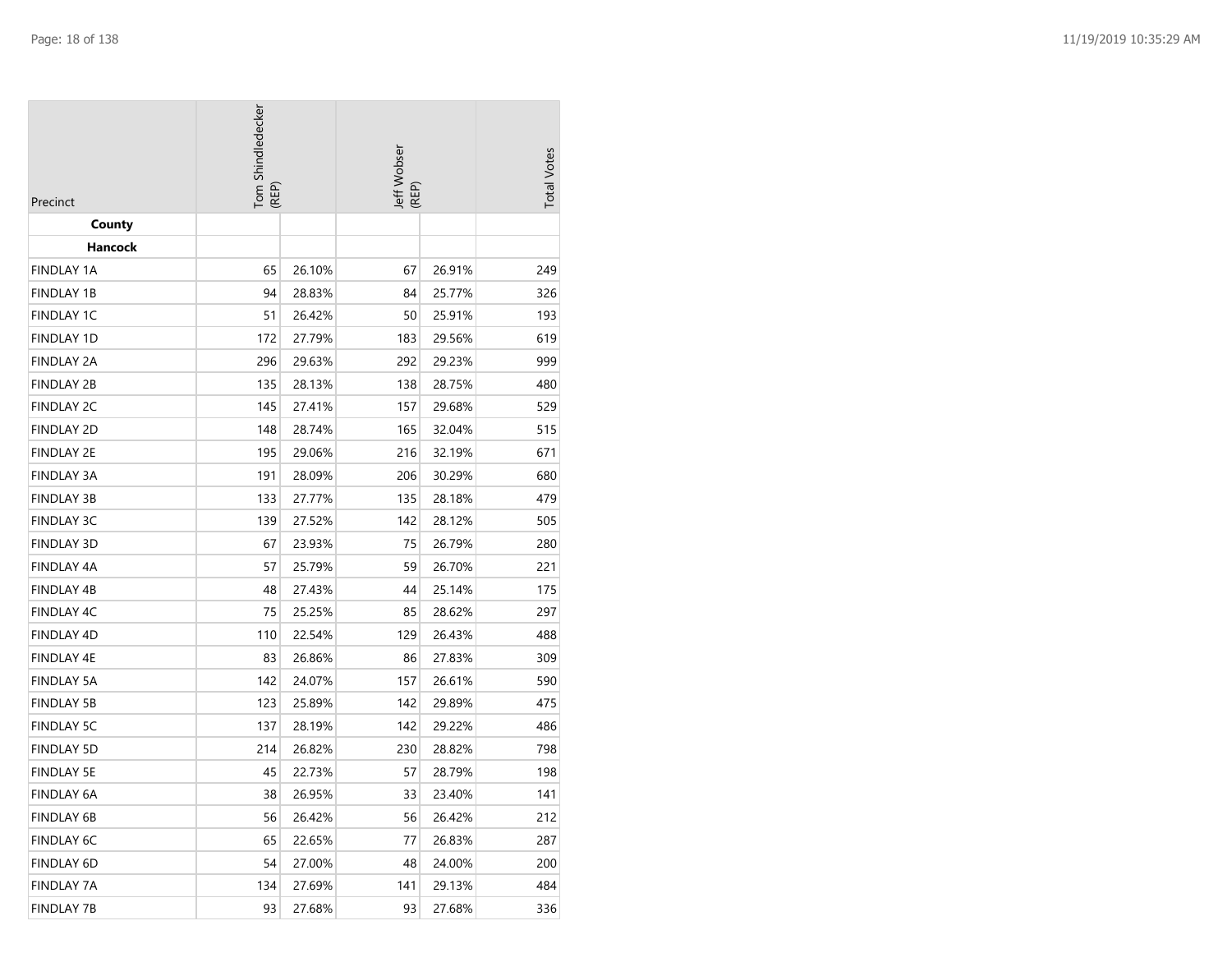$\sim$ 

| Precinct           | <b>Times Cast</b> | Registered<br>Voters |
|--------------------|-------------------|----------------------|
| <b>FINDLAY 7C</b>  | 185               | 729                  |
| <b>FINDLAY 7D</b>  | 135               | 645                  |
| <b>FINDLAY 7E</b>  | 79                | 582                  |
| Hancock - Total    | 5,617             | 25,874               |
| <b>Cumulative</b>  |                   |                      |
| Cumulative         | 0                 | U                    |
| Cumulative - Total | 0                 | U                    |
| County - Total     | 5,617             | 25,874               |

| Precinct           | Abigail Hefflinger<br>(DEM) |        | Russel<br>ن<br>Grant<br>(REP) |        |
|--------------------|-----------------------------|--------|-------------------------------|--------|
| <b>FINDLAY 7C</b>  | 97                          | 22.25% | 103                           | 23.62% |
| <b>FINDLAY 7D</b>  | 63                          | 19.75% | 86                            | 26.96% |
| <b>FINDLAY 7E</b>  | 43                          | 23.50% | 39                            | 21.31% |
| Hancock - Total    | 2,591                       | 19.69% | 3,268                         | 24.83% |
| <b>Cumulative</b>  |                             |        |                               |        |
| Cumulative         | $\Omega$                    |        | $\Omega$                      |        |
| Cumulative - Total | $\mathbf 0$                 |        | $\Omega$                      |        |
| County - Total     | 2,591                       | 19.69% | 3,268                         | 24.83% |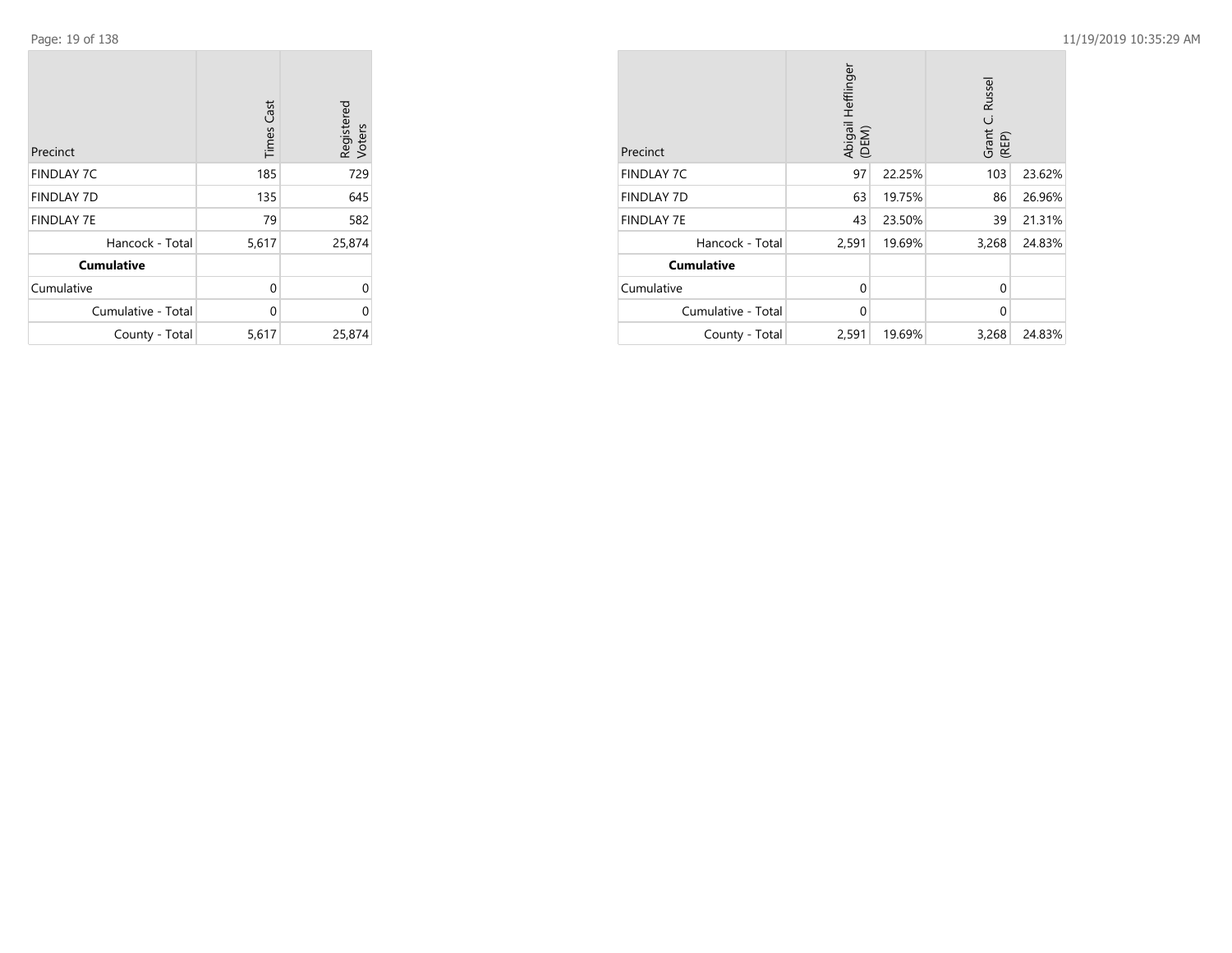| Precinct           | Tom Shindledecker<br>(REP) |        | Jeff Wobser<br>(REP) |        | <b>Total Votes</b> |
|--------------------|----------------------------|--------|----------------------|--------|--------------------|
| <b>FINDLAY 7C</b>  | 119                        | 27.29% | 117                  | 26.83% | 436                |
| <b>FINDLAY 7D</b>  | 87                         | 27.27% | 83                   | 26.02% | 319                |
| <b>FINDLAY 7E</b>  | 55                         | 30.05% | 46                   | 25.14% | 183                |
| Hancock - Total    | 3,566                      | 27.10% | 3,735                | 28.38% | 13,160             |
| <b>Cumulative</b>  |                            |        |                      |        |                    |
| Cumulative         | $\mathbf 0$                |        | $\Omega$             |        | $\Omega$           |
| Cumulative - Total | $\Omega$                   |        | $\Omega$             |        | $\Omega$           |
| County - Total     | 3,566                      | 27.10% | 3,735                | 28.38% | 13,160             |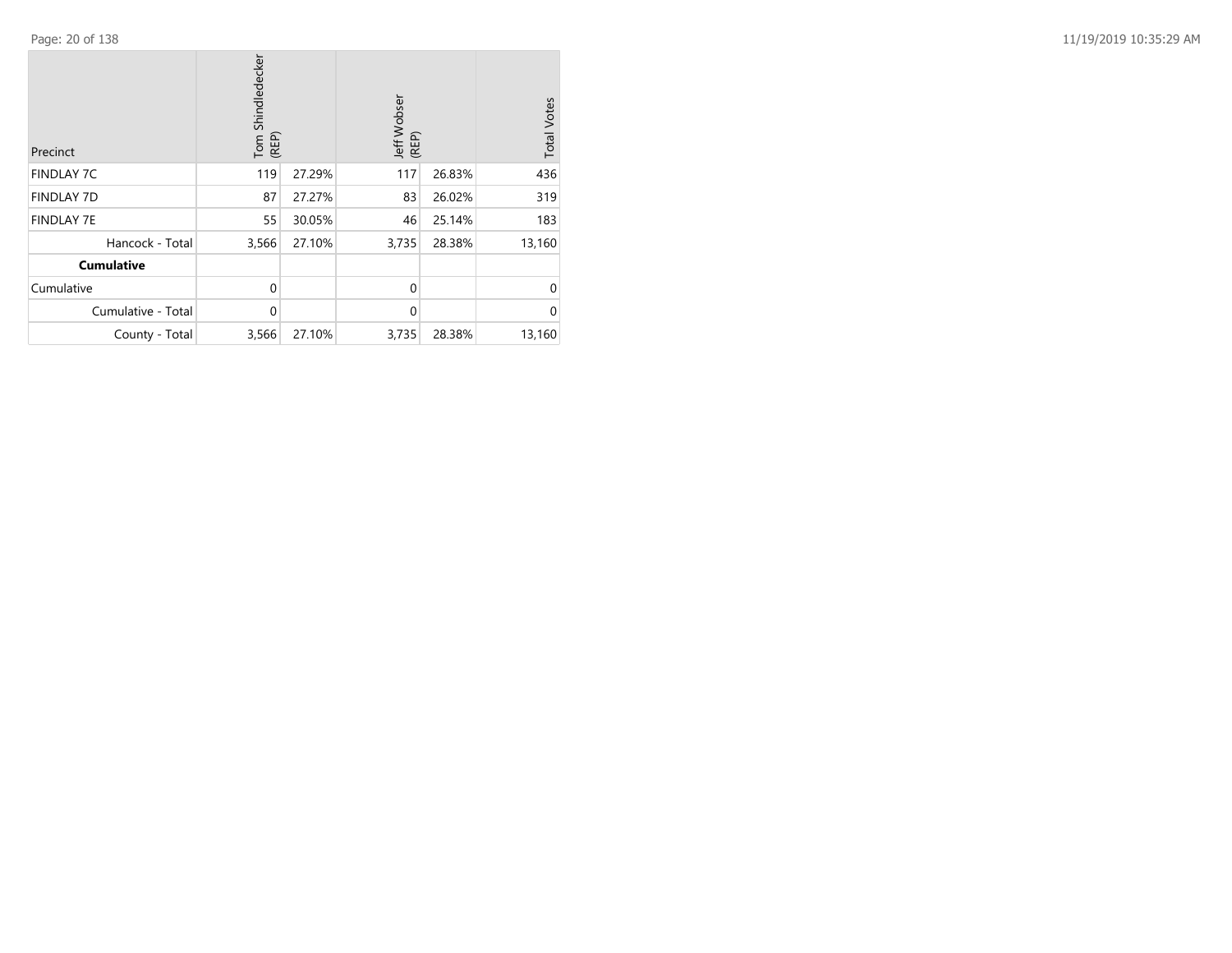### **Council-at-Large for Fostoria City (Vote for 3)**

| Precinct           | <b>Times Cast</b> | Registered<br>Voters |
|--------------------|-------------------|----------------------|
| County             |                   |                      |
| Hancock            |                   |                      |
| <b>FOSTORIA S</b>  | 117               | 889                  |
| <b>FOSTORIA N</b>  | 173               | 963                  |
| Hancock - Total    | 290               | 1,852                |
| <b>Cumulative</b>  |                   |                      |
| Cumulative         | 0                 | 0                    |
| Cumulative - Total | 0                 | 0                    |
| County - Total     | 290               | 1,852                |

| Precinct           | Gregory Cassidy |        | Edward Logsdon |        |
|--------------------|-----------------|--------|----------------|--------|
| County             |                 |        |                |        |
| <b>Hancock</b>     |                 |        |                |        |
| <b>FOSTORIA S</b>  | 74              | 33.04% | 72             | 32.14% |
| <b>FOSTORIA N</b>  | 123             | 35.96% | 105            | 30.70% |
| Hancock - Total    | 197             | 34.81% | 177            | 31.27% |
| <b>Cumulative</b>  |                 |        |                |        |
| Cumulative         | $\mathbf 0$     |        | $\Omega$       |        |
| Cumulative - Total | 0               |        | $\Omega$       |        |
| County - Total     | 197             | 34.81% | 177            | 31.27% |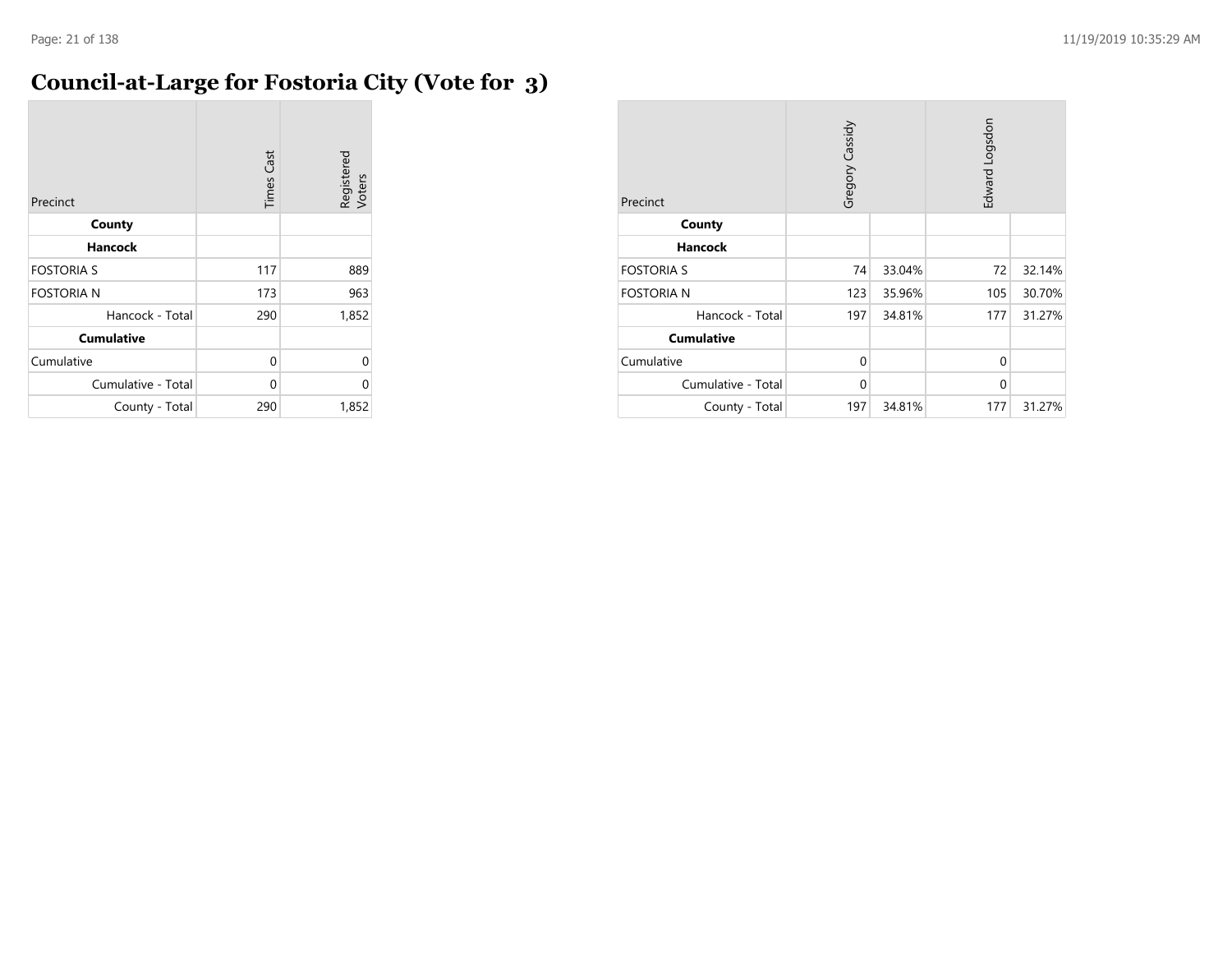| Precinct           | Brian Shaver |        | <b>Total Votes</b> |
|--------------------|--------------|--------|--------------------|
| County             |              |        |                    |
| <b>Hancock</b>     |              |        |                    |
| <b>FOSTORIA S</b>  | 78           | 34.82% | 224                |
| <b>FOSTORIA N</b>  | 114          | 33.33% | 342                |
| Hancock - Total    | 192          | 33.92% | 566                |
| <b>Cumulative</b>  |              |        |                    |
| Cumulative         | 0            |        | 0                  |
| Cumulative - Total | 0            |        | 0                  |
| County - Total     | 192          | 33.92% | 566                |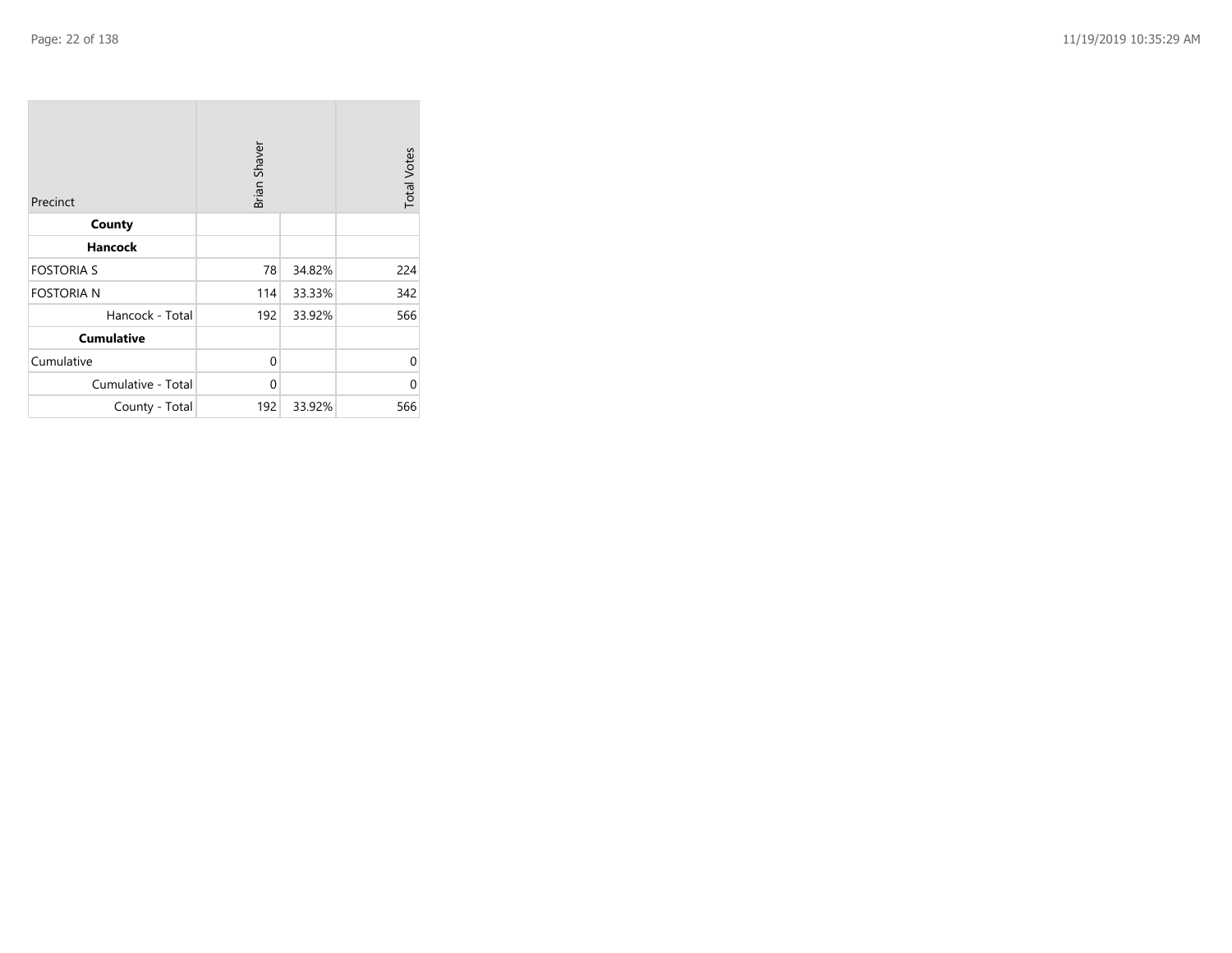### **Council for 1st Ward Findlay City (Vote for 1)**

| Precinct           | <b>Times Cast</b> | Registered<br>Voters |
|--------------------|-------------------|----------------------|
| County             |                   |                      |
| <b>Hancock</b>     |                   |                      |
| <b>FINDLAY 1A</b>  | 110               | 868                  |
| <b>FINDLAY 1B</b>  | 151               | 840                  |
| <b>FINDLAY 1C</b>  | 88                | 901                  |
| <b>FINDLAY 1D</b>  | 265               | 1,040                |
| Hancock - Total    | 614               | 3,649                |
| <b>Cumulative</b>  |                   |                      |
| Cumulative         | 0                 | 0                    |
| Cumulative - Total | 0                 | 0                    |
| County - Total     | 614               | 3,649                |

| Precinct           | Bud Haas, Jr.<br>(REP) |         | <b>Total Votes</b> |
|--------------------|------------------------|---------|--------------------|
| County             |                        |         |                    |
| <b>Hancock</b>     |                        |         |                    |
| <b>FINDLAY 1A</b>  | 80                     | 100.00% | 80                 |
| <b>FINDLAY 1B</b>  | 109                    | 100.00% | 109                |
| <b>FINDLAY 1C</b>  | 65                     | 100.00% | 65                 |
| <b>FINDLAY 1D</b>  | 198                    | 100.00% | 198                |
| Hancock - Total    | 452                    | 100.00% | 452                |
| <b>Cumulative</b>  |                        |         |                    |
| Cumulative         | $\Omega$               |         | $\Omega$           |
| Cumulative - Total | 0                      |         | $\Omega$           |
| County - Total     | 452                    | 100.00% | 452                |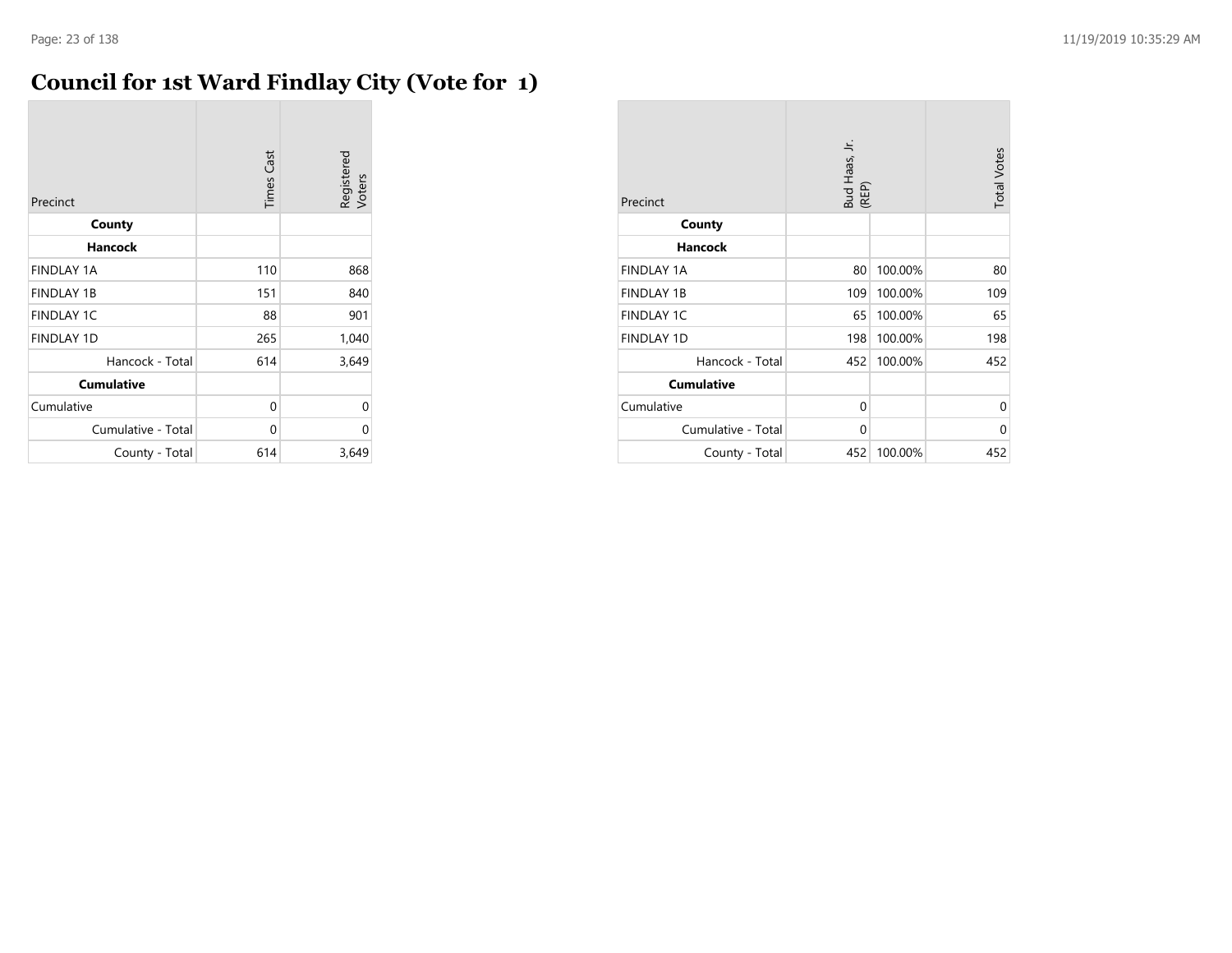# **Council for 2nd Ward Findlay City (Vote for 1)**

| Precinct           | <b>Times Cast</b> | Registered<br>Voters |
|--------------------|-------------------|----------------------|
| County             |                   |                      |
| <b>Hancock</b>     |                   |                      |
| <b>FINDLAY 2A</b>  | 428               | 1,105                |
| <b>FINDLAY 2B</b>  | 219               | 772                  |
| <b>FINDLAY 2C</b>  | 216               | 819                  |
| <b>FINDLAY 2D</b>  | 205               | 682                  |
| <b>FINDLAY 2E</b>  | 261               | 949                  |
| Hancock - Total    | 1,329             | 4,327                |
| <b>Cumulative</b>  |                   |                      |
| Cumulative         | 0                 | 0                    |
| Cumulative - Total | 0                 | 0                    |
| County - Total     | 1,329             | 4,327                |

| Precinct           | Dennis Hellmann<br>(REP) |         | <b>Total Votes</b> |
|--------------------|--------------------------|---------|--------------------|
| County             |                          |         |                    |
| <b>Hancock</b>     |                          |         |                    |
| <b>FINDLAY 2A</b>  | 323                      | 100.00% | 323                |
| <b>FINDLAY 2B</b>  | 163                      | 100.00% | 163                |
| <b>FINDLAY 2C</b>  | 156                      | 100.00% | 156                |
| <b>FINDLAY 2D</b>  | 154                      | 100.00% | 154                |
| <b>FINDLAY 2E</b>  | 217                      | 100.00% | 217                |
| Hancock - Total    | 1,013                    | 100.00% | 1,013              |
| <b>Cumulative</b>  |                          |         |                    |
| Cumulative         | 0                        |         | 0                  |
| Cumulative - Total | 0                        |         | 0                  |
| County - Total     | 1,013                    | 100.00% | 1,013              |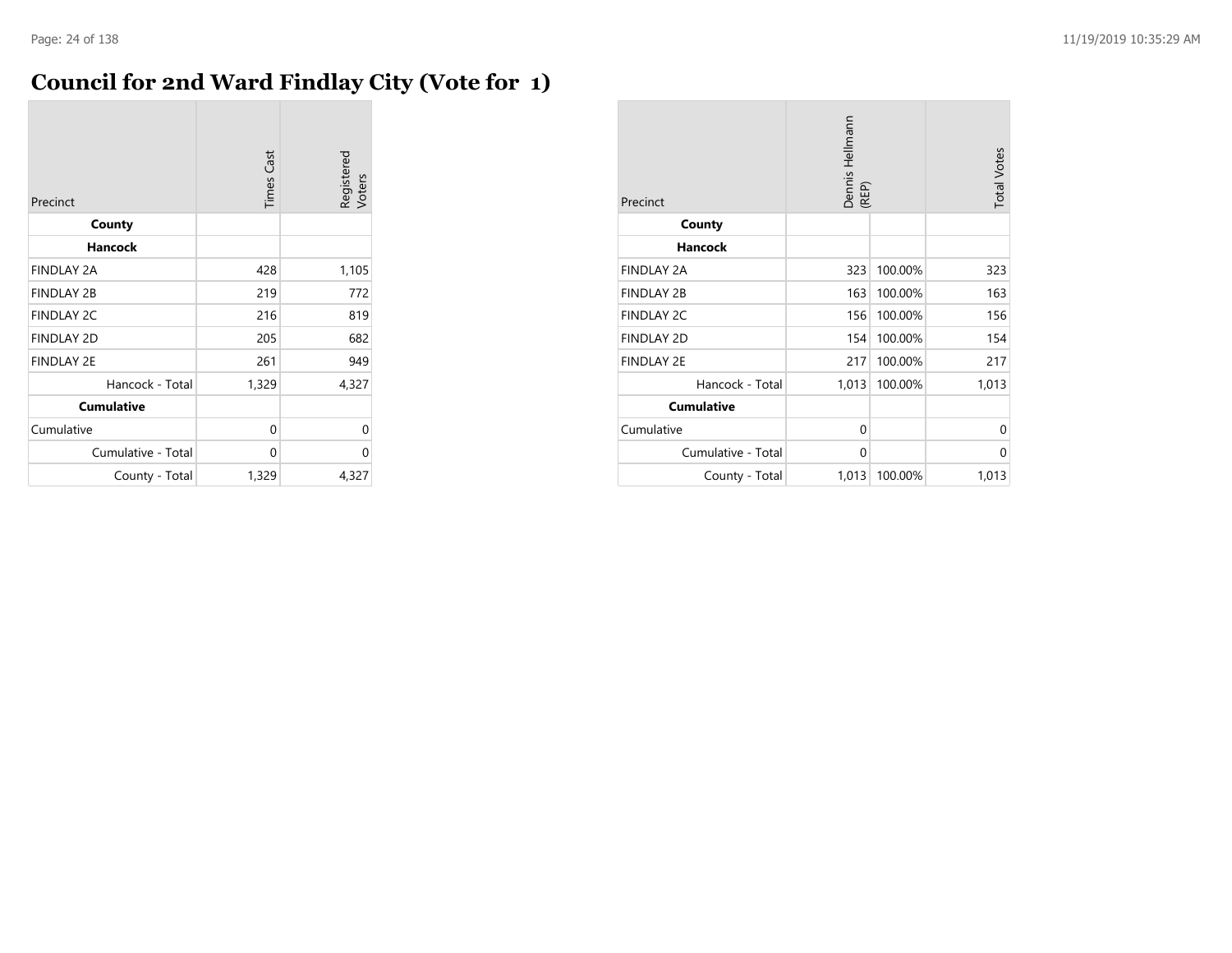#### **Council for 3rd Ward Findlay City (Vote for 1)**

| Precinct           | <b>Times Cast</b> | Registered<br>Voters |
|--------------------|-------------------|----------------------|
| County             |                   |                      |
| <b>Hancock</b>     |                   |                      |
| <b>FINDLAY 3A</b>  | 273               | 1,050                |
| <b>FINDLAY 3B</b>  | 200               | 872                  |
| <b>FINDLAY 3C</b>  | 200               | 998                  |
| <b>FINDLAY 3D</b>  | 128               | 755                  |
| Hancock - Total    | 801               | 3,675                |
| <b>Cumulative</b>  |                   |                      |
| Cumulative         | 0                 | 0                    |
| Cumulative - Total | 0                 | 0                    |
| County - Total     | 801               | 3,675                |

| Precinct           | Beth A. Warnecke<br>(REP) |         | <b>Total Votes</b> |
|--------------------|---------------------------|---------|--------------------|
| County             |                           |         |                    |
| <b>Hancock</b>     |                           |         |                    |
| <b>FINDLAY 3A</b>  | 213                       | 100.00% | 213                |
| <b>FINDLAY 3B</b>  | 142                       | 100.00% | 142                |
| <b>FINDLAY 3C</b>  | 156                       | 100.00% | 156                |
| <b>FINDLAY 3D</b>  | 81                        | 100.00% | 81                 |
| Hancock - Total    | 592                       | 100.00% | 592                |
| <b>Cumulative</b>  |                           |         |                    |
| Cumulative         | 0                         |         | $\Omega$           |
| Cumulative - Total | 0                         |         | 0                  |
| County - Total     | 592                       | 100.00% | 592                |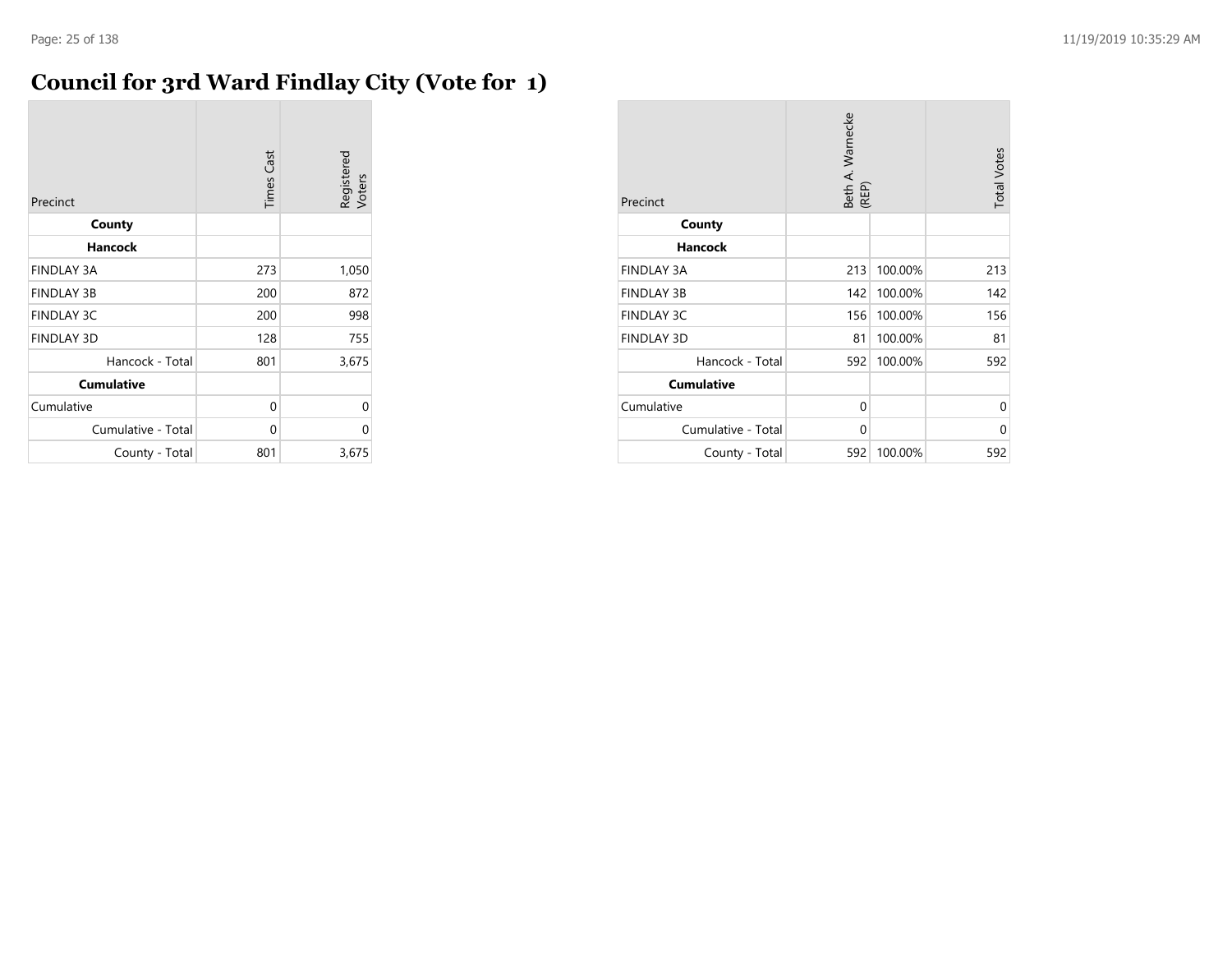### **Council for 4th Ward Findlay City (Vote for 1)**

| Precinct           | <b>Times Cast</b> | Registered<br>Voters |
|--------------------|-------------------|----------------------|
| County             |                   |                      |
| <b>Hancock</b>     |                   |                      |
| <b>FINDLAY 4A</b>  | 103               | 800                  |
| <b>FINDLAY 4B</b>  | 78                | 791                  |
| <b>FINDLAY 4C</b>  | 134               | 631                  |
| <b>FINDLAY 4D</b>  | 218               | 827                  |
| <b>FINDLAY 4E</b>  | 133               | 603                  |
| Hancock - Total    | 666               | 3,652                |
| <b>Cumulative</b>  |                   |                      |
| Cumulative         | 0                 | 0                    |
| Cumulative - Total | 0                 | 0                    |
| County - Total     | 666               | 3,652                |

| Precinct           | James P. Slough<br>(REP) |         | <b>Total Votes</b> |
|--------------------|--------------------------|---------|--------------------|
| County             |                          |         |                    |
| <b>Hancock</b>     |                          |         |                    |
| FINDLAY 4A         | 76                       | 100.00% | 76                 |
| <b>FINDLAY 4B</b>  | 53                       | 100.00% | 53                 |
| <b>FINDLAY 4C</b>  | 97                       | 100.00% | 97                 |
| <b>FINDLAY 4D</b>  | 153                      | 100.00% | 153                |
| <b>FINDLAY 4E</b>  | 94                       | 100.00% | 94                 |
| Hancock - Total    | 473                      | 100.00% | 473                |
| <b>Cumulative</b>  |                          |         |                    |
| Cumulative         | 0                        |         | 0                  |
| Cumulative - Total | 0                        |         | 0                  |
| County - Total     | 473                      | 100.00% | 473                |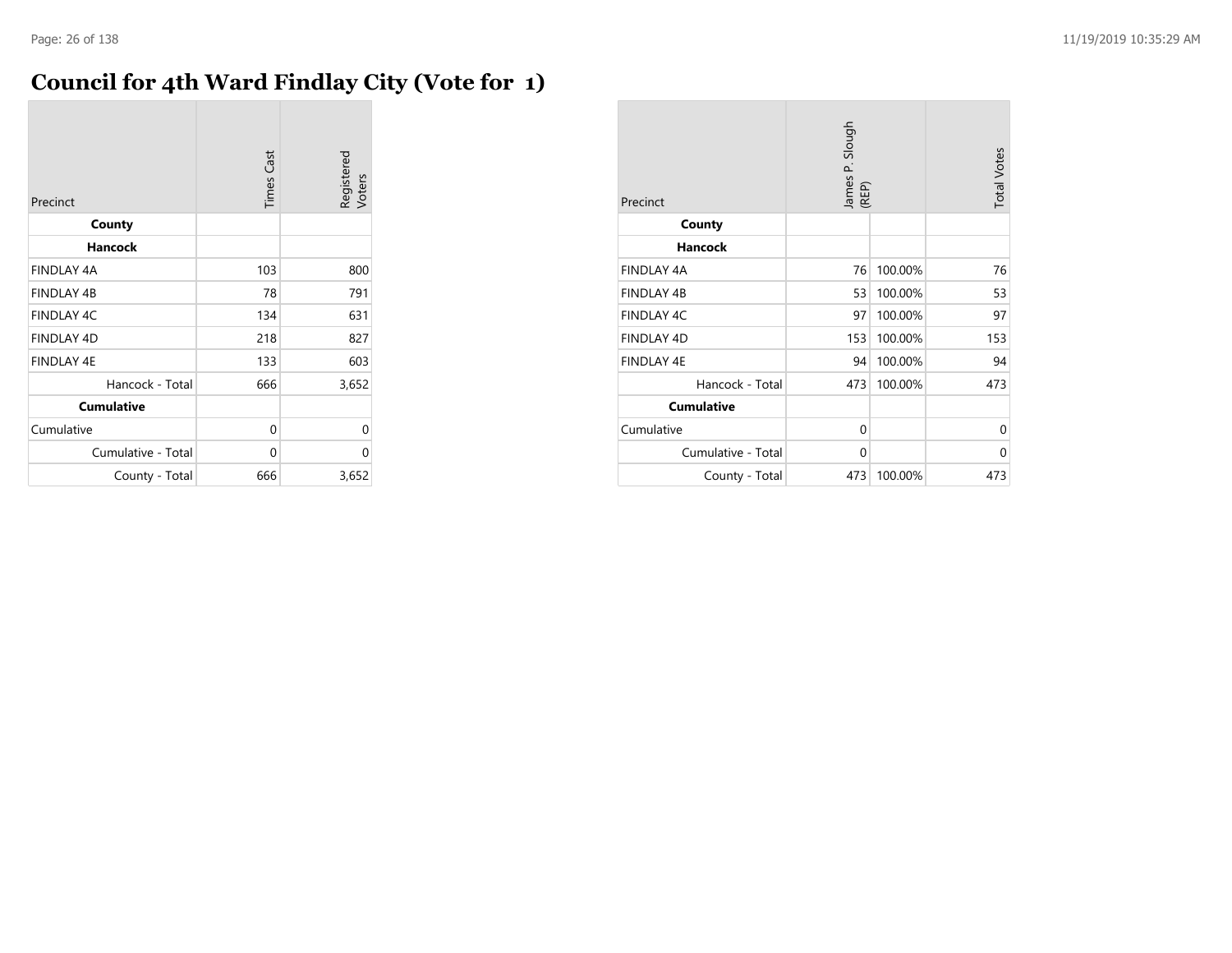### **Council for 5th Ward Findlay City (Vote for 1)**

| Precinct           | <b>Times Cast</b> | Registered<br>Voters |
|--------------------|-------------------|----------------------|
| County             |                   |                      |
| Hancock            |                   |                      |
| <b>FINDLAY 5A</b>  | 263               | 979                  |
| <b>FINDLAY 5B</b>  | 197               | 741                  |
| <b>FINDLAY 5C</b>  | 200               | 920                  |
| <b>FINDLAY 5D</b>  | 329               | 974                  |
| <b>FINDLAY 5E</b>  | 95                | 657                  |
| Hancock - Total    | 1,084             | 4,271                |
| <b>Cumulative</b>  |                   |                      |
| Cumulative         | 0                 | 0                    |
| Cumulative - Total | 0                 | U                    |
| County - Total     | 1,084             | 4,271                |

| Precinct           | Randy Greeno<br>(REP) |         | <b>Total Votes</b> |
|--------------------|-----------------------|---------|--------------------|
| County             |                       |         |                    |
| <b>Hancock</b>     |                       |         |                    |
| <b>FINDLAY 5A</b>  | 212                   | 100.00% | 212                |
| <b>FINDLAY 5B</b>  | 160                   | 100.00% | 160                |
| <b>FINDLAY 5C</b>  | 156                   | 100.00% | 156                |
| <b>FINDLAY 5D</b>  | 261                   | 100.00% | 261                |
| <b>FINDLAY 5E</b>  | 73                    | 100.00% | 73                 |
| Hancock - Total    | 862                   | 100.00% | 862                |
| <b>Cumulative</b>  |                       |         |                    |
| Cumulative         | 0                     |         | 0                  |
| Cumulative - Total | 0                     |         | 0                  |
| County - Total     | 862                   | 100.00% | 862                |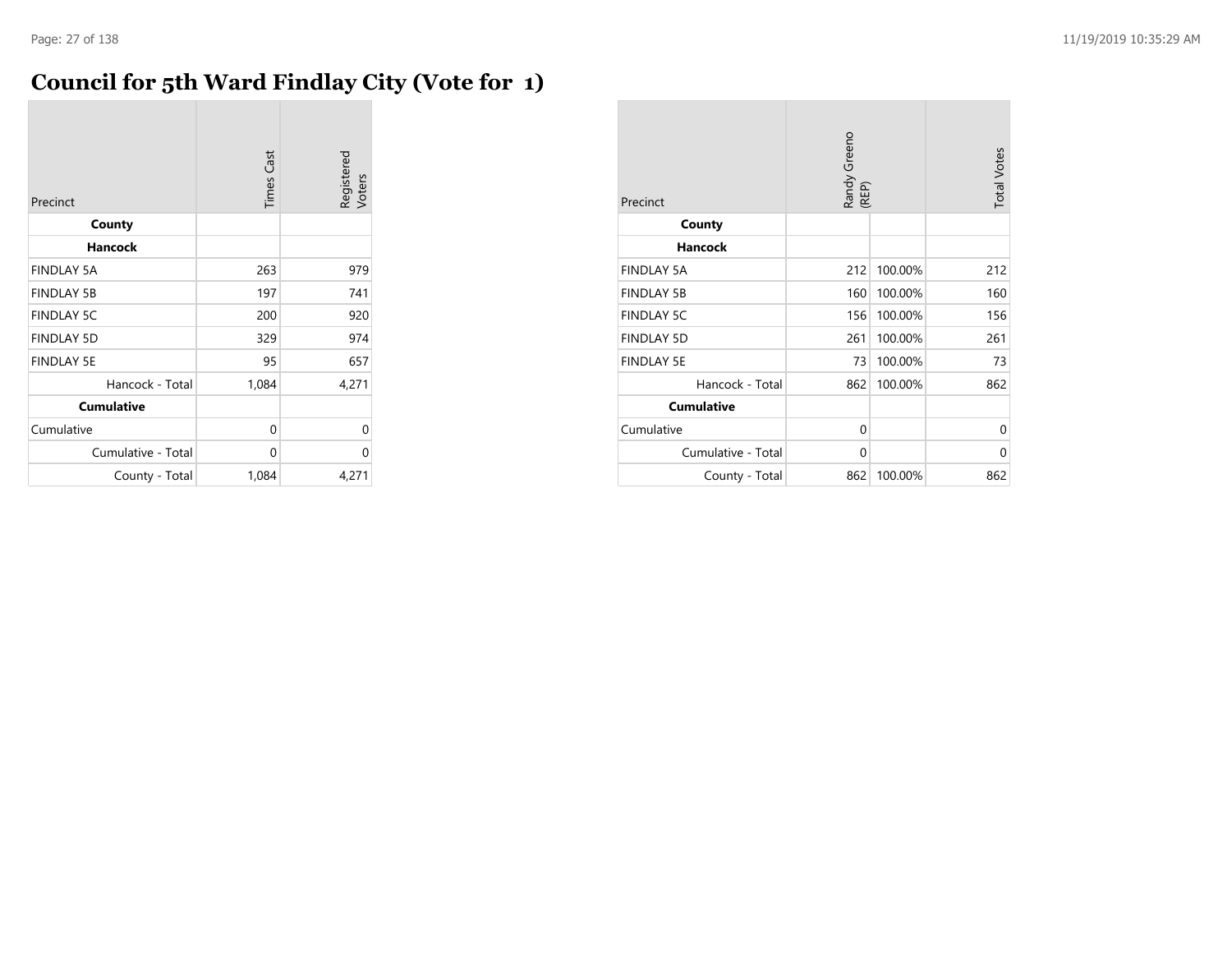### **Council for 6th Ward Findlay City (Vote for 1)**

| Precinct           | <b>Times Cast</b> | Registered<br>Voters |
|--------------------|-------------------|----------------------|
| County             |                   |                      |
| <b>Hancock</b>     |                   |                      |
| <b>FINDLAY 6A</b>  | 68                | 514                  |
| <b>FINDLAY 6B</b>  | 93                | 783                  |
| <b>FINDLAY 6C</b>  | 121               | 774                  |
| <b>FINDLAY 6D</b>  | 91                | 656                  |
| Hancock - Total    | 373               | 2,727                |
| <b>Cumulative</b>  |                   |                      |
| Cumulative         | 0                 | 0                    |
| Cumulative - Total | 0                 | 0                    |
| County - Total     | 373               | 2,727                |

| Precinct           | James Niemeyer<br>(REP) |         | <b>Total Votes</b> |
|--------------------|-------------------------|---------|--------------------|
| County             |                         |         |                    |
| <b>Hancock</b>     |                         |         |                    |
| <b>FINDLAY 6A</b>  | 49                      | 100.00% | 49                 |
| <b>FINDLAY 6B</b>  | 71                      | 100.00% | 71                 |
| <b>FINDLAY 6C</b>  | 89                      | 100.00% | 89                 |
| <b>FINDLAY 6D</b>  | 70                      | 100.00% | 70                 |
| Hancock - Total    | 279                     | 100.00% | 279                |
| <b>Cumulative</b>  |                         |         |                    |
| Cumulative         | 0                       |         | $\Omega$           |
| Cumulative - Total | 0                       |         | $\Omega$           |
| County - Total     | 279                     | 100.00% | 279                |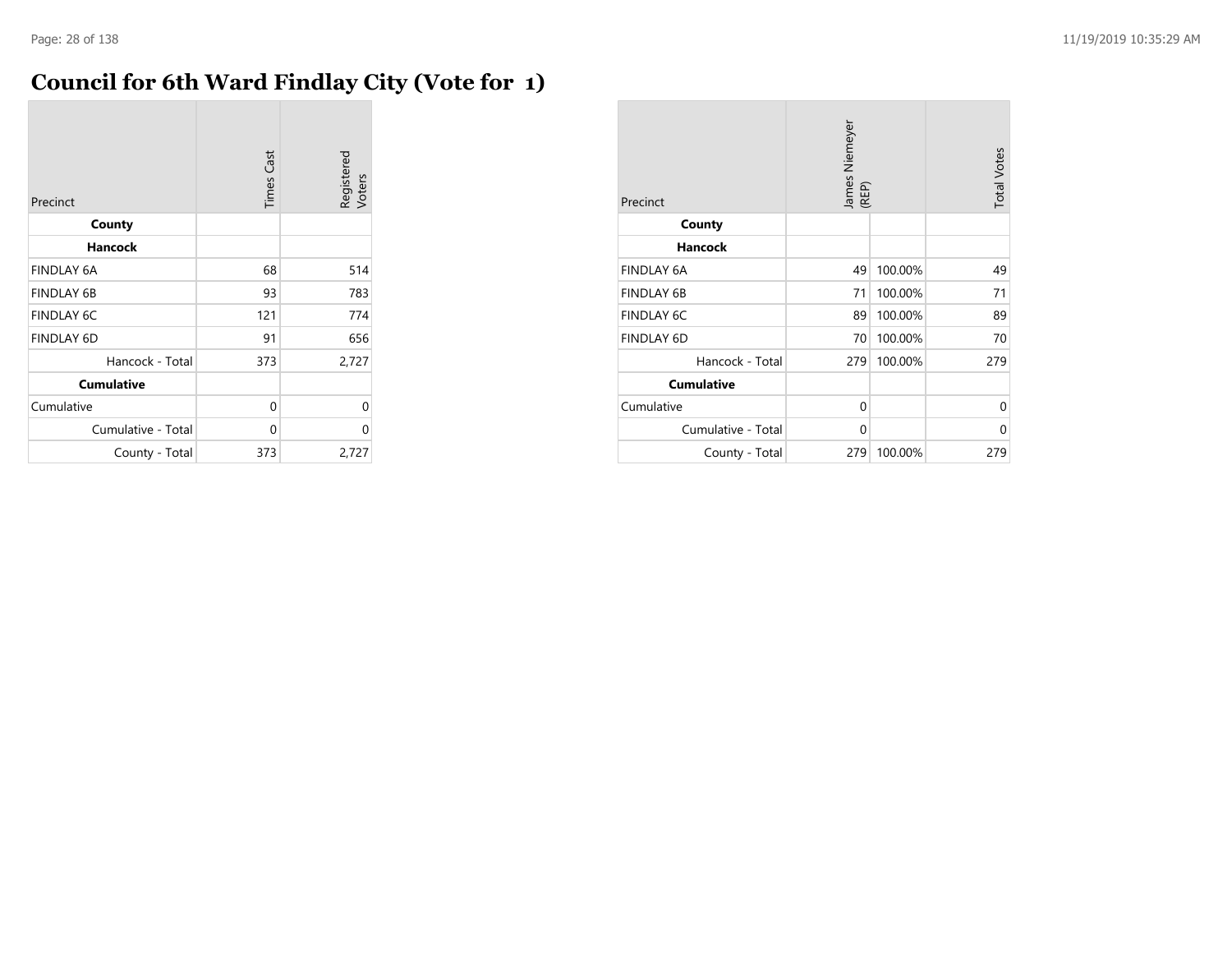#### **Council for 7th Ward Findlay City (Vote for 1)**

| Precinct           | <b>Times Cast</b> | Registered<br>Voters |
|--------------------|-------------------|----------------------|
| County             |                   |                      |
| <b>Hancock</b>     |                   |                      |
| <b>FINDLAY 7A</b>  | 196               | 868                  |
| <b>FINDLAY 7B</b>  | 155               | 749                  |
| <b>FINDLAY 7C</b>  | 185               | 729                  |
| <b>FINDLAY 7D</b>  | 135               | 645                  |
| <b>FINDLAY 7E</b>  | 79                | 582                  |
| Hancock - Total    | 750               | 3,573                |
| <b>Cumulative</b>  |                   |                      |
| Cumulative         | 0                 | 0                    |
| Cumulative - Total | 0                 | 0                    |
| County - Total     | 750               | 3,573                |

| Precinct           | Joshua V. Palmer<br>(REP) |         | <b>Total Votes</b> |
|--------------------|---------------------------|---------|--------------------|
| County             |                           |         |                    |
| <b>Hancock</b>     |                           |         |                    |
| <b>FINDLAY 7A</b>  | 157                       | 100.00% | 157                |
| <b>FINDLAY 7B</b>  | 107                       | 100.00% | 107                |
| <b>FINDLAY 7C</b>  | 128                       | 100.00% | 128                |
| <b>FINDLAY 7D</b>  | 96                        | 100.00% | 96                 |
| <b>FINDLAY 7E</b>  | 50                        | 100.00% | 50                 |
| Hancock - Total    | 538                       | 100.00% | 538                |
| <b>Cumulative</b>  |                           |         |                    |
| Cumulative         | 0                         |         | 0                  |
| Cumulative - Total | 0                         |         | 0                  |
| County - Total     | 538                       | 100.00% | 538                |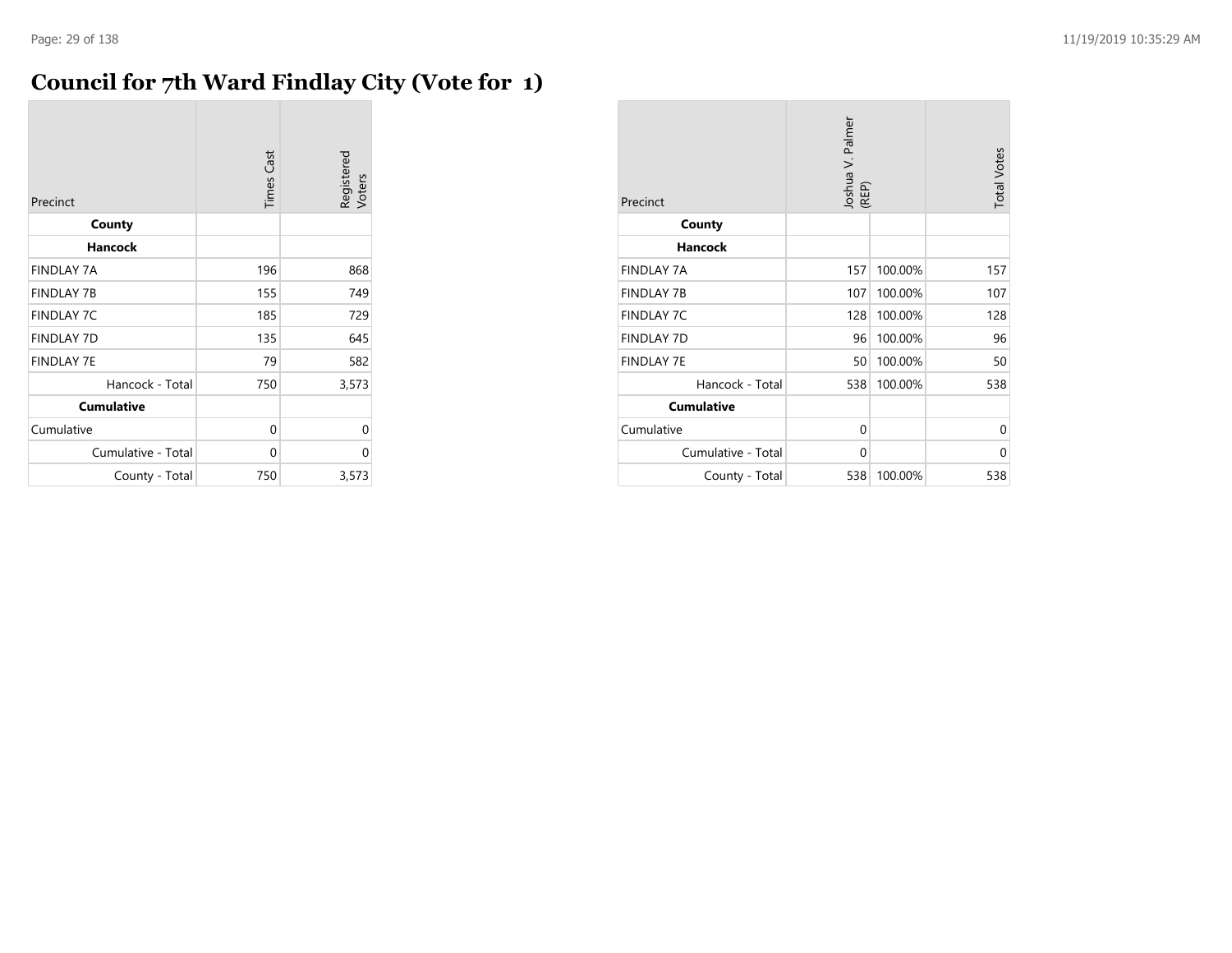÷

### **Mayor for Arcadia Village (Vote for 1)**

| Precinct           | <b>Times Cast</b> | Registered<br>Voters |
|--------------------|-------------------|----------------------|
| County             |                   |                      |
| <b>Hancock</b>     |                   |                      |
| <b>WASHINGTON</b>  | 108               | 344                  |
| Hancock - Total    | 108               | 344                  |
| <b>Cumulative</b>  |                   |                      |
| Cumulative         | 0                 | $\Omega$             |
| Cumulative - Total | $\Omega$          | C                    |
| County - Total     | 108               | 344                  |

| Precinct           | Chester I.<br>Balderson |         | <b>Total Votes</b> |
|--------------------|-------------------------|---------|--------------------|
| County             |                         |         |                    |
| <b>Hancock</b>     |                         |         |                    |
| <b>WASHINGTON</b>  | 89                      | 100.00% | 89                 |
| Hancock - Total    | 89                      | 100.00% | 89                 |
| <b>Cumulative</b>  |                         |         |                    |
| Cumulative         | $\Omega$                |         | 0                  |
| Cumulative - Total | $\Omega$                |         | 0                  |
| County - Total     | 89                      | 100.00% | 89                 |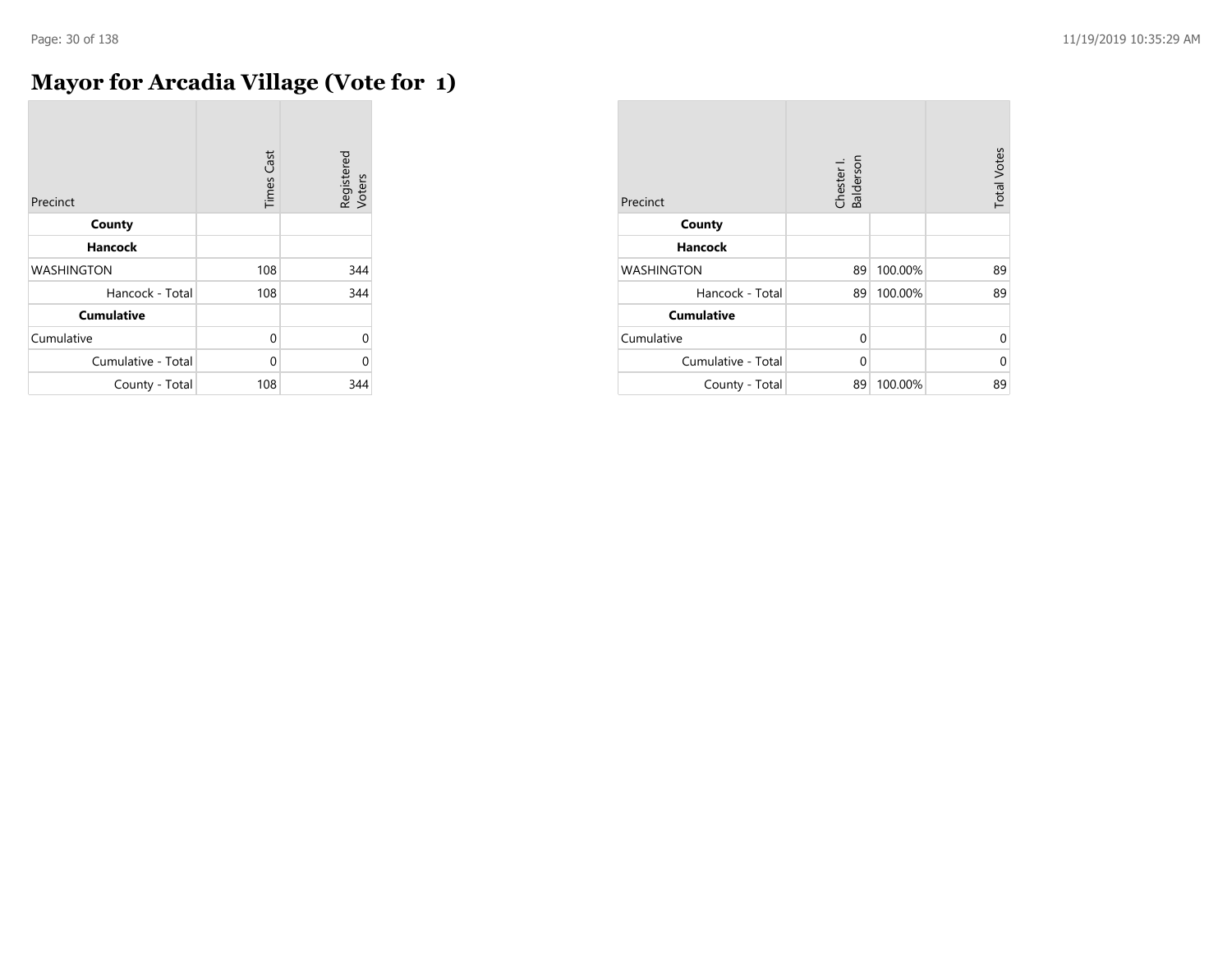### **Mayor for Arlington Village (Vote for 1)**

| Precinct           | <b>Times Cast</b> | Registered<br>Voters |
|--------------------|-------------------|----------------------|
| County             |                   |                      |
| Hancock            |                   |                      |
| <b>MADISON E</b>   | 64                | 401                  |
| <b>MADISON W</b>   | 91                | 557                  |
| Hancock - Total    | 155               | 958                  |
| <b>Cumulative</b>  |                   |                      |
| Cumulative         | $\Omega$          | 0                    |
| Cumulative - Total | 0                 | $\Omega$             |
| County - Total     | 155               | 958                  |

| Precinct           | Marcia Smith |         | <b>Total Votes</b> |
|--------------------|--------------|---------|--------------------|
| County             |              |         |                    |
| <b>Hancock</b>     |              |         |                    |
| <b>MADISON E</b>   | 48           | 100.00% | 48                 |
| <b>MADISON W</b>   | 70           | 100.00% | 70                 |
| Hancock - Total    | 118          | 100.00% | 118                |
| <b>Cumulative</b>  |              |         |                    |
| Cumulative         | $\mathbf 0$  |         | 0                  |
| Cumulative - Total | $\Omega$     |         | $\Omega$           |
| County - Total     | 118          | 100.00% | 118                |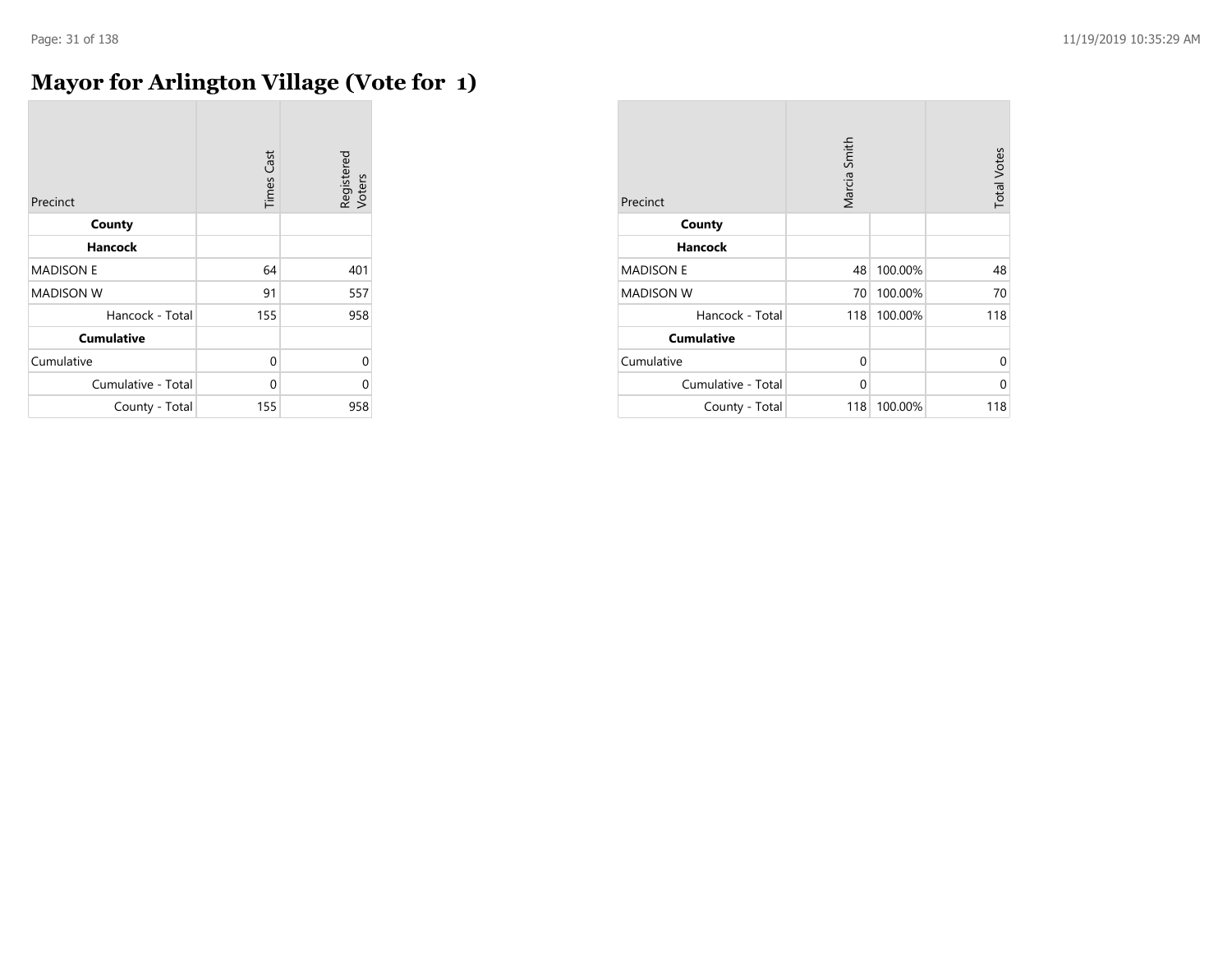### **Mayor for Benton Ridge Village (Vote for 1)**

| Precinct           | <b>Times Cast</b> | Registered<br>Voters |
|--------------------|-------------------|----------------------|
| County             |                   |                      |
| <b>Hancock</b>     |                   |                      |
| <b>BLANCHARD</b>   | 54                | 200                  |
| Hancock - Total    | 54                | 200                  |
| <b>Cumulative</b>  |                   |                      |
| Cumulative         | 0                 | $\Omega$             |
| Cumulative - Total | 0                 | 0                    |
| County - Total     | 54                | 200                  |

| Precinct           | No Valid Petition<br>Filed | <b>Total Votes</b> |
|--------------------|----------------------------|--------------------|
| County             |                            |                    |
| <b>Hancock</b>     |                            |                    |
| <b>BLANCHARD</b>   |                            | 0                  |
| Hancock - Total    |                            |                    |
| <b>Cumulative</b>  |                            |                    |
| Cumulative         |                            | 0                  |
| Cumulative - Total |                            | በ                  |
| County - Total     |                            | ሰ                  |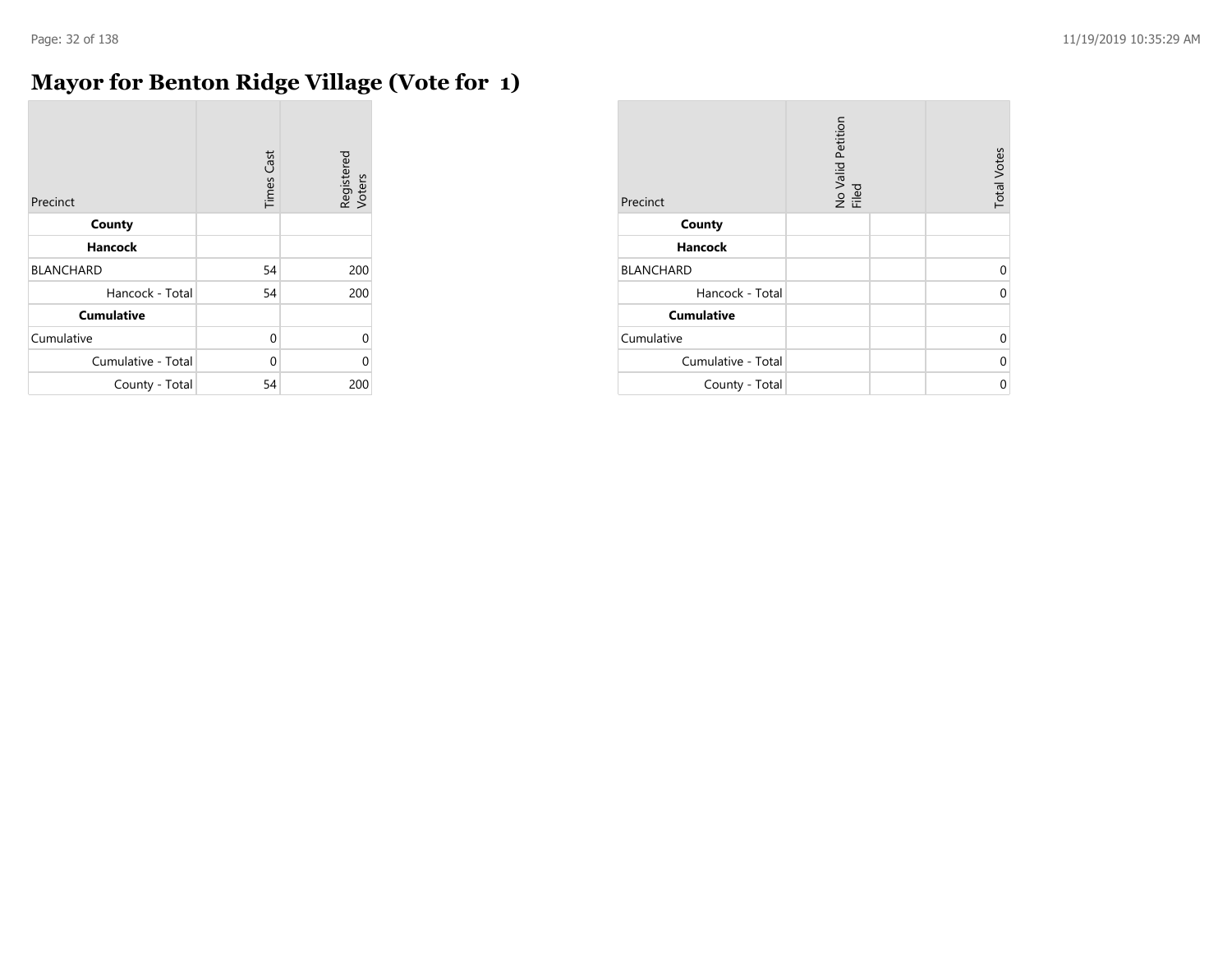÷

### **Mayor for Bluffton Village (Vote for 1)**

| Precinct           | <b>Times Cast</b> | Registered<br>Voters |
|--------------------|-------------------|----------------------|
| County             |                   |                      |
| <b>Hancock</b>     |                   |                      |
| ORANGE             | 15                | 129                  |
| Hancock - Total    | 15                | 129                  |
| <b>Cumulative</b>  |                   |                      |
| Cumulative         | $\Omega$          | $\Omega$             |
| Cumulative - Total | $\Omega$          | O                    |
| County - Total     | 15                | 129                  |

| Precinct           | Richard L. Johnson<br>(REP) |         | <b>Total Votes</b> |
|--------------------|-----------------------------|---------|--------------------|
| County             |                             |         |                    |
| Hancock            |                             |         |                    |
| ORANGE             | 13                          | 100.00% | 13                 |
| Hancock - Total    | 13                          | 100.00% | 13                 |
| <b>Cumulative</b>  |                             |         |                    |
| Cumulative         | $\Omega$                    |         | 0                  |
| Cumulative - Total | $\Omega$                    |         | 0                  |
| County - Total     | 13                          | 100.00% | 13                 |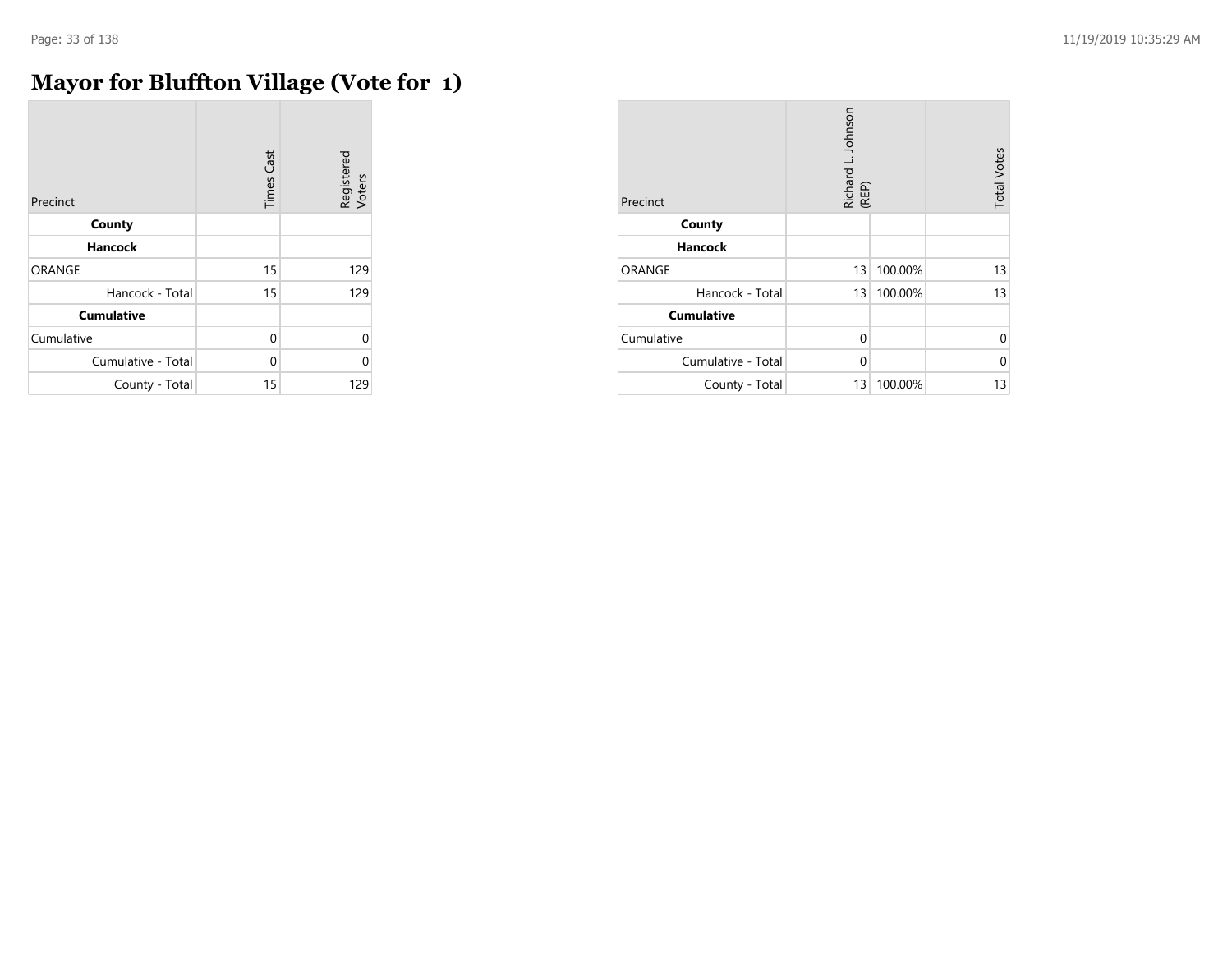### **Mayor for Jenera Village (Vote for 1)**

| Precinct           | <b>Times Cast</b> | Registered<br>Voters |
|--------------------|-------------------|----------------------|
| County             |                   |                      |
| <b>Hancock</b>     |                   |                      |
| <b>VAN BUREN</b>   | 35                | 171                  |
| Hancock - Total    | 35                | 171                  |
| <b>Cumulative</b>  |                   |                      |
| Cumulative         | $\Omega$          | 0                    |
| Cumulative - Total | $\Omega$          | 0                    |
| County - Total     | 35                | 171                  |

| Precinct           | No Valid Petition<br>Filed | <b>Total Votes</b> |
|--------------------|----------------------------|--------------------|
| County             |                            |                    |
| <b>Hancock</b>     |                            |                    |
| <b>VAN BUREN</b>   |                            | U                  |
| Hancock - Total    |                            |                    |
| <b>Cumulative</b>  |                            |                    |
| Cumulative         |                            | 0                  |
| Cumulative - Total |                            | N                  |
| County - Total     |                            | ሰ                  |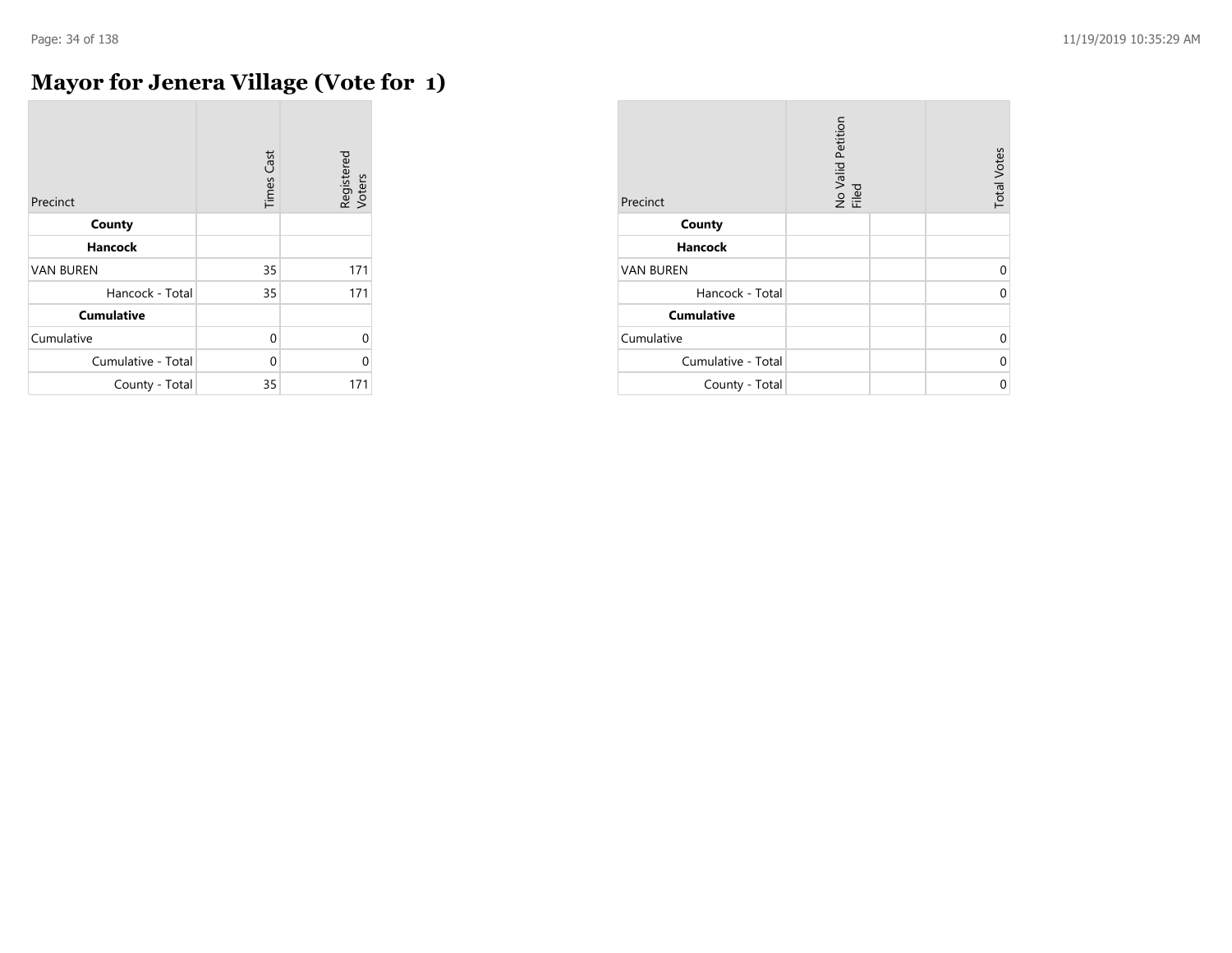$\sim$ 

### **Mayor for Mt. Blanchard Village (Vote for 1)**

| Precinct           | <b>Times Cast</b> | Registered<br>Voters |
|--------------------|-------------------|----------------------|
| County             |                   |                      |
| <b>Hancock</b>     |                   |                      |
| <b>DELAWARE</b>    | 122               | 306                  |
| Hancock - Total    | 122               | 306                  |
| <b>Cumulative</b>  |                   |                      |
| Cumulative         | 0                 | $\Omega$             |
| Cumulative - Total | 0                 | 0                    |
| County - Total     | 122               | 306                  |

| Precinct           | Cynthia K.<br>Morrison |         | <b>Total Votes</b> |
|--------------------|------------------------|---------|--------------------|
| County             |                        |         |                    |
| <b>Hancock</b>     |                        |         |                    |
| <b>DELAWARE</b>    | 95                     | 100.00% | 95                 |
| Hancock - Total    | 95                     | 100.00% | 95                 |
| <b>Cumulative</b>  |                        |         |                    |
| Cumulative         | 0                      |         | U                  |
| Cumulative - Total | $\Omega$               |         | 0                  |
| County - Total     | 95                     | 100.00% | 95                 |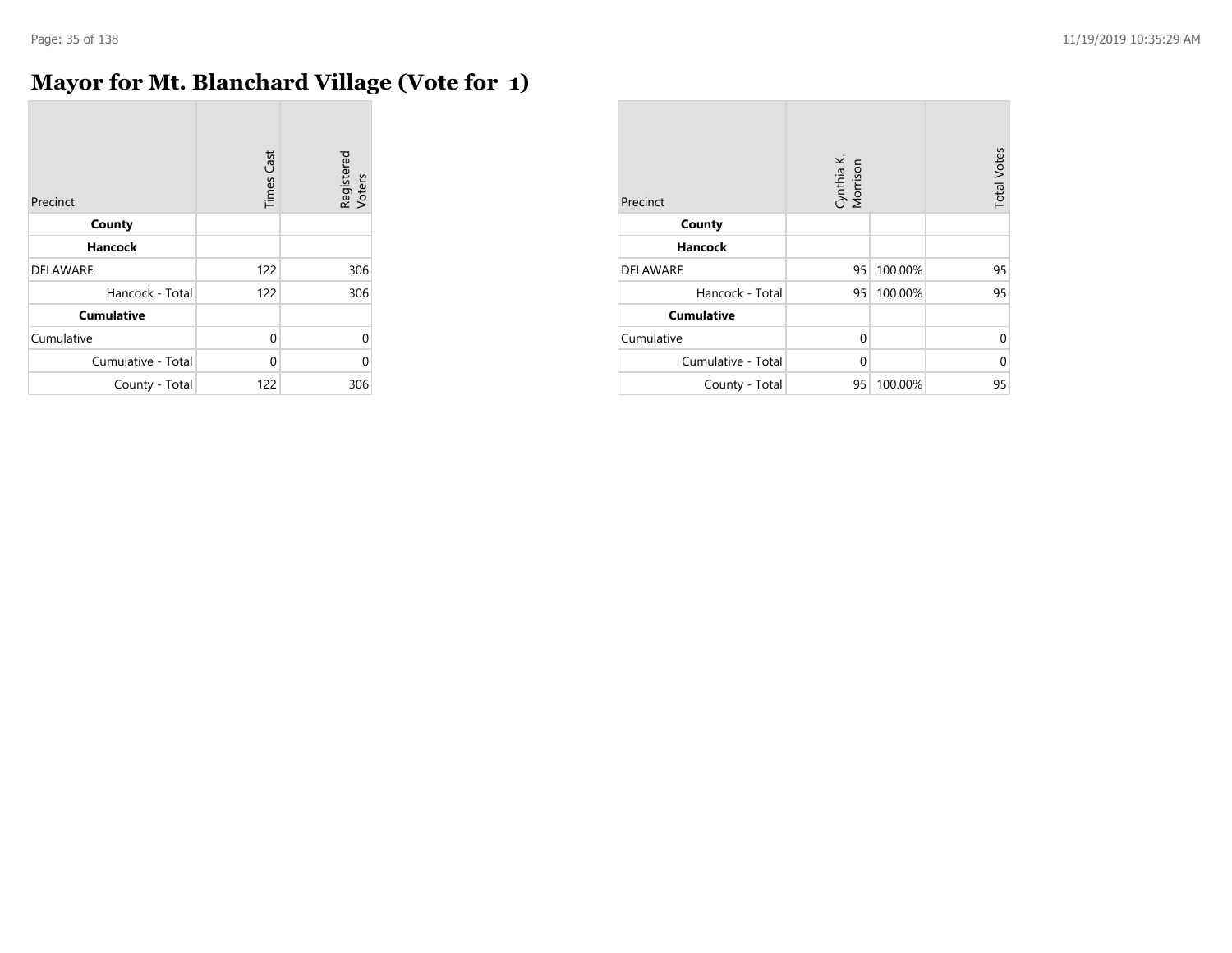$\sim$ 

### **Mayor for Mt. Cory Village (Vote for 1)**

| Precinct           | <b>Times Cast</b> | Registered<br>Voters |
|--------------------|-------------------|----------------------|
| County             |                   |                      |
| <b>Hancock</b>     |                   |                      |
| <b>UNION W</b>     | 40                | 144                  |
| Hancock - Total    | 40                | 144                  |
| <b>Cumulative</b>  |                   |                      |
| Cumulative         | $\Omega$          | $\Omega$             |
| Cumulative - Total | $\Omega$          | 0                    |
| County - Total     | 40                | 144                  |

| Precinct           | Logan Welch |         | <b>Total Votes</b> |
|--------------------|-------------|---------|--------------------|
| County             |             |         |                    |
| <b>Hancock</b>     |             |         |                    |
| <b>UNION W</b>     | 39          | 100.00% | 39                 |
| Hancock - Total    | 39          | 100.00% | 39                 |
| <b>Cumulative</b>  |             |         |                    |
| Cumulative         | 0           |         | $\Omega$           |
| Cumulative - Total | 0           |         | $\Omega$           |
| County - Total     | 39          | 100.00% | 39                 |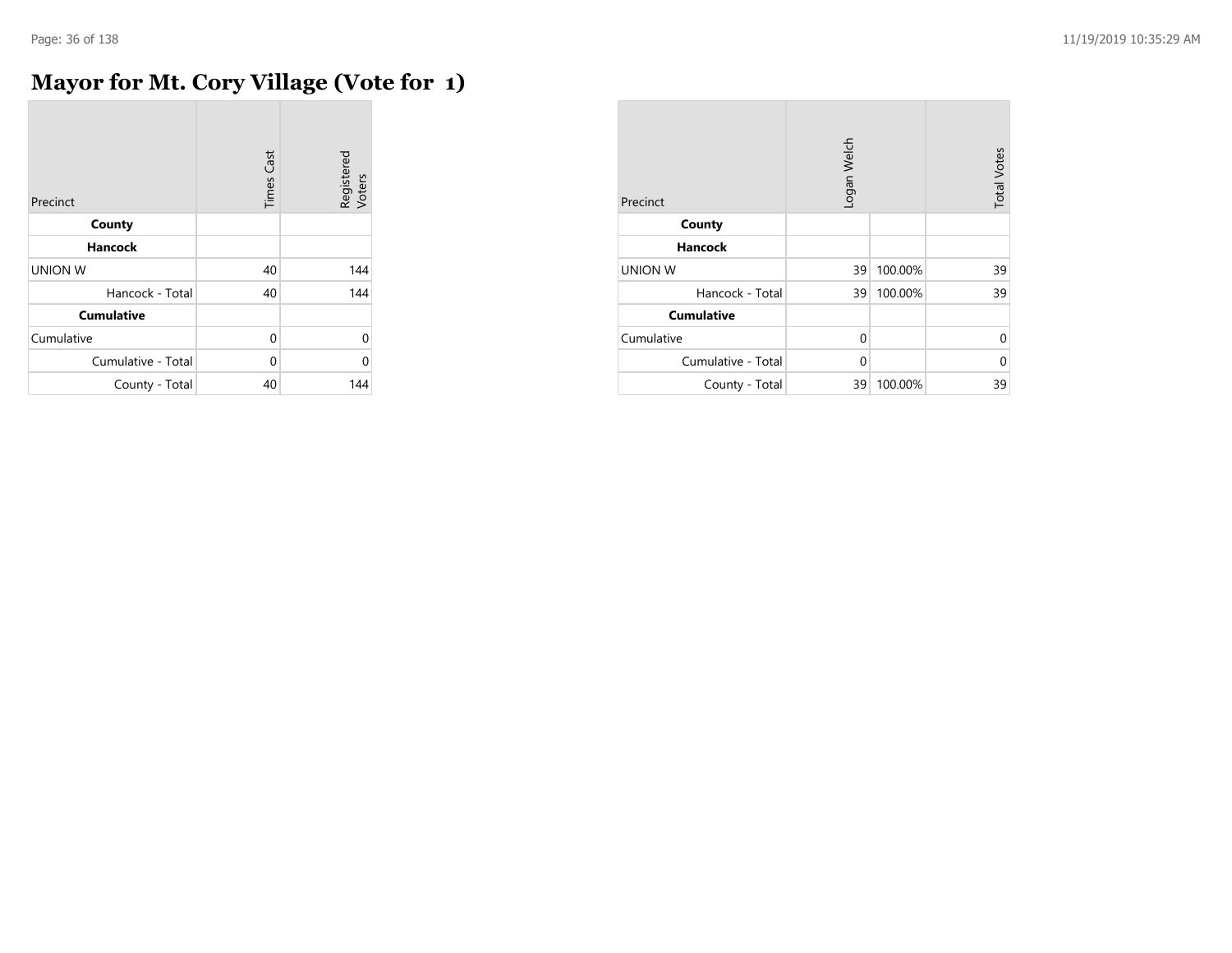÷

# **Mayor for McComb Village (Vote for 1)**

| Precinct           | <b>Times Cast</b> | Registered<br>Voters |
|--------------------|-------------------|----------------------|
| County             |                   |                      |
| <b>Hancock</b>     |                   |                      |
| <b>MCCOMB</b>      | 123               | 923                  |
| Hancock - Total    | 123               | 923                  |
| <b>Cumulative</b>  |                   |                      |
| Cumulative         | 0                 | $\Omega$             |
| Cumulative - Total | U                 | 0                    |
| County - Total     | 123               | 923                  |

| Precinct           | Charles Latta |         | <b>Total Votes</b> |
|--------------------|---------------|---------|--------------------|
| County             |               |         |                    |
| <b>Hancock</b>     |               |         |                    |
| <b>MCCOMB</b>      | 103           | 100.00% | 103                |
| Hancock - Total    | 103           | 100.00% | 103                |
| <b>Cumulative</b>  |               |         |                    |
| Cumulative         | $\Omega$      |         | 0                  |
| Cumulative - Total | 0             |         | 0                  |
| County - Total     | 103           | 100.00% | 103                |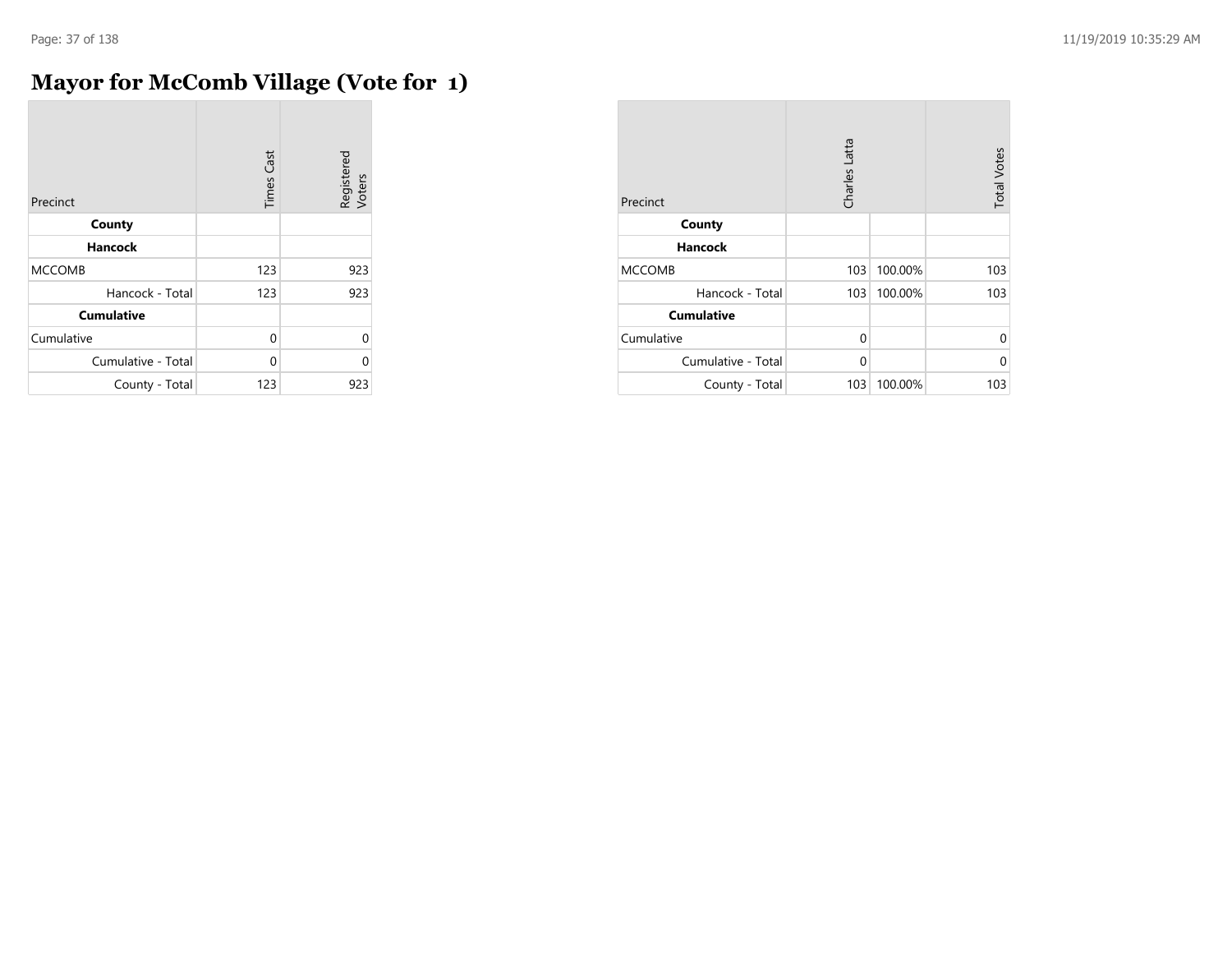÷

# **Mayor for Rawson Village (Vote for 1)**

| Precinct           | <b>Times Cast</b> | Registered<br>Voters |
|--------------------|-------------------|----------------------|
| County             |                   |                      |
| <b>Hancock</b>     |                   |                      |
| <b>UNION E</b>     | 51                | 316                  |
| Hancock - Total    | 51                | 316                  |
| <b>Cumulative</b>  |                   |                      |
| Cumulative         | $\Omega$          | $\Omega$             |
| Cumulative - Total | $\Omega$          | 0                    |
| County - Total     | 51                | 316                  |

| Precinct           | Bradley A.<br>Woodruff |         | <b>Total Votes</b> |
|--------------------|------------------------|---------|--------------------|
| County             |                        |         |                    |
| <b>Hancock</b>     |                        |         |                    |
| <b>UNION E</b>     | 49                     | 100.00% | 49                 |
| Hancock - Total    | 49                     | 100.00% | 49                 |
| <b>Cumulative</b>  |                        |         |                    |
| Cumulative         | $\Omega$               |         | U                  |
| Cumulative - Total | 0                      |         | 0                  |
| County - Total     | 49                     | 100.00% | 49                 |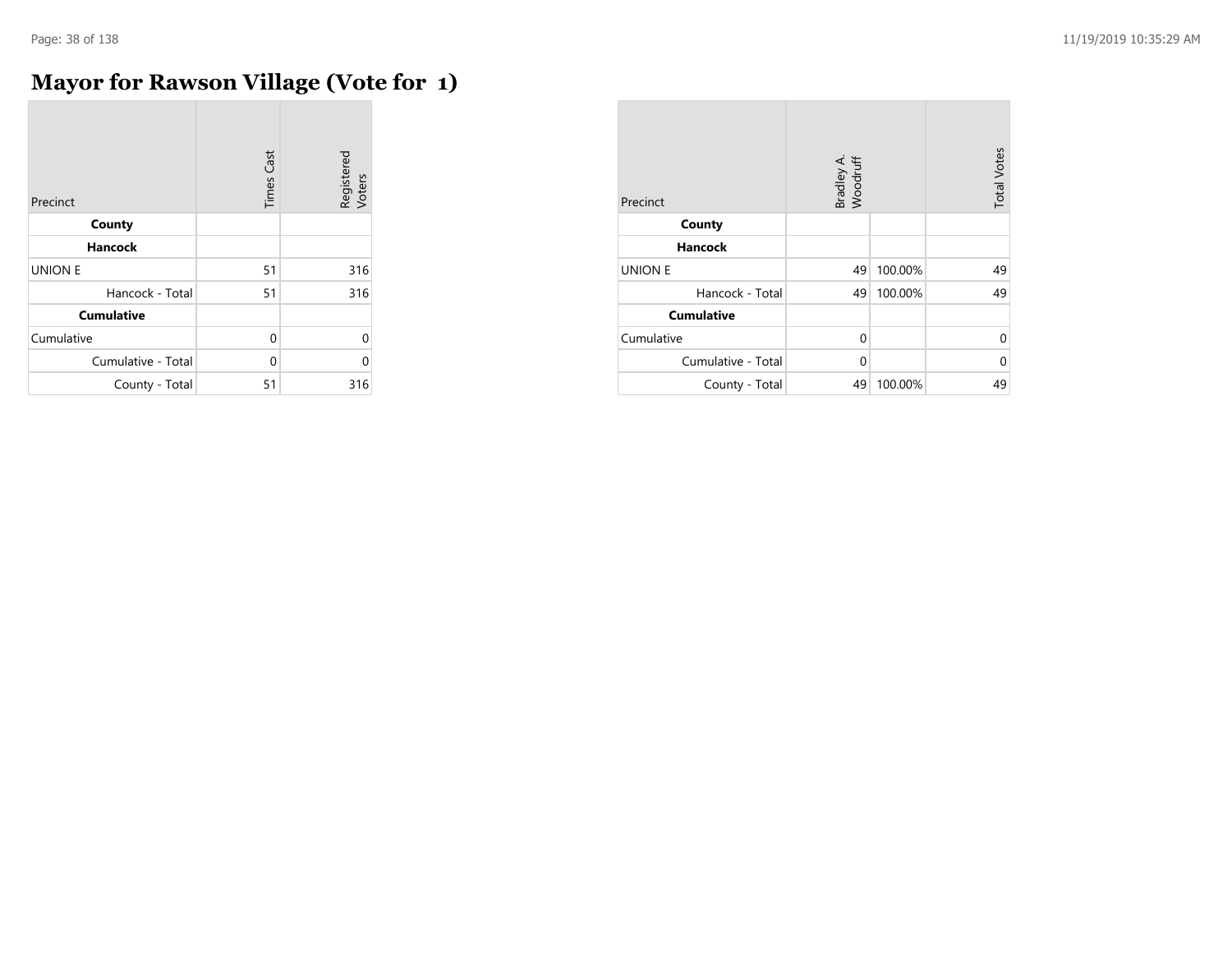$\sim$ 

# **Mayor for Van Buren Village (Vote for 1)**

| Precinct           | <b>Times Cast</b> | Registered<br>Voters |
|--------------------|-------------------|----------------------|
| County             |                   |                      |
| <b>Hancock</b>     |                   |                      |
| <b>ALLEN W</b>     | 118               | 253                  |
| Hancock - Total    | 118               | 253                  |
| <b>Cumulative</b>  |                   |                      |
| Cumulative         | 0                 | $\Omega$             |
| Cumulative - Total | $\Omega$          | 0                    |
| County - Total     | 118               | 253                  |

| Precinct           | Edward D. May |         | <b>Total Votes</b> |
|--------------------|---------------|---------|--------------------|
| County             |               |         |                    |
| <b>Hancock</b>     |               |         |                    |
| <b>ALLEN W</b>     | 99            | 100.00% | 99                 |
| Hancock - Total    | 99            | 100.00% | 99                 |
| <b>Cumulative</b>  |               |         |                    |
| Cumulative         | $\Omega$      |         | $\Omega$           |
| Cumulative - Total | 0             |         | $\Omega$           |
| County - Total     | 99            | 100.00% | 99                 |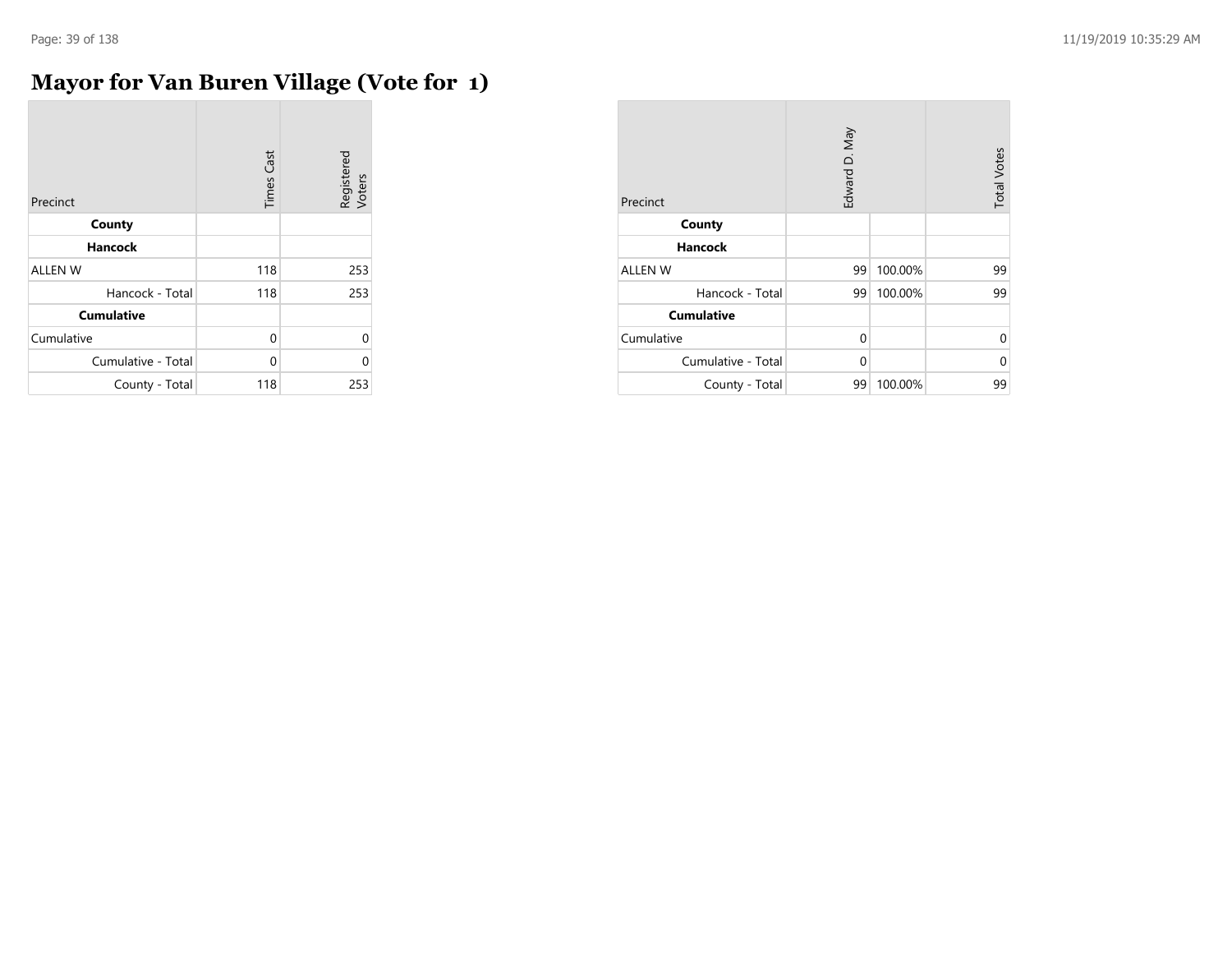# **Mayor for Vanlue Village (Vote for 1)**

| Precinct           | <b>Times Cast</b> | Registered<br>Voters |
|--------------------|-------------------|----------------------|
| County             |                   |                      |
| <b>Hancock</b>     |                   |                      |
| <b>AMANDA</b>      | 126               | 238                  |
| Hancock - Total    | 126               | 238                  |
| <b>Cumulative</b>  |                   |                      |
| Cumulative         | 0                 | $\Omega$             |
| Cumulative - Total | 0                 | 0                    |
| County - Total     | 126               | 238                  |

| Precinct           | Louis W. Abraham |        | Robert Brooks |        | <b>Total Votes</b> |
|--------------------|------------------|--------|---------------|--------|--------------------|
| County             |                  |        |               |        |                    |
| Hancock            |                  |        |               |        |                    |
| AMANDA             | 47               | 37.60% | 78            | 62.40% | 125                |
| Hancock - Total    | 47               | 37.60% | 78            | 62.40% | 125                |
| <b>Cumulative</b>  |                  |        |               |        |                    |
| Cumulative         | $\Omega$         |        | $\mathbf 0$   |        | $\mathbf{0}$       |
| Cumulative - Total | $\Omega$         |        | $\Omega$      |        | $\mathbf{0}$       |
| County - Total     | 47               | 37.60% | 78            | 62.40% | 125                |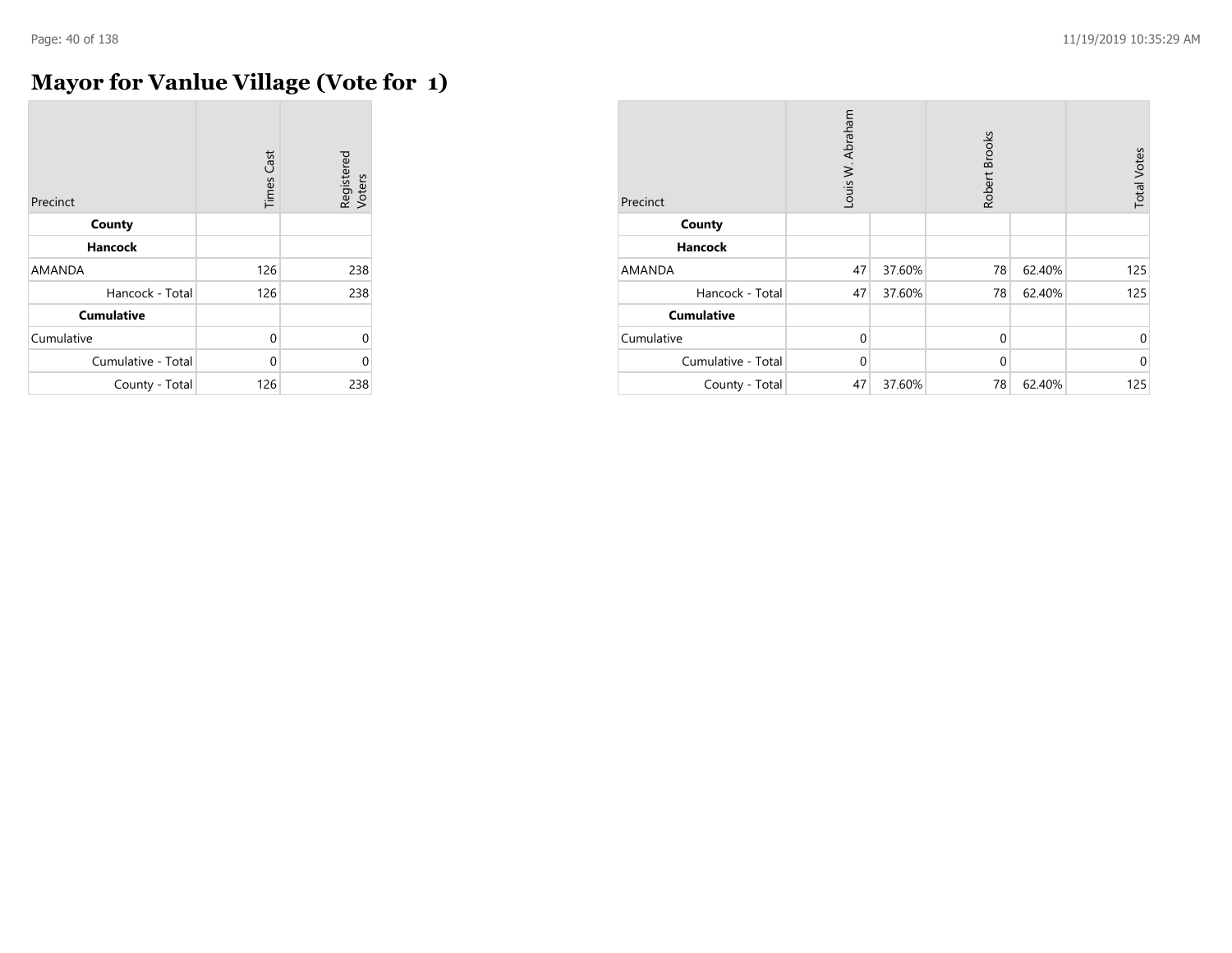$\sim$ 

# **Council for Arcadia Village (Vote for 2)**

| Precinct           | <b>Times Cast</b> | Registered<br>Voters |
|--------------------|-------------------|----------------------|
| County             |                   |                      |
| <b>Hancock</b>     |                   |                      |
| <b>WASHINGTON</b>  | 108               | 344                  |
| Hancock - Total    | 108               | 344                  |
| <b>Cumulative</b>  |                   |                      |
| Cumulative         | 0                 | $\Omega$             |
| Cumulative - Total | 0                 | 0                    |
| County - Total     | 108               | 344                  |

| Precinct           | Harry Colvin |        | Sherrie Keefe |        | <b>Total Votes</b> |
|--------------------|--------------|--------|---------------|--------|--------------------|
| County             |              |        |               |        |                    |
| <b>Hancock</b>     |              |        |               |        |                    |
| <b>WASHINGTON</b>  | 82           | 50.62% | 80            | 49.38% | 162                |
| Hancock - Total    | 82           | 50.62% | 80            | 49.38% | 162                |
| <b>Cumulative</b>  |              |        |               |        |                    |
| Cumulative         | $\Omega$     |        | $\mathbf{0}$  |        | $\mathbf 0$        |
| Cumulative - Total | $\Omega$     |        | $\mathbf 0$   |        | $\mathbf 0$        |
| County - Total     | 82           | 50.62% | 80            | 49.38% | 162                |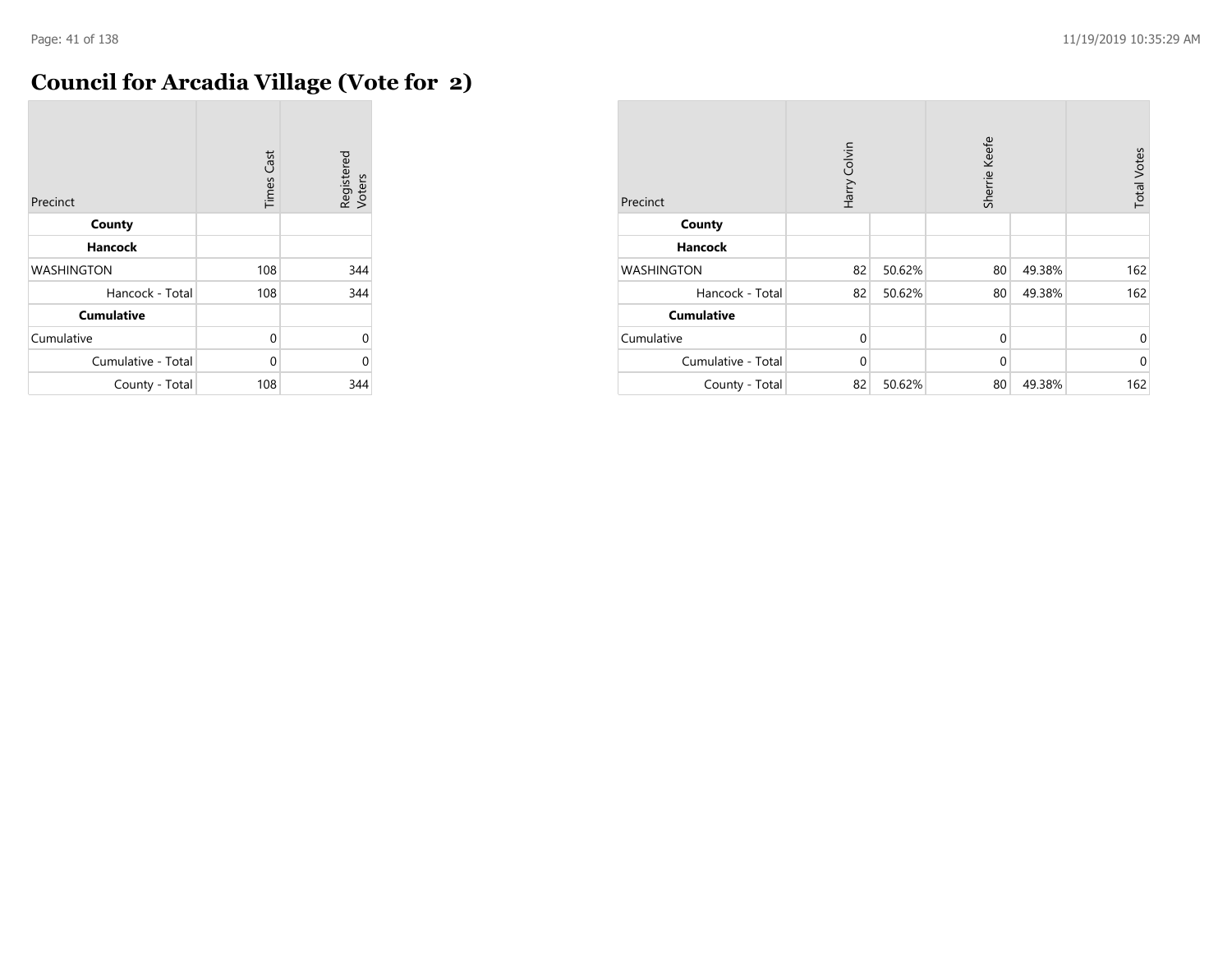# **Council for Arlington Village (Vote for 2)**

| Precinct           | <b>Times Cast</b> | Registered<br>Voters |
|--------------------|-------------------|----------------------|
| County             |                   |                      |
| Hancock            |                   |                      |
| <b>MADISON E</b>   | 64                | 401                  |
| <b>MADISON W</b>   | 91                | 557                  |
| Hancock - Total    | 155               | 958                  |
| <b>Cumulative</b>  |                   |                      |
| Cumulative         | 0                 | 0                    |
| Cumulative - Total | $\Omega$          | 0                    |
| County - Total     | 155               | 958                  |

| Precinct           | No Valid Petition<br>Filed | <b>Total Votes</b> |
|--------------------|----------------------------|--------------------|
| County             |                            |                    |
| <b>Hancock</b>     |                            |                    |
| <b>MADISON E</b>   |                            | $\Omega$           |
| <b>MADISON W</b>   |                            | 0                  |
| Hancock - Total    |                            | 0                  |
| <b>Cumulative</b>  |                            |                    |
| Cumulative         |                            | 0                  |
| Cumulative - Total |                            | 0                  |
| County - Total     |                            | U                  |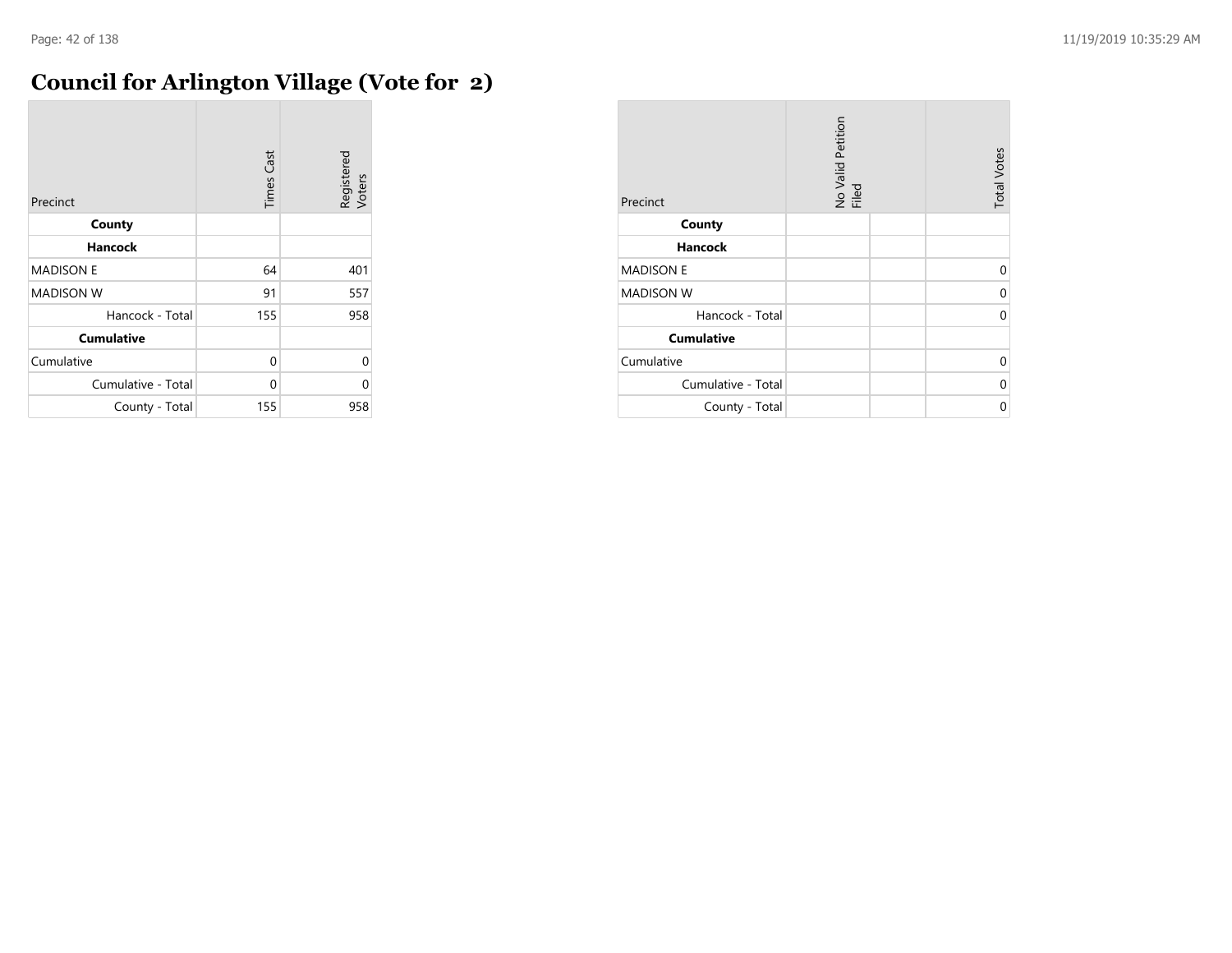# **Council for Benton Ridge Village (Vote for 2)**

| Precinct           | <b>Times Cast</b> | Registered<br>Voters |
|--------------------|-------------------|----------------------|
| County             |                   |                      |
| <b>Hancock</b>     |                   |                      |
| <b>BLANCHARD</b>   | 54                | 200                  |
| Hancock - Total    | 54                | 200                  |
| <b>Cumulative</b>  |                   |                      |
| Cumulative         | 0                 | $\Omega$             |
| Cumulative - Total | 0                 | 0                    |
| County - Total     | 54                | 200                  |

| Precinct           | Eric Bond |        | Kevin Schoonover |        | <b>Total Votes</b> |
|--------------------|-----------|--------|------------------|--------|--------------------|
| County             |           |        |                  |        |                    |
| <b>Hancock</b>     |           |        |                  |        |                    |
| <b>BLANCHARD</b>   | 34        | 48.57% | 36               | 51.43% | 70                 |
| Hancock - Total    | 34        | 48.57% | 36               | 51.43% | 70                 |
| <b>Cumulative</b>  |           |        |                  |        |                    |
| Cumulative         | $\Omega$  |        | $\mathbf 0$      |        | $\mathbf 0$        |
| Cumulative - Total | $\Omega$  |        | $\mathbf 0$      |        | $\mathbf{0}$       |
| County - Total     | 34        | 48.57% | 36               | 51.43% | 70                 |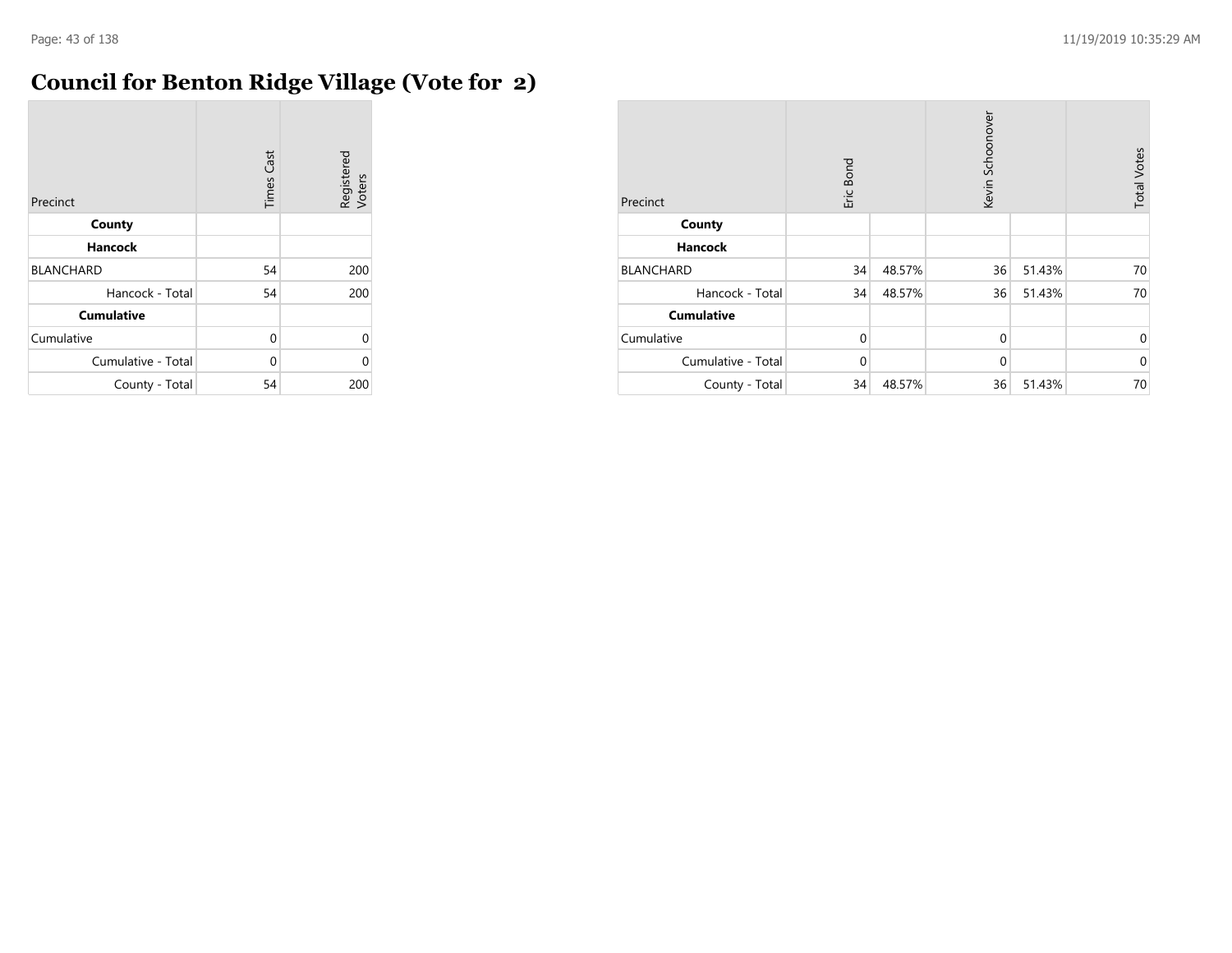**COL** 

# **Council for Bluffton Village (Vote for 2)**

| Precinct           | <b>Times Cast</b> | Registered<br>Voters |
|--------------------|-------------------|----------------------|
| County             |                   |                      |
| <b>Hancock</b>     |                   |                      |
| <b>ORANGE</b>      | 15                | 129                  |
| Hancock - Total    | 15                | 129                  |
| <b>Cumulative</b>  |                   |                      |
| Cumulative         | $\Omega$          | $\Omega$             |
| Cumulative - Total | 0                 | 0                    |
| County - Total     | 15                | 129                  |

| Precinct           | Joseph W.<br>Sehlhorst |        | Benjamin Stahl |        | <b>Total Votes</b> |
|--------------------|------------------------|--------|----------------|--------|--------------------|
| County             |                        |        |                |        |                    |
| <b>Hancock</b>     |                        |        |                |        |                    |
| ORANGE             | 14                     | 63.64% | 8              | 36.36% | 22                 |
| Hancock - Total    | 14                     | 63.64% | 8              | 36.36% | 22                 |
| <b>Cumulative</b>  |                        |        |                |        |                    |
| Cumulative         | $\mathbf 0$            |        | $\mathbf{0}$   |        | $\mathbf 0$        |
| Cumulative - Total | $\Omega$               |        | $\Omega$       |        | $\mathbf{0}$       |
| County - Total     | 14                     | 63.64% | 8              | 36.36% | 22                 |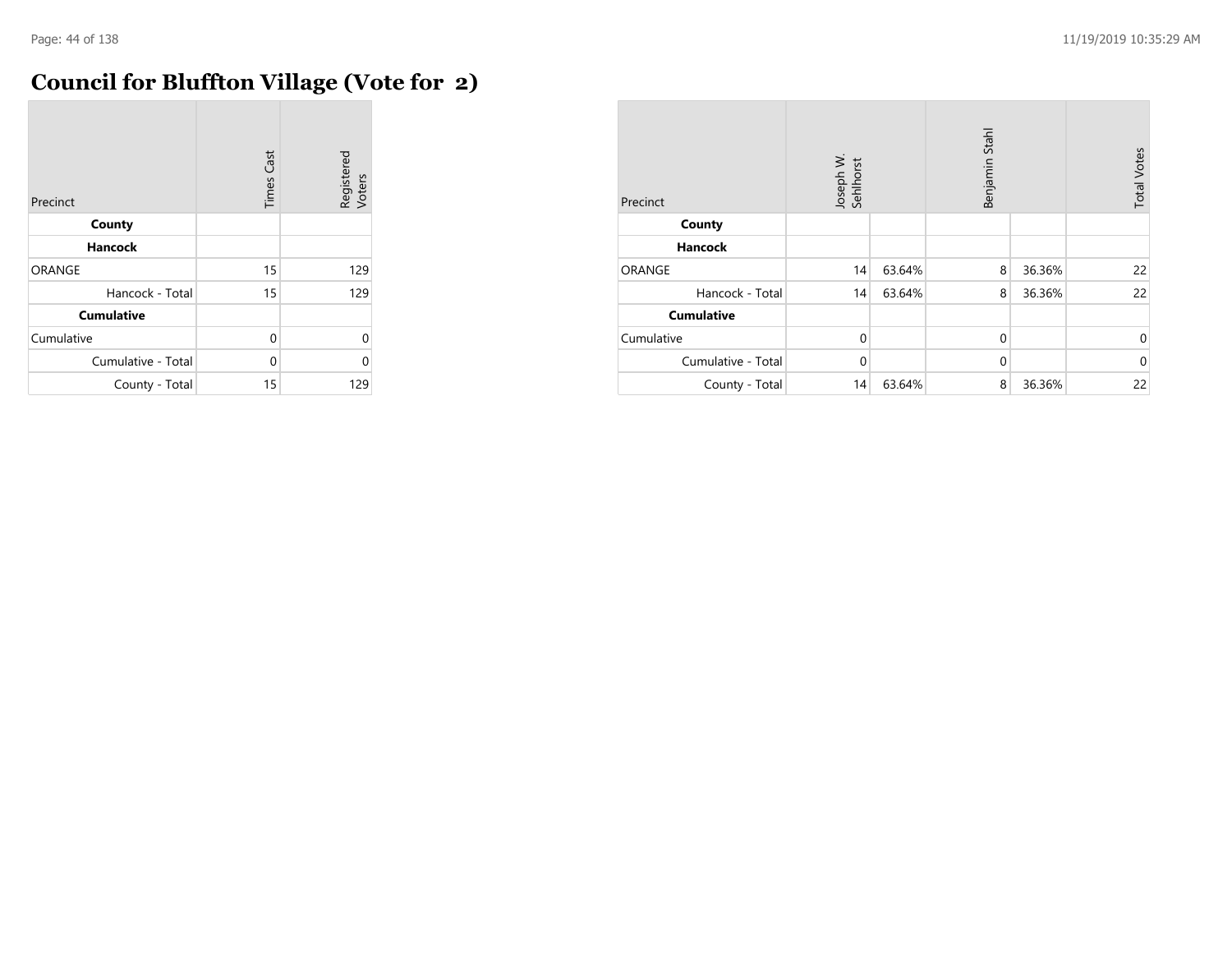÷

# **Council for Jenera Village (Vote for 2)**

| Precinct           | <b>Times Cast</b> | Registered<br>Voters |
|--------------------|-------------------|----------------------|
| County             |                   |                      |
| <b>Hancock</b>     |                   |                      |
| <b>VAN BUREN</b>   | 35                | 171                  |
| Hancock - Total    | 35                | 171                  |
| <b>Cumulative</b>  |                   |                      |
| Cumulative         | 0                 | $\Omega$             |
| Cumulative - Total | $\Omega$          | 0                    |
| County - Total     | 35                | 171                  |

| Precinct           | No Valid Petition<br>Filed | <b>Total Votes</b> |
|--------------------|----------------------------|--------------------|
| County             |                            |                    |
| <b>Hancock</b>     |                            |                    |
| <b>VAN BUREN</b>   |                            | U                  |
| Hancock - Total    |                            |                    |
| <b>Cumulative</b>  |                            |                    |
| Cumulative         |                            | U                  |
| Cumulative - Total |                            | N                  |
| County - Total     |                            | ሰ                  |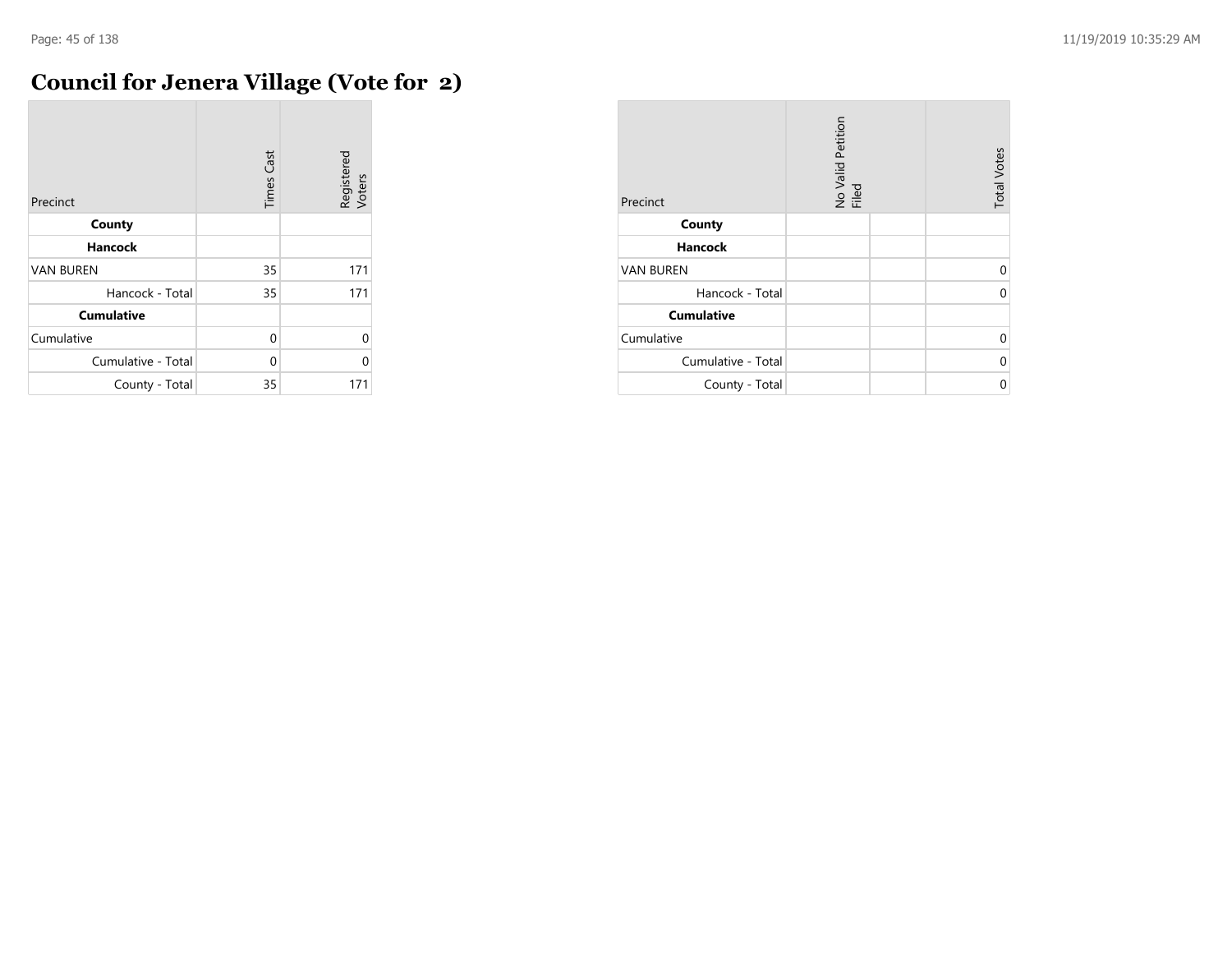$\sim$ 

# **Council for Mt. Blanchard Village (Vote for 2)**

| Precinct           | <b>Times Cast</b> | Registered<br>Voters |
|--------------------|-------------------|----------------------|
| County             |                   |                      |
| <b>Hancock</b>     |                   |                      |
| <b>DELAWARE</b>    | 122               | 306                  |
| Hancock - Total    | 122               | 306                  |
| <b>Cumulative</b>  |                   |                      |
| Cumulative         | 0                 | $\Omega$             |
| Cumulative - Total | $\Omega$          | 0                    |
| County - Total     | 122               | 306                  |

| Precinct           | James Mason III |        | Gary Porcello |        |
|--------------------|-----------------|--------|---------------|--------|
| County             |                 |        |               |        |
| <b>Hancock</b>     |                 |        |               |        |
| <b>DELAWARE</b>    | 79              | 37.80% | 59            | 28.23% |
| Hancock - Total    | 79              | 37.80% | 59            | 28.23% |
| <b>Cumulative</b>  |                 |        |               |        |
| Cumulative         | $\Omega$        |        | $\Omega$      |        |
| Cumulative - Total | $\Omega$        |        | $\Omega$      |        |
| County - Total     | 79              | 37.80% | 59            | 28.23% |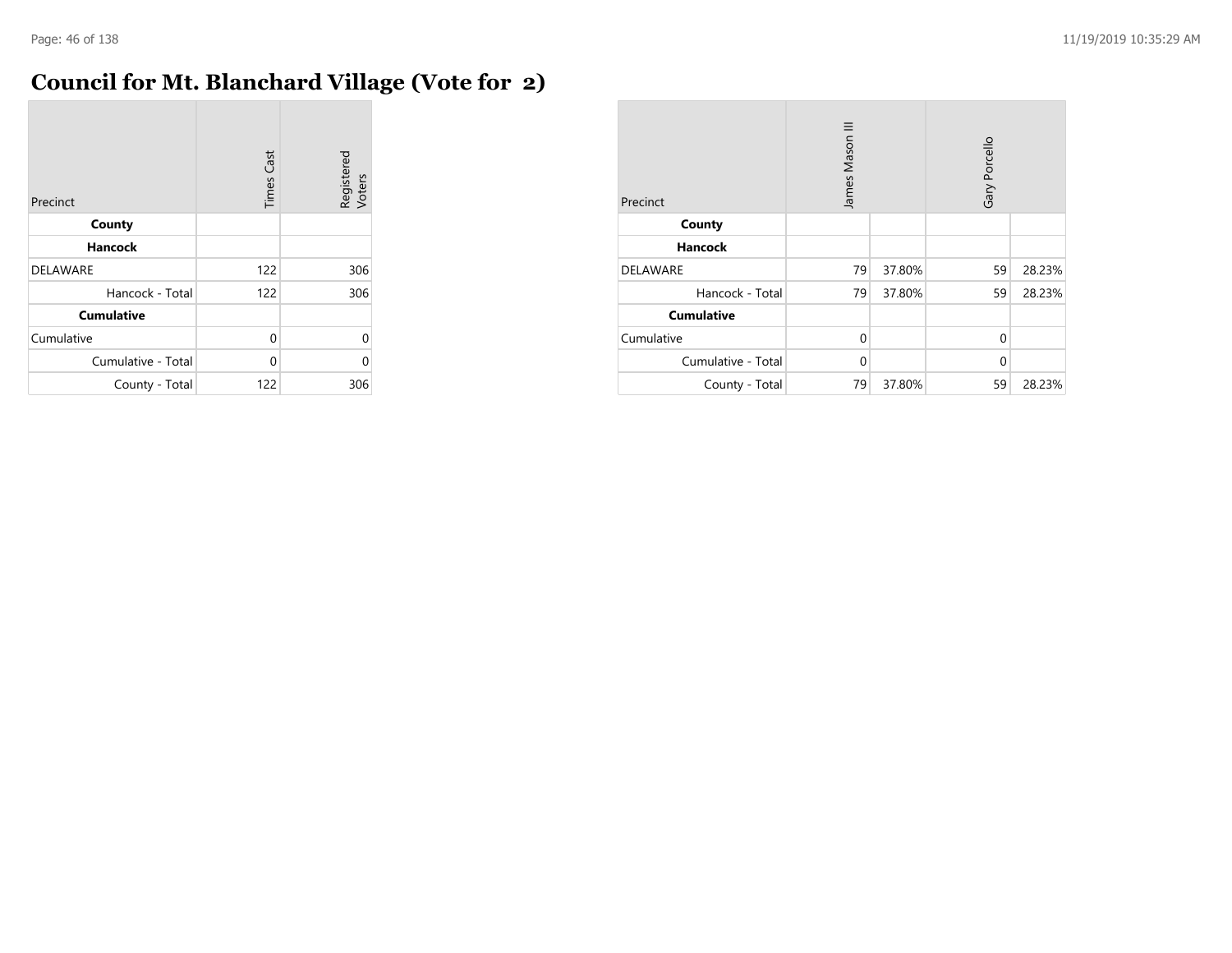| Precinct           | Carri L. Vogel |        | <b>Total Votes</b> |
|--------------------|----------------|--------|--------------------|
| County             |                |        |                    |
| <b>Hancock</b>     |                |        |                    |
| <b>DELAWARE</b>    | 71             | 33.97% | 209                |
| Hancock - Total    | 71             | 33.97% | 209                |
| <b>Cumulative</b>  |                |        |                    |
| Cumulative         | 0              |        | 0                  |
| Cumulative - Total | 0              |        | 0                  |
| County - Total     | 71             | 33.97% | 209                |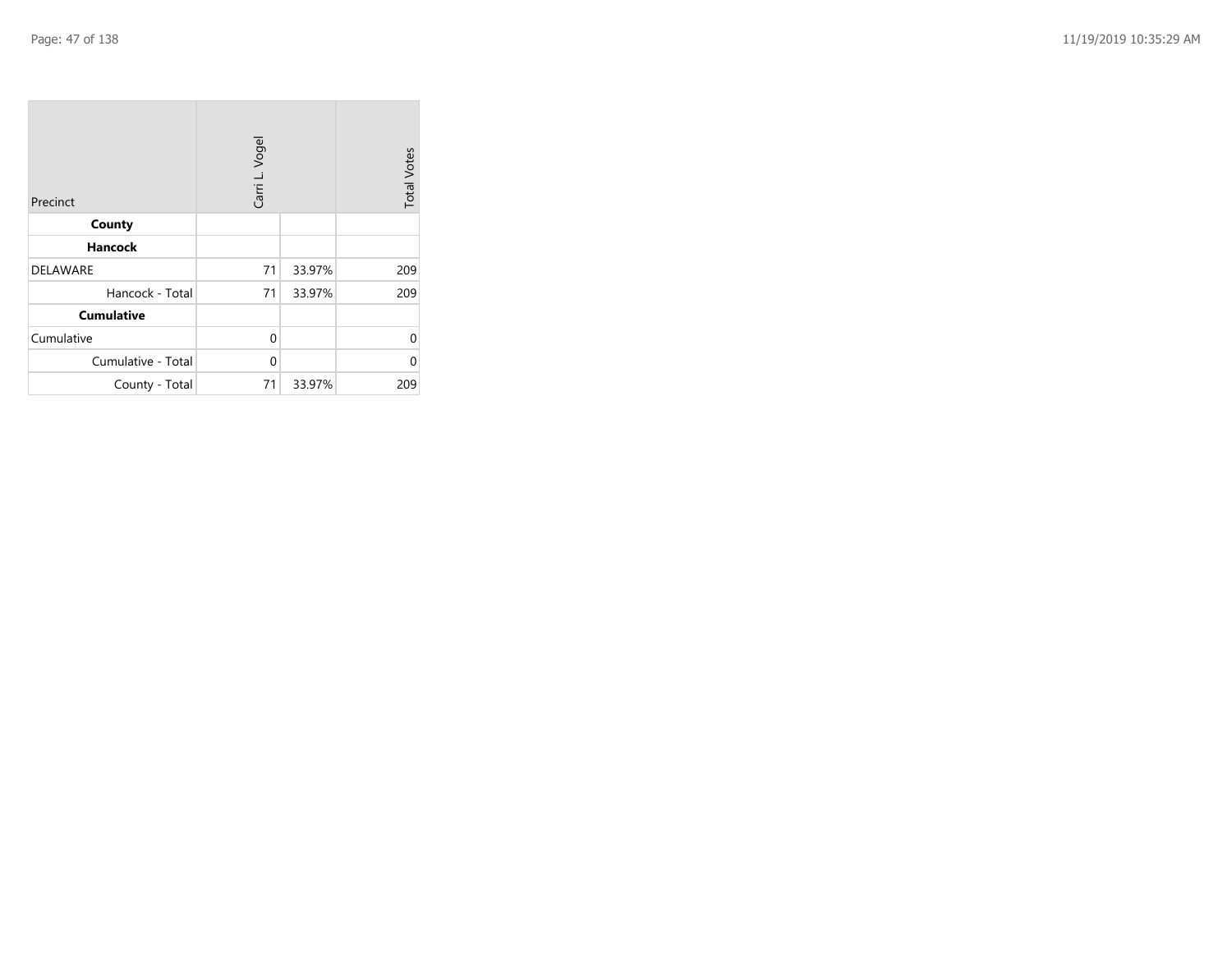# **Council for Mt. Cory Village (Vote for 2)**

| Precinct           | <b>Times Cast</b> | Registered<br>Voters |
|--------------------|-------------------|----------------------|
| County             |                   |                      |
| <b>Hancock</b>     |                   |                      |
| <b>UNION W</b>     | 40                | 144                  |
| Hancock - Total    | 40                | 144                  |
| <b>Cumulative</b>  |                   |                      |
| Cumulative         | $\Omega$          | $\Omega$             |
| Cumulative - Total | 0                 | 0                    |
| County - Total     | 40                | 144                  |

| Precinct           | John P. Clevidence |         | <b>Total Votes</b> |
|--------------------|--------------------|---------|--------------------|
| County             |                    |         |                    |
| <b>Hancock</b>     |                    |         |                    |
| <b>UNION W</b>     | 27                 | 100.00% | 27                 |
| Hancock - Total    | 27 <sup>1</sup>    | 100.00% | 27                 |
| <b>Cumulative</b>  |                    |         |                    |
| Cumulative         | 0                  |         | $\Omega$           |
| Cumulative - Total | $\Omega$           |         | 0                  |
| County - Total     | 27 <sup>1</sup>    | 100.00% | 27                 |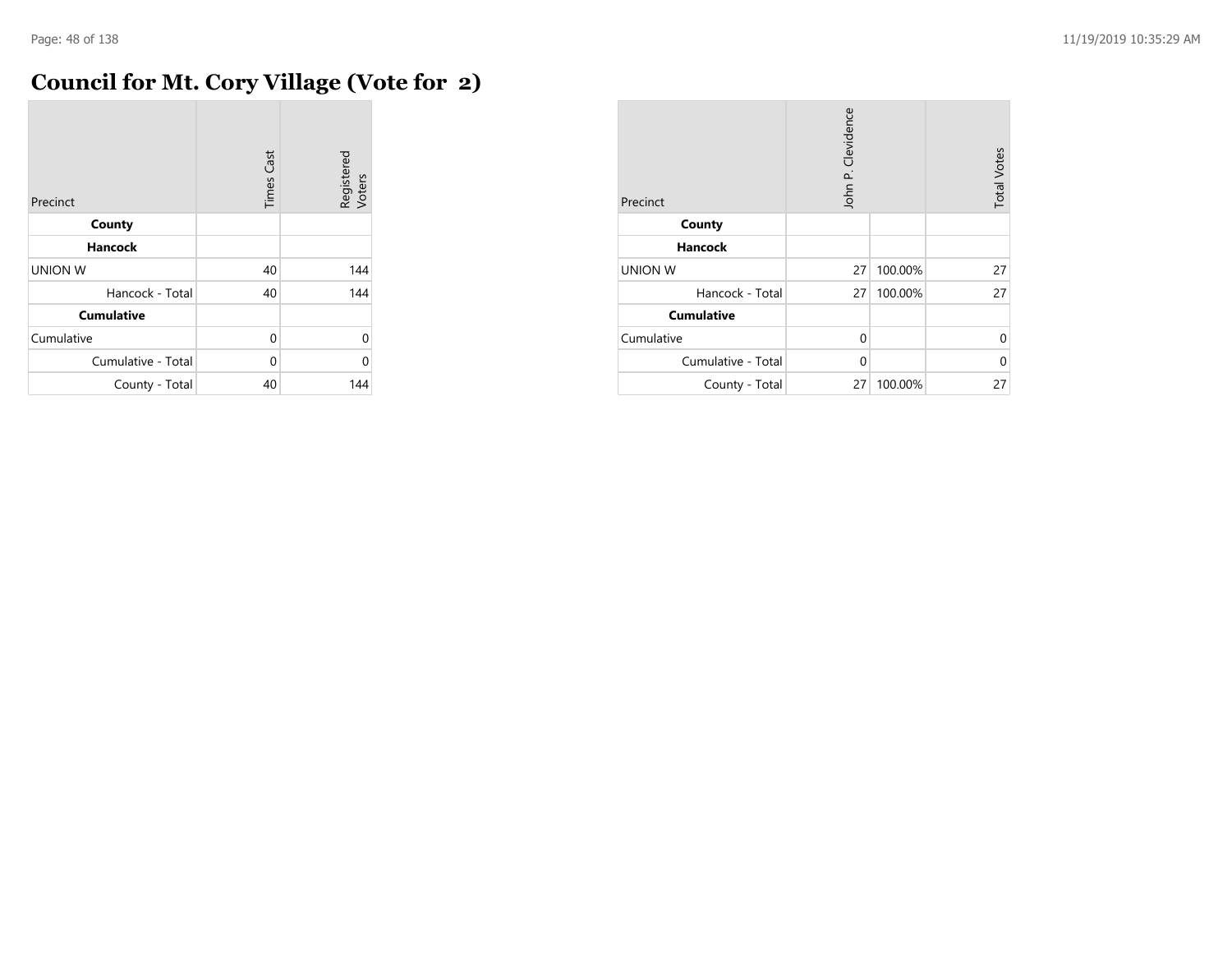# **Council for McComb Village (Vote for 2)**

| Precinct           | <b>Times Cast</b> | Registered<br>Voters |
|--------------------|-------------------|----------------------|
| County             |                   |                      |
| <b>Hancock</b>     |                   |                      |
| <b>MCCOMB</b>      | 123               | 923                  |
| Hancock - Total    | 123               | 923                  |
| <b>Cumulative</b>  |                   |                      |
| Cumulative         | $\Omega$          | 0                    |
| Cumulative - Total | 0                 | C                    |
| County - Total     | 123               | 923                  |

| Precinct           | Clark<br>James |        | Leslie A. Seele |        | <b>Total Votes</b> |
|--------------------|----------------|--------|-----------------|--------|--------------------|
| County             |                |        |                 |        |                    |
| <b>Hancock</b>     |                |        |                 |        |                    |
| <b>MCCOMB</b>      | 90             | 48.65% | 95              | 51.35% | 185                |
| Hancock - Total    | 90             | 48.65% | 95              | 51.35% | 185                |
| <b>Cumulative</b>  |                |        |                 |        |                    |
| Cumulative         | $\Omega$       |        | $\mathbf 0$     |        | $\mathbf 0$        |
| Cumulative - Total | $\Omega$       |        | $\mathbf 0$     |        | $\mathbf 0$        |
| County - Total     | 90             | 48.65% | 95              | 51.35% | 185                |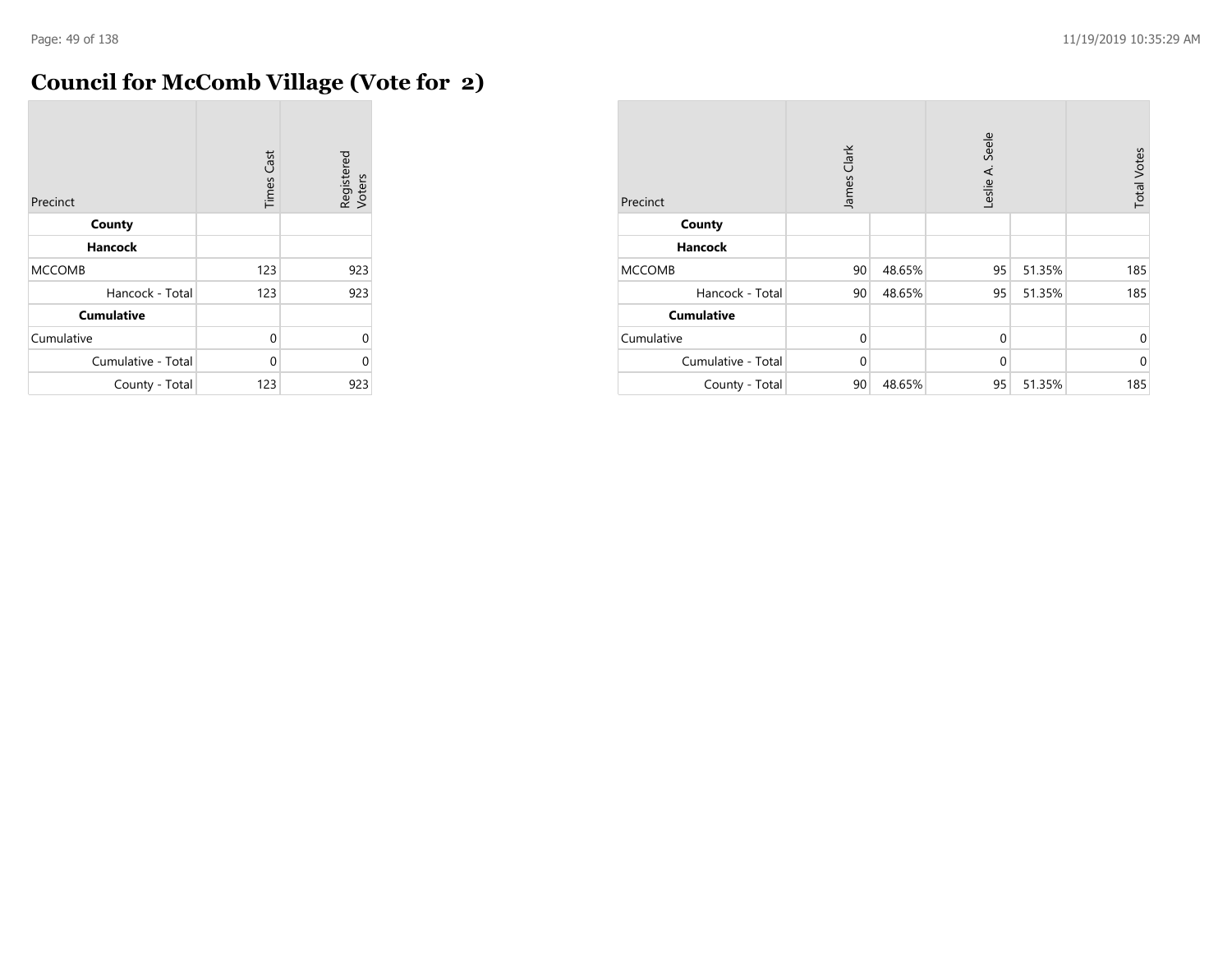$\sim$ 

# **Council for Rawson Village (Vote for 2)**

| Precinct           | <b>Times Cast</b> | Registered<br>Voters |
|--------------------|-------------------|----------------------|
| County             |                   |                      |
| <b>Hancock</b>     |                   |                      |
| <b>UNION E</b>     | 51                | 316                  |
| Hancock - Total    | 51                | 316                  |
| <b>Cumulative</b>  |                   |                      |
| Cumulative         | $\Omega$          | $\Omega$             |
| Cumulative - Total | 0                 | C                    |
| County - Total     | 51                | 316                  |

| Precinct           | Jerry S. Edinger |         | <b>Total Votes</b> |
|--------------------|------------------|---------|--------------------|
| County             |                  |         |                    |
| <b>Hancock</b>     |                  |         |                    |
| <b>UNION E</b>     | 43               | 100.00% | 43                 |
| Hancock - Total    | 43               | 100.00% | 43                 |
| <b>Cumulative</b>  |                  |         |                    |
| Cumulative         | 0                |         | $\Omega$           |
| Cumulative - Total | $\Omega$         |         | 0                  |
| County - Total     | 43               | 100.00% | 43                 |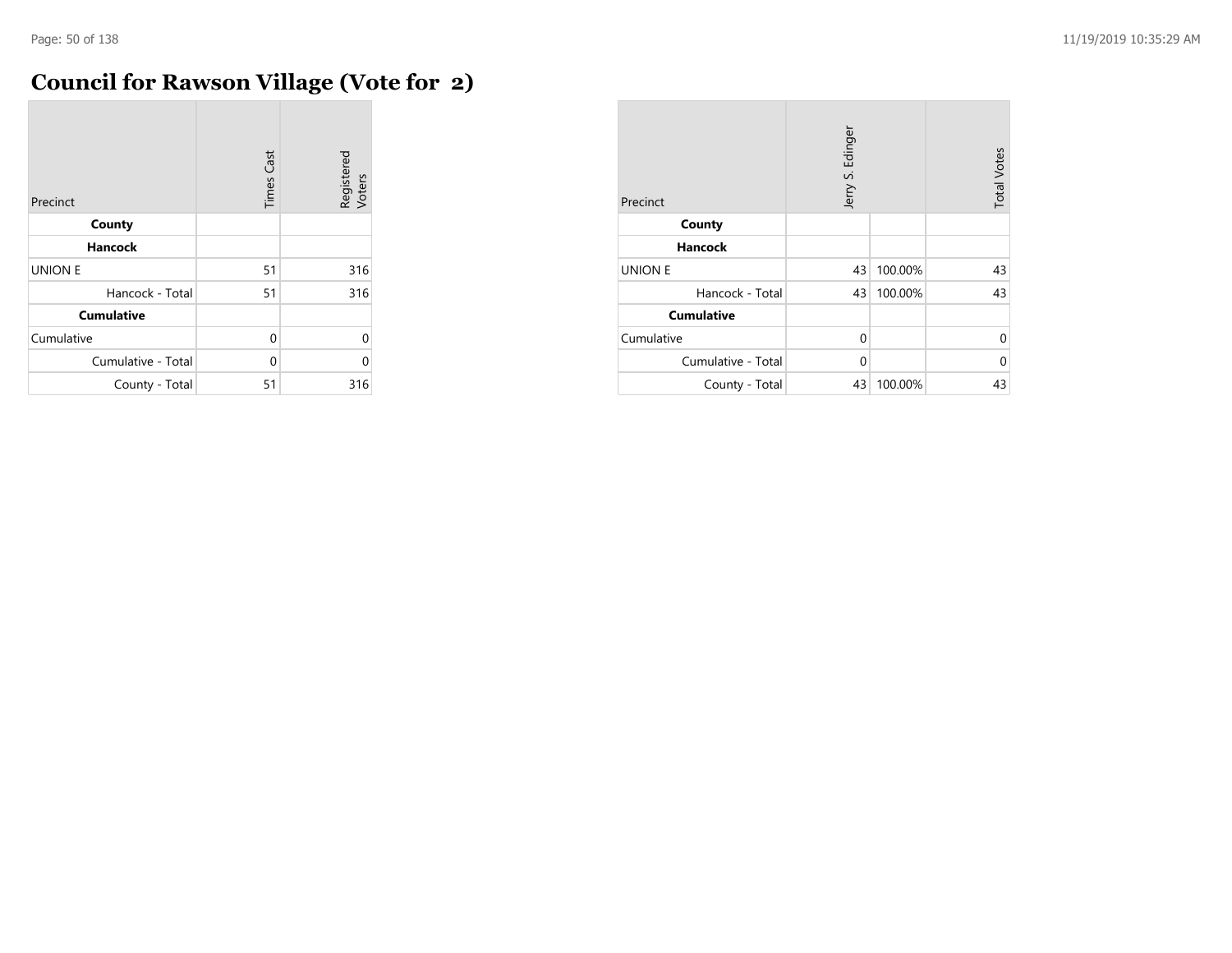# **Council for Van Buren Village (Vote for 2)**

| Precinct           | <b>Times Cast</b> | Registered<br>Voters |
|--------------------|-------------------|----------------------|
| County             |                   |                      |
| <b>Hancock</b>     |                   |                      |
| <b>ALLEN W</b>     | 118               | 253                  |
| Hancock - Total    | 118               | 253                  |
| <b>Cumulative</b>  |                   |                      |
| Cumulative         | $\Omega$          | 0                    |
| Cumulative - Total | U                 | C                    |
| County - Total     | 118               | 253                  |

| Precinct           | Heitkamp<br>Eric L. |        | Kelsey Heitkamp |        | <b>Total Votes</b> |
|--------------------|---------------------|--------|-----------------|--------|--------------------|
| County             |                     |        |                 |        |                    |
| <b>Hancock</b>     |                     |        |                 |        |                    |
| <b>ALLEN W</b>     | 94                  | 51.37% | 89              | 48.63% | 183                |
| Hancock - Total    | 94                  | 51.37% | 89              | 48.63% | 183                |
| <b>Cumulative</b>  |                     |        |                 |        |                    |
| Cumulative         | $\Omega$            |        | $\mathbf 0$     |        | $\mathbf 0$        |
| Cumulative - Total | $\Omega$            |        | $\mathbf{0}$    |        | $\mathbf 0$        |
| County - Total     | 94                  | 51.37% | 89              | 48.63% | 183                |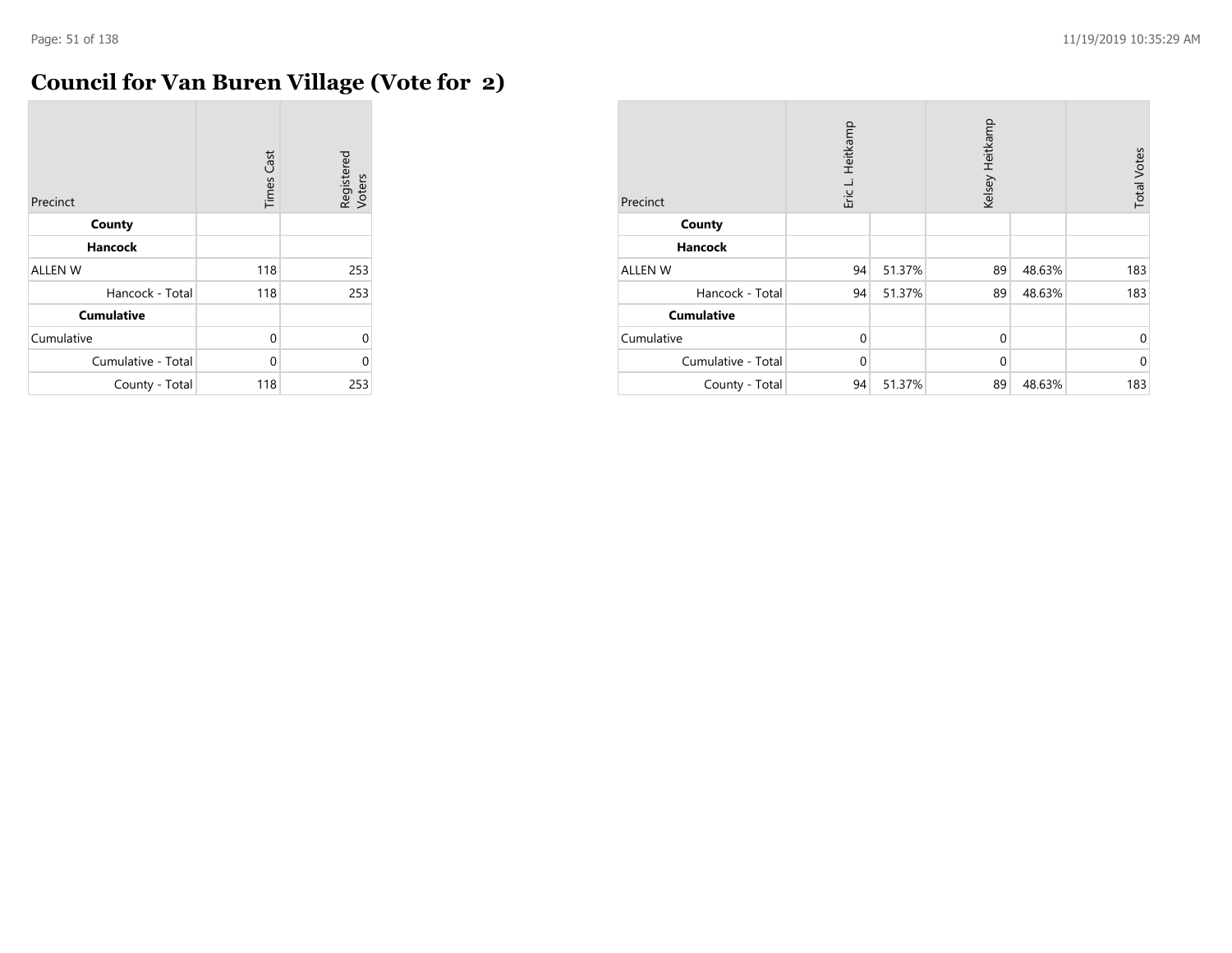÷

# **Council for Vanlue Village (Vote for 2)**

| Precinct           | <b>Times Cast</b> | Registered<br>Voters |
|--------------------|-------------------|----------------------|
| County             |                   |                      |
| <b>Hancock</b>     |                   |                      |
| <b>AMANDA</b>      | 126               | 238                  |
| Hancock - Total    | 126               | 238                  |
| <b>Cumulative</b>  |                   |                      |
| Cumulative         | $\Omega$          | 0                    |
| Cumulative - Total | $\Omega$          | C                    |
| County - Total     | 126               | 238                  |

| Precinct           | Ann Louise Burrell |        | Jeri R. Wenger |        | <b>Total Votes</b> |
|--------------------|--------------------|--------|----------------|--------|--------------------|
| County             |                    |        |                |        |                    |
| <b>Hancock</b>     |                    |        |                |        |                    |
| AMANDA             | 99                 | 52.38% | 90             | 47.62% | 189                |
| Hancock - Total    | 99                 | 52.38% | 90             | 47.62% | 189                |
| <b>Cumulative</b>  |                    |        |                |        |                    |
| Cumulative         | $\Omega$           |        | $\mathbf 0$    |        | 0                  |
| Cumulative - Total | $\Omega$           |        | $\mathbf 0$    |        | $\mathbf{0}$       |
| County - Total     | 99                 | 52.38% | 90             | 47.62% | 189                |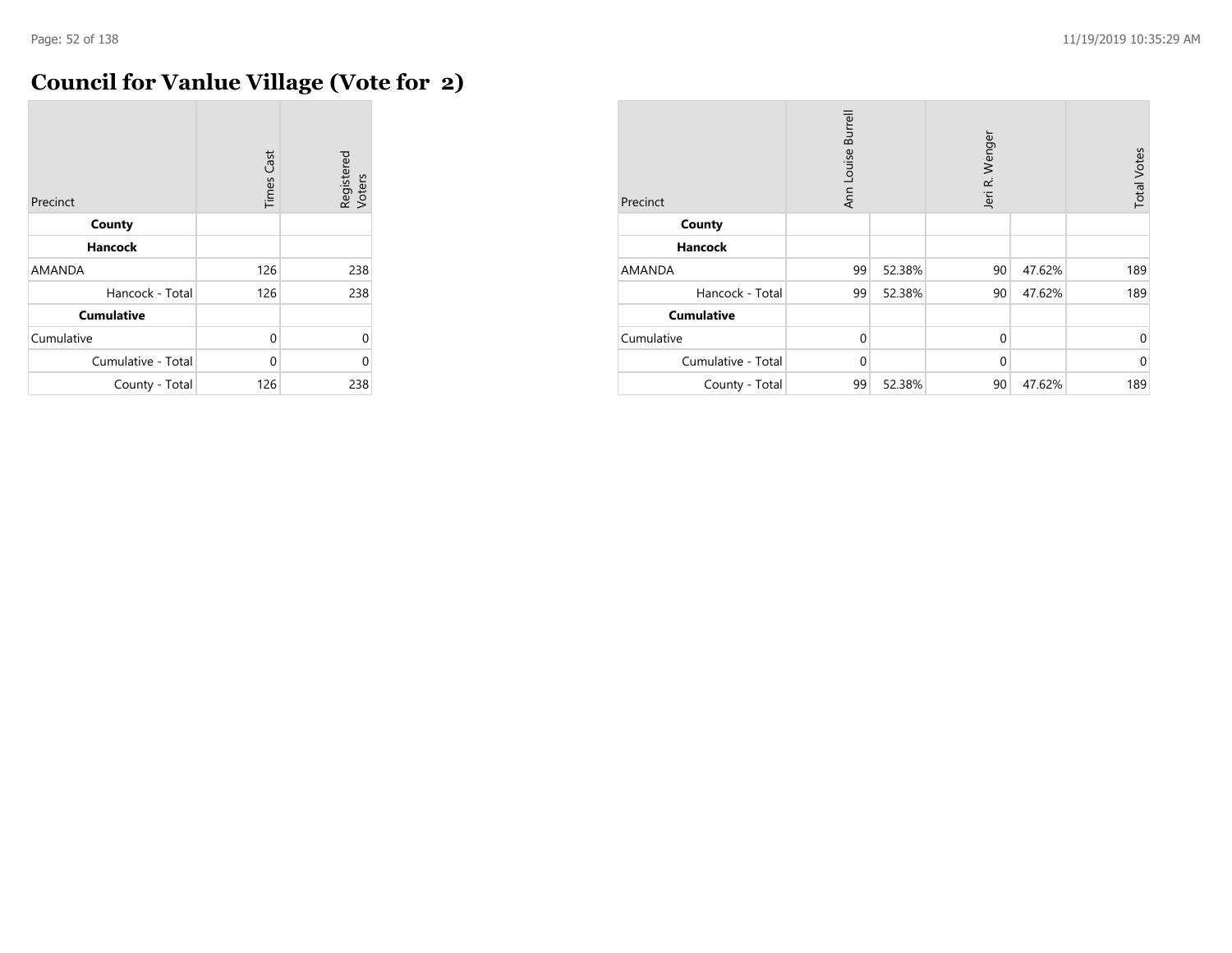## **Board of Trustees of Public Affairs for Arlington Village (Vote for 2)**

| Precinct           | <b>Times Cast</b> | Registered<br>Voters |
|--------------------|-------------------|----------------------|
| County             |                   |                      |
| <b>Hancock</b>     |                   |                      |
| <b>MADISON E</b>   | 64                | 401                  |
| <b>MADISON W</b>   | 91                | 557                  |
| Hancock - Total    | 155               | 958                  |
| <b>Cumulative</b>  |                   |                      |
| Cumulative         | $\Omega$          | 0                    |
| Cumulative - Total | $\Omega$          | 0                    |
| County - Total     | 155               | 958                  |

| Precinct           | Paul Beidelschies |        | <b>Todd Richard</b> |        | <b>Total Votes</b> |
|--------------------|-------------------|--------|---------------------|--------|--------------------|
| County             |                   |        |                     |        |                    |
| Hancock            |                   |        |                     |        |                    |
| <b>MADISON E</b>   | 44                | 45.36% | 53                  | 54.64% | 97                 |
| <b>MADISON W</b>   | 58                | 46.77% | 66                  | 53.23% | 124                |
| Hancock - Total    | 102               | 46.15% | 119                 | 53.85% | 221                |
| <b>Cumulative</b>  |                   |        |                     |        |                    |
| Cumulative         | 0                 |        | $\mathbf{0}$        |        | $\mathbf 0$        |
| Cumulative - Total | $\mathbf 0$       |        | $\mathbf{0}$        |        | $\mathbf{0}$       |
| County - Total     | 102               | 46.15% | 119                 | 53.85% | 221                |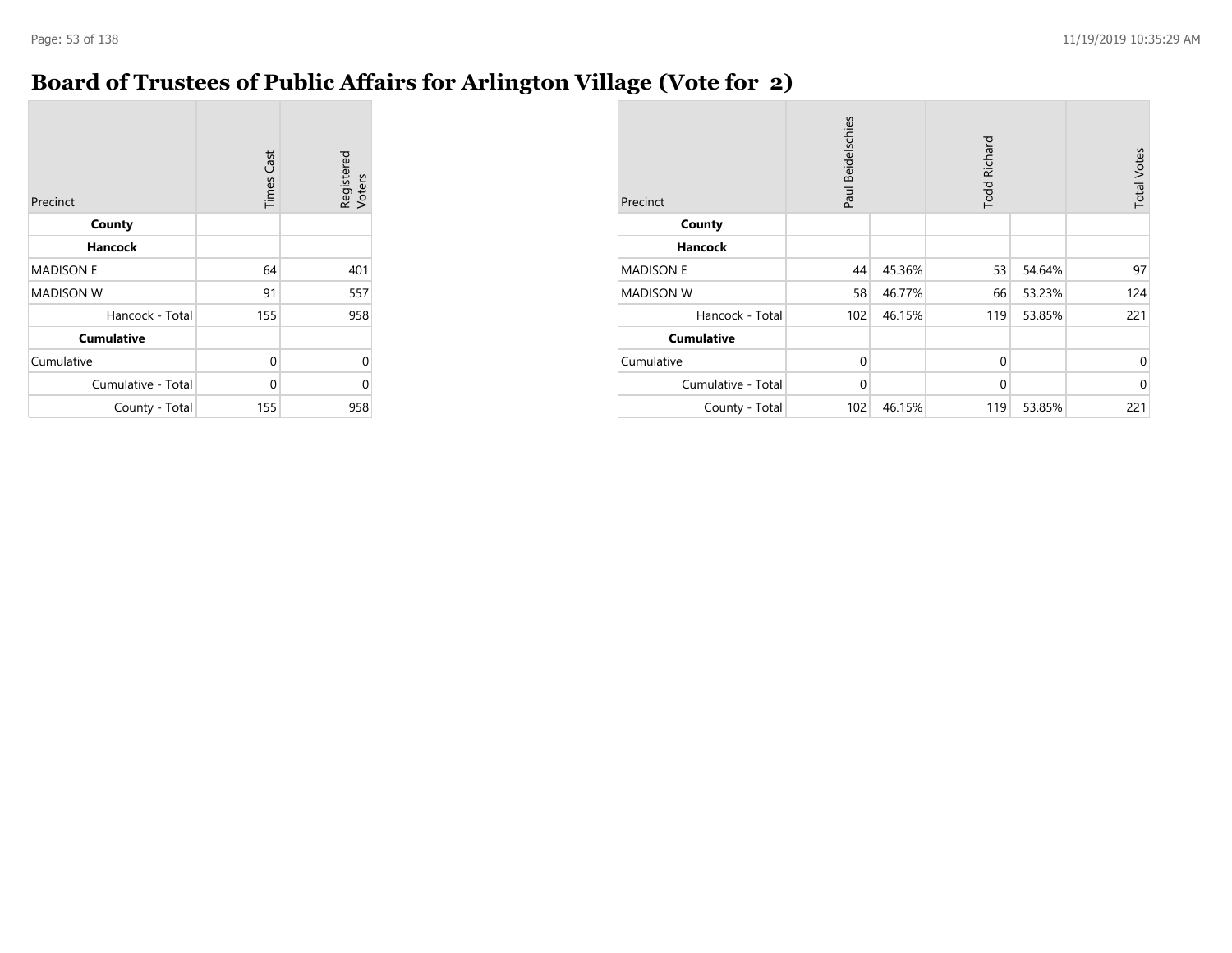## **Board of Trustees of Public Affairs for Benton Ridge Village (Vote for 2)**

| Precinct           | <b>Times Cast</b> | Registered<br>Voters |
|--------------------|-------------------|----------------------|
| County             |                   |                      |
| <b>Hancock</b>     |                   |                      |
| <b>BLANCHARD</b>   | 54                | 200                  |
| Hancock - Total    | 54                | 200                  |
| <b>Cumulative</b>  |                   |                      |
| Cumulative         | $\Omega$          | 0                    |
| Cumulative - Total | $\Omega$          | 0                    |
| County - Total     | 54                | 200                  |

| Precinct           | No Valid Petition<br>Filed | <b>Total Votes</b> |
|--------------------|----------------------------|--------------------|
| County             |                            |                    |
| <b>Hancock</b>     |                            |                    |
| <b>BLANCHARD</b>   |                            | $\Omega$           |
| Hancock - Total    |                            | $\Omega$           |
| <b>Cumulative</b>  |                            |                    |
| Cumulative         |                            | $\Omega$           |
| Cumulative - Total |                            | $\Omega$           |
| County - Total     |                            | 0                  |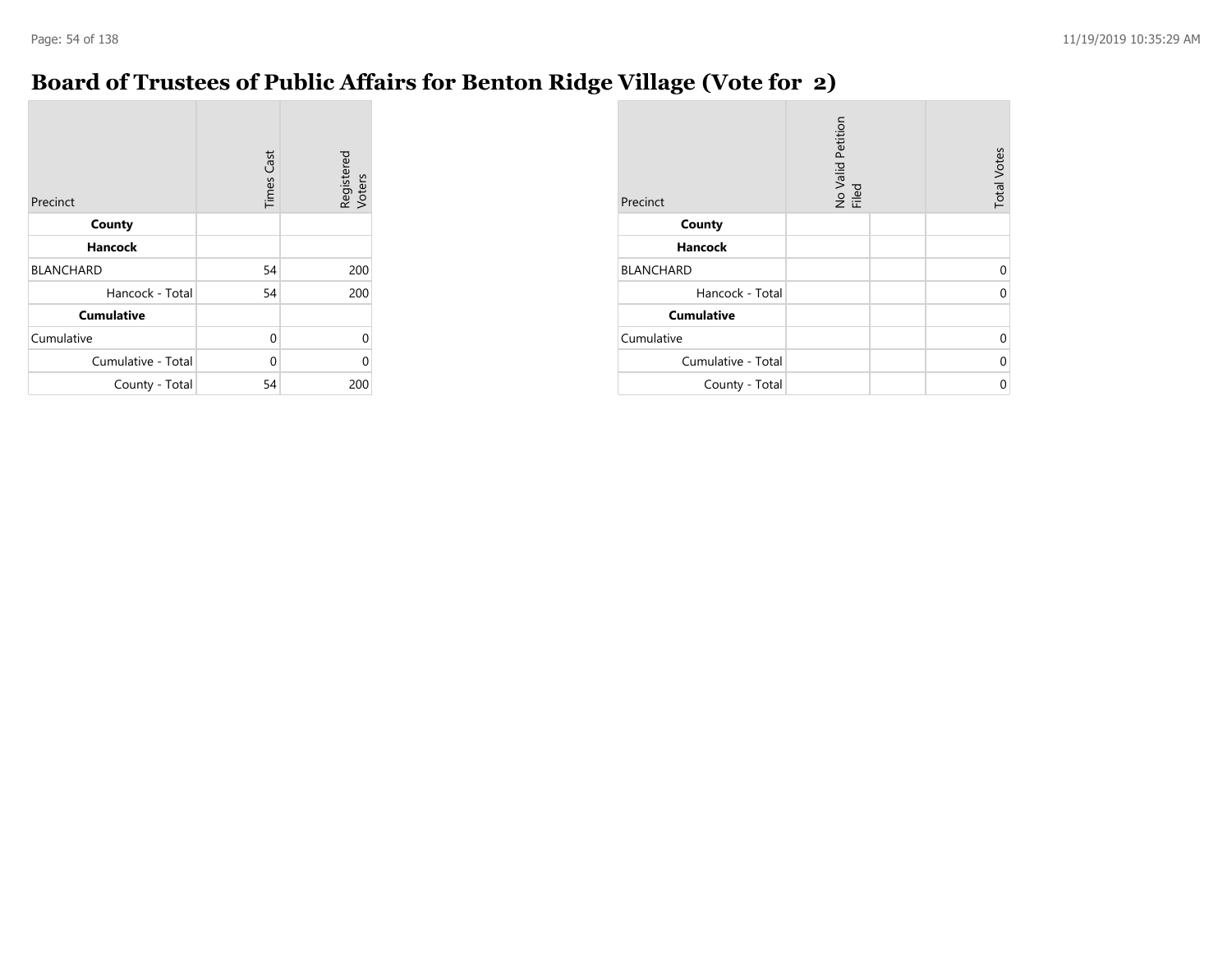## **Board of Trustees of Public Affairs for Mt. Cory Village (Vote for 2)**

| Precinct           | <b>Times Cast</b> | Registered<br>Voters |
|--------------------|-------------------|----------------------|
| County             |                   |                      |
| <b>Hancock</b>     |                   |                      |
| <b>UNION W</b>     | 40                | 144                  |
| Hancock - Total    | 40                | 144                  |
| <b>Cumulative</b>  |                   |                      |
| Cumulative         | $\Omega$          | 0                    |
| Cumulative - Total | $\Omega$          | ი                    |
| County - Total     | 40                | 144                  |

| Precinct           | Alan L. Patrick |         | <b>Total Votes</b> |
|--------------------|-----------------|---------|--------------------|
| County             |                 |         |                    |
| <b>Hancock</b>     |                 |         |                    |
| <b>UNION W</b>     | 30 <sup>°</sup> | 100.00% | 30                 |
| Hancock - Total    | 30 <sup>°</sup> | 100.00% | 30                 |
| <b>Cumulative</b>  |                 |         |                    |
| Cumulative         | $\Omega$        |         | 0                  |
| Cumulative - Total | $\Omega$        |         | 0                  |
| County - Total     | 30              | 100.00% | 30                 |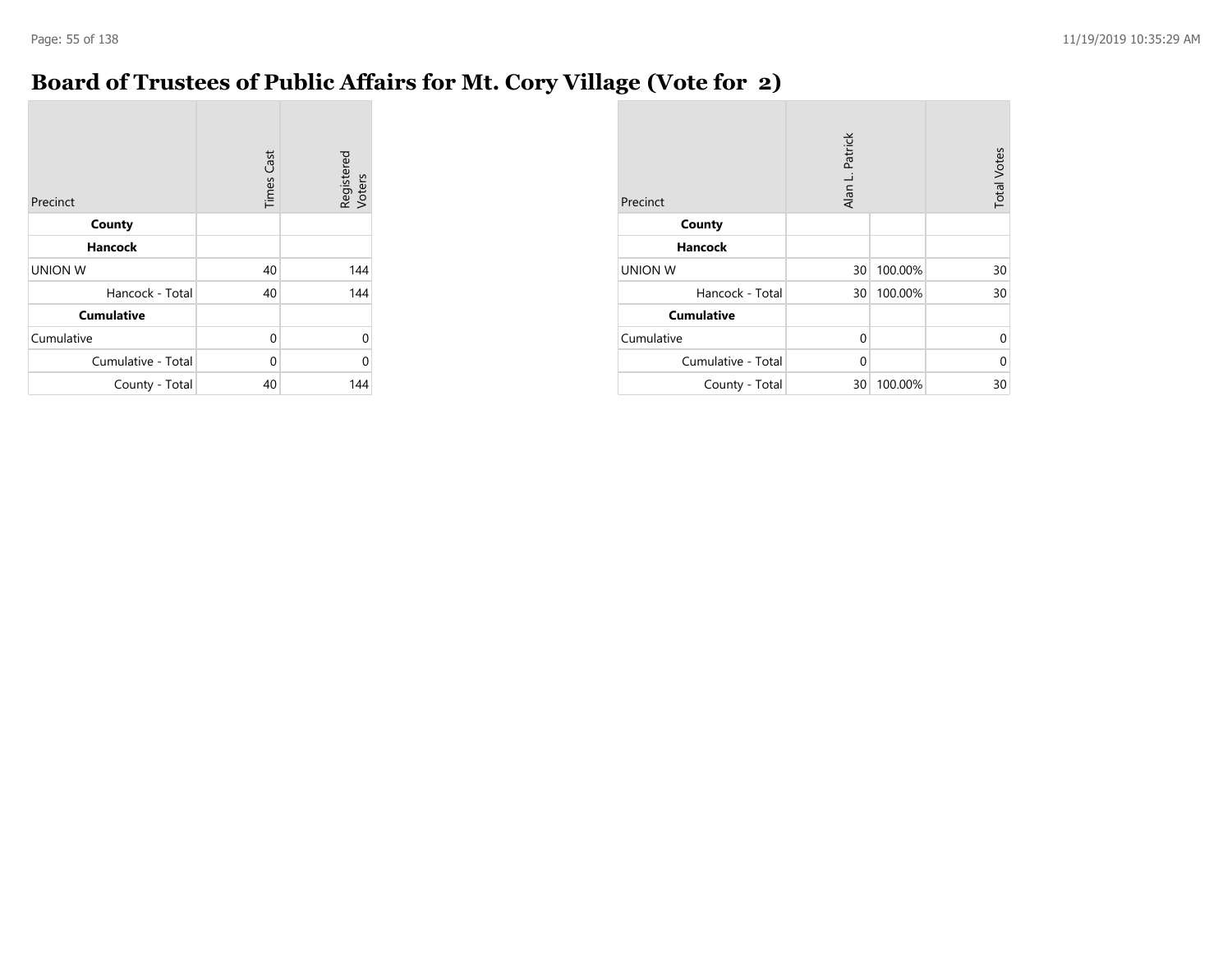## **Board of Trustees of Public Affairs for Rawson Village (Vote for 2)**

| Precinct           | <b>Times Cast</b> | Registered<br>Voters |
|--------------------|-------------------|----------------------|
| County             |                   |                      |
| <b>Hancock</b>     |                   |                      |
| <b>UNION E</b>     | 51                | 316                  |
| Hancock - Total    | 51                | 316                  |
| <b>Cumulative</b>  |                   |                      |
| Cumulative         | $\Omega$          | 0                    |
| Cumulative - Total | $\Omega$          | 0                    |
| County - Total     | 51                | 316                  |

| Precinct           | Daniel R. McCrory |         | <b>Total Votes</b> |
|--------------------|-------------------|---------|--------------------|
| County             |                   |         |                    |
| <b>Hancock</b>     |                   |         |                    |
| <b>UNION E</b>     | 46                | 100.00% | 46                 |
| Hancock - Total    | 46                | 100.00% | 46                 |
| <b>Cumulative</b>  |                   |         |                    |
| Cumulative         | $\Omega$          |         | $\Omega$           |
| Cumulative - Total | $\Omega$          |         | $\Omega$           |
| County - Total     | 46                | 100.00% | 46                 |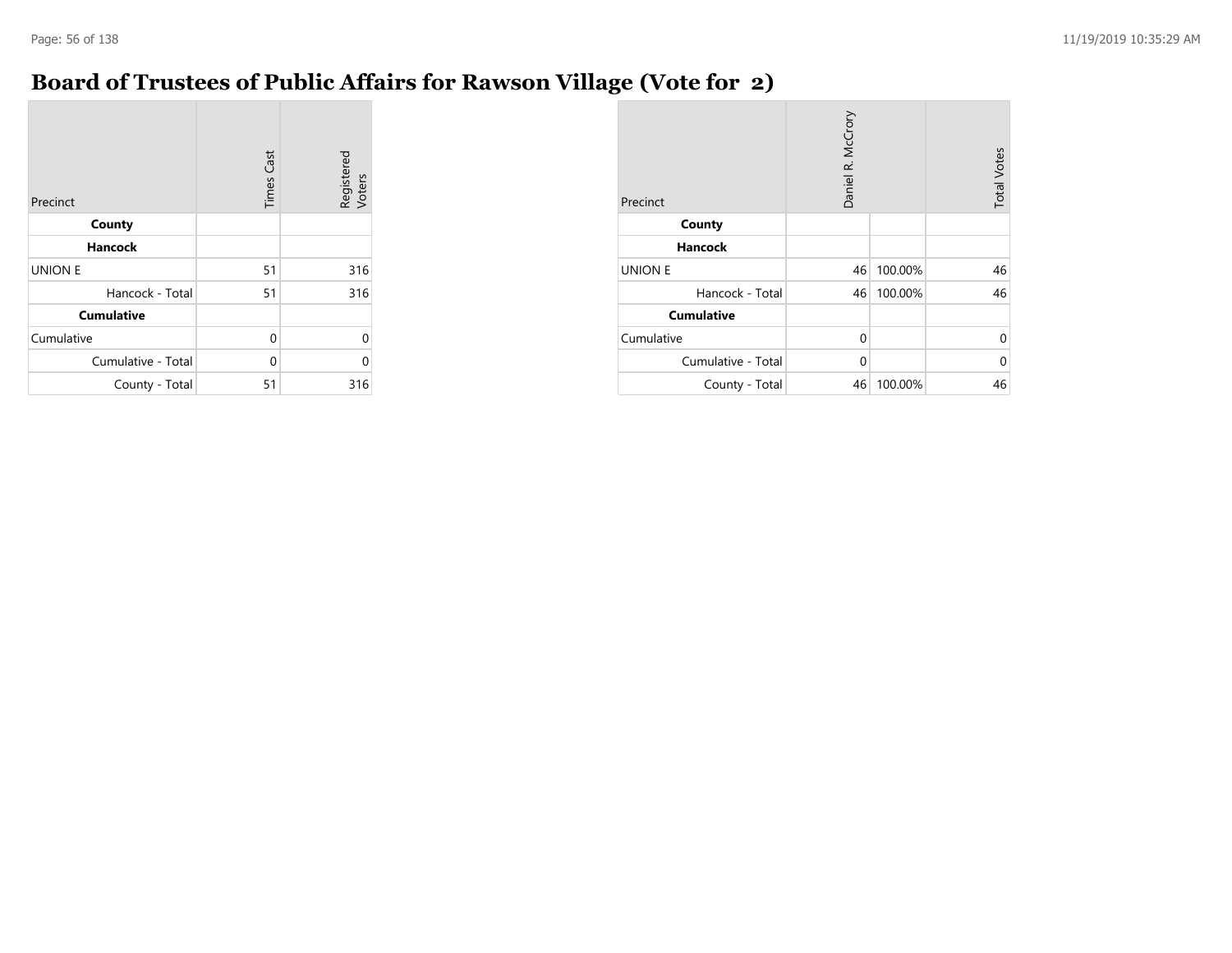# **Clerk-Treasurer for Mt. Cory Village (Vote for 1)**

| Precinct           | <b>Times Cast</b> | Registered<br>Voters |
|--------------------|-------------------|----------------------|
| County             |                   |                      |
| <b>Hancock</b>     |                   |                      |
| <b>UNION W</b>     | 40                | 144                  |
| Hancock - Total    | 40                | 144                  |
| <b>Cumulative</b>  |                   |                      |
| Cumulative         | 0                 | $\Omega$             |
| Cumulative - Total | 0                 | U                    |
| County - Total     | 40                | 144                  |

| Precinct           | No Valid Petition<br>Filed | <b>Total Votes</b> |
|--------------------|----------------------------|--------------------|
| County             |                            |                    |
| <b>Hancock</b>     |                            |                    |
| <b>UNION W</b>     |                            | ሰ                  |
| Hancock - Total    |                            |                    |
| <b>Cumulative</b>  |                            |                    |
| Cumulative         |                            | 0                  |
| Cumulative - Total |                            | ሰ                  |
| County - Total     |                            | ი                  |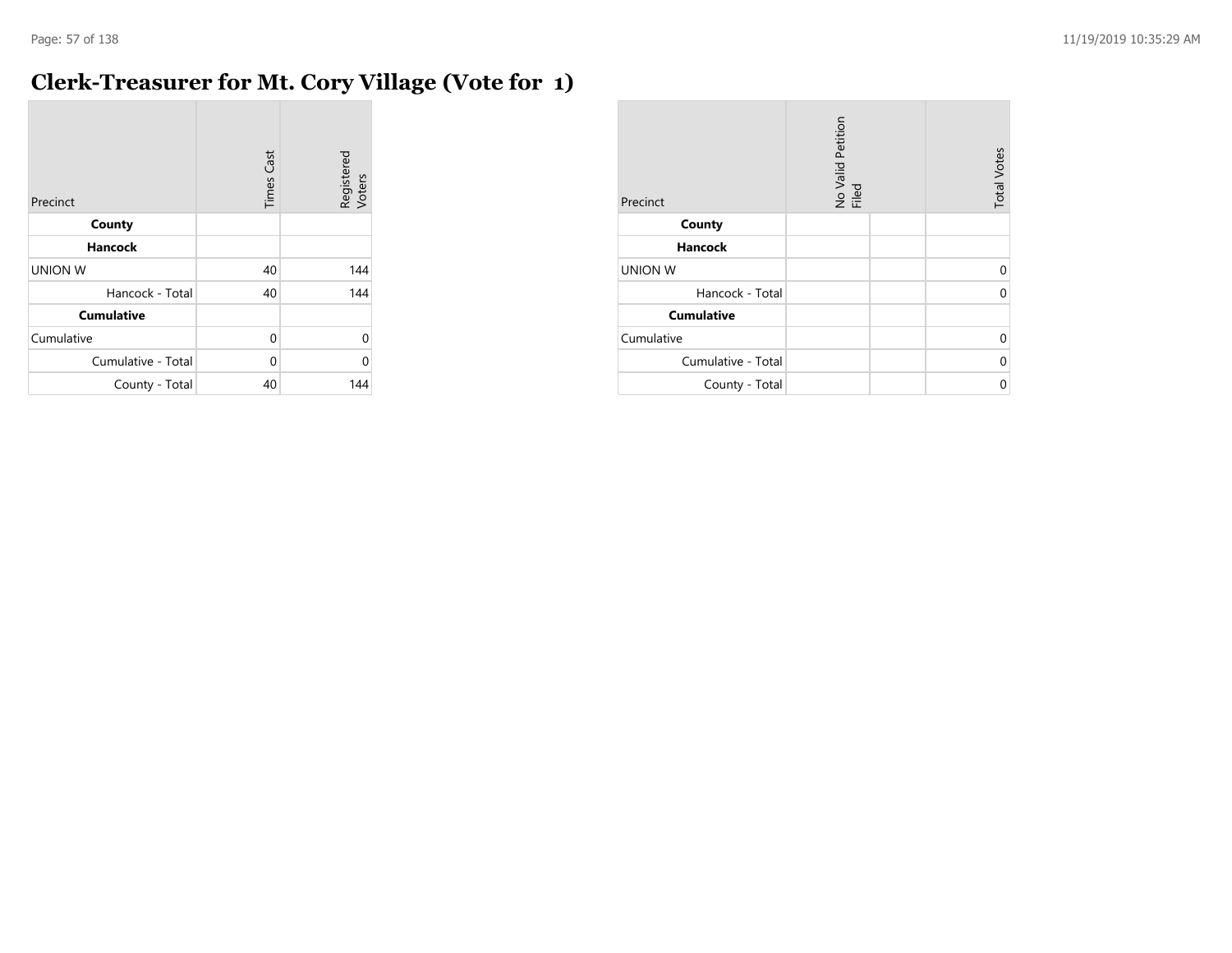$\sim$ 

# **Clerk-Treasurer for Rawson Village (Vote for 1)**

| Precinct           | <b>Times Cast</b> | Registered<br>Voters |
|--------------------|-------------------|----------------------|
| County             |                   |                      |
| <b>Hancock</b>     |                   |                      |
| <b>UNION E</b>     | 51                | 316                  |
| Hancock - Total    | 51                | 316                  |
| <b>Cumulative</b>  |                   |                      |
| Cumulative         | 0                 | $\Omega$             |
| Cumulative - Total | 0                 | 0                    |
| County - Total     | 51                | 316                  |

| Precinct           | Cynthia McCrory |         | <b>Total Votes</b> |
|--------------------|-----------------|---------|--------------------|
| County             |                 |         |                    |
| <b>Hancock</b>     |                 |         |                    |
| <b>UNION E</b>     | 47              | 100.00% | 47                 |
| Hancock - Total    | 47              | 100.00% | 47                 |
| <b>Cumulative</b>  |                 |         |                    |
| Cumulative         | $\Omega$        |         | 0                  |
| Cumulative - Total | $\Omega$        |         | 0                  |
| County - Total     | 47              | 100.00% | 47                 |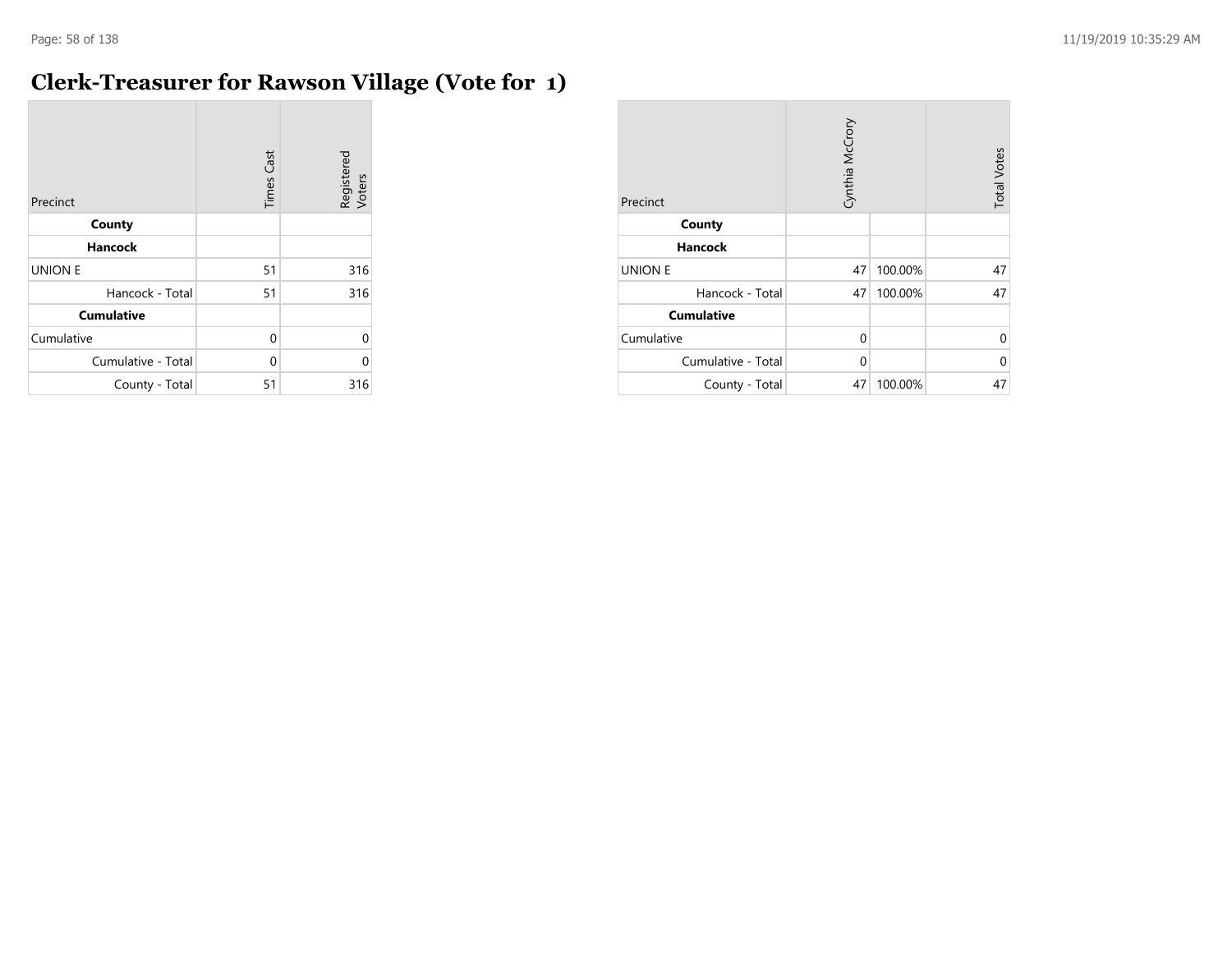# **Clerk-Treasurer for Van Buren Village (Vote for 1)**

| Precinct           | <b>Times Cast</b> | Registered<br>Voters |
|--------------------|-------------------|----------------------|
| County             |                   |                      |
| <b>Hancock</b>     |                   |                      |
| <b>ALLEN W</b>     | 118               | 253                  |
| Hancock - Total    | 118               | 253                  |
| <b>Cumulative</b>  |                   |                      |
| Cumulative         | 0                 | $\Omega$             |
| Cumulative - Total | $\Omega$          | 0                    |
| County - Total     | 118               | 253                  |

| Precinct           | No Valid Petition<br>Filed | <b>Total Votes</b> |
|--------------------|----------------------------|--------------------|
| County             |                            |                    |
| <b>Hancock</b>     |                            |                    |
| <b>ALLEN W</b>     |                            | 0                  |
| Hancock - Total    |                            | U                  |
| <b>Cumulative</b>  |                            |                    |
| Cumulative         |                            | $\Omega$           |
| Cumulative - Total |                            | U                  |
| County - Total     |                            | U                  |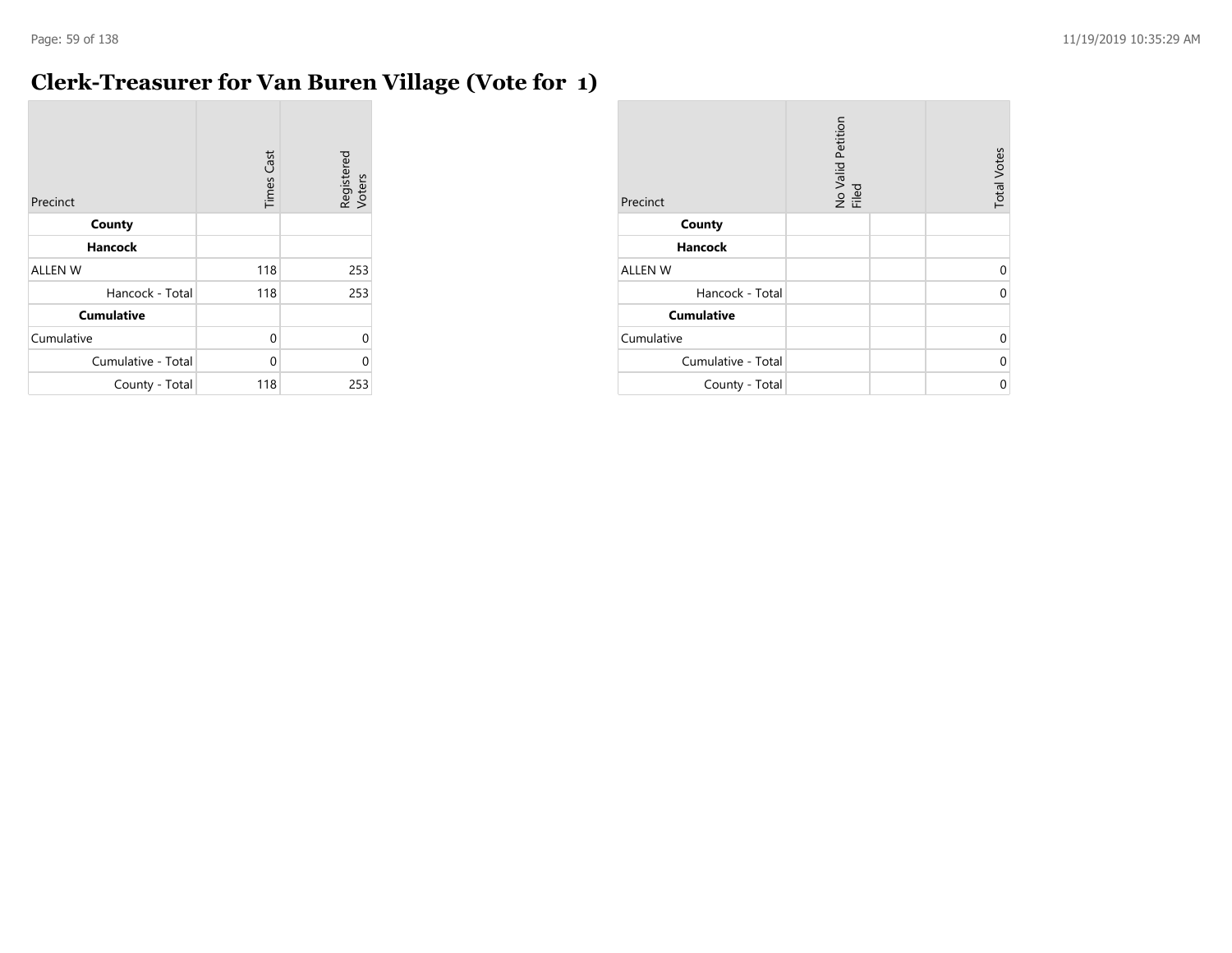$\mathcal{L}_{\mathcal{A}}$ 

## **Trustee for Allen Township (Vote for 1)**

| Precinct           | <b>Times Cast</b> | Registered<br>Voters |
|--------------------|-------------------|----------------------|
| County             |                   |                      |
| <b>Hancock</b>     |                   |                      |
| <b>FINDLAY 7A</b>  | 43                | 231                  |
| <b>ALLEN E</b>     | 341               | 872                  |
| <b>ALLEN W</b>     | 414               | 958                  |
| Hancock - Total    | 798               | 2,061                |
| <b>Cumulative</b>  |                   |                      |
| Cumulative         | 0                 | $\Omega$             |
| Cumulative - Total | 0                 | $\Omega$             |
| County - Total     | 798               | 2,061                |

| Precinct           | Michael L. Stacy |         | <b>Total Votes</b> |
|--------------------|------------------|---------|--------------------|
| County             |                  |         |                    |
| <b>Hancock</b>     |                  |         |                    |
| <b>FINDLAY 7A</b>  | 33               | 100.00% | 33                 |
| <b>ALLEN E</b>     | 274              | 100.00% | 274                |
| <b>ALLEN W</b>     | 339              | 100.00% | 339                |
| Hancock - Total    | 646              | 100.00% | 646                |
| <b>Cumulative</b>  |                  |         |                    |
| Cumulative         | $\Omega$         |         | 0                  |
| Cumulative - Total | $\Omega$         |         | 0                  |
| County - Total     | 646              | 100.00% | 646                |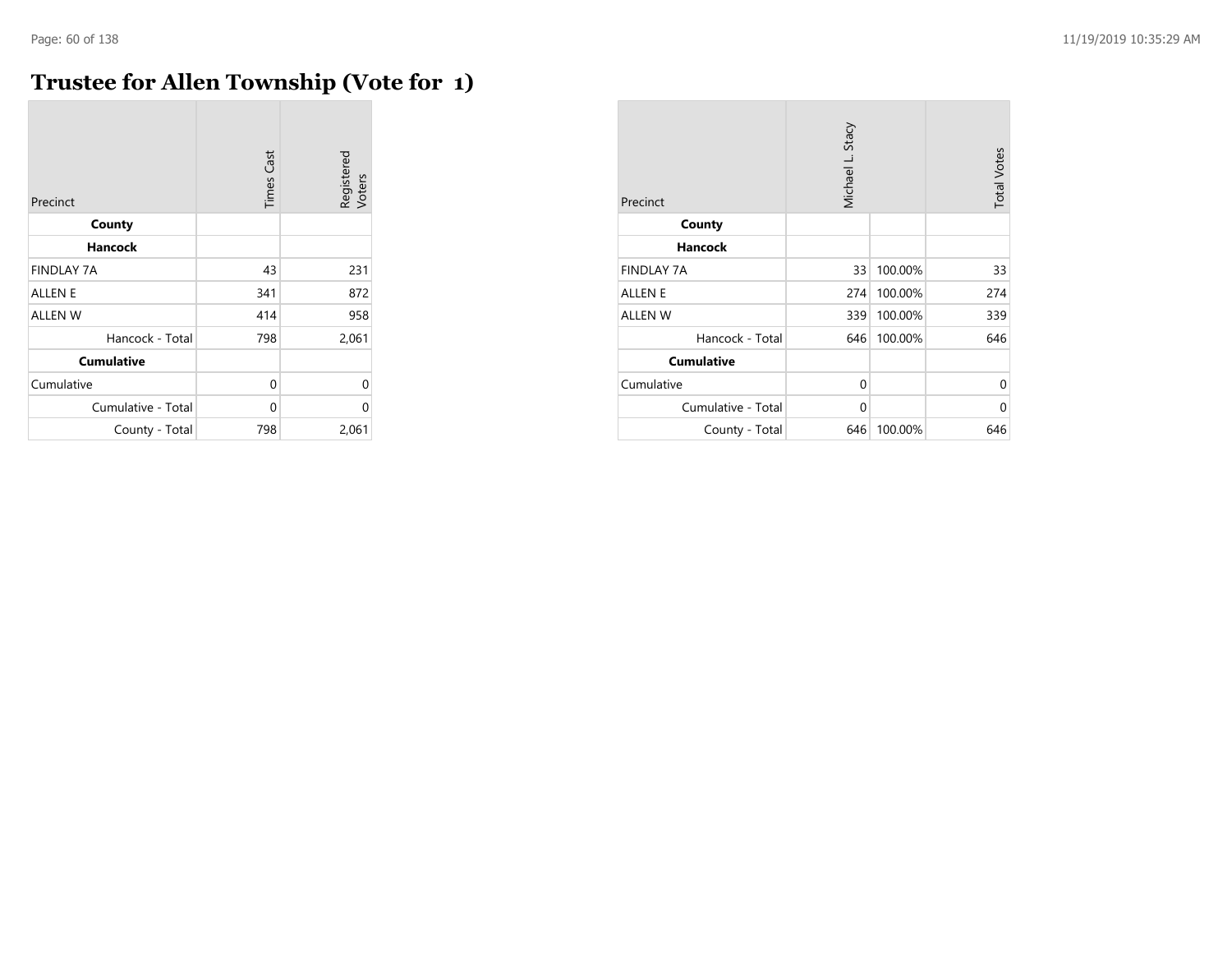# **Trustee for Amanda Township (Vote for 1)**

| Precinct           | <b>Times Cast</b> | Registered<br>Voters |
|--------------------|-------------------|----------------------|
| County             |                   |                      |
| <b>Hancock</b>     |                   |                      |
| <b>AMANDA</b>      | 228               | 741                  |
| Hancock - Total    | 228               | 741                  |
| <b>Cumulative</b>  |                   |                      |
| Cumulative         | 0                 | $\Omega$             |
| Cumulative - Total | U                 | 0                    |
| County - Total     | 228               | 741                  |

| Precinct           | David D. Bushong |         | <b>Total Votes</b> |
|--------------------|------------------|---------|--------------------|
| County             |                  |         |                    |
| <b>Hancock</b>     |                  |         |                    |
| <b>AMANDA</b>      | 205              | 100.00% | 205                |
| Hancock - Total    | 205              | 100.00% | 205                |
| <b>Cumulative</b>  |                  |         |                    |
| Cumulative         | $\Omega$         |         | 0                  |
| Cumulative - Total | 0                |         | U                  |
| County - Total     | 205              | 100.00% | 205                |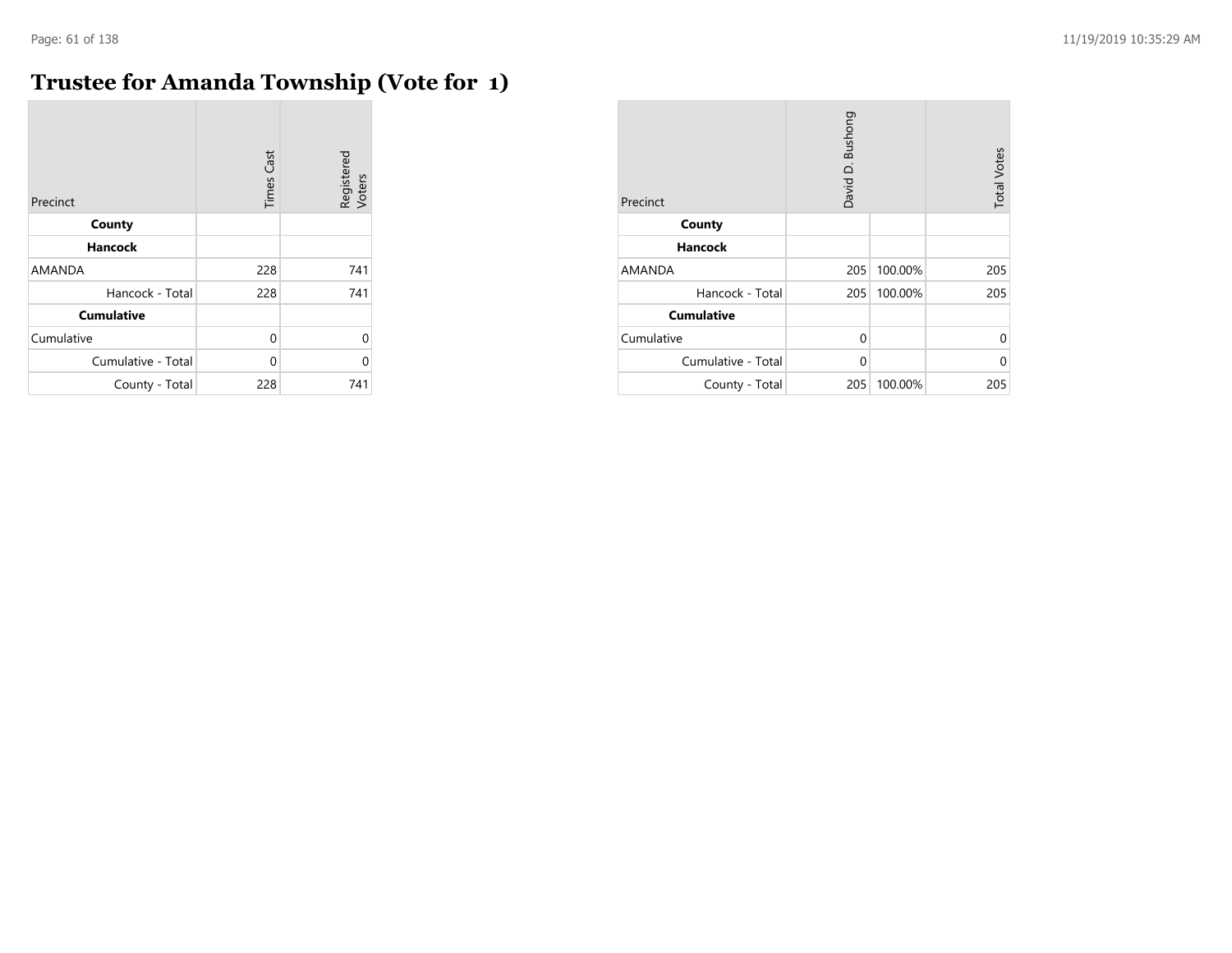# **Trustee for Biglick Township (Vote for 1)**

| Precinct           | <b>Times Cast</b> | Registered<br>Voters |
|--------------------|-------------------|----------------------|
| County             |                   |                      |
| <b>Hancock</b>     |                   |                      |
| <b>BIGLICK</b>     | 181               | 887                  |
| Hancock - Total    | 181               | 887                  |
| <b>Cumulative</b>  |                   |                      |
| Cumulative         | $\Omega$          | U                    |
| Cumulative - Total | O                 | C                    |
| County - Total     | 181               | 887                  |

| Precinct           | Adam Kirian |         | <b>Total Votes</b> |
|--------------------|-------------|---------|--------------------|
| County             |             |         |                    |
| <b>Hancock</b>     |             |         |                    |
| <b>BIGLICK</b>     | 169         | 100.00% | 169                |
| Hancock - Total    | 169         | 100.00% | 169                |
| <b>Cumulative</b>  |             |         |                    |
| Cumulative         | $\Omega$    |         | 0                  |
| Cumulative - Total | 0           |         | U                  |
| County - Total     | 169         | 100.00% | 169                |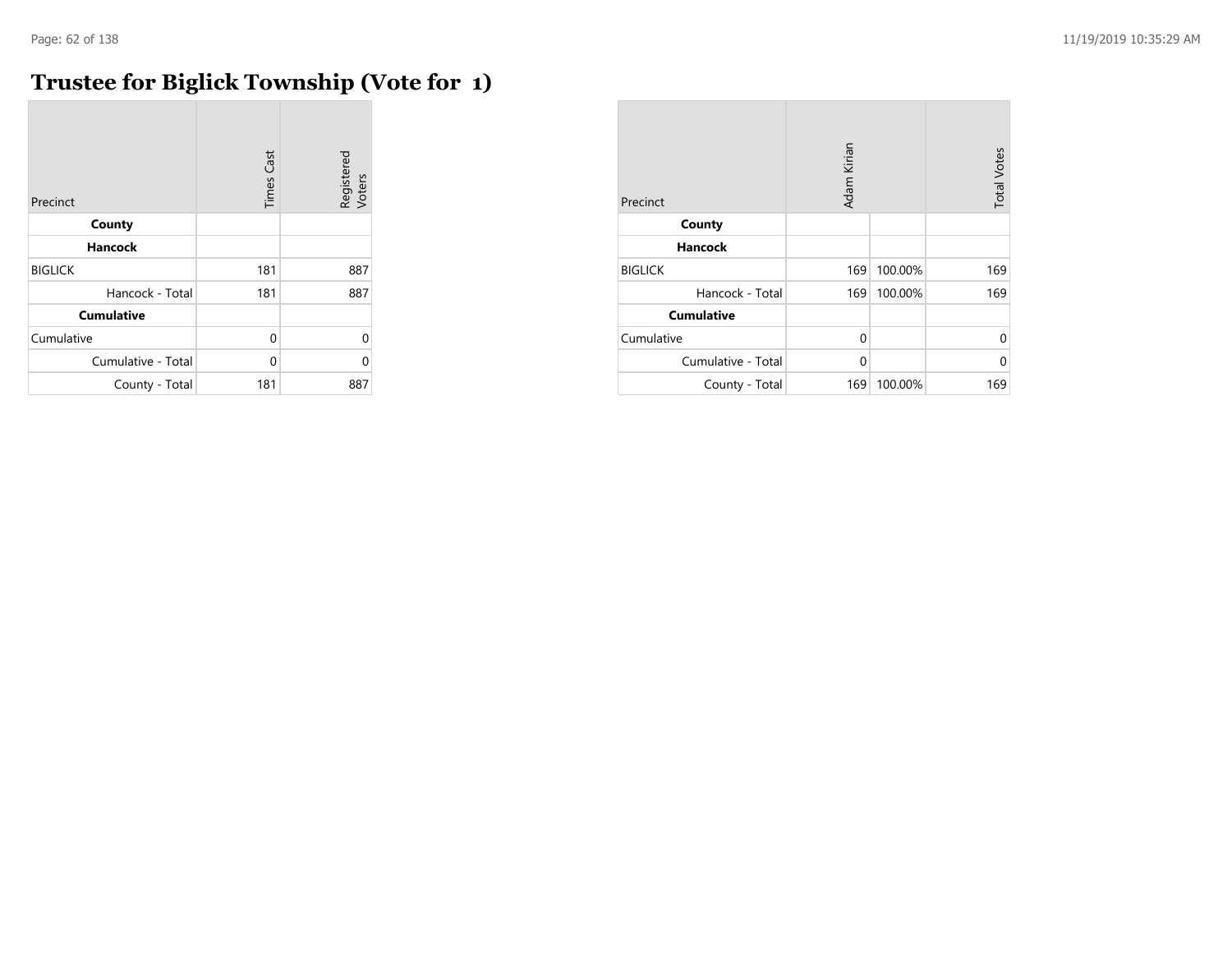$\sim$ 

# **Trustee for Blanchard Township (Vote for 1)**

| Precinct           | <b>Times Cast</b> | Registered<br>Voters |
|--------------------|-------------------|----------------------|
| County             |                   |                      |
| <b>Hancock</b>     |                   |                      |
| <b>BLANCHARD</b>   | 248               | 786                  |
| Hancock - Total    | 248               | 786                  |
| <b>Cumulative</b>  |                   |                      |
| Cumulative         | 0                 | $\Omega$             |
| Cumulative - Total | 0                 | 0                    |
| County - Total     | 248               | 786                  |

| Precinct           | Robert D. Burner |         | <b>Total Votes</b> |
|--------------------|------------------|---------|--------------------|
| County             |                  |         |                    |
| <b>Hancock</b>     |                  |         |                    |
| <b>BLANCHARD</b>   | 208              | 100.00% | 208                |
| Hancock - Total    | 208              | 100.00% | 208                |
| <b>Cumulative</b>  |                  |         |                    |
| Cumulative         | $\Omega$         |         | 0                  |
| Cumulative - Total | $\Omega$         |         | 0                  |
| County - Total     | 208              | 100.00% | 208                |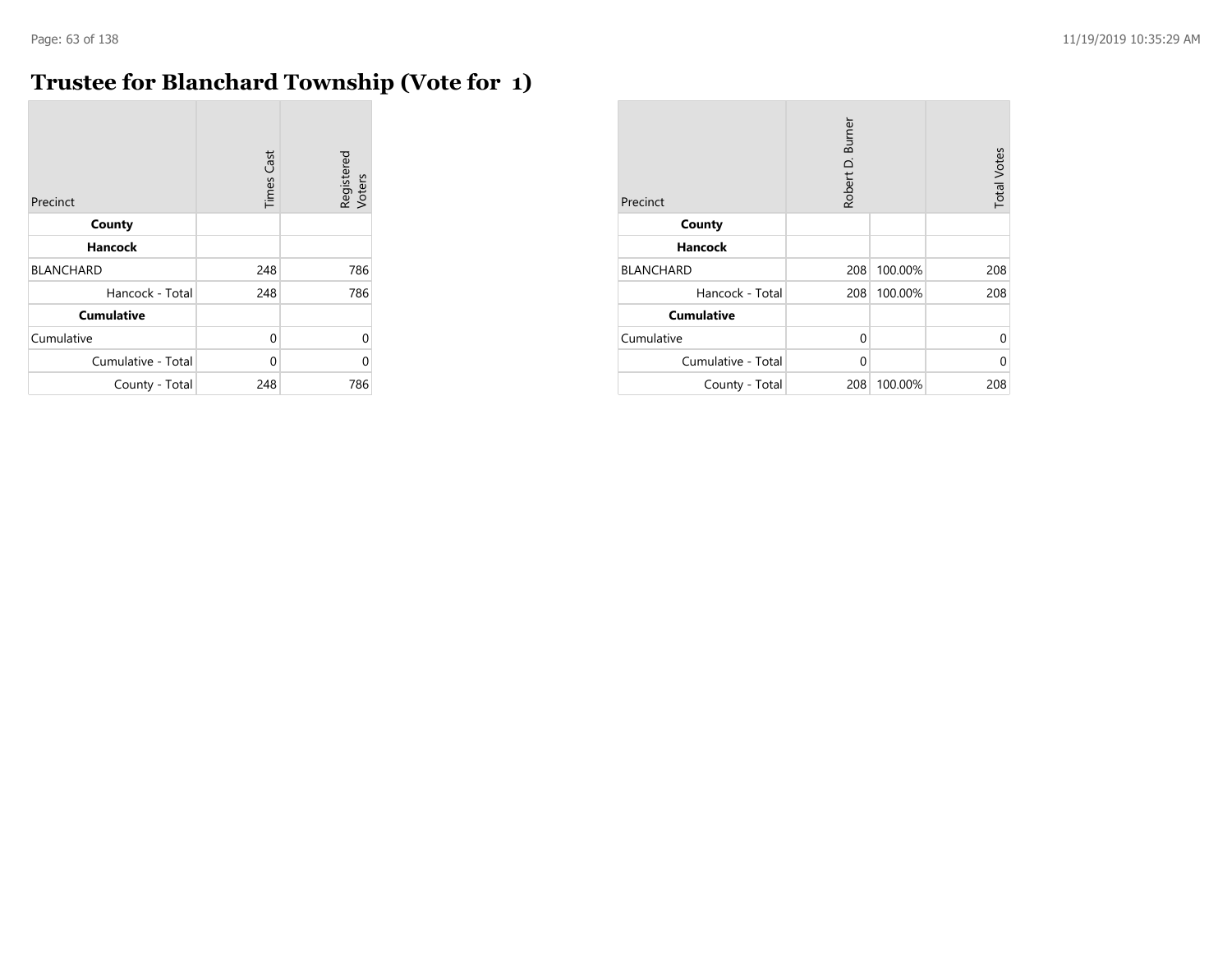# **Trustee for Cass Township (Vote for 1)**

| Precinct           | <b>Times Cast</b> | Registered<br>Voters |
|--------------------|-------------------|----------------------|
| County             |                   |                      |
| <b>Hancock</b>     |                   |                      |
| CASS               | 206               | 701                  |
| Hancock - Total    | 206               | 701                  |
| <b>Cumulative</b>  |                   |                      |
| Cumulative         | $\Omega$          | 0                    |
| Cumulative - Total | U                 | 0                    |
| County - Total     | 206               | 701                  |

| Precinct           | Ronald Stacy |         | <b>Total Votes</b> |
|--------------------|--------------|---------|--------------------|
| County             |              |         |                    |
| <b>Hancock</b>     |              |         |                    |
| CASS               | 168          | 100.00% | 168                |
| Hancock - Total    | 168          | 100.00% | 168                |
| <b>Cumulative</b>  |              |         |                    |
| Cumulative         | $\Omega$     |         | $\Omega$           |
| Cumulative - Total | $\Omega$     |         | U                  |
| County - Total     | 168          | 100.00% | 168                |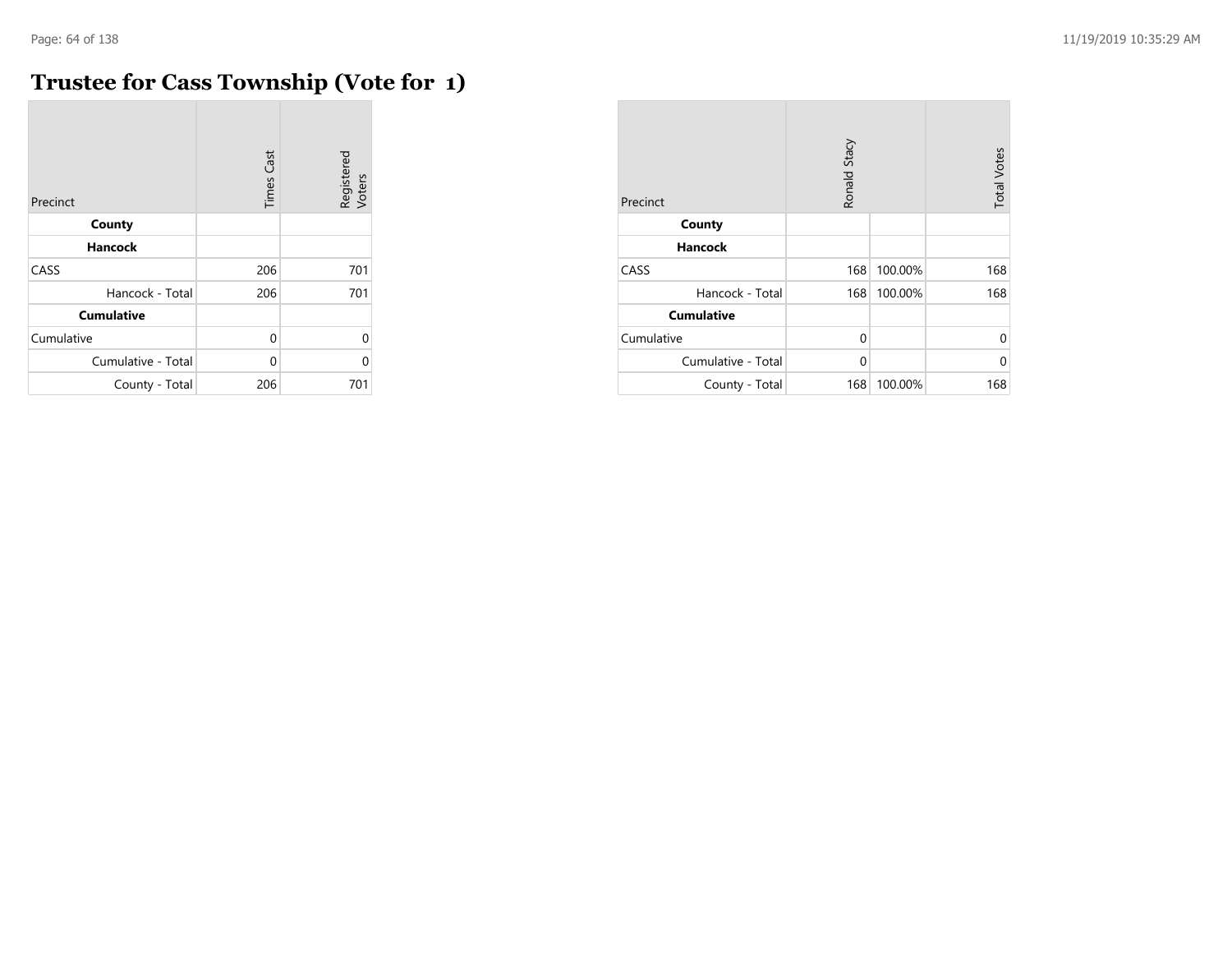m.

# **Trustee for Delaware Township (Vote for 1)**

| Precinct           | <b>Times Cast</b> | Registered<br>Voters |
|--------------------|-------------------|----------------------|
| County             |                   |                      |
| <b>Hancock</b>     |                   |                      |
| <b>DELAWARE</b>    | 343               | 813                  |
| Hancock - Total    | 343               | 813                  |
| <b>Cumulative</b>  |                   |                      |
| Cumulative         | 0                 | 0                    |
| Cumulative - Total | 0                 | C                    |
| County - Total     | 343               | 813                  |

| Precinct           | John Beagle |        | Austin J. Vanden<br>Bosch |        | <b>Total Votes</b> |
|--------------------|-------------|--------|---------------------------|--------|--------------------|
| County             |             |        |                           |        |                    |
| <b>Hancock</b>     |             |        |                           |        |                    |
| <b>DELAWARE</b>    | 132         | 39.17% | 205                       | 60.83% | 337                |
| Hancock - Total    | 132         | 39.17% | 205                       | 60.83% | 337                |
| <b>Cumulative</b>  |             |        |                           |        |                    |
| Cumulative         | $\Omega$    |        | $\mathbf 0$               |        | $\mathbf 0$        |
| Cumulative - Total | $\Omega$    |        | $\mathbf 0$               |        | $\mathbf 0$        |
| County - Total     | 132         | 39.17% | 205                       | 60.83% | 337                |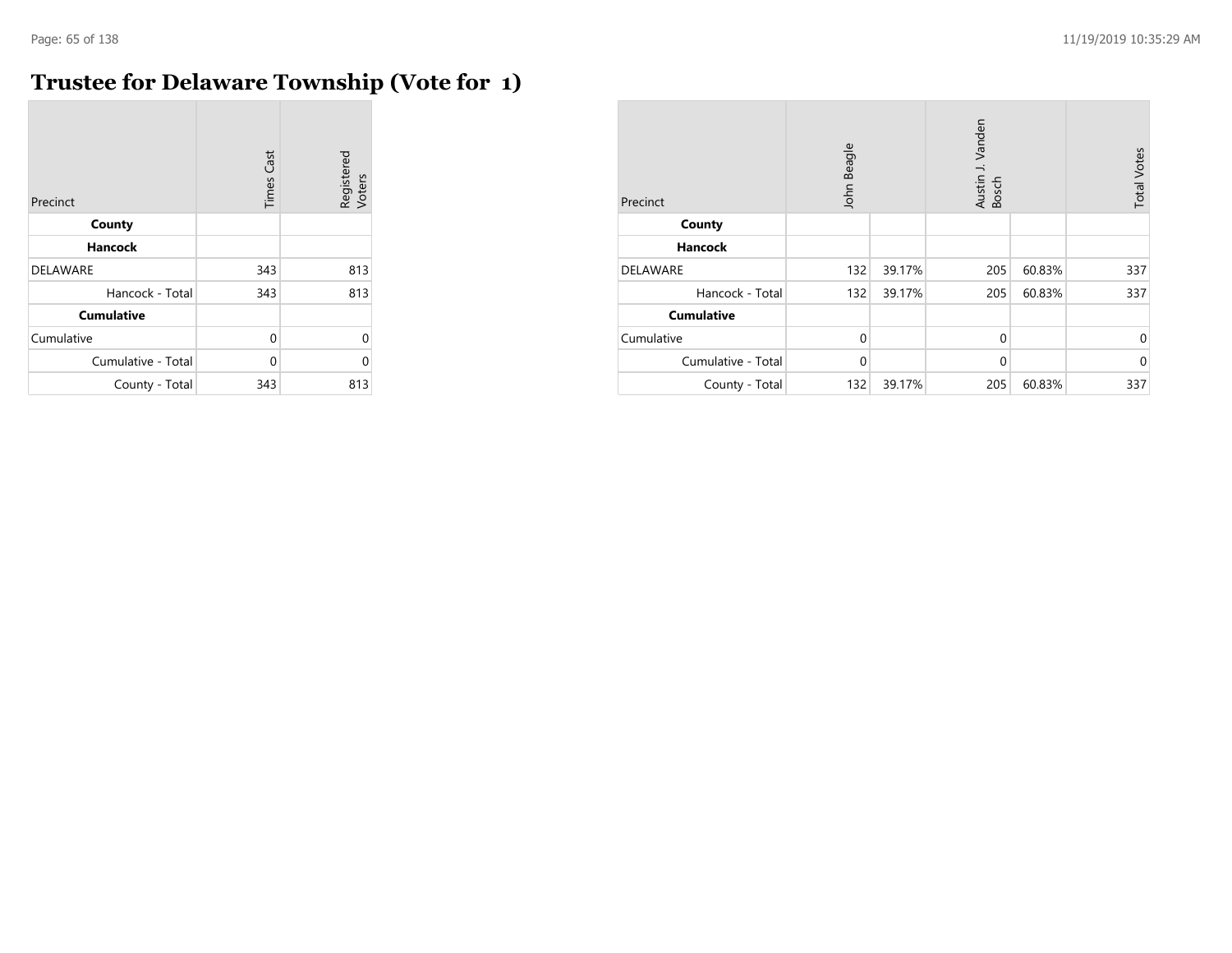# **Trustee for Eagle Township (Vote for 1)**

| Precinct           | <b>Times Cast</b> | Registered<br>Voters |
|--------------------|-------------------|----------------------|
| County             |                   |                      |
| Hancock            |                   |                      |
| <b>EAGLE</b>       | 209               | 804                  |
| Hancock - Total    | 209               | 804                  |
| <b>Cumulative</b>  |                   |                      |
| Cumulative         | 0                 | $\Omega$             |
| Cumulative - Total | 0                 | U                    |
| County - Total     | 209               | 804                  |

| Precinct           | Dean Alan<br>VonStein |         | <b>Total Votes</b> |
|--------------------|-----------------------|---------|--------------------|
| County             |                       |         |                    |
| <b>Hancock</b>     |                       |         |                    |
| <b>EAGLE</b>       | 174                   | 100.00% | 174                |
| Hancock - Total    | 174                   | 100.00% | 174                |
| <b>Cumulative</b>  |                       |         |                    |
| Cumulative         | $\Omega$              |         | U                  |
| Cumulative - Total | $\Omega$              |         | U                  |
| County - Total     | 174                   | 100.00% | 174                |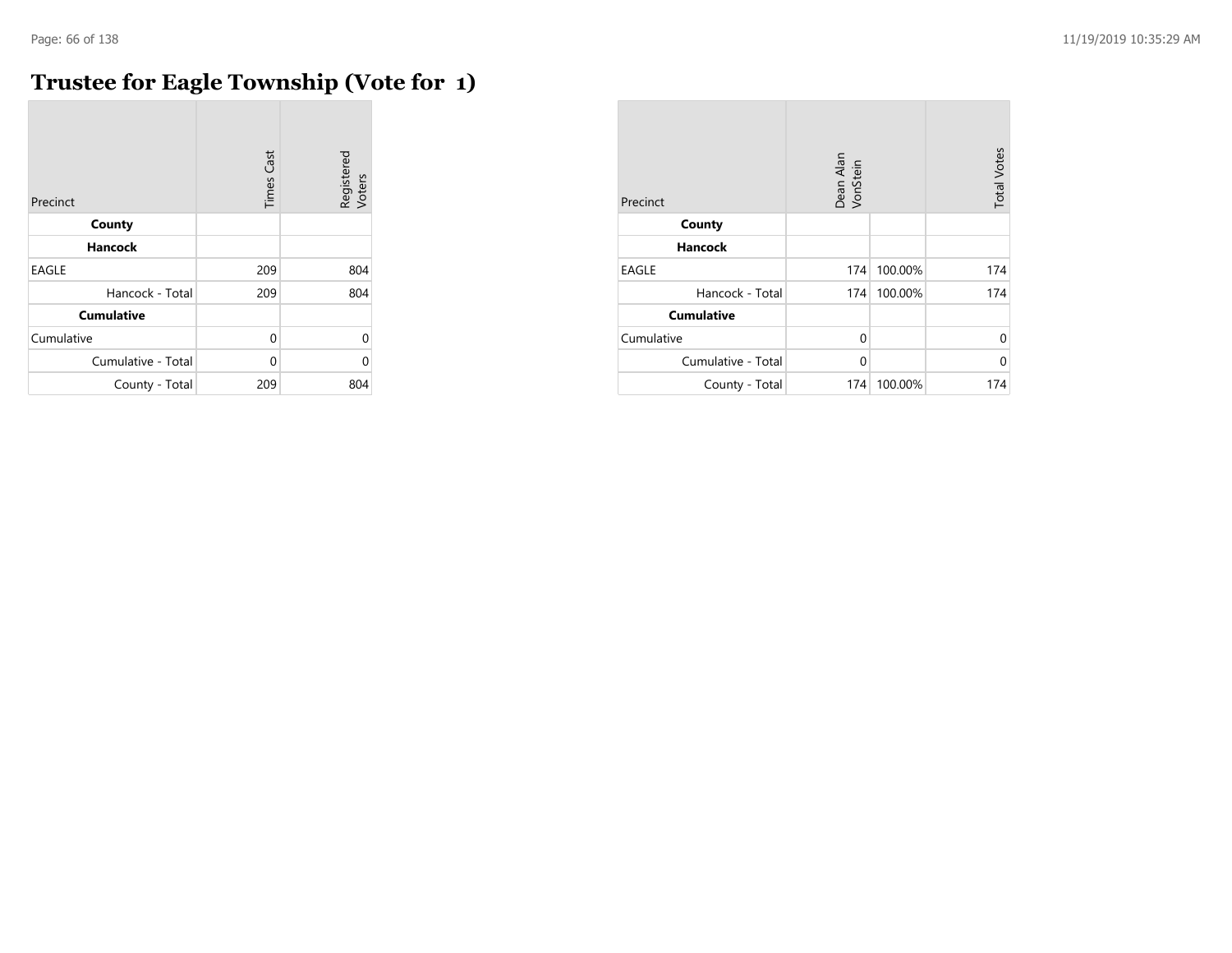# **Trustee for Jackson Township (Vote for 1)**

| Precinct           | <b>Times Cast</b> | Registered<br>Voters |
|--------------------|-------------------|----------------------|
| County             |                   |                      |
| <b>Hancock</b>     |                   |                      |
| <b>JACKSON</b>     | 156               | 721                  |
| Hancock - Total    | 156               | 721                  |
| <b>Cumulative</b>  |                   |                      |
| Cumulative         | 0                 | 0                    |
| Cumulative - Total | 0                 | $\Omega$             |
| County - Total     | 156               | 721                  |

| Precinct           | Dale Cornwell |         | <b>Total Votes</b> |
|--------------------|---------------|---------|--------------------|
| County             |               |         |                    |
| <b>Hancock</b>     |               |         |                    |
| <b>JACKSON</b>     | 142           | 100.00% | 142                |
| Hancock - Total    | 142           | 100.00% | 142                |
| <b>Cumulative</b>  |               |         |                    |
| Cumulative         | $\Omega$      |         | $\Omega$           |
| Cumulative - Total | 0             |         | 0                  |
| County - Total     | 142           | 100.00% | 142                |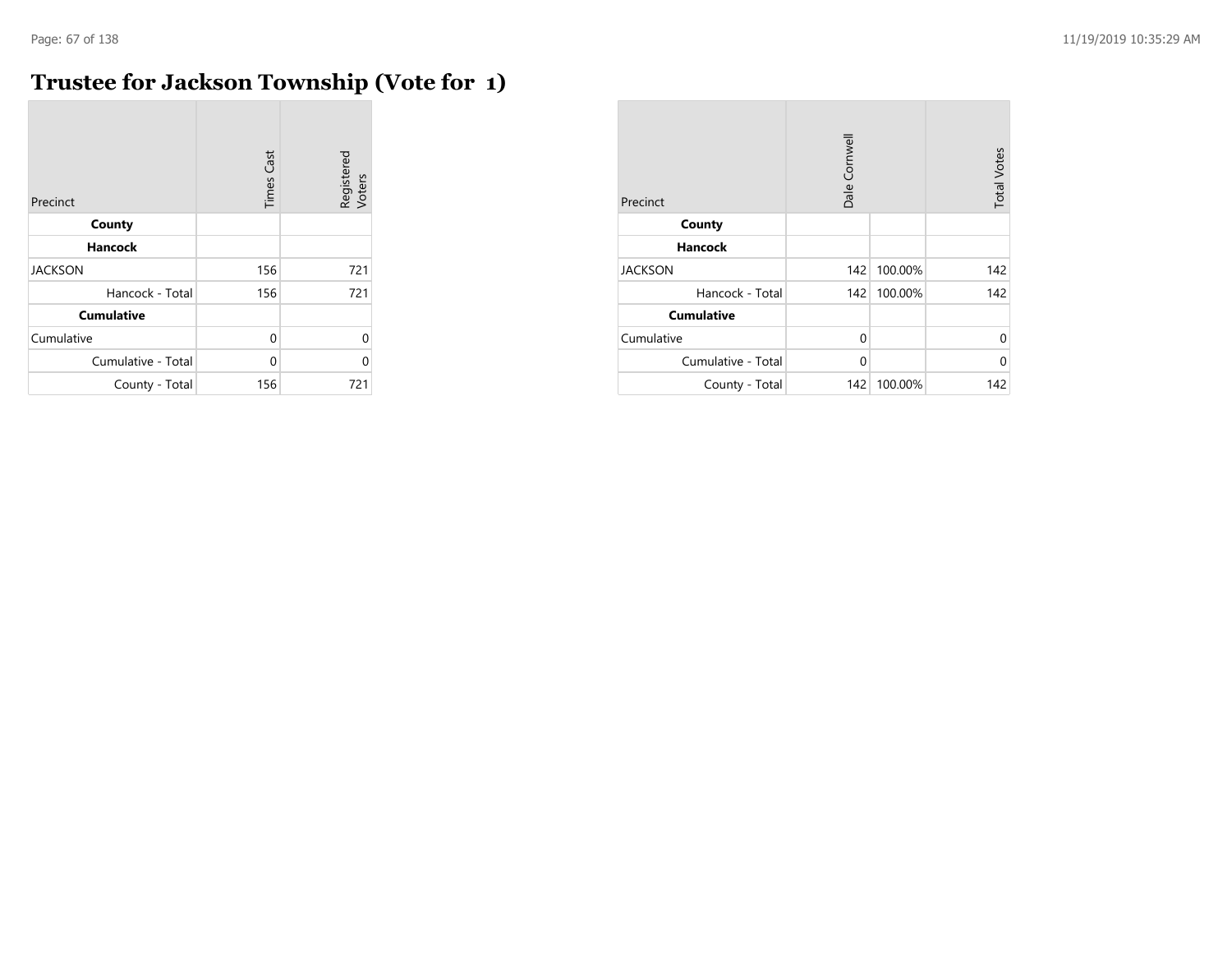# **Trustee for Liberty Township (Vote for 1)**

| Precinct           | <b>Times Cast</b> | Registered<br>Voters |
|--------------------|-------------------|----------------------|
| County             |                   |                      |
| <b>Hancock</b>     |                   |                      |
| LIBERTY N          | 210               | 743                  |
| <b>LIBERTY NE</b>  | 119               | 755                  |
| <b>LIBERTY NW</b>  | 355               | 1,061                |
| <b>LIBERTY SE</b>  | 175               | 1,167                |
| <b>LIBERTY SW</b>  | 330               | 970                  |
| Hancock - Total    | 1,189             | 4,696                |
| <b>Cumulative</b>  |                   |                      |
| Cumulative         | 0                 | 0                    |
| Cumulative - Total | 0                 | 0                    |
| County - Total     | 1,189             | 4,696                |

| Precinct           | Gregg Moorhead |         | <b>Total Votes</b> |
|--------------------|----------------|---------|--------------------|
| County             |                |         |                    |
| <b>Hancock</b>     |                |         |                    |
| <b>LIBERTY N</b>   | 173            | 100.00% | 173                |
| <b>LIBERTY NE</b>  | 103            | 100.00% | 103                |
| <b>LIBERTY NW</b>  | 291            | 100.00% | 291                |
| <b>LIBERTY SE</b>  | 151            | 100.00% | 151                |
| <b>LIBERTY SW</b>  | 273            | 100.00% | 273                |
| Hancock - Total    | 991            | 100.00% | 991                |
| <b>Cumulative</b>  |                |         |                    |
| Cumulative         | 0              |         | 0                  |
| Cumulative - Total | $\Omega$       |         | $\Omega$           |
| County - Total     | 991            | 100.00% | 991                |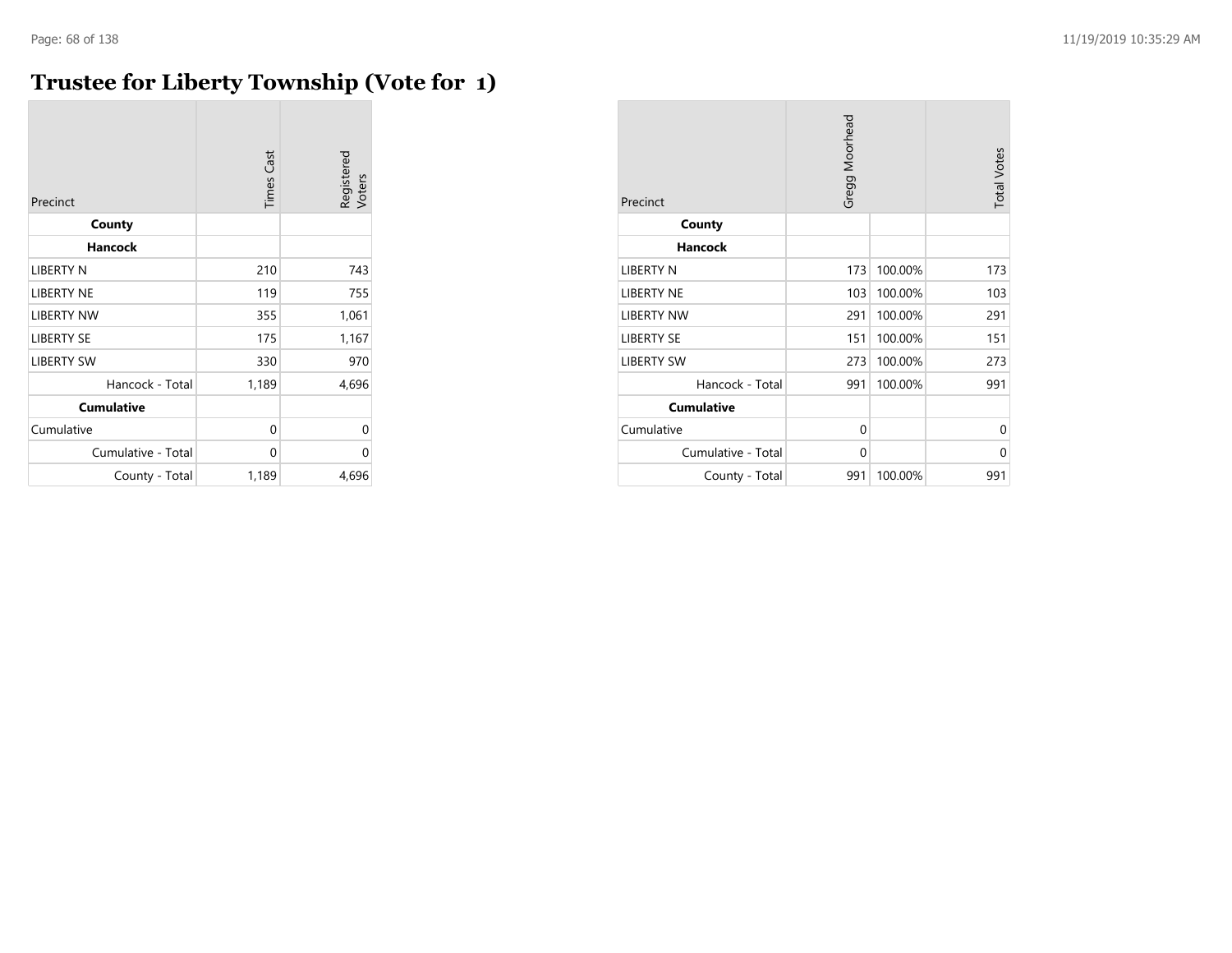$\mathcal{L}$ 

# **Trustee for Madison Township (Vote for 1)**

| Precinct           | <b>Times Cast</b> | Registered<br>Voters |
|--------------------|-------------------|----------------------|
| County             |                   |                      |
| <b>Hancock</b>     |                   |                      |
| <b>MADISON E</b>   | 124               | 664                  |
| <b>MADISON W</b>   | 142               | 845                  |
| Hancock - Total    | 266               | 1,509                |
| <b>Cumulative</b>  |                   |                      |
| Cumulative         | 0                 | 0                    |
| Cumulative - Total | 0                 | 0                    |
| County - Total     | 266               | 1,509                |

| Precinct           | Thomas B. Inbody |         | <b>Total Votes</b> |
|--------------------|------------------|---------|--------------------|
| County             |                  |         |                    |
| <b>Hancock</b>     |                  |         |                    |
| <b>MADISON E</b>   | 112              | 100.00% | 112                |
| <b>MADISON W</b>   | 125              | 100.00% | 125                |
| Hancock - Total    | 237              | 100.00% | 237                |
| <b>Cumulative</b>  |                  |         |                    |
| Cumulative         | 0                |         | 0                  |
| Cumulative - Total | 0                |         | 0                  |
| County - Total     | 237              | 100.00% | 237                |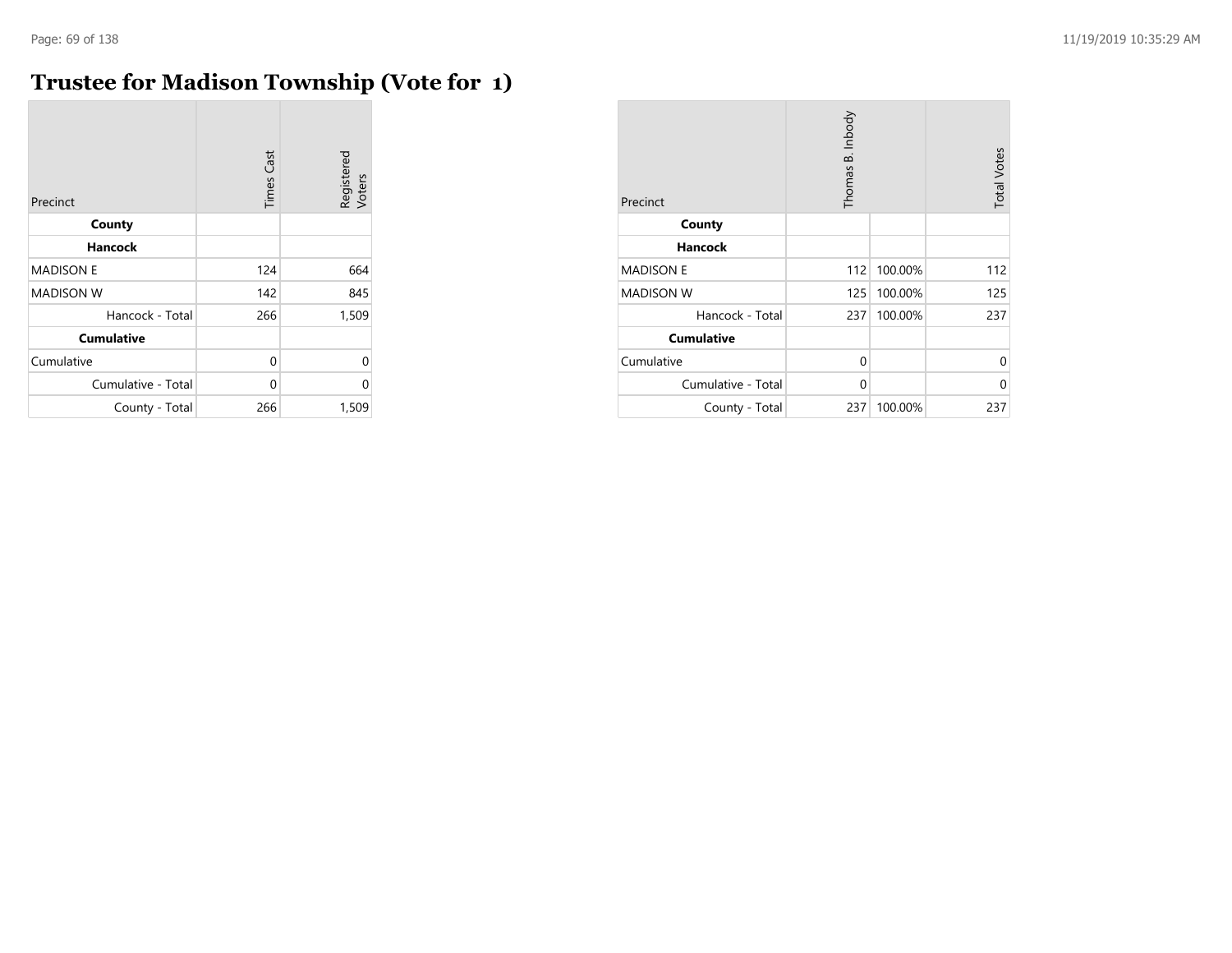**COL** 

## **Trustee for Marion Township (Vote for 1)**

| Precinct           | <b>Times Cast</b> | Registered<br>Voters |
|--------------------|-------------------|----------------------|
| County             |                   |                      |
| Hancock            |                   |                      |
| <b>MARION N</b>    | 342               | 1,065                |
| <b>MARION S</b>    | 117               | 1,310                |
| Hancock - Total    | 459               | 2,375                |
| <b>Cumulative</b>  |                   |                      |
| Cumulative         | 0                 | $\Omega$             |
| Cumulative - Total | 0                 | $\Omega$             |
| County - Total     | 459               | 2,375                |

| Precinct           | Robert E. Doxsey |         | <b>Total Votes</b> |
|--------------------|------------------|---------|--------------------|
| County             |                  |         |                    |
| <b>Hancock</b>     |                  |         |                    |
| <b>MARION N</b>    | 268              | 100.00% | 268                |
| <b>MARION S</b>    | 106              | 100.00% | 106                |
| Hancock - Total    | 374              | 100.00% | 374                |
| <b>Cumulative</b>  |                  |         |                    |
| Cumulative         | 0                |         | 0                  |
| Cumulative - Total | $\Omega$         |         | 0                  |
| County - Total     | 374              | 100.00% | 374                |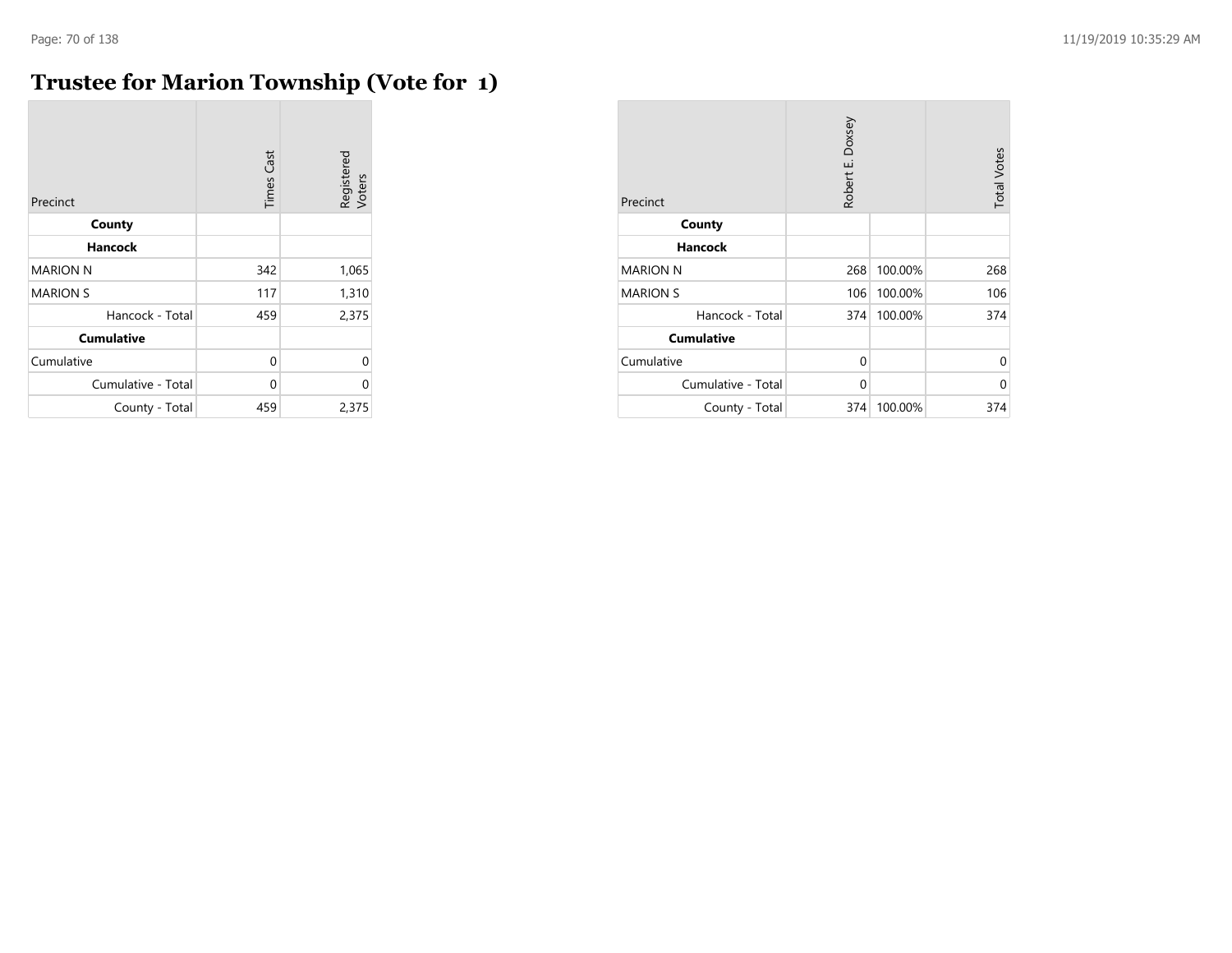m.

# **Trustee for Orange Township (Vote for 1)**

| Precinct           | <b>Times Cast</b> | Registered<br>Voters |
|--------------------|-------------------|----------------------|
| County             |                   |                      |
| <b>Hancock</b>     |                   |                      |
| <b>ORANGE</b>      | 199               | 930                  |
| Hancock - Total    | 199               | 930                  |
| <b>Cumulative</b>  |                   |                      |
| Cumulative         | $\Omega$          | 0                    |
| Cumulative - Total | O                 | በ                    |
| County - Total     | 199               | 930                  |

| Precinct           | Thomas E. Green |         | <b>Total Votes</b> |
|--------------------|-----------------|---------|--------------------|
| County             |                 |         |                    |
| <b>Hancock</b>     |                 |         |                    |
| ORANGE             | 174             | 100.00% | 174                |
| Hancock - Total    | 174             | 100.00% | 174                |
| <b>Cumulative</b>  |                 |         |                    |
| Cumulative         | $\Omega$        |         | 0                  |
| Cumulative - Total | $\Omega$        |         | 0                  |
| County - Total     | 174             | 100.00% | 174                |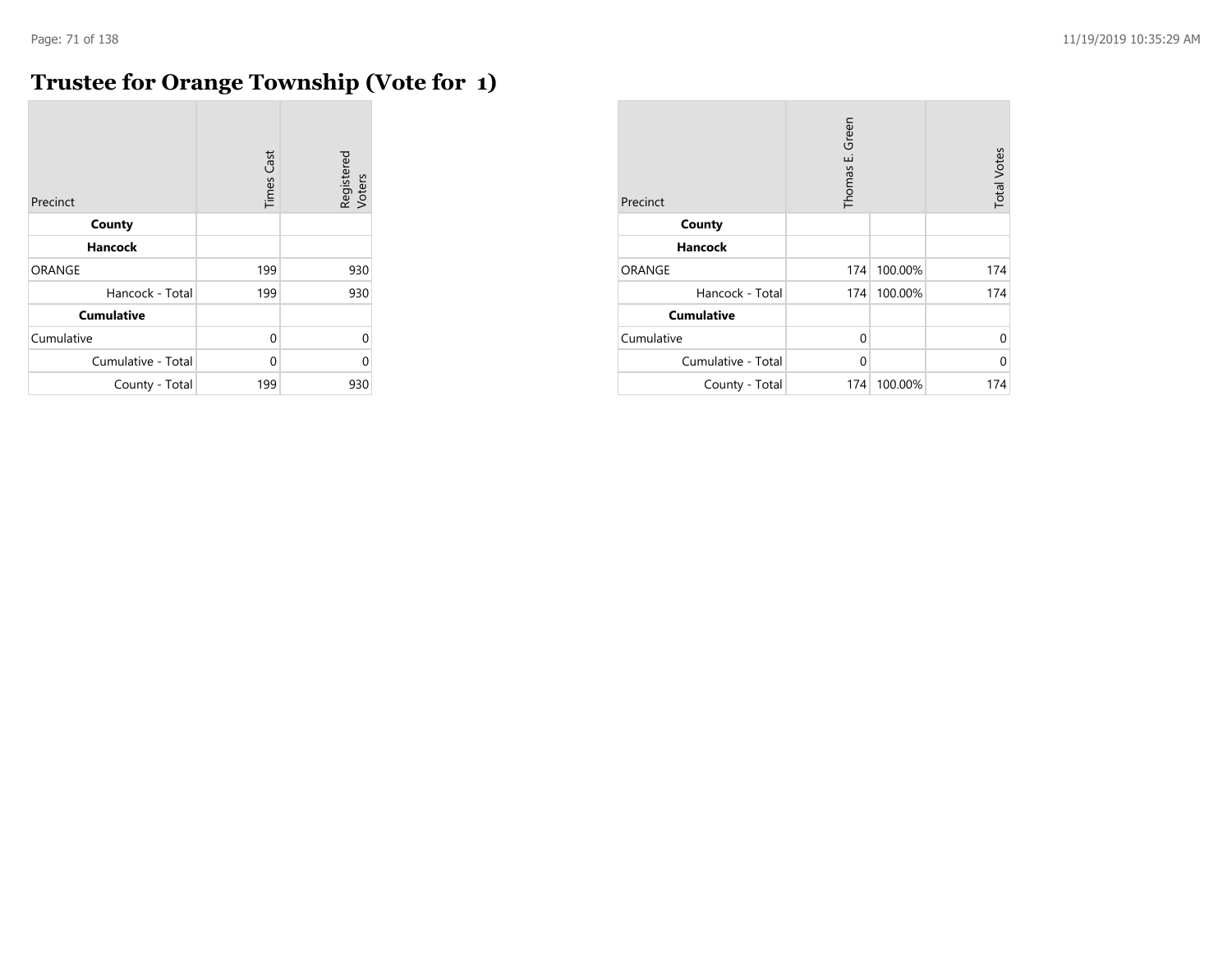m.

# **Trustee for Pleasant Township (Vote for 1)**

| Precinct           | <b>Times Cast</b> | Registered<br>Voters |
|--------------------|-------------------|----------------------|
| County             |                   |                      |
| <b>Hancock</b>     |                   |                      |
| <b>MCCOMB</b>      | 123               | 923                  |
| PLEASANT           | 71                | 539                  |
| Hancock - Total    | 194               | 1,462                |
| <b>Cumulative</b>  |                   |                      |
| Cumulative         | 0                 | 0                    |
| Cumulative - Total | 0                 | 0                    |
| County - Total     | 194               | 1,462                |

| Precinct           | Max Rader |         | <b>Total Votes</b> |
|--------------------|-----------|---------|--------------------|
| County             |           |         |                    |
| <b>Hancock</b>     |           |         |                    |
| <b>MCCOMB</b>      | 104       | 100.00% | 104                |
| PLEASANT           | 67        | 100.00% | 67                 |
| Hancock - Total    | 171       | 100.00% | 171                |
| <b>Cumulative</b>  |           |         |                    |
| Cumulative         | 0         |         | 0                  |
| Cumulative - Total | $\Omega$  |         | 0                  |
| County - Total     | 171       | 100.00% | 171                |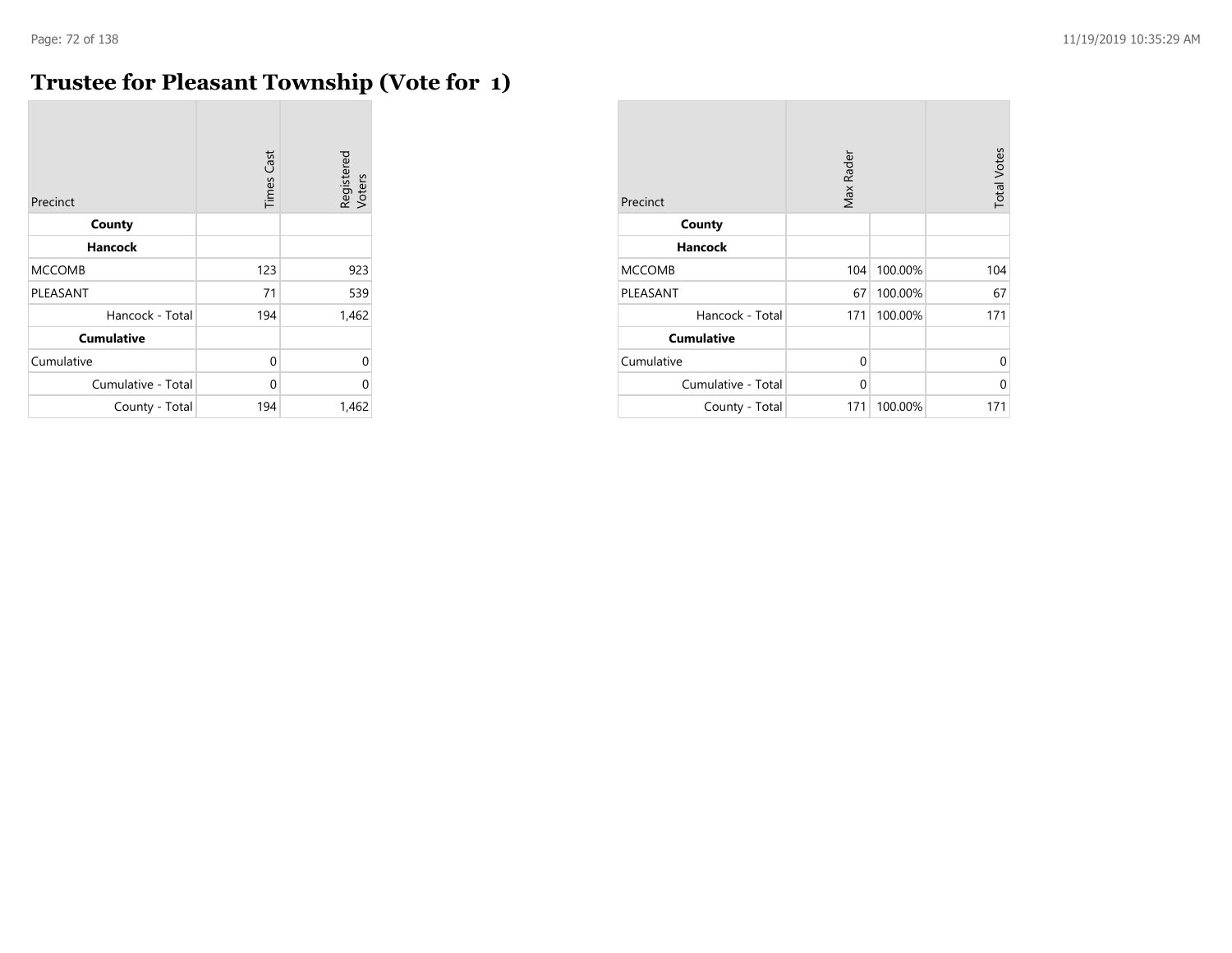$\mathcal{L}$ 

### **Trustee for Portage Township (Vote for 1)**

| Precinct           | <b>Times Cast</b> | Registered<br>Voters |
|--------------------|-------------------|----------------------|
| County             |                   |                      |
| <b>Hancock</b>     |                   |                      |
| <b>PORTAGE</b>     | 131               | 507                  |
| Hancock - Total    | 131               | 507                  |
| <b>Cumulative</b>  |                   |                      |
| Cumulative         | 0                 | $\Omega$             |
| Cumulative - Total | $\Omega$          | $\Omega$             |
| County - Total     | 131               | 507                  |

| Precinct           | Gene R. Barker |         | <b>Total Votes</b> |
|--------------------|----------------|---------|--------------------|
| County             |                |         |                    |
| <b>Hancock</b>     |                |         |                    |
| <b>PORTAGE</b>     | 107            | 100.00% | 107                |
| Hancock - Total    | 107            | 100.00% | 107                |
| <b>Cumulative</b>  |                |         |                    |
| Cumulative         | $\Omega$       |         | 0                  |
| Cumulative - Total | 0              |         | U                  |
| County - Total     | 107            | 100.00% | 107                |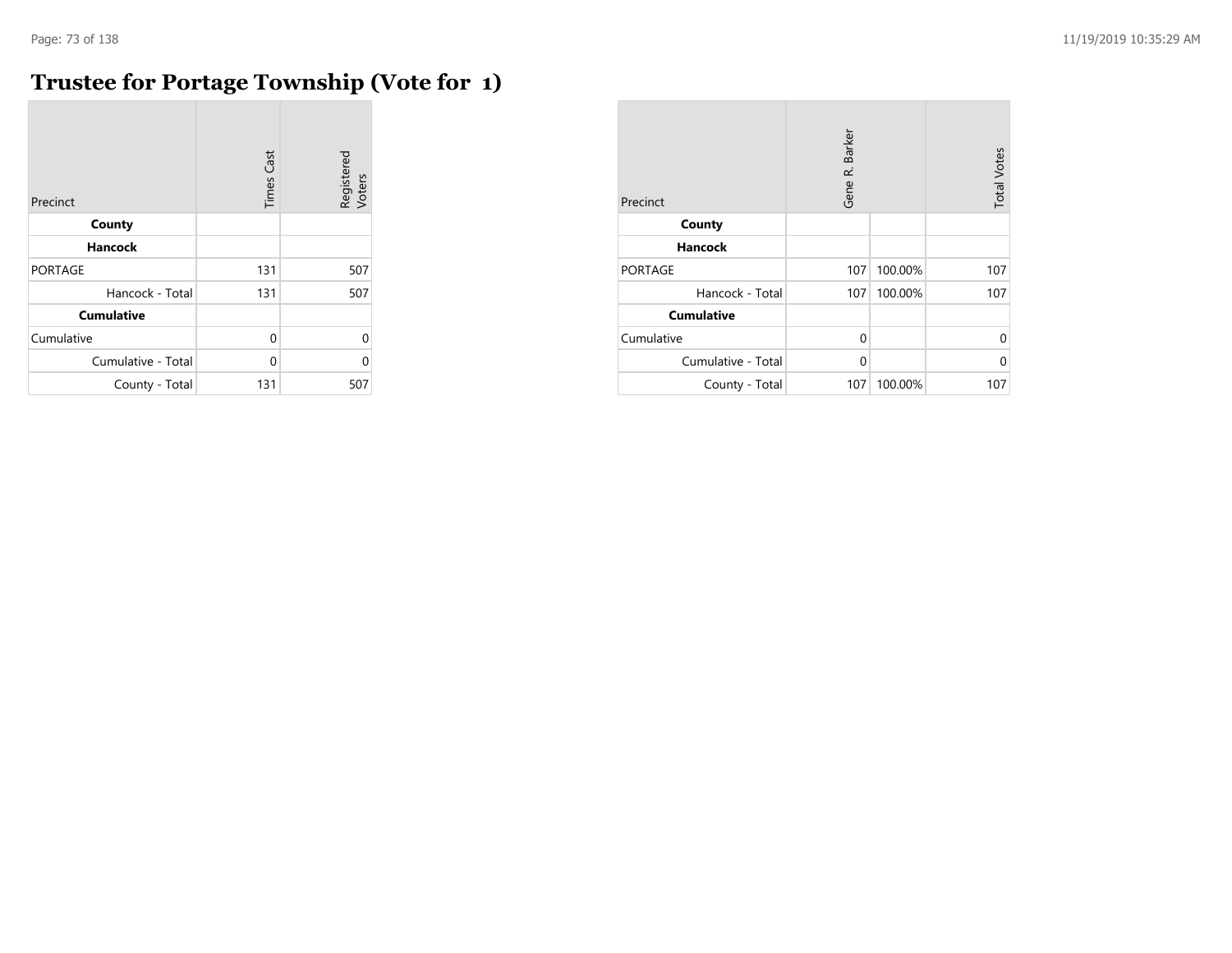### **Trustee for Union Township (Vote for 1)**

| Precinct           | <b>Times Cast</b> | Registered<br>Voters |
|--------------------|-------------------|----------------------|
| County             |                   |                      |
| <b>Hancock</b>     |                   |                      |
| <b>UNION E</b>     | 118               | 596                  |
| <b>UNION W</b>     | 170               | 599                  |
| Hancock - Total    | 288               | 1,195                |
| <b>Cumulative</b>  |                   |                      |
| Cumulative         | 0                 | $\Omega$             |
| Cumulative - Total | $\Omega$          | $\Omega$             |
| County - Total     | 288               | 1,195                |

| Precinct           | Gary D. Reichley |         | <b>Total Votes</b> |
|--------------------|------------------|---------|--------------------|
| County             |                  |         |                    |
| <b>Hancock</b>     |                  |         |                    |
| <b>UNION E</b>     | 105              | 100.00% | 105                |
| <b>UNION W</b>     | 147              | 100.00% | 147                |
| Hancock - Total    | 252              | 100.00% | 252                |
| <b>Cumulative</b>  |                  |         |                    |
| Cumulative         | $\Omega$         |         | $\Omega$           |
| Cumulative - Total | $\Omega$         |         | 0                  |
| County - Total     | 252              | 100.00% | 252                |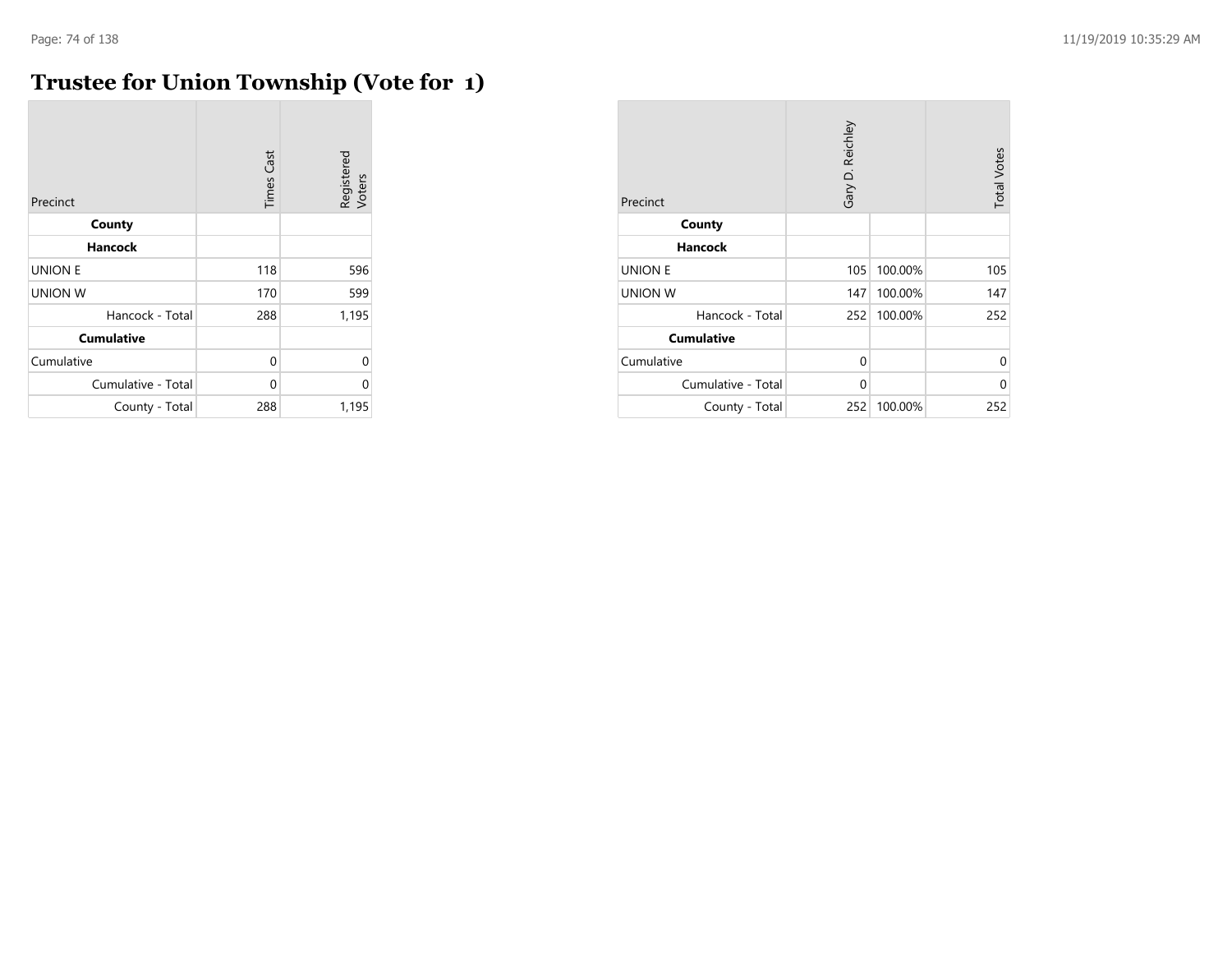## **Trustee for Union Township - Unexpired Term Ending 12/31/2021 (Vote for 1)**

| Precinct           | <b>Times Cast</b> | Registered<br>Voters |
|--------------------|-------------------|----------------------|
| County             |                   |                      |
| Hancock            |                   |                      |
| <b>UNION E</b>     | 118               | 596                  |
| <b>UNION W</b>     | 170               | 599                  |
| Hancock - Total    | 288               | 1,195                |
| <b>Cumulative</b>  |                   |                      |
| Cumulative         | 0                 | 0                    |
| Cumulative - Total | 0                 | 0                    |
| County - Total     | 288               | 1,195                |

| Precinct           | Tammy Augustine |         | <b>Total Votes</b> |
|--------------------|-----------------|---------|--------------------|
| County             |                 |         |                    |
| <b>Hancock</b>     |                 |         |                    |
| <b>UNION E</b>     | 105             | 100.00% | 105                |
| <b>UNION W</b>     | 141             | 100.00% | 141                |
| Hancock - Total    | 246             | 100.00% | 246                |
| <b>Cumulative</b>  |                 |         |                    |
| Cumulative         | 0               |         | 0                  |
| Cumulative - Total | $\Omega$        |         | 0                  |
| County - Total     | 246             | 100.00% | 246                |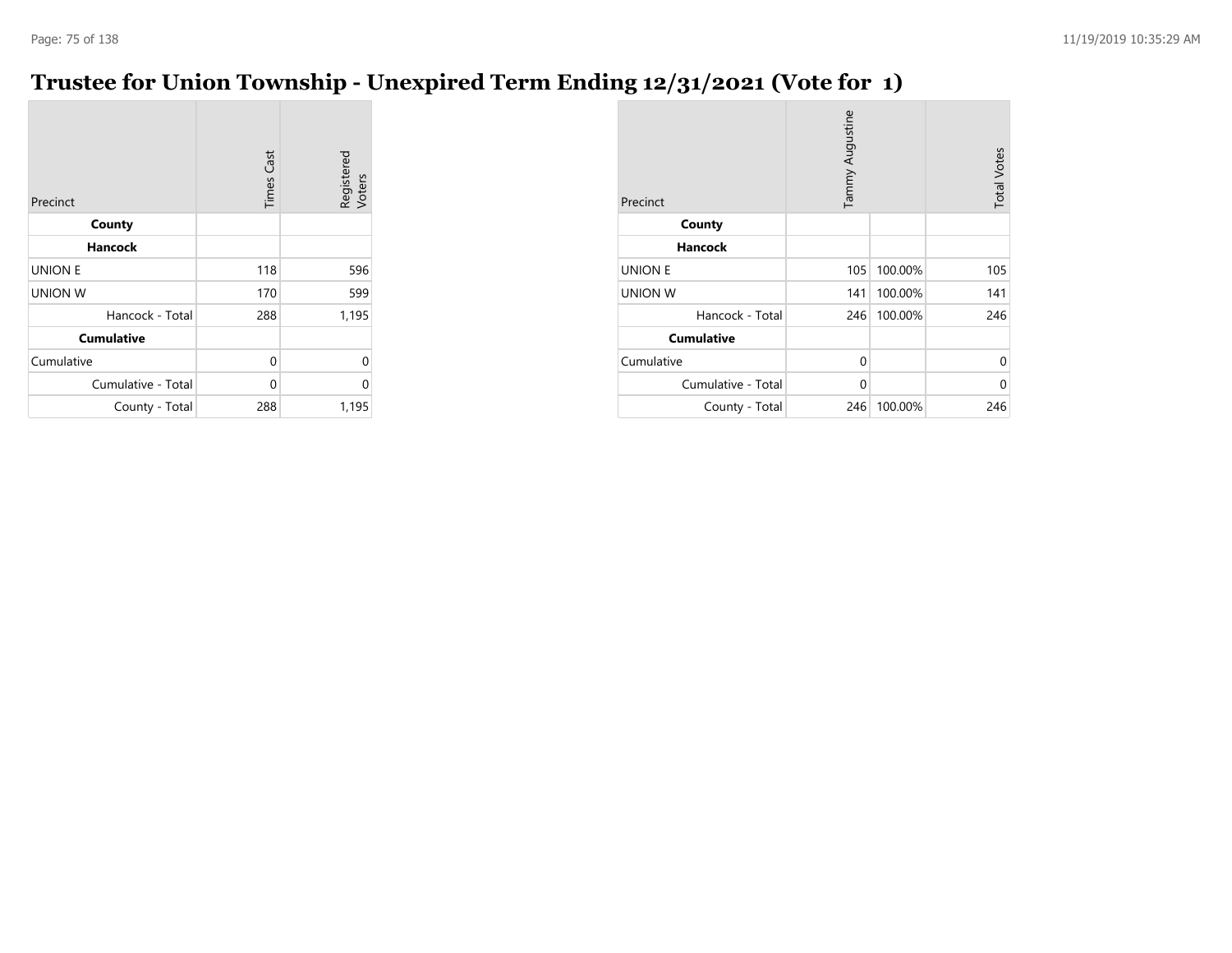÷

### **Trustee for Van Buren Township (Vote for 1)**

| Precinct           | <b>Times Cast</b> | Registered<br>Voters |
|--------------------|-------------------|----------------------|
| County             |                   |                      |
| <b>Hancock</b>     |                   |                      |
| <b>VAN BUREN</b>   | 120               | 687                  |
| Hancock - Total    | 120               | 687                  |
| <b>Cumulative</b>  |                   |                      |
| Cumulative         | $\Omega$          | $\Omega$             |
| Cumulative - Total | $\Omega$          | C                    |
| County - Total     | 120               | 687                  |

| Precinct           | Aaron C. Smith |         | <b>Total Votes</b> |
|--------------------|----------------|---------|--------------------|
| County             |                |         |                    |
| <b>Hancock</b>     |                |         |                    |
| <b>VAN BUREN</b>   | 110            | 100.00% | 110                |
| Hancock - Total    | 110            | 100.00% | 110                |
| <b>Cumulative</b>  |                |         |                    |
| Cumulative         | 0              |         | 0                  |
| Cumulative - Total | 0              |         | U                  |
| County - Total     | 110            | 100.00% | 110                |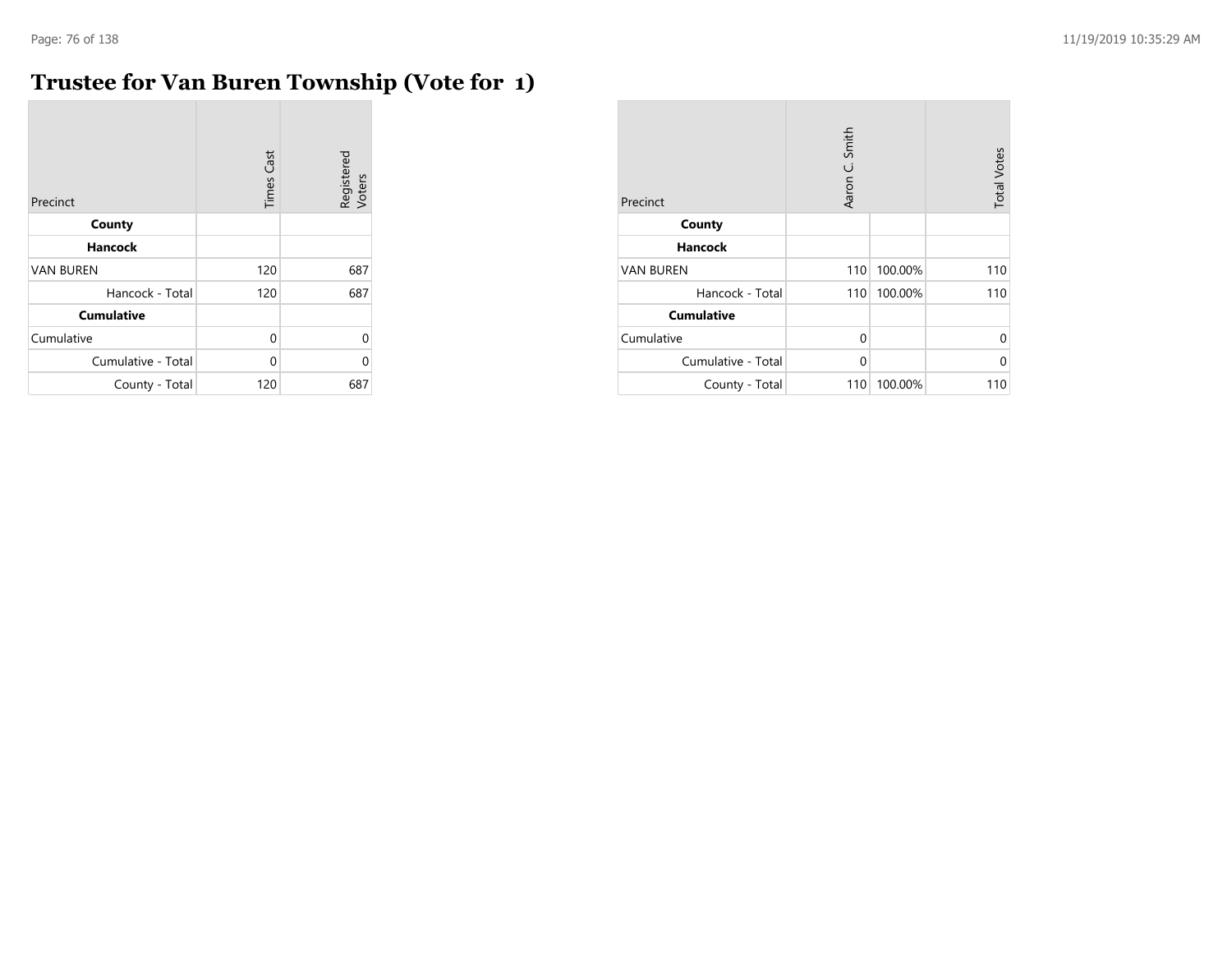m.

### **Trustee for Washington Township (Vote for 1)**

| Precinct           | <b>Times Cast</b> | Registered<br>Voters |
|--------------------|-------------------|----------------------|
| County             |                   |                      |
| <b>Hancock</b>     |                   |                      |
| <b>WASHINGTON</b>  | 298               | 1,014                |
| Hancock - Total    | 298               | 1,014                |
| <b>Cumulative</b>  |                   |                      |
| Cumulative         | 0                 | 0                    |
| Cumulative - Total | $\Omega$          | 0                    |
| County - Total     | 298               | 1,014                |

| Precinct           | Dennis J. Holman |         | <b>Total Votes</b> |
|--------------------|------------------|---------|--------------------|
| County             |                  |         |                    |
| <b>Hancock</b>     |                  |         |                    |
| <b>WASHINGTON</b>  | 262              | 100.00% | 262                |
| Hancock - Total    | 262              | 100.00% | 262                |
| <b>Cumulative</b>  |                  |         |                    |
| Cumulative         | $\Omega$         |         | $\Omega$           |
| Cumulative - Total | 0                |         | 0                  |
| County - Total     | 262              | 100.00% | 262                |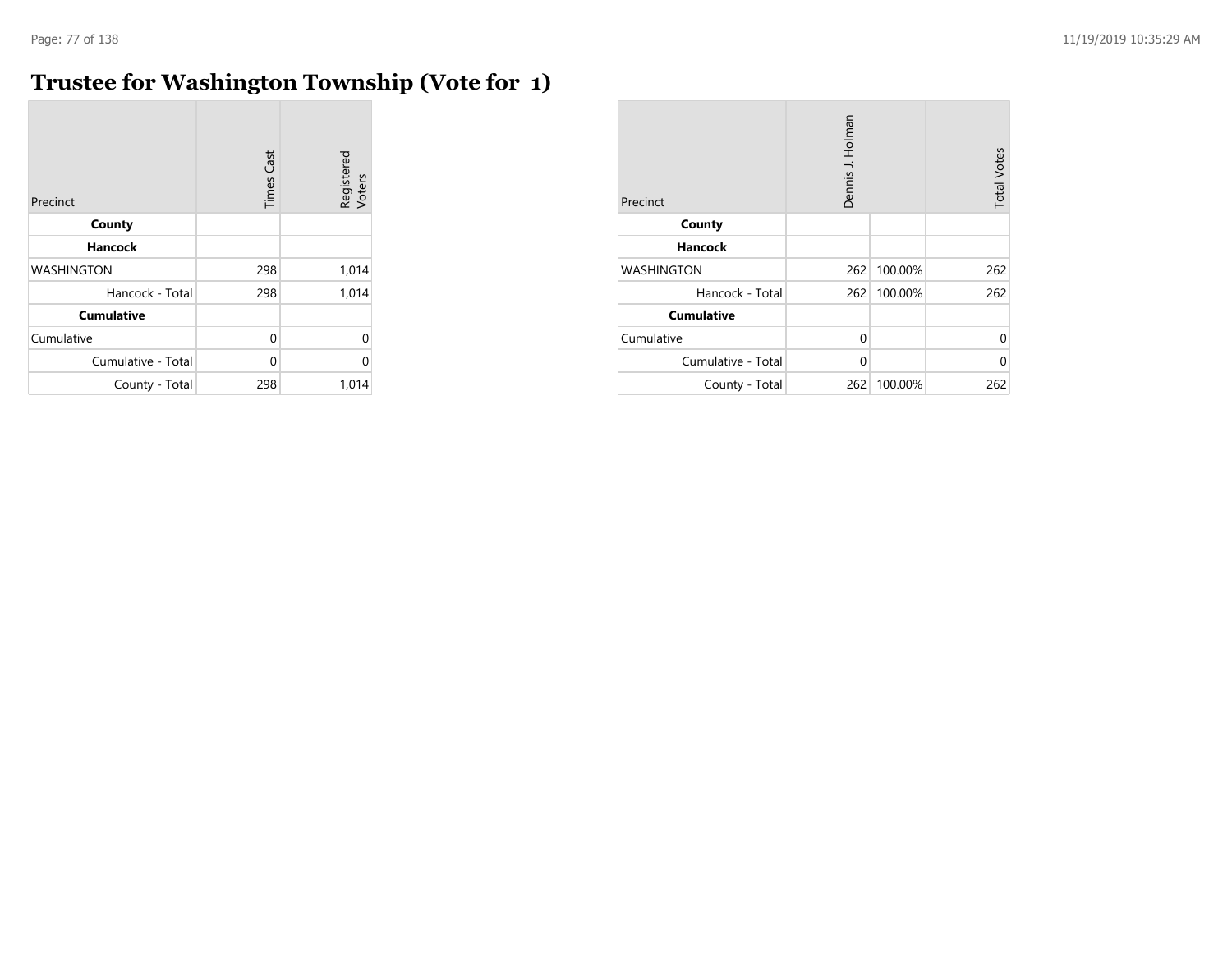#### **Fiscal Officer for Allen Township (Vote for 1)**

| Precinct           | <b>Times Cast</b> | Registered<br>Voters |
|--------------------|-------------------|----------------------|
| County             |                   |                      |
| <b>Hancock</b>     |                   |                      |
| <b>FINDLAY 7A</b>  | 43                | 231                  |
| <b>ALLEN E</b>     | 341               | 872                  |
| <b>ALLEN W</b>     | 414               | 958                  |
| Hancock - Total    | 798               | 2,061                |
| <b>Cumulative</b>  |                   |                      |
| Cumulative         | 0                 | $\Omega$             |
| Cumulative - Total | $\Omega$          | 0                    |
| County - Total     | 798               | 2,061                |

| Precinct           | Mark J.<br>Schimmoeller |         | <b>Total Votes</b> |
|--------------------|-------------------------|---------|--------------------|
| County             |                         |         |                    |
| Hancock            |                         |         |                    |
| <b>FINDLAY 7A</b>  | 31                      | 100.00% | 31                 |
| <b>ALLEN E</b>     | 271                     | 100.00% | 271                |
| <b>ALLEN W</b>     | 336                     | 100.00% | 336                |
| Hancock - Total    | 638                     | 100.00% | 638                |
| <b>Cumulative</b>  |                         |         |                    |
| Cumulative         | $\Omega$                |         | 0                  |
| Cumulative - Total | $\Omega$                |         | 0                  |
| County - Total     | 638                     | 100.00% | 638                |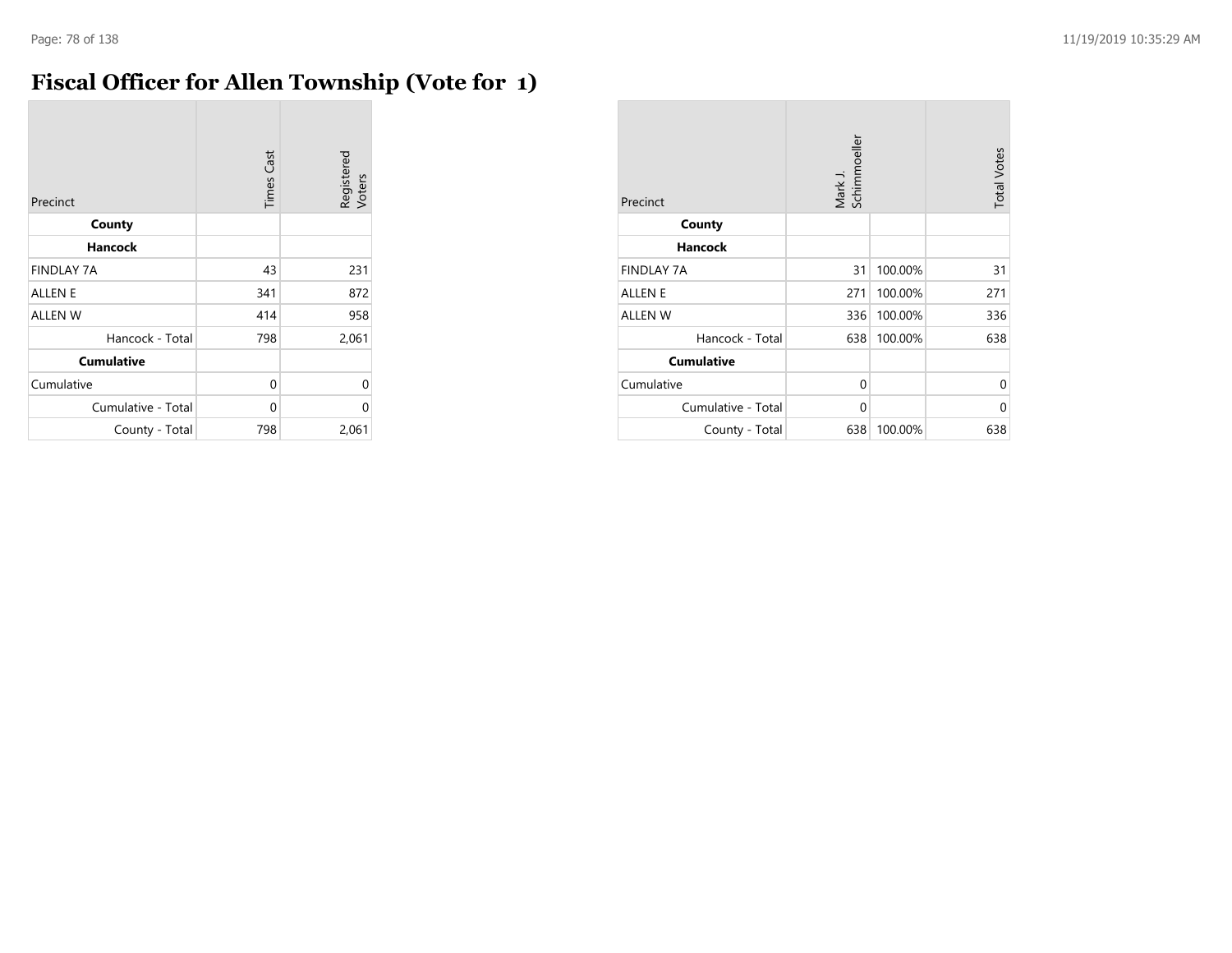#### **Fiscal Officer for Amanda Township (Vote for 1)**

| Precinct           | <b>Times Cast</b> | Registered<br>Voters |
|--------------------|-------------------|----------------------|
| County             |                   |                      |
| <b>Hancock</b>     |                   |                      |
| <b>AMANDA</b>      | 228               | 741                  |
| Hancock - Total    | 228               | 741                  |
| <b>Cumulative</b>  |                   |                      |
| Cumulative         | 0                 | $\Omega$             |
| Cumulative - Total | $\Omega$          | $\Omega$             |
| County - Total     | 228               | 741                  |

| Precinct           | Wanda Sue<br>Bushong |         | <b>Total Votes</b> |
|--------------------|----------------------|---------|--------------------|
| County             |                      |         |                    |
| <b>Hancock</b>     |                      |         |                    |
| AMANDA             | 190                  | 100.00% | 190                |
| Hancock - Total    | 190                  | 100.00% | 190                |
| <b>Cumulative</b>  |                      |         |                    |
| Cumulative         | $\Omega$             |         | $\Omega$           |
| Cumulative - Total | 0                    |         | 0                  |
| County - Total     | 190                  | 100.00% | 190                |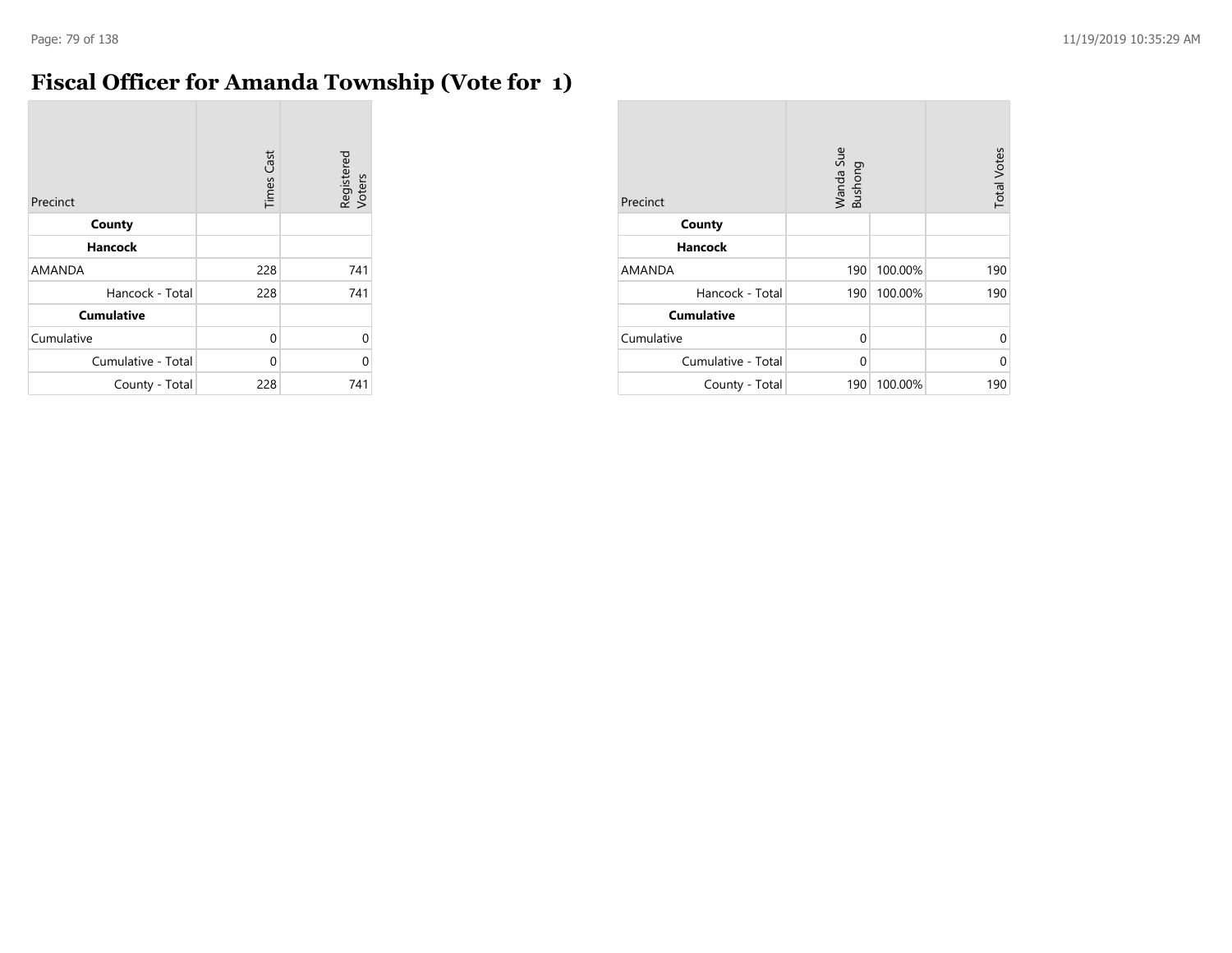$\overline{\phantom{a}}$ 

### **Fiscal Officer for Biglick Township (Vote for 1)**

| Precinct           | <b>Times Cast</b> | Registered<br>Voters |
|--------------------|-------------------|----------------------|
| County             |                   |                      |
| <b>Hancock</b>     |                   |                      |
| <b>BIGLICK</b>     | 181               | 887                  |
| Hancock - Total    | 181               | 887                  |
| <b>Cumulative</b>  |                   |                      |
| Cumulative         | 0                 | $\Omega$             |
| Cumulative - Total | $\Omega$          | $\Omega$             |
| County - Total     | 181               | 887                  |

| Precinct           | Judy Thomas<br>Pusateri |         | <b>Total Votes</b> |
|--------------------|-------------------------|---------|--------------------|
| County             |                         |         |                    |
| <b>Hancock</b>     |                         |         |                    |
| <b>BIGLICK</b>     | 160                     | 100.00% | 160                |
| Hancock - Total    | 160                     | 100.00% | 160                |
| <b>Cumulative</b>  |                         |         |                    |
| Cumulative         | 0                       |         | 0                  |
| Cumulative - Total | $\Omega$                |         | U                  |
| County - Total     | 160                     | 100.00% | 160                |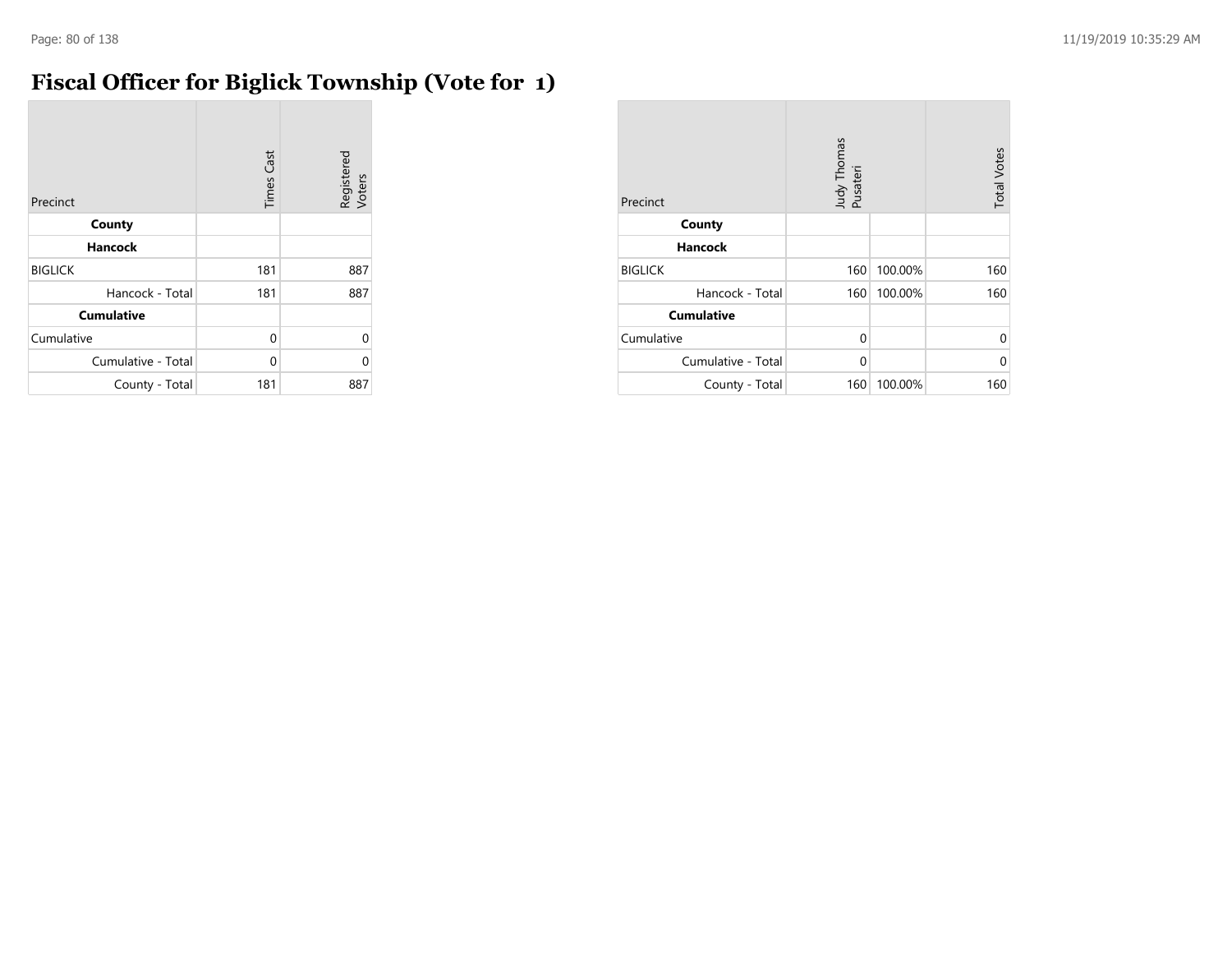$\overline{\phantom{a}}$ 

### **Fiscal Officer for Blanchard Township (Vote for 1)**

| Precinct           | <b>Times Cast</b> | Registered<br>Voters |
|--------------------|-------------------|----------------------|
| County             |                   |                      |
| <b>Hancock</b>     |                   |                      |
| <b>BLANCHARD</b>   | 248               | 786                  |
| Hancock - Total    | 248               | 786                  |
| <b>Cumulative</b>  |                   |                      |
| Cumulative         | 0                 | U                    |
| Cumulative - Total | 0                 | በ                    |
| County - Total     | 248               | 786                  |

| Precinct           | Wendy Chiow |        | Mary K. Maag |        |
|--------------------|-------------|--------|--------------|--------|
| County             |             |        |              |        |
| <b>Hancock</b>     |             |        |              |        |
| <b>BLANCHARD</b>   | 75          | 32.05% | 70           | 29.91% |
| Hancock - Total    | 75          | 32.05% | 70           | 29.91% |
| <b>Cumulative</b>  |             |        |              |        |
| Cumulative         | $\Omega$    |        | $\Omega$     |        |
| Cumulative - Total | $\Omega$    |        | $\Omega$     |        |
| County - Total     | 75          | 32.05% | 70           | 29.91% |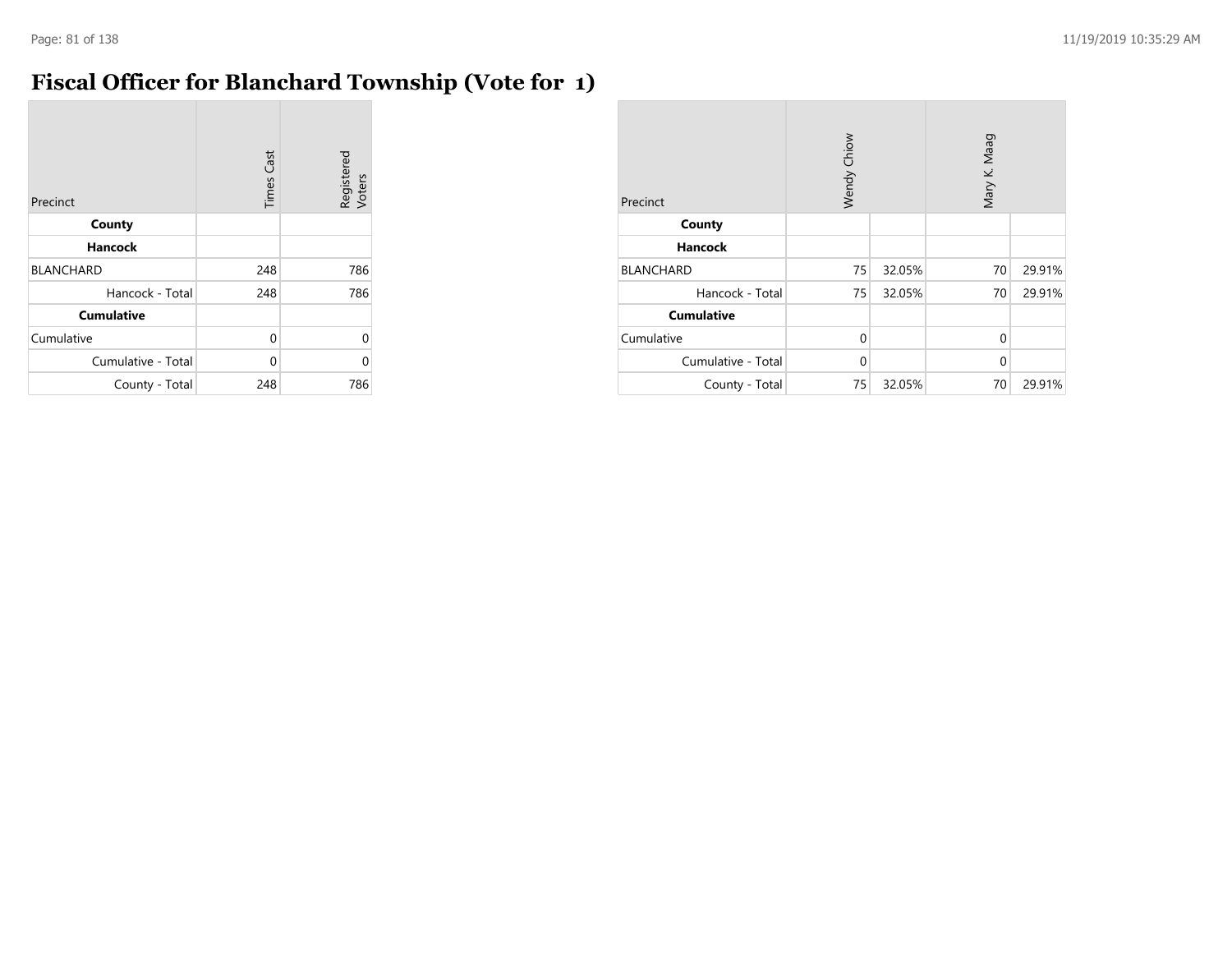| Precinct           | Bruce E. Ritter |        | <b>Total Votes</b> |
|--------------------|-----------------|--------|--------------------|
| County             |                 |        |                    |
| <b>Hancock</b>     |                 |        |                    |
| <b>BLANCHARD</b>   | 89              | 38.03% | 234                |
| Hancock - Total    | 89              | 38.03% | 234                |
| <b>Cumulative</b>  |                 |        |                    |
| Cumulative         | 0               |        | U                  |
| Cumulative - Total | 0               |        | U                  |
| County - Total     | 89              | 38.03% | 234                |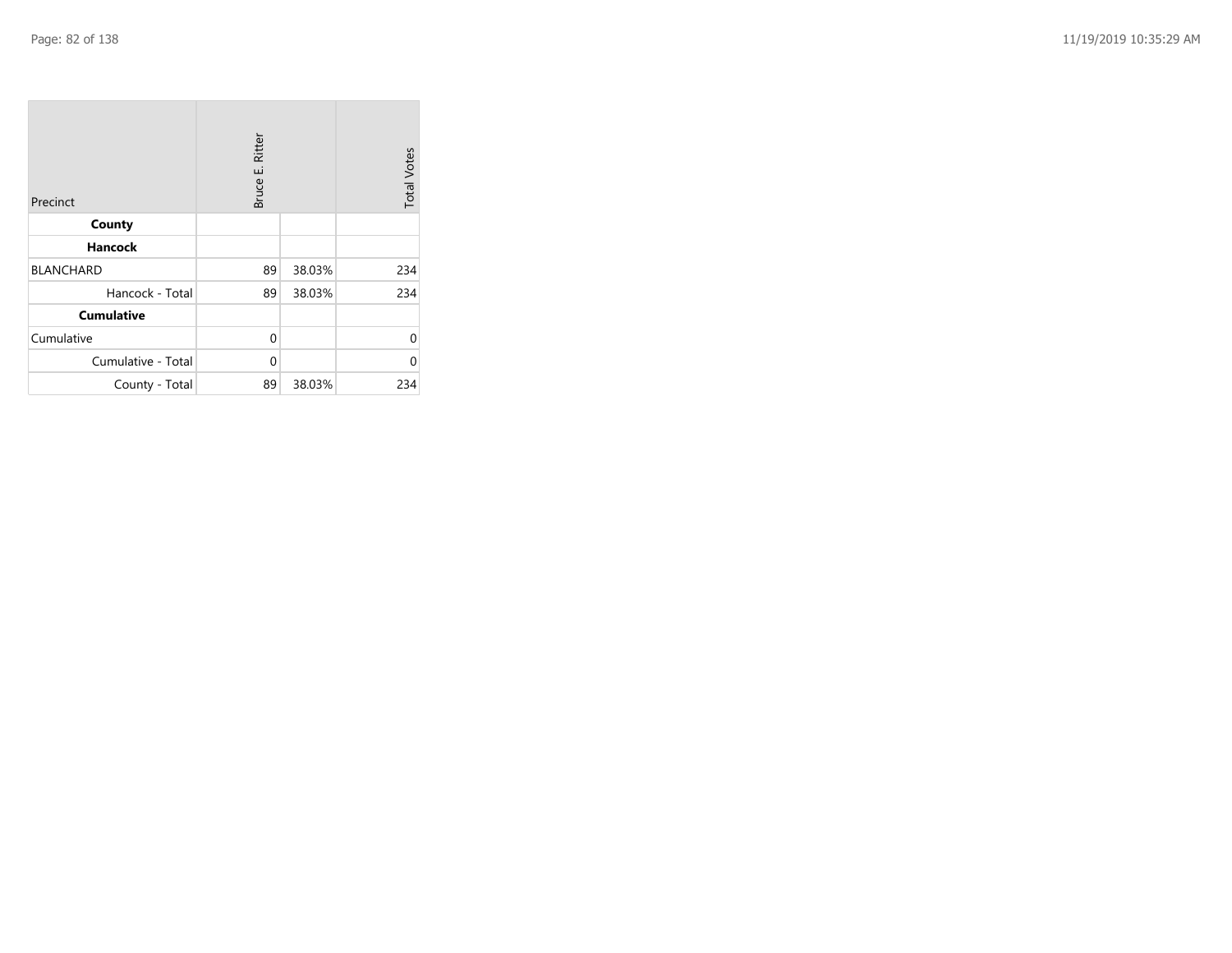### **Fiscal Officer for Cass Township (Vote for 1)**

| Precinct           | <b>Times Cast</b> | Registered<br>Voters |
|--------------------|-------------------|----------------------|
| County             |                   |                      |
| <b>Hancock</b>     |                   |                      |
| CASS               | 206               | 701                  |
| Hancock - Total    | 206               | 701                  |
| <b>Cumulative</b>  |                   |                      |
| Cumulative         | 0                 | $\Omega$             |
| Cumulative - Total | $\Omega$          | $\Omega$             |
| County - Total     | 206               | 701                  |

| Precinct           | Lori Ballinger<br>Morehead |         | <b>Total Votes</b> |
|--------------------|----------------------------|---------|--------------------|
| County             |                            |         |                    |
| <b>Hancock</b>     |                            |         |                    |
| CASS               | 159                        | 100.00% | 159                |
| Hancock - Total    | 159                        | 100.00% | 159                |
| <b>Cumulative</b>  |                            |         |                    |
| Cumulative         | 0                          |         | $\Omega$           |
| Cumulative - Total | 0                          |         | 0                  |
| County - Total     | 159                        | 100.00% | 159                |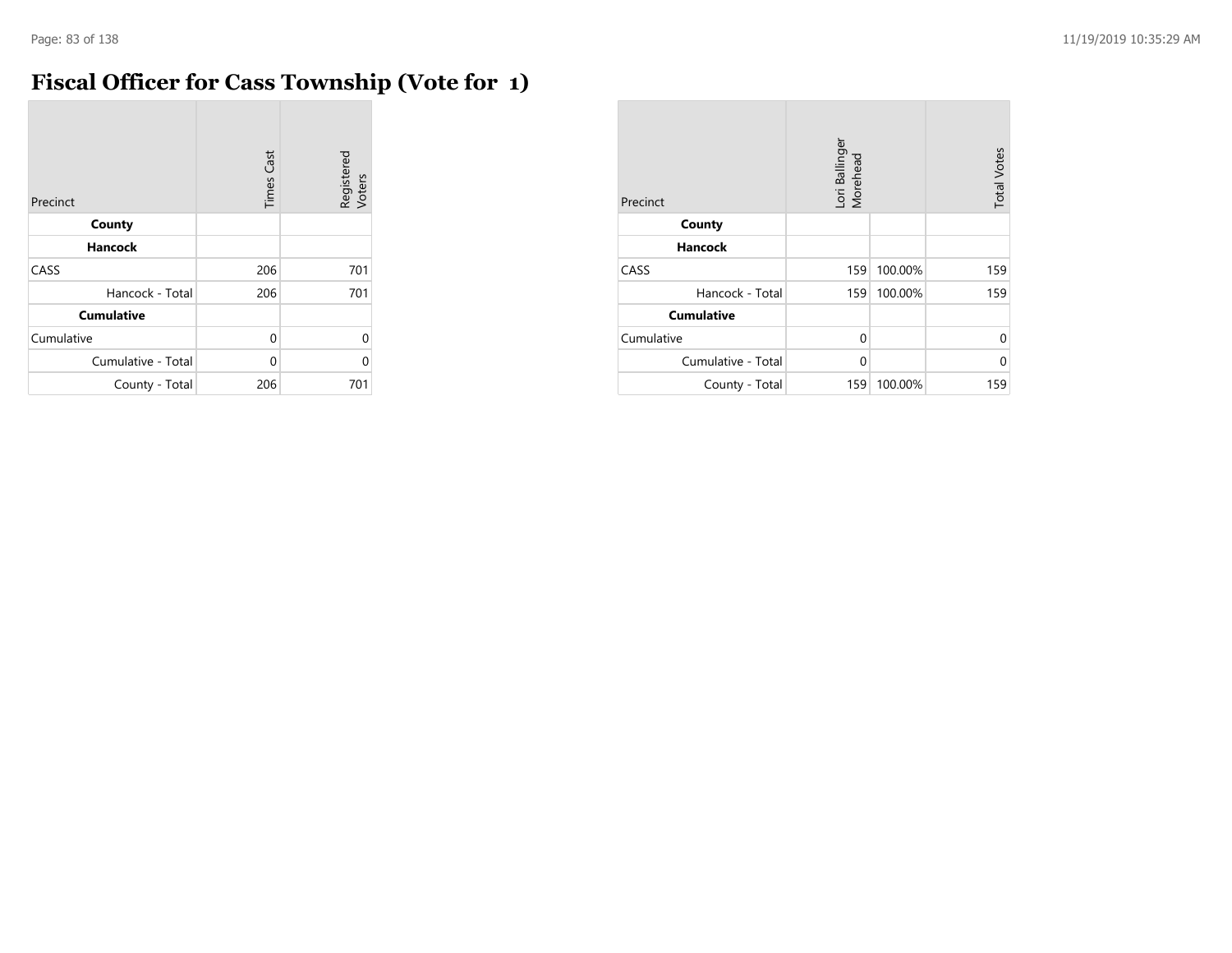#### **Fiscal Officer for Delaware Township (Vote for 1)**

| Precinct           | <b>Times Cast</b> | Registered<br>Voters |
|--------------------|-------------------|----------------------|
| County             |                   |                      |
| <b>Hancock</b>     |                   |                      |
| <b>DELAWARE</b>    | 343               | 813                  |
| Hancock - Total    | 343               | 813                  |
| <b>Cumulative</b>  |                   |                      |
| Cumulative         | 0                 | U                    |
| Cumulative - Total | 0                 | U                    |
| County - Total     | 343               | 813                  |

| Precinct           | Roger P. Heyman |        | Abigail Walter |        | <b>Total Votes</b> |
|--------------------|-----------------|--------|----------------|--------|--------------------|
| County             |                 |        |                |        |                    |
| <b>Hancock</b>     |                 |        |                |        |                    |
| <b>DELAWARE</b>    | 200             | 60.24% | 132            | 39.76% | 332                |
| Hancock - Total    | 200             | 60.24% | 132            | 39.76% | 332                |
| <b>Cumulative</b>  |                 |        |                |        |                    |
| Cumulative         | $\Omega$        |        | $\mathbf 0$    |        | $\mathbf 0$        |
| Cumulative - Total | $\Omega$        |        | $\mathbf{0}$   |        | $\mathbf{0}$       |
| County - Total     | 200             | 60.24% | 132            | 39.76% | 332                |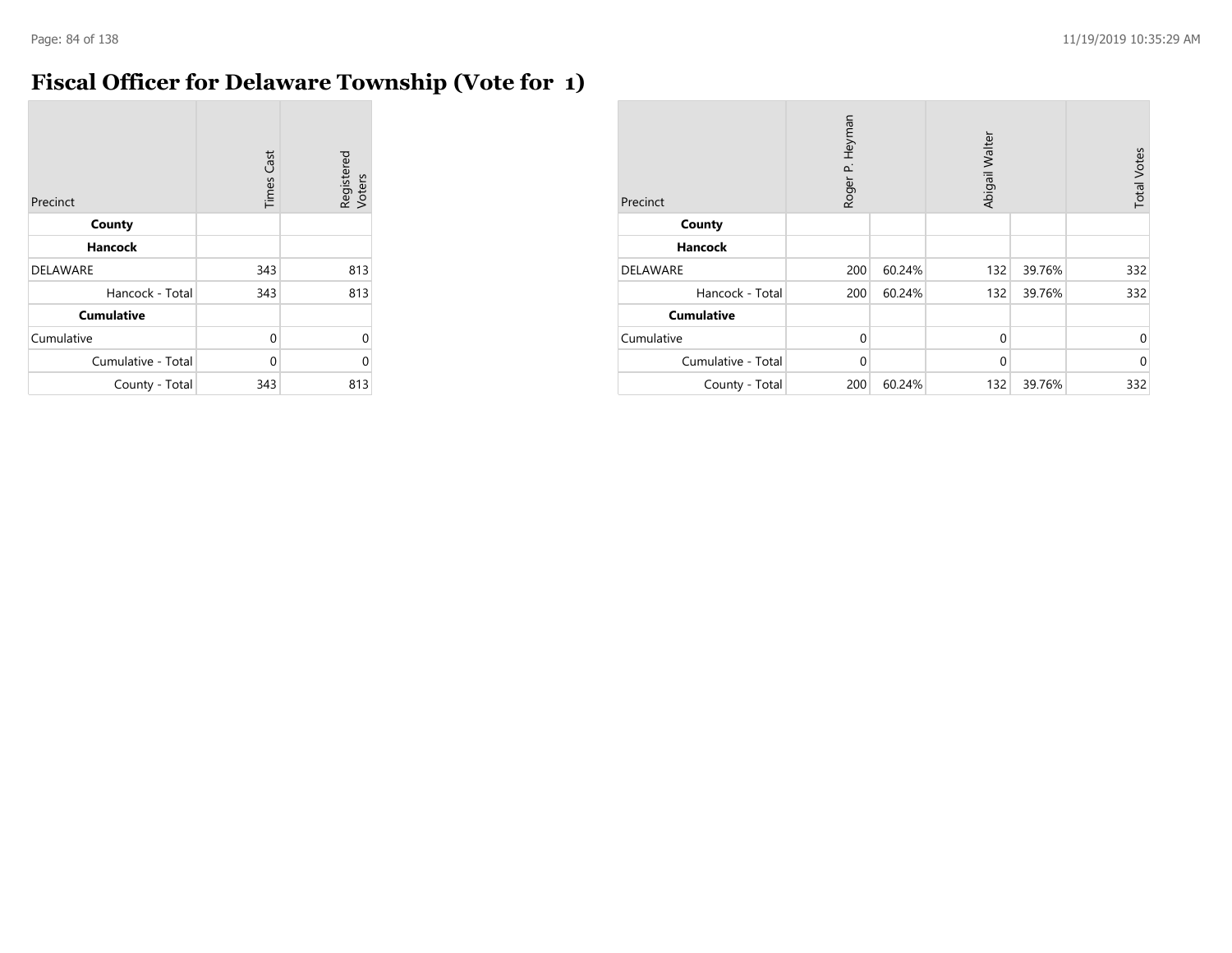### **Fiscal Officer for Eagle Township (Vote for 1)**

| Precinct           | <b>Times Cast</b> | Registered<br>Voters |
|--------------------|-------------------|----------------------|
| County             |                   |                      |
| <b>Hancock</b>     |                   |                      |
| <b>EAGLE</b>       | 209               | 804                  |
| Hancock - Total    | 209               | 804                  |
| <b>Cumulative</b>  |                   |                      |
| Cumulative         | 0                 | 0                    |
| Cumulative - Total | 0                 | 0                    |
| County - Total     | 209               | 804                  |

| Precinct           | Rachel Rader |         | <b>Total Votes</b> |
|--------------------|--------------|---------|--------------------|
| County             |              |         |                    |
| <b>Hancock</b>     |              |         |                    |
| <b>EAGLE</b>       | 176          | 100.00% | 176                |
| Hancock - Total    | 176          | 100.00% | 176                |
| <b>Cumulative</b>  |              |         |                    |
| Cumulative         | 0            |         | $\Omega$           |
| Cumulative - Total | 0            |         | 0                  |
| County - Total     | 176          | 100.00% | 176                |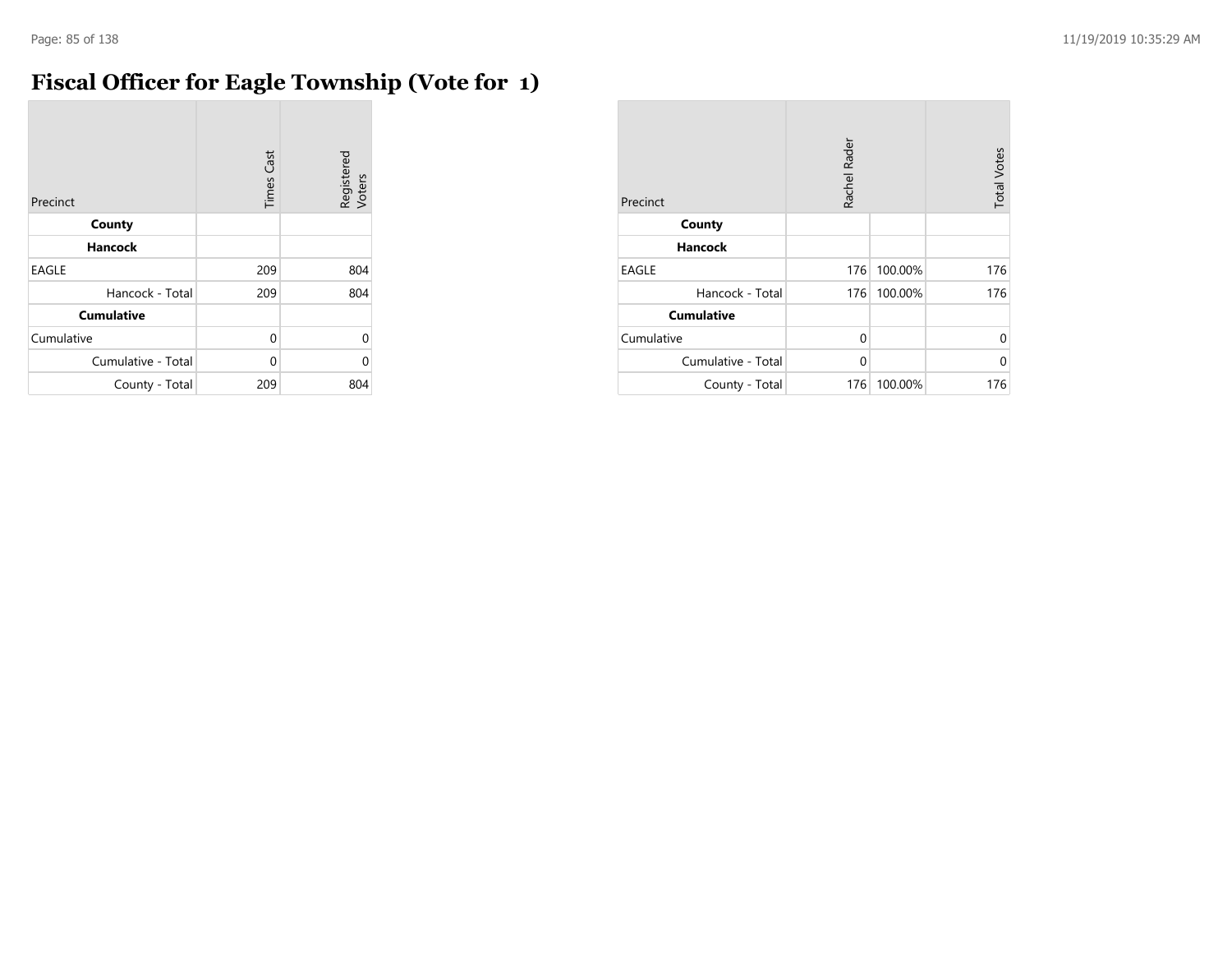### **Fiscal Officer for Jackson Township (Vote for 1)**

| Precinct           | <b>Times Cast</b> | Registered<br>Voters |
|--------------------|-------------------|----------------------|
| County             |                   |                      |
| <b>Hancock</b>     |                   |                      |
| <b>JACKSON</b>     | 156               | 721                  |
| Hancock - Total    | 156               | 721                  |
| <b>Cumulative</b>  |                   |                      |
| Cumulative         | 0                 | $\Omega$             |
| Cumulative - Total | 0                 | $\Omega$             |
| County - Total     | 156               | 721                  |

| Precinct           | Jo Ann Lauck |         | <b>Total Votes</b> |
|--------------------|--------------|---------|--------------------|
| County             |              |         |                    |
| <b>Hancock</b>     |              |         |                    |
| <b>JACKSON</b>     | 145          | 100.00% | 145                |
| Hancock - Total    | 145          | 100.00% | 145                |
| <b>Cumulative</b>  |              |         |                    |
| Cumulative         | $\Omega$     |         | 0                  |
| Cumulative - Total | $\Omega$     |         | 0                  |
| County - Total     | 145          | 100.00% | 145                |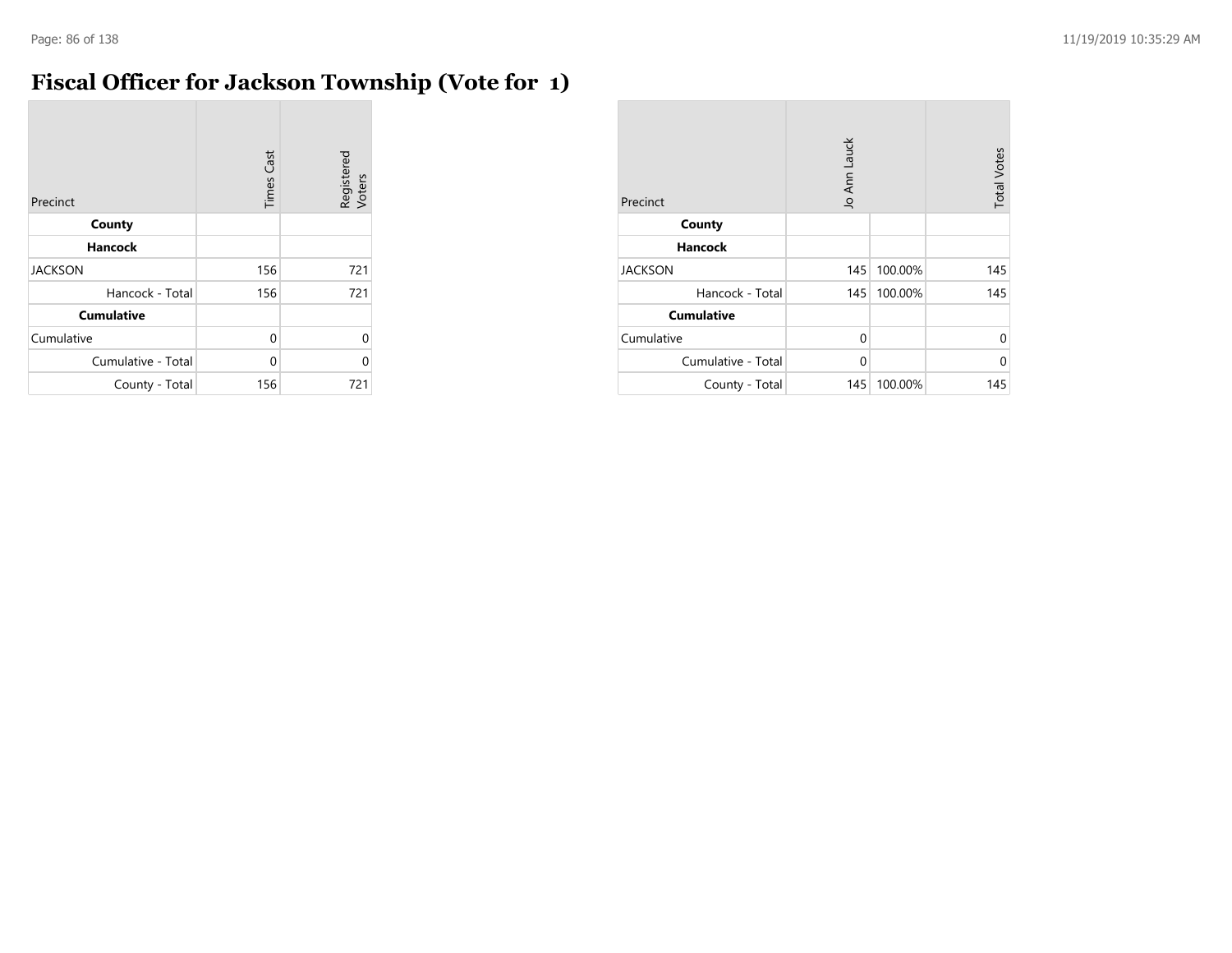#### **Fiscal Officer for Liberty Township (Vote for 1)**

| Precinct           | <b>Times Cast</b> | Registered<br>Voters |
|--------------------|-------------------|----------------------|
| County             |                   |                      |
| <b>Hancock</b>     |                   |                      |
| LIBERTY N          | 210               | 743                  |
| <b>LIBERTY NE</b>  | 119               | 755                  |
| <b>LIBERTY NW</b>  | 355               | 1,061                |
| <b>LIBERTY SE</b>  | 175               | 1,167                |
| <b>LIBERTY SW</b>  | 330               | 970                  |
| Hancock - Total    | 1,189             | 4,696                |
| <b>Cumulative</b>  |                   |                      |
| Cumulative         | 0                 | 0                    |
| Cumulative - Total | 0                 | 0                    |
| County - Total     | 1,189             | 4,696                |

| Precinct           | Melissa K.<br>Ellerbrock |         | <b>Total Votes</b> |
|--------------------|--------------------------|---------|--------------------|
| County             |                          |         |                    |
| <b>Hancock</b>     |                          |         |                    |
| LIBERTY N          | 168                      | 100.00% | 168                |
| LIBERTY NE         | 100                      | 100.00% | 100                |
| <b>LIBERTY NW</b>  | 292                      | 100.00% | 292                |
| <b>LIBERTY SE</b>  | 146                      | 100.00% | 146                |
| <b>LIBERTY SW</b>  | 262                      | 100.00% | 262                |
| Hancock - Total    | 968                      | 100.00% | 968                |
| <b>Cumulative</b>  |                          |         |                    |
| Cumulative         | 0                        |         | $\Omega$           |
| Cumulative - Total | 0                        |         | 0                  |
| County - Total     | 968                      | 100.00% | 968                |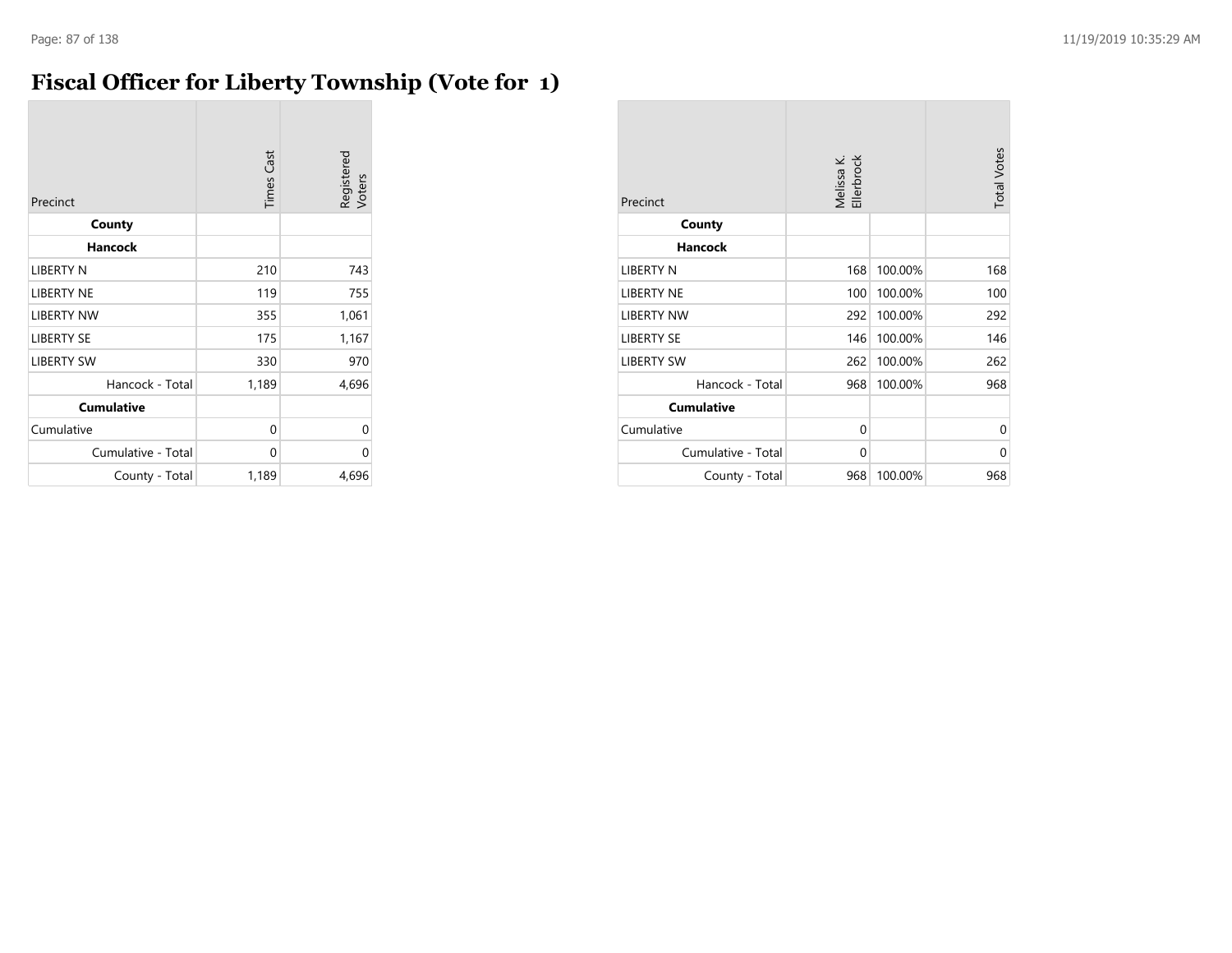#### **Fiscal Officer for Madison Township (Vote for 1)**

| Precinct           | <b>Times Cast</b> | Registered<br>Voters |
|--------------------|-------------------|----------------------|
| County             |                   |                      |
| Hancock            |                   |                      |
| <b>MADISON E</b>   | 124               | 664                  |
| <b>MADISON W</b>   | 142               | 845                  |
| Hancock - Total    | 266               | 1,509                |
| <b>Cumulative</b>  |                   |                      |
| Cumulative         | 0                 | 0                    |
| Cumulative - Total | 0                 | 0                    |
| County - Total     | 266               | 1,509                |

| Precinct           | Mitchell J. Heacock |         | <b>Total Votes</b> |
|--------------------|---------------------|---------|--------------------|
| County             |                     |         |                    |
| <b>Hancock</b>     |                     |         |                    |
| <b>MADISON E</b>   | 105                 | 100.00% | 105                |
| <b>MADISON W</b>   | 119                 | 100.00% | 119                |
| Hancock - Total    | 224                 | 100.00% | 224                |
| <b>Cumulative</b>  |                     |         |                    |
| Cumulative         | 0                   |         | 0                  |
| Cumulative - Total | 0                   |         | 0                  |
| County - Total     | 224                 | 100.00% | 224                |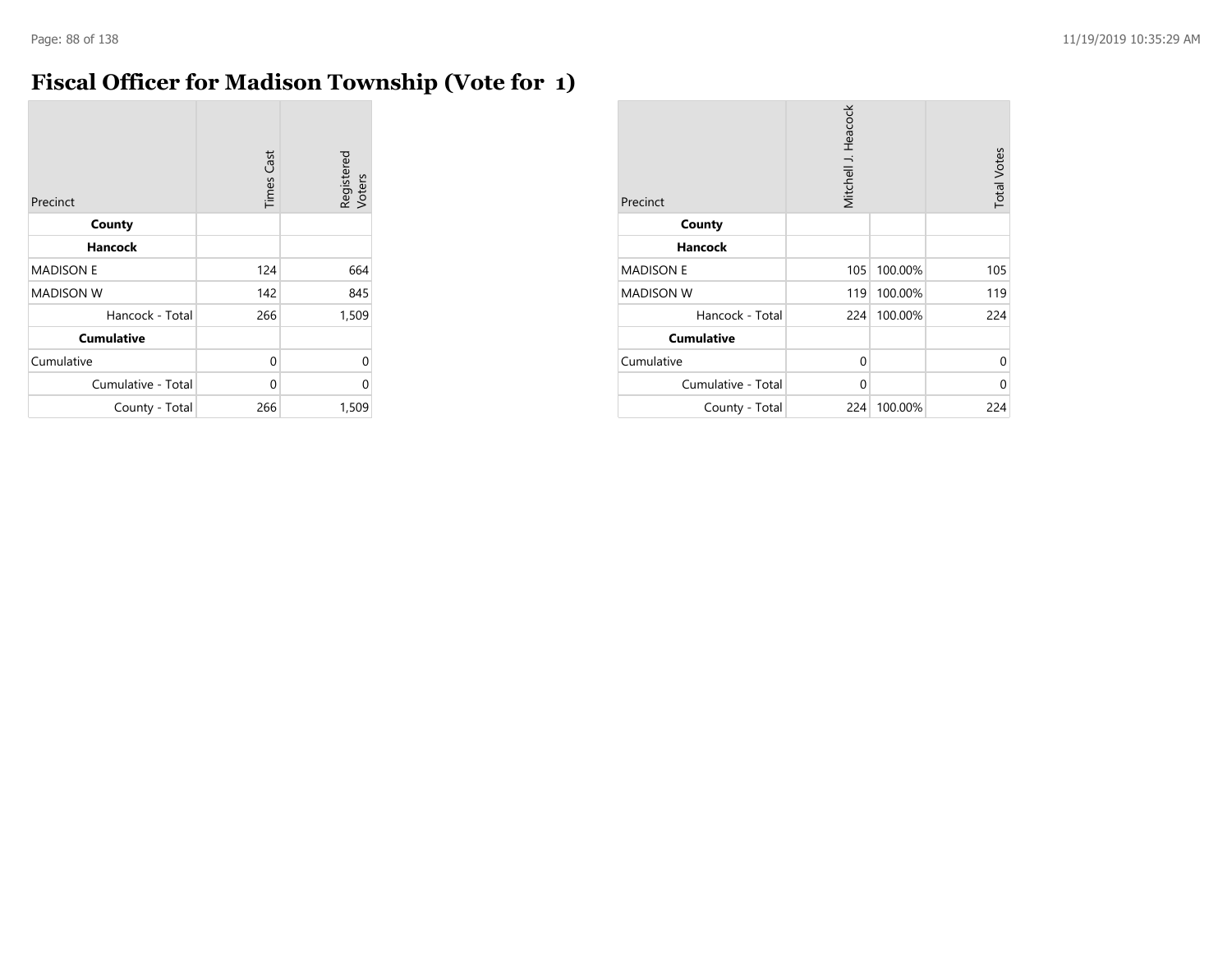### **Fiscal Officer for Marion Township (Vote for 1)**

| Precinct           | <b>Times Cast</b> | Registered<br>Voters |
|--------------------|-------------------|----------------------|
| County             |                   |                      |
| <b>Hancock</b>     |                   |                      |
| <b>MARION N</b>    | 342               | 1,065                |
| <b>MARION S</b>    | 117               | 1,310                |
| Hancock - Total    | 459               | 2,375                |
| <b>Cumulative</b>  |                   |                      |
| Cumulative         | 0                 | 0                    |
| Cumulative - Total | $\Omega$          | 0                    |
| County - Total     | 459               | 2,375                |

| Precinct           | Jeanie Ploeger |         | <b>Total Votes</b> |
|--------------------|----------------|---------|--------------------|
| County             |                |         |                    |
| <b>Hancock</b>     |                |         |                    |
| <b>MARION N</b>    | 274            | 100.00% | 274                |
| <b>MARION S</b>    | 106            | 100.00% | 106                |
| Hancock - Total    | 380            | 100.00% | 380                |
| <b>Cumulative</b>  |                |         |                    |
| Cumulative         | 0              |         | 0                  |
| Cumulative - Total | 0              |         | 0                  |
| County - Total     | 380            | 100.00% | 380                |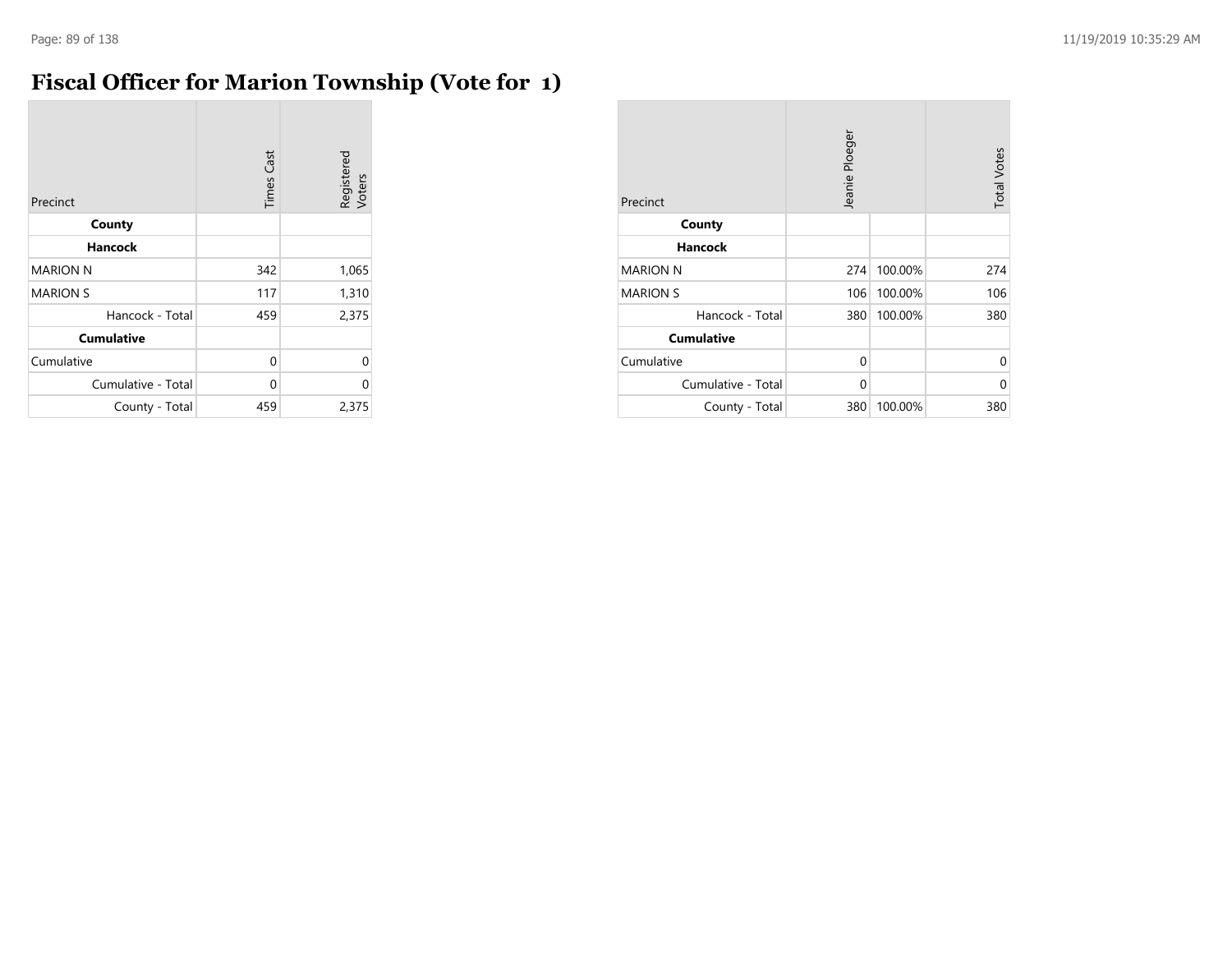### **Fiscal Officer for Orange Township (Vote for 1)**

| Precinct           | <b>Times Cast</b> | Registered<br>Voters |
|--------------------|-------------------|----------------------|
| County             |                   |                      |
| <b>Hancock</b>     |                   |                      |
| <b>ORANGE</b>      | 199               | 930                  |
| Hancock - Total    | 199               | 930                  |
| <b>Cumulative</b>  |                   |                      |
| Cumulative         | 0                 | $\Omega$             |
| Cumulative - Total | 0                 | 0                    |
| County - Total     | 199               | 930                  |

| Precinct           | Bart A. Moser |         | <b>Total Votes</b> |
|--------------------|---------------|---------|--------------------|
| County             |               |         |                    |
| <b>Hancock</b>     |               |         |                    |
| ORANGE             | 171           | 100.00% | 171                |
| Hancock - Total    | 171           | 100.00% | 171                |
| <b>Cumulative</b>  |               |         |                    |
| Cumulative         | 0             |         | $\Omega$           |
| Cumulative - Total | $\Omega$      |         | 0                  |
| County - Total     | 171           | 100.00% | 171                |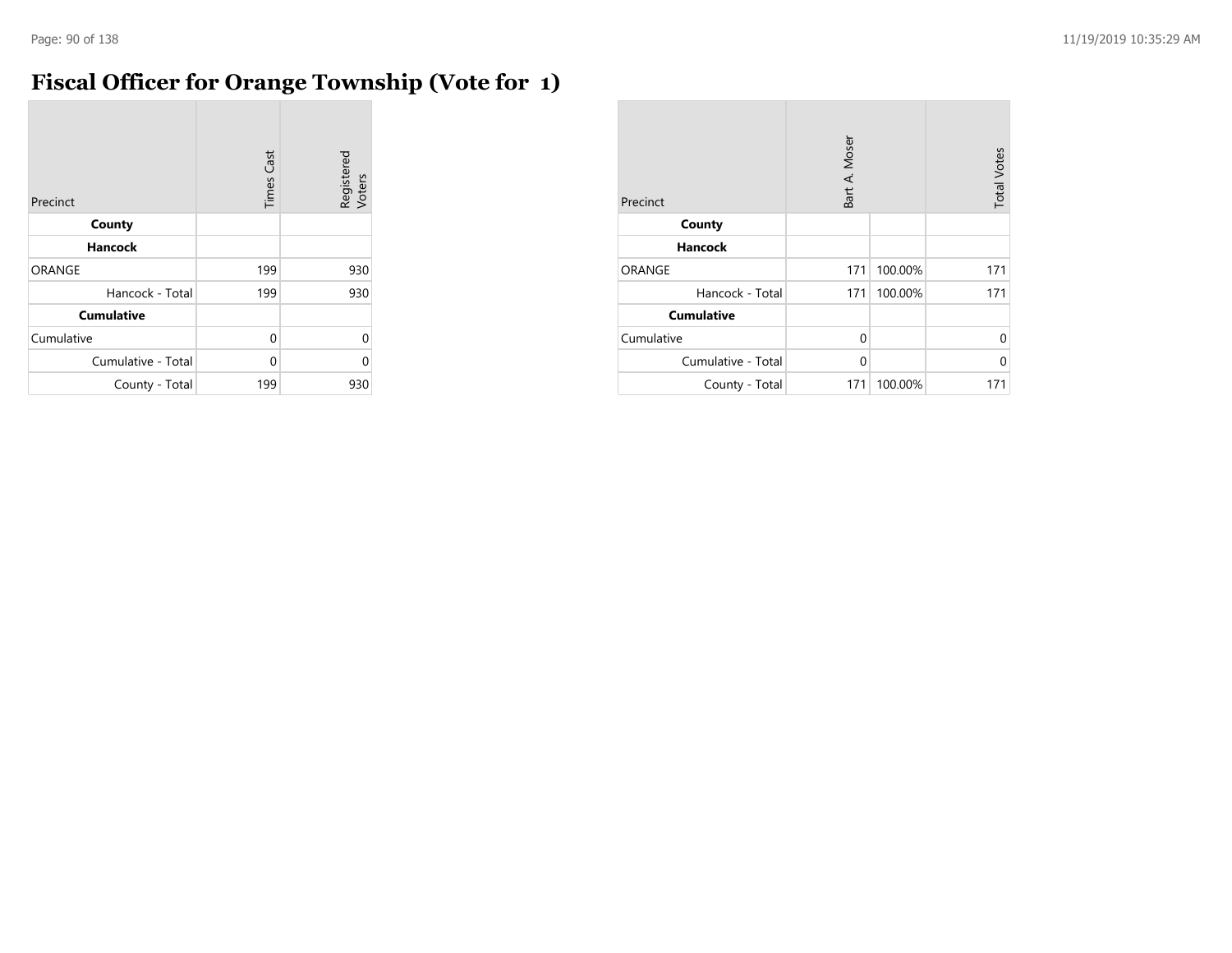#### **Fiscal Officer for Pleasant Township (Vote for 1)**

| Precinct           | <b>Times Cast</b> | Registered<br>Voters |
|--------------------|-------------------|----------------------|
| County             |                   |                      |
| Hancock            |                   |                      |
| <b>MCCOMB</b>      | 123               | 923                  |
| PLEASANT           | 71                | 539                  |
| Hancock - Total    | 194               | 1,462                |
| <b>Cumulative</b>  |                   |                      |
| Cumulative         | 0                 | 0                    |
| Cumulative - Total | 0                 | U                    |
| County - Total     | 194               | 1,462                |

| Precinct           | Jackie Newcomer<br>Rader |         | <b>Total Votes</b> |
|--------------------|--------------------------|---------|--------------------|
| County             |                          |         |                    |
| <b>Hancock</b>     |                          |         |                    |
| <b>MCCOMB</b>      | 98                       | 100.00% | 98                 |
| PLEASANT           | 67                       | 100.00% | 67                 |
| Hancock - Total    | 165                      | 100.00% | 165                |
| <b>Cumulative</b>  |                          |         |                    |
| Cumulative         | 0                        |         | $\Omega$           |
| Cumulative - Total | 0                        |         | 0                  |
| County - Total     | 165                      | 100.00% | 165                |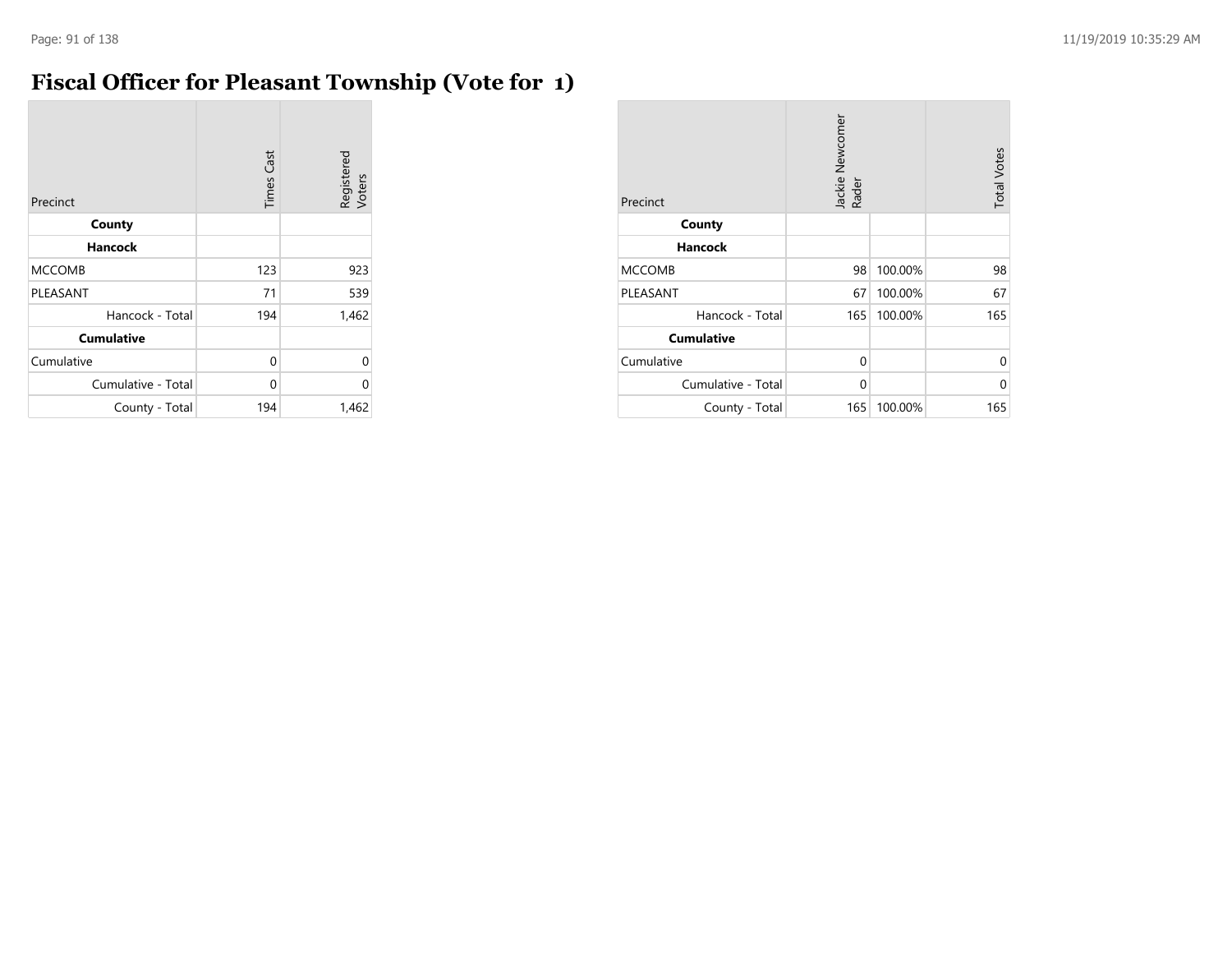m.

### **Fiscal Officer for Portage Township (Vote for 1)**

| Precinct           | <b>Times Cast</b> | Registered<br>Voters |
|--------------------|-------------------|----------------------|
| County             |                   |                      |
| <b>Hancock</b>     |                   |                      |
| <b>PORTAGE</b>     | 131               | 507                  |
| Hancock - Total    | 131               | 507                  |
| <b>Cumulative</b>  |                   |                      |
| Cumulative         | 0                 | $\Omega$             |
| Cumulative - Total | $\Omega$          | $\Omega$             |
| County - Total     | 131               | 507                  |

| Precinct           | Amy F. Barnhisel |         | <b>Total Votes</b> |
|--------------------|------------------|---------|--------------------|
| County             |                  |         |                    |
| <b>Hancock</b>     |                  |         |                    |
| <b>PORTAGE</b>     | 107              | 100.00% | 107                |
| Hancock - Total    | 107              | 100.00% | 107                |
| <b>Cumulative</b>  |                  |         |                    |
| Cumulative         | $\Omega$         |         | 0                  |
| Cumulative - Total | $\Omega$         |         | U                  |
| County - Total     | 107              | 100.00% | 107                |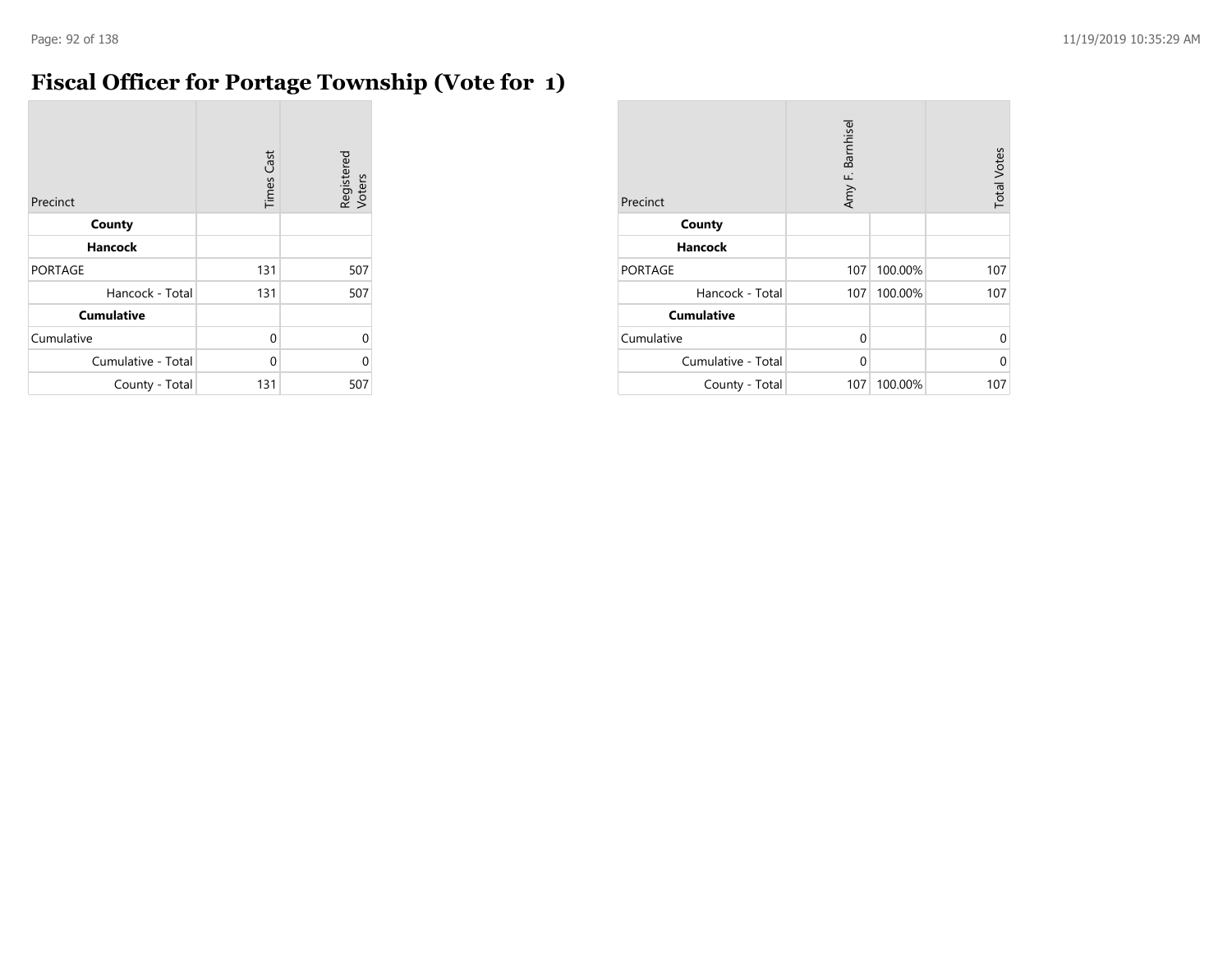# **Fiscal Officer for Union Township (Vote for 1)**

| Precinct           | <b>Times Cast</b> | Registered<br>Voters |
|--------------------|-------------------|----------------------|
| County             |                   |                      |
| Hancock            |                   |                      |
| <b>UNION E</b>     | 118               | 596                  |
| <b>UNION W</b>     | 170               | 599                  |
| Hancock - Total    | 288               | 1,195                |
| <b>Cumulative</b>  |                   |                      |
| Cumulative         | 0                 | 0                    |
| Cumulative - Total | 0                 | 0                    |
| County - Total     | 288               | 1,195                |

| Precinct           | Michael L. Frantz |         | <b>Total Votes</b> |
|--------------------|-------------------|---------|--------------------|
| County             |                   |         |                    |
| <b>Hancock</b>     |                   |         |                    |
| <b>UNION E</b>     | 104               | 100.00% | 104                |
| <b>UNION W</b>     | 143               | 100.00% | 143                |
| Hancock - Total    | 247               | 100.00% | 247                |
| <b>Cumulative</b>  |                   |         |                    |
| Cumulative         | 0                 |         | 0                  |
| Cumulative - Total | $\Omega$          |         | 0                  |
| County - Total     | 247               | 100.00% | 247                |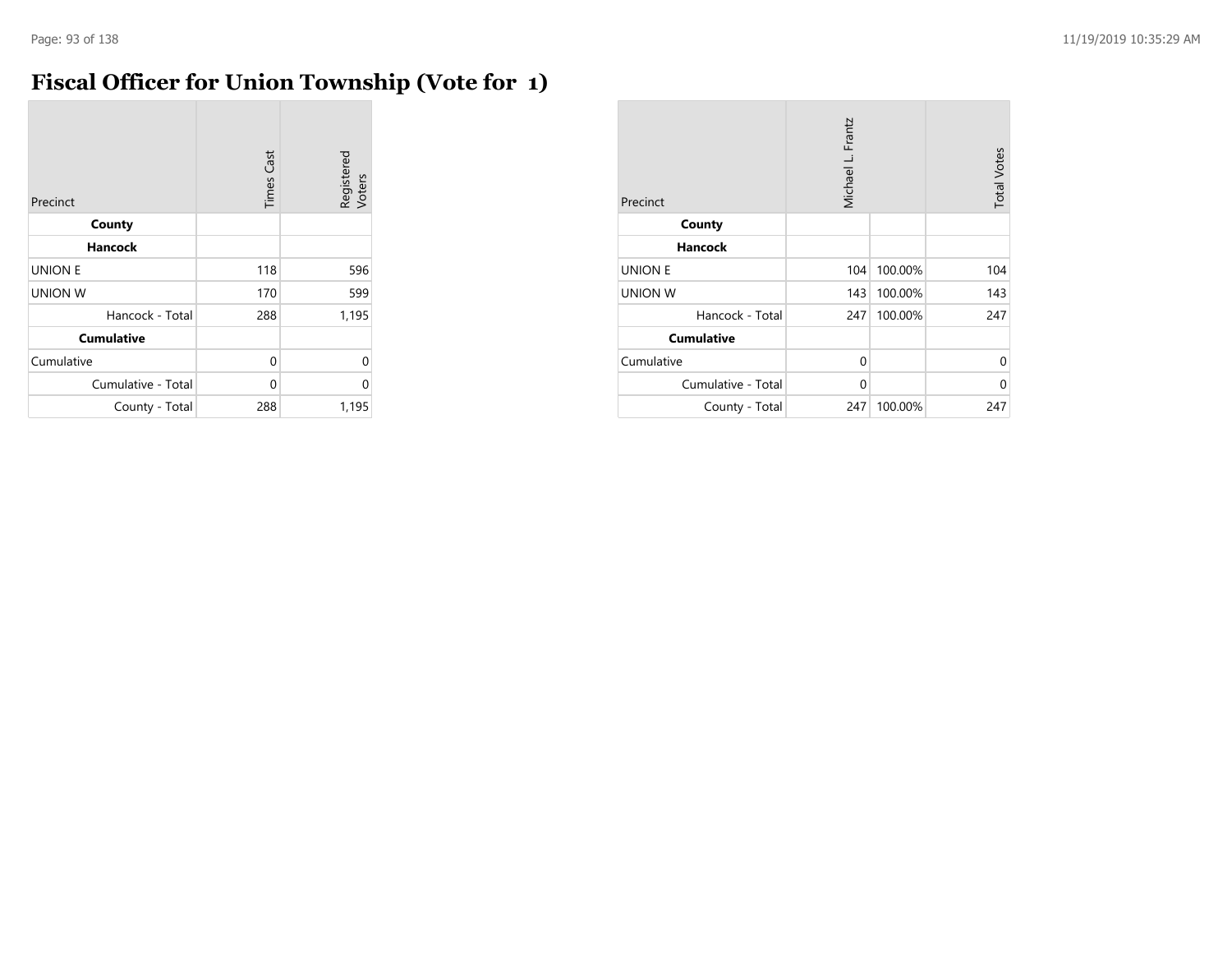m.

### **Fiscal Officer for Van Buren Township (Vote for 1)**

| Precinct           | <b>Times Cast</b> | Registered<br>Voters |
|--------------------|-------------------|----------------------|
| County             |                   |                      |
| <b>Hancock</b>     |                   |                      |
| <b>VAN BUREN</b>   | 120               | 687                  |
| Hancock - Total    | 120               | 687                  |
| <b>Cumulative</b>  |                   |                      |
| Cumulative         | 0                 | 0                    |
| Cumulative - Total | 0                 | U                    |
| County - Total     | 120               | 687                  |

| Precinct           | Lowell Rossman |         | <b>Total Votes</b> |
|--------------------|----------------|---------|--------------------|
| County             |                |         |                    |
| <b>Hancock</b>     |                |         |                    |
| <b>VAN BUREN</b>   | 108            | 100.00% | 108                |
| Hancock - Total    | 108            | 100.00% | 108                |
| <b>Cumulative</b>  |                |         |                    |
| Cumulative         | $\Omega$       |         | 0                  |
| Cumulative - Total | $\Omega$       |         | 0                  |
| County - Total     | 108            | 100.00% | 108                |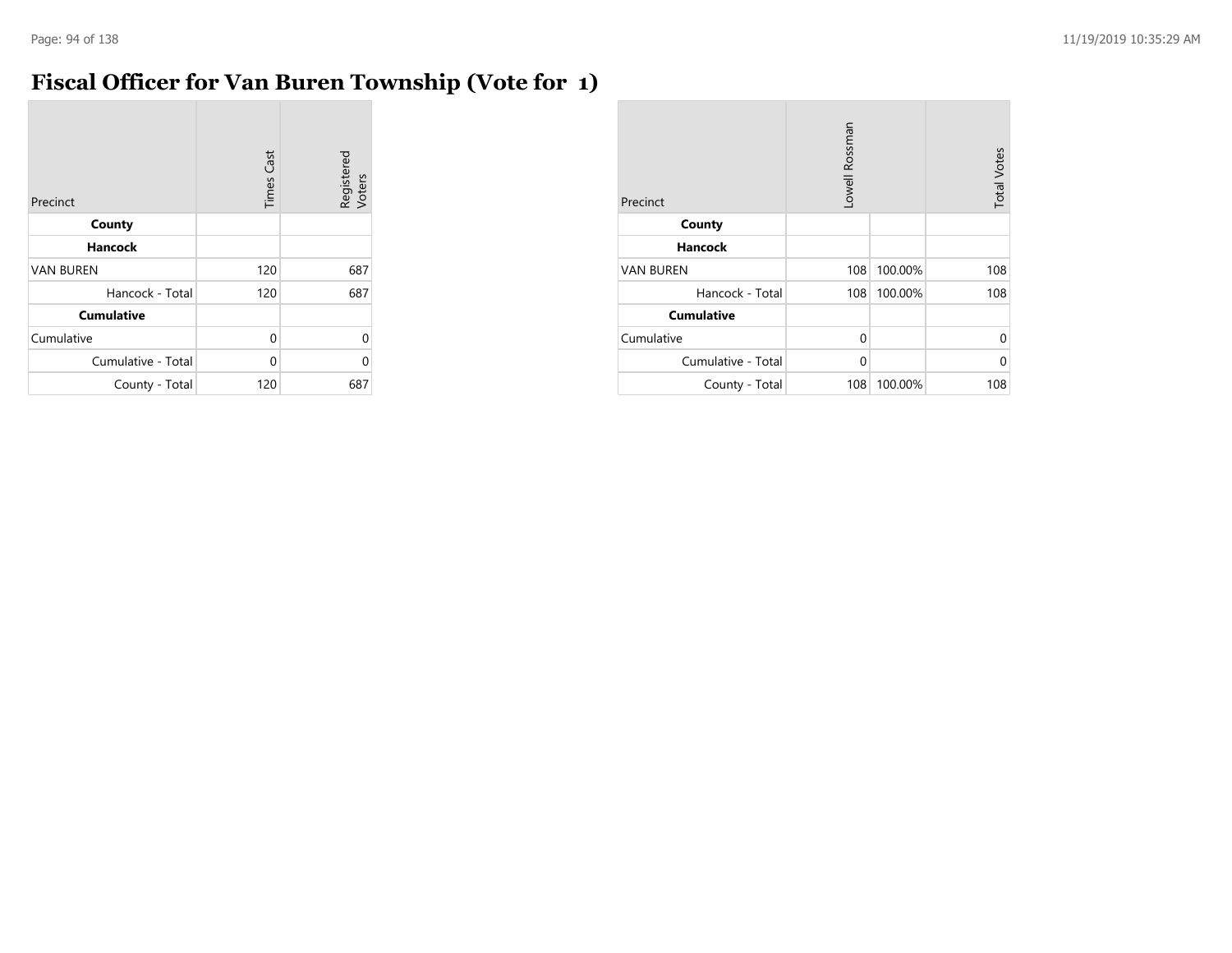#### **Fiscal Officer for Washington Township (Vote for 1)**

| Precinct           | <b>Times Cast</b> | Registered<br>Voters |
|--------------------|-------------------|----------------------|
| County             |                   |                      |
| <b>Hancock</b>     |                   |                      |
| <b>WASHINGTON</b>  | 298               | 1,014                |
| Hancock - Total    | 298               | 1,014                |
| <b>Cumulative</b>  |                   |                      |
| Cumulative         | 0                 | 0                    |
| Cumulative - Total | $\Omega$          | U                    |
| County - Total     | 298               | 1,014                |

| Precinct           | Kelly Conine |         | <b>Total Votes</b> |
|--------------------|--------------|---------|--------------------|
| County             |              |         |                    |
| <b>Hancock</b>     |              |         |                    |
| <b>WASHINGTON</b>  | 254          | 100.00% | 254                |
| Hancock - Total    | 254          | 100.00% | 254                |
| <b>Cumulative</b>  |              |         |                    |
| Cumulative         | $\Omega$     |         | 0                  |
| Cumulative - Total | $\Omega$     |         | 0                  |
| County - Total     | 254          | 100.00% | 254                |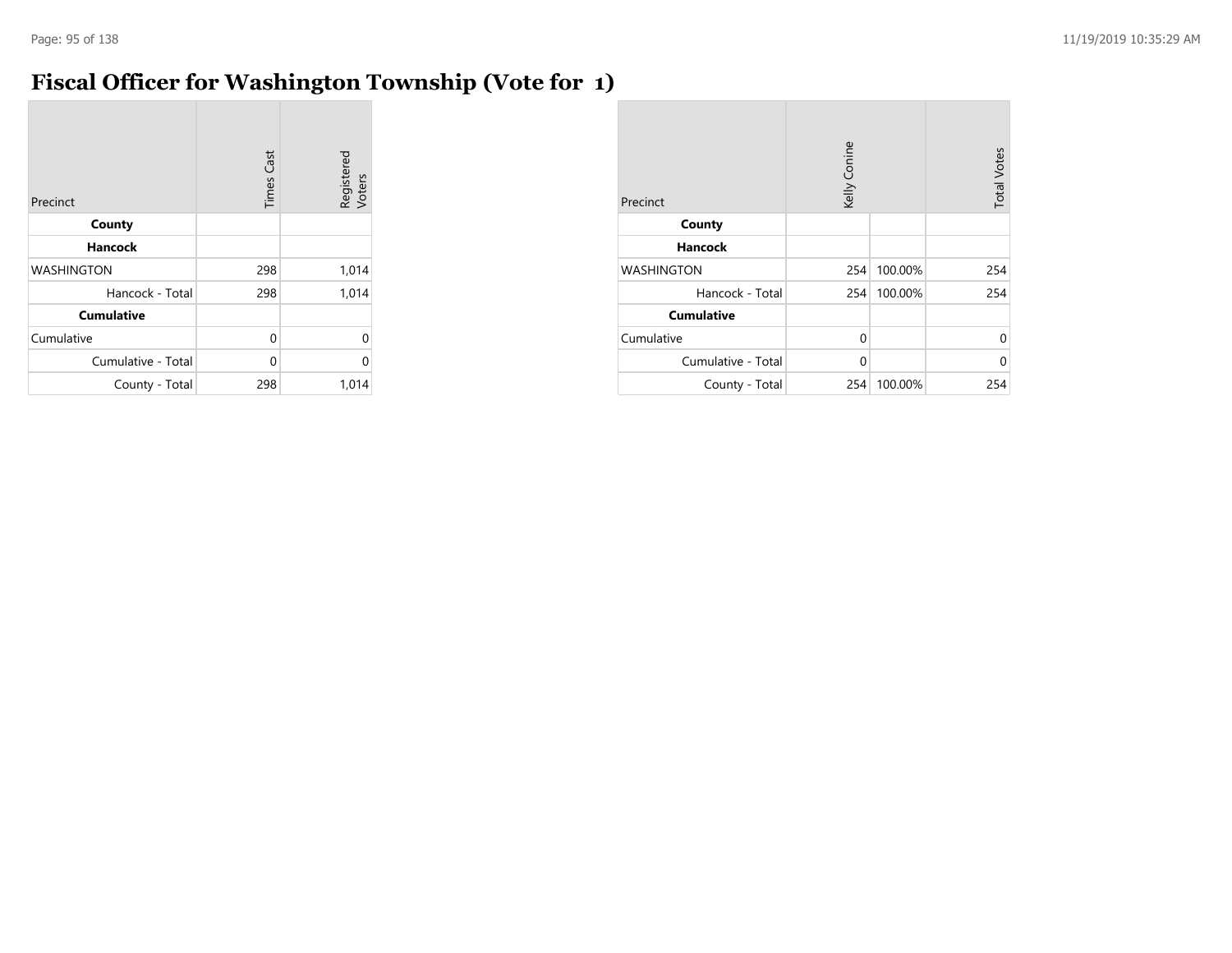#### **Governing Board of the Hancock County Educational Service Center (Vote for 2)**

| Precinct          | <b>Times Cast</b> | Registered |
|-------------------|-------------------|------------|
| County<br>Hancock |                   |            |
| <b>FINDLAY 2A</b> | 392               | 949        |
| <b>FINDLAY 2B</b> | 84                | 197        |
| <b>FINDLAY 2C</b> | 10                | 104        |
| <b>FINDLAY 5D</b> | 33                | 97         |
| <b>FINDLAY 7A</b> | 43                | 231        |
| <b>FOSTORIA S</b> | 41                | 283        |
| <b>FOSTORIA N</b> | 1                 | 4          |
| <b>ALLEN E</b>    | 341               | 872        |
| <b>ALLEN W</b>    | 412               | 955        |
| <b>AMANDA</b>     | 228               | 741        |
| <b>BIGLICK</b>    | 181               | 887        |
| <b>BLANCHARD</b>  | 248               | 786        |
| CASS              | 196               | 638        |
| <b>DELAWARE</b>   | 343               | 813        |
| <b>EAGLE</b>      | 209               | 804        |
| <b>JACKSON</b>    | 156               | 721        |
| <b>LIBERTY N</b>  | 210               | 743        |
| <b>LIBERTY NE</b> | 58                | 194        |
| <b>LIBERTY NW</b> | 355               | 1,061      |
| <b>LIBERTY SE</b> | 166               | 1,004      |
| <b>LIBERTY SW</b> | 330               | 970        |
| <b>MADISON E</b>  | 124               | 664        |
| <b>MADISON W</b>  | 142               | 845        |
| <b>MARION N</b>   | 333               | 998        |
| <b>MARION S</b>   | 7                 | 26         |
| <b>MCCOMB</b>     | 123               | 923        |
| ORANGE            | 153               | 662        |
| PLEASANT          | 71                | 539        |
| <b>PORTAGE</b>    | 131               | 507        |

| Precinct          | Karen Flanagan |        | Terry Huffman |         | <b>Total Votes</b> |
|-------------------|----------------|--------|---------------|---------|--------------------|
| County            |                |        |               |         |                    |
| Hancock           |                |        |               |         |                    |
| <b>FINDLAY 2A</b> | 266            | 52.26% | 243           | 47.74%  | 509                |
| <b>FINDLAY 2B</b> | 50             | 51.55% | 47            | 48.45%  | 97                 |
| <b>FINDLAY 2C</b> | 7              | 58.33% | 5             | 41.67%  | 12                 |
| <b>FINDLAY 5D</b> | 23             | 51.11% | 22            | 48.89%  | 45                 |
| <b>FINDLAY 7A</b> | 28             | 47.46% | 31            | 52.54%  | 59                 |
| <b>FOSTORIA S</b> | 29             | 50.88% | 28            | 49.12%  | 57                 |
| <b>FOSTORIA N</b> | 0              | 0.00%  | 1             | 100.00% | 1                  |
| ALLEN E           | 229            | 50.89% | 221           | 49.11%  | 450                |
| <b>ALLEN W</b>    | 282            | 50.36% | 278           | 49.64%  | 560                |
| AMANDA            | 154            | 47.38% | 171           | 52.62%  | 325                |
| <b>BIGLICK</b>    | 124            | 48.82% | 130           | 51.18%  | 254                |
| <b>BLANCHARD</b>  | 140            | 48.44% | 149           | 51.56%  | 289                |
| CASS              | 132            | 51.76% | 123           | 48.24%  | 255                |
| DELAWARE          | 175            | 40.70% | 255           | 59.30%  | 430                |
| EAGLE             | 127            | 46.18% | 148           | 53.82%  | 275                |
| JACKSON           | 105            | 46.26% | 122           | 53.74%  | 227                |
| LIBERTY N         | 149            | 50.34% | 147           | 49.66%  | 296                |
| LIBERTY NE        | 37             | 51.39% | 35            | 48.61%  | 72                 |
| <b>LIBERTY NW</b> | 257            | 51.20% | 245           | 48.80%  | 502                |
| <b>LIBERTY SE</b> | 117            | 47.76% | 128           | 52.24%  | 245                |
| <b>LIBERTY SW</b> | 218            | 50.93% | 210           | 49.07%  | 428                |
| <b>MADISON E</b>  | 90             | 47.62% | 99            | 52.38%  | 189                |
| <b>MADISON W</b>  | 99             | 46.92% | 112           | 53.08%  | 211                |
| <b>MARION N</b>   | 220            | 50.23% | 218           | 49.77%  | 438                |
| <b>MARION S</b>   | 4              | 44.44% | 5             | 55.56%  | 9                  |
| MCCOMB            | 89             | 50.00% | 89            | 50.00%  | 178                |
| ORANGE            | 101            | 48.56% | 107           | 51.44%  | 208                |
| PLEASANT          | 53             | 48.18% | 57            | 51.82%  | 110                |
| <b>PORTAGE</b>    | 81             | 51.59% | 76            | 48.41%  | 157                |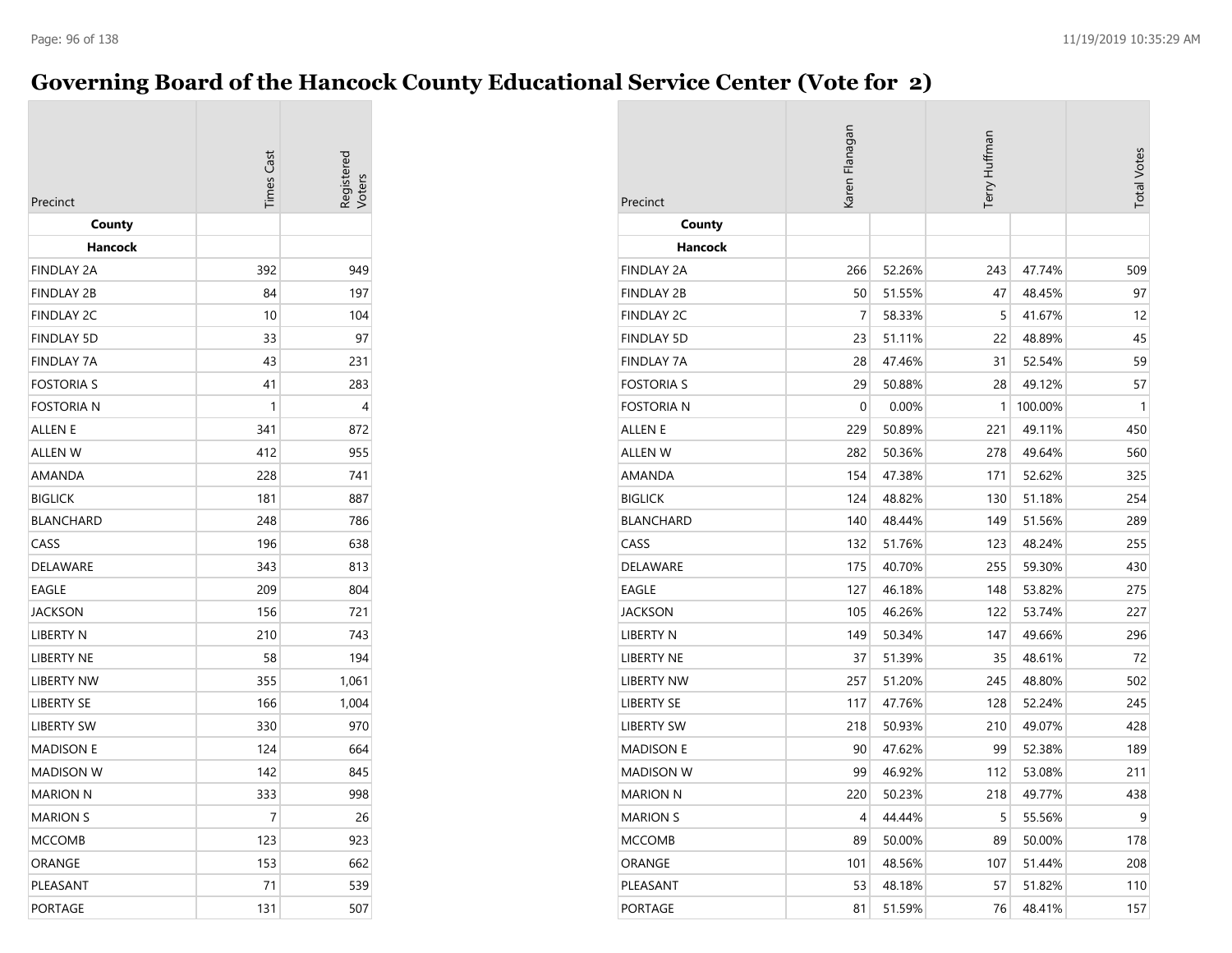**College** 

| Precinct           | <b>Times Cast</b> | Registered<br>Voters |
|--------------------|-------------------|----------------------|
| <b>UNION E</b>     | 118               | 596                  |
| <b>UNION W</b>     | 170               | 599                  |
| <b>VAN BUREN</b>   | 117               | 627                  |
| <b>WASHINGTON</b>  | 298               | 1,014                |
| Hancock - Total    | 5,824             | 21,054               |
| <b>Cumulative</b>  |                   |                      |
| Cumulative         | 0                 | $\Omega$             |
| Cumulative - Total | $\Omega$          | U                    |
| County - Total     | 5,824             | 21,054               |

 $\sim$ 

| Precinct           | Karen Flanagan |        | Terry Huffman |        | <b>Total Votes</b> |
|--------------------|----------------|--------|---------------|--------|--------------------|
| <b>UNION E</b>     | 87             | 50.00% | 87            | 50.00% | 174                |
| UNION W            | 114            | 46.91% | 129           | 53.09% | 243                |
| <b>VAN BUREN</b>   | 82             | 47.67% | 90            | 52.33% | 172                |
| <b>WASHINGTON</b>  | 183            | 49.86% | 184           | 50.14% | 367                |
| Hancock - Total    | 3,852          | 49.11% | 3,992         | 50.89% | 7,844              |
| <b>Cumulative</b>  |                |        |               |        |                    |
| Cumulative         | $\mathbf 0$    |        | $\Omega$      |        | $\Omega$           |
| Cumulative - Total | $\mathbf{0}$   |        | $\mathbf{0}$  |        | $\Omega$           |
| County - Total     | 3,852          | 49.11% | 3,992         | 50.89% | 7,844              |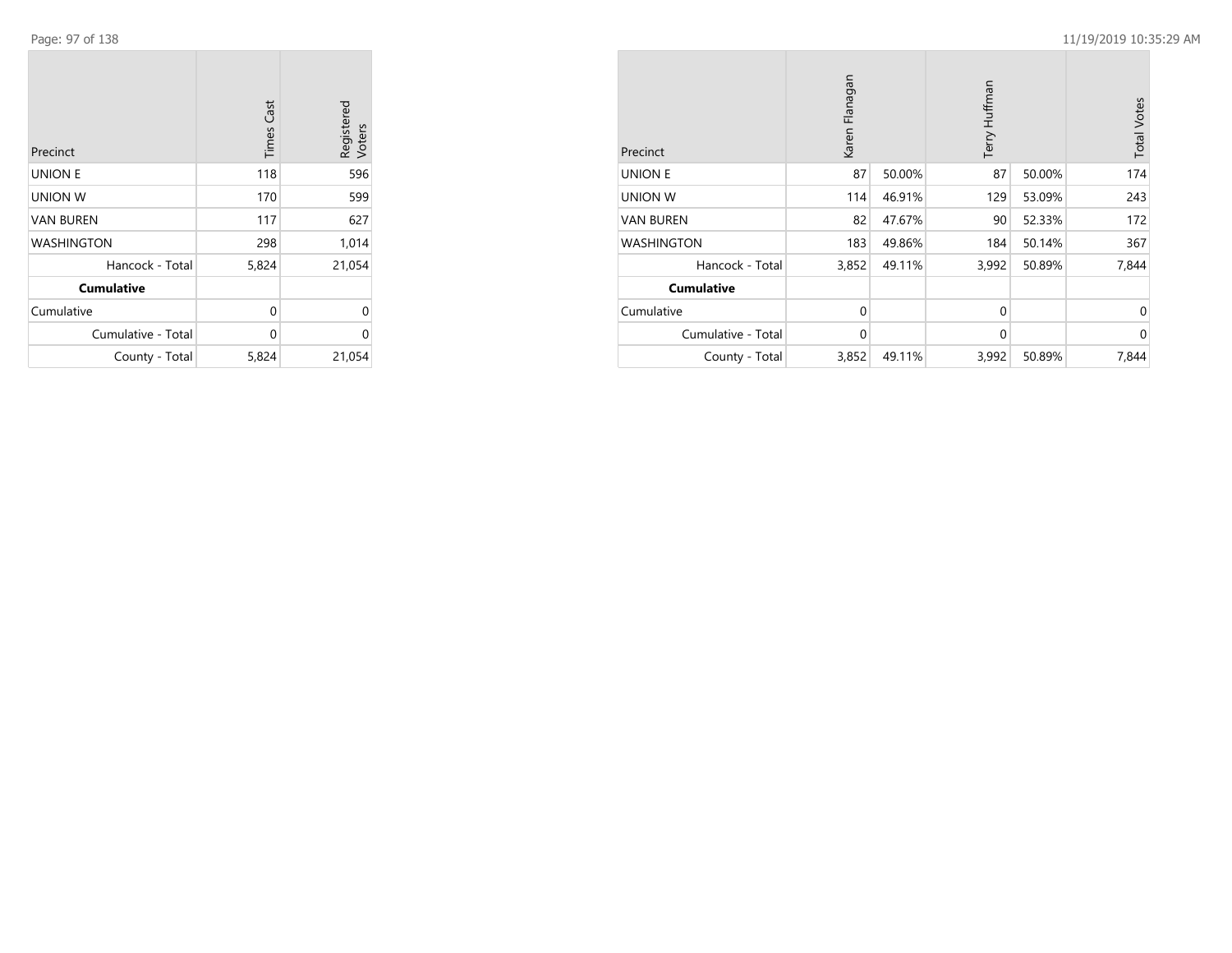## **Governing Board of the Midwest Regional Educational Service Center (Vote for 1)**

| Precinct           | <b>Times Cast</b> | Registered<br>Voters |
|--------------------|-------------------|----------------------|
| County             |                   |                      |
| <b>Hancock</b>     |                   |                      |
| <b>VAN BUREN</b>   | 3                 | 60                   |
| Hancock - Total    | 3                 | 60                   |
| <b>Cumulative</b>  |                   |                      |
| Cumulative         | $\Omega$          | U                    |
| Cumulative - Total | $\Omega$          | U                    |
| County - Total     | 3                 | 60                   |

| Precinct           | <b>Total Votes</b> | Connie C. Dyer<br>Qualified Write In |  |
|--------------------|--------------------|--------------------------------------|--|
| County             |                    |                                      |  |
| <b>Hancock</b>     |                    |                                      |  |
| <b>VAN BUREN</b>   | $\Omega$           | $\Omega$                             |  |
| Hancock - Total    | $\Omega$           | $\Omega$                             |  |
| <b>Cumulative</b>  |                    |                                      |  |
| Cumulative         | $\Omega$           | 0                                    |  |
| Cumulative - Total | $\Omega$           | 0                                    |  |
| County - Total     | 0                  | 0                                    |  |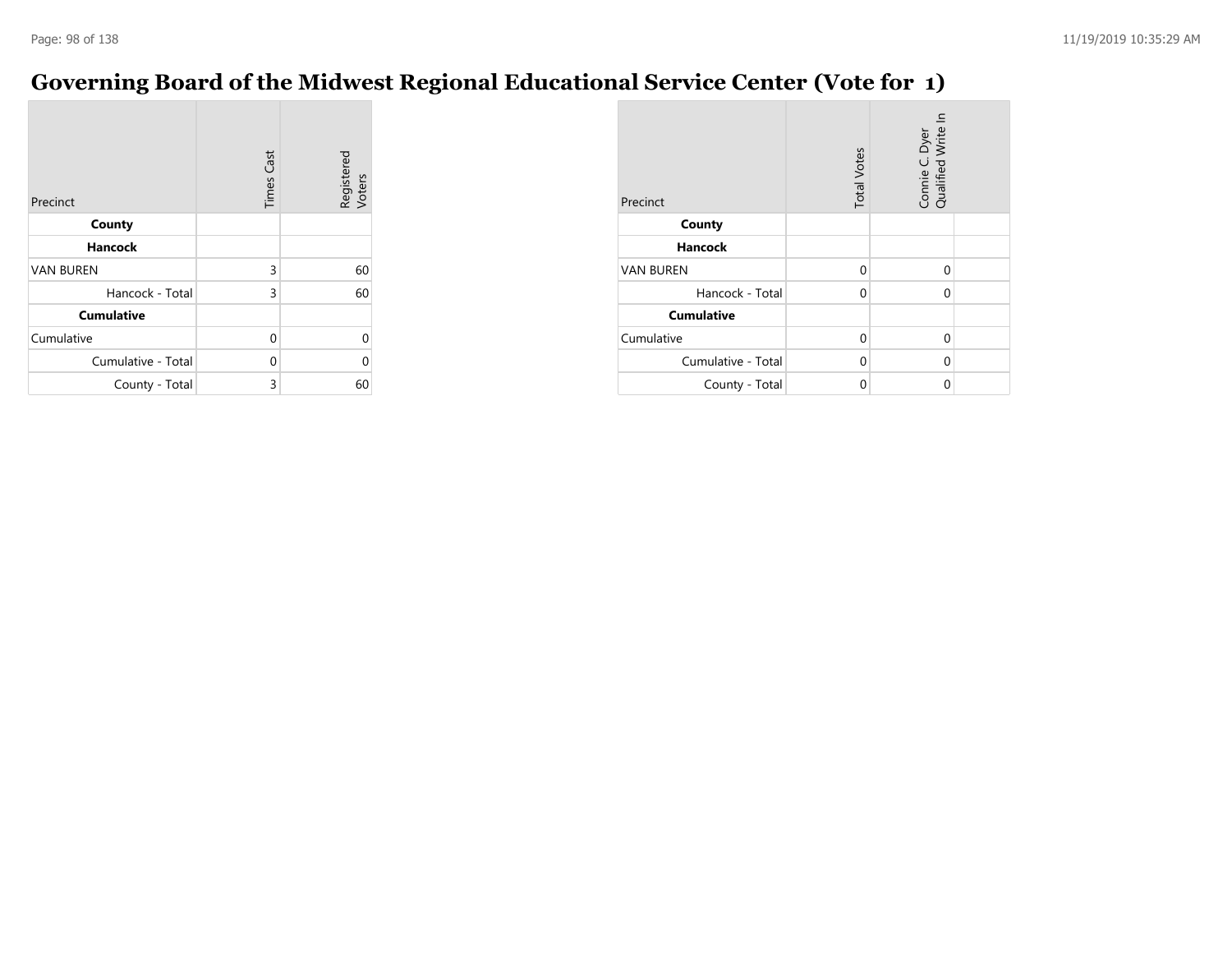#### **Governing Board of the Wood County Educational Service Center (Vote for 2)**

| Precinct           | <b>Times Cast</b> | Registered<br>Voters |
|--------------------|-------------------|----------------------|
| County             |                   |                      |
| <b>Hancock</b>     |                   |                      |
| <b>ALLEN W</b>     | $\overline{c}$    | 3                    |
| CASS               | 10                | 63                   |
| Hancock - Total    | 12                | 66                   |
| <b>Cumulative</b>  |                   |                      |
| Cumulative         | 0                 | 0                    |
| Cumulative - Total | 0                 | 0                    |
| County - Total     | 12                | 66                   |

| Precinct           | Kathy Limes    |        | Joseph L. Long |        | <b>Total Votes</b> |
|--------------------|----------------|--------|----------------|--------|--------------------|
| County             |                |        |                |        |                    |
| <b>Hancock</b>     |                |        |                |        |                    |
| <b>ALLEN W</b>     | $\overline{2}$ | 50.00% | $\overline{2}$ | 50.00% | 4                  |
| CASS               | 6              | 50.00% | 6              | 50.00% | 12                 |
| Hancock - Total    | 8              | 50.00% | 8              | 50.00% | 16                 |
| <b>Cumulative</b>  |                |        |                |        |                    |
| Cumulative         | $\mathbf 0$    |        | $\mathbf 0$    |        | $\mathbf{0}$       |
| Cumulative - Total | $\Omega$       |        | $\mathbf 0$    |        | $\mathbf 0$        |
| County - Total     | 8              | 50.00% | 8              | 50.00% | 16                 |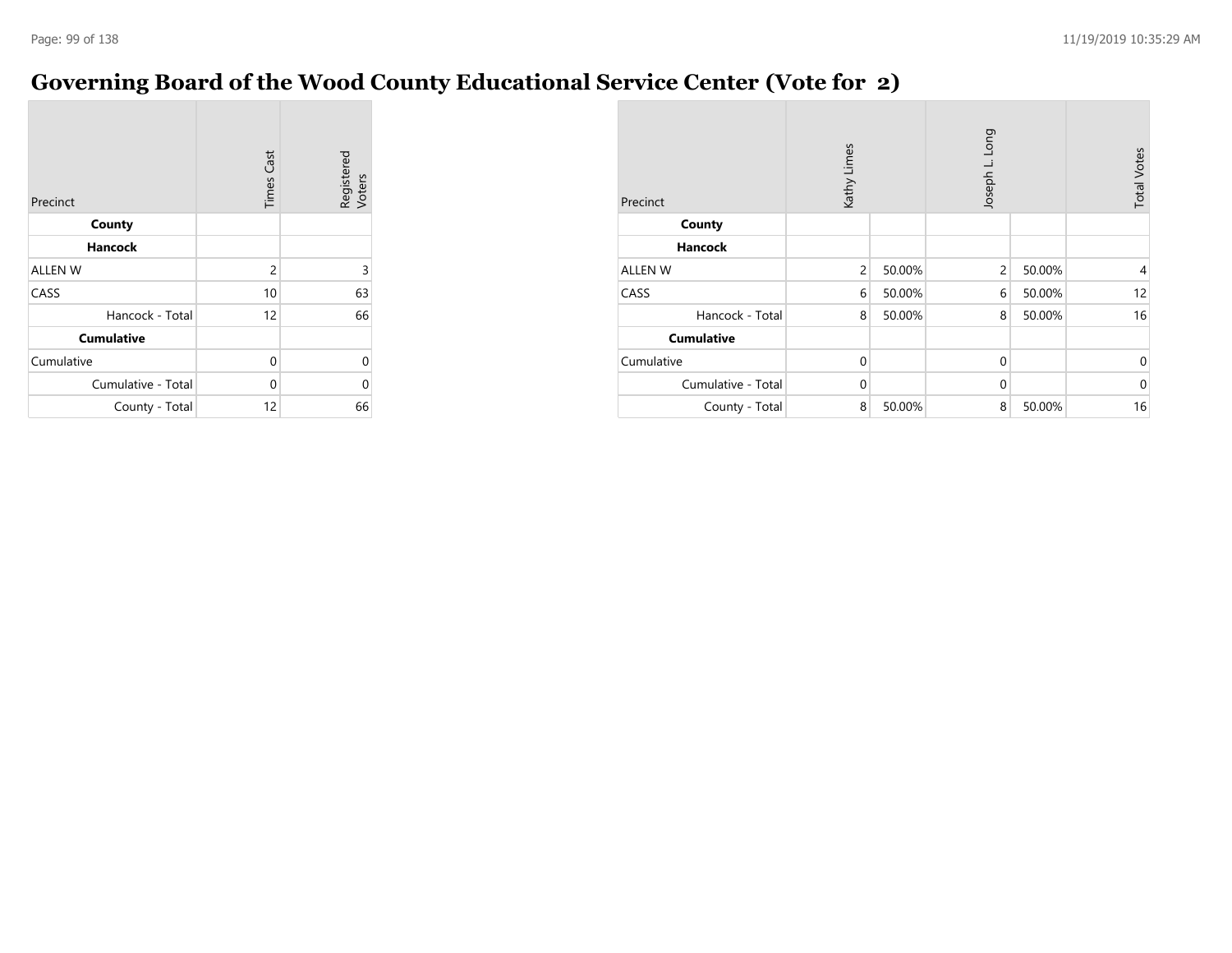# **Board of Education for Ada EVSD (Vote for 3)**

| Precinct           | <b>Times Cast</b> | Registered<br>Voters |
|--------------------|-------------------|----------------------|
| County             |                   |                      |
| <b>Hancock</b>     |                   |                      |
| <b>ORANGE</b>      | 30                | 34                   |
| Hancock - Total    | 30                | 34                   |
| <b>Cumulative</b>  |                   |                      |
| Cumulative         | 0                 | $\Omega$             |
| Cumulative - Total | 0                 | 0                    |
| County - Total     | 30                | 34                   |

| Precinct           | Troy Erickson |        | Matt Gossman |        |
|--------------------|---------------|--------|--------------|--------|
| County             |               |        |              |        |
| <b>Hancock</b>     |               |        |              |        |
| ORANGE             | 16            | 32.00% | 21           | 42.00% |
| Hancock - Total    | 16            | 32.00% | 21           | 42.00% |
| <b>Cumulative</b>  |               |        |              |        |
| Cumulative         | $\Omega$      |        | $\Omega$     |        |
| Cumulative - Total | $\Omega$      |        | $\Omega$     |        |
| County - Total     | 16            | 32.00% | 21           | 42.00% |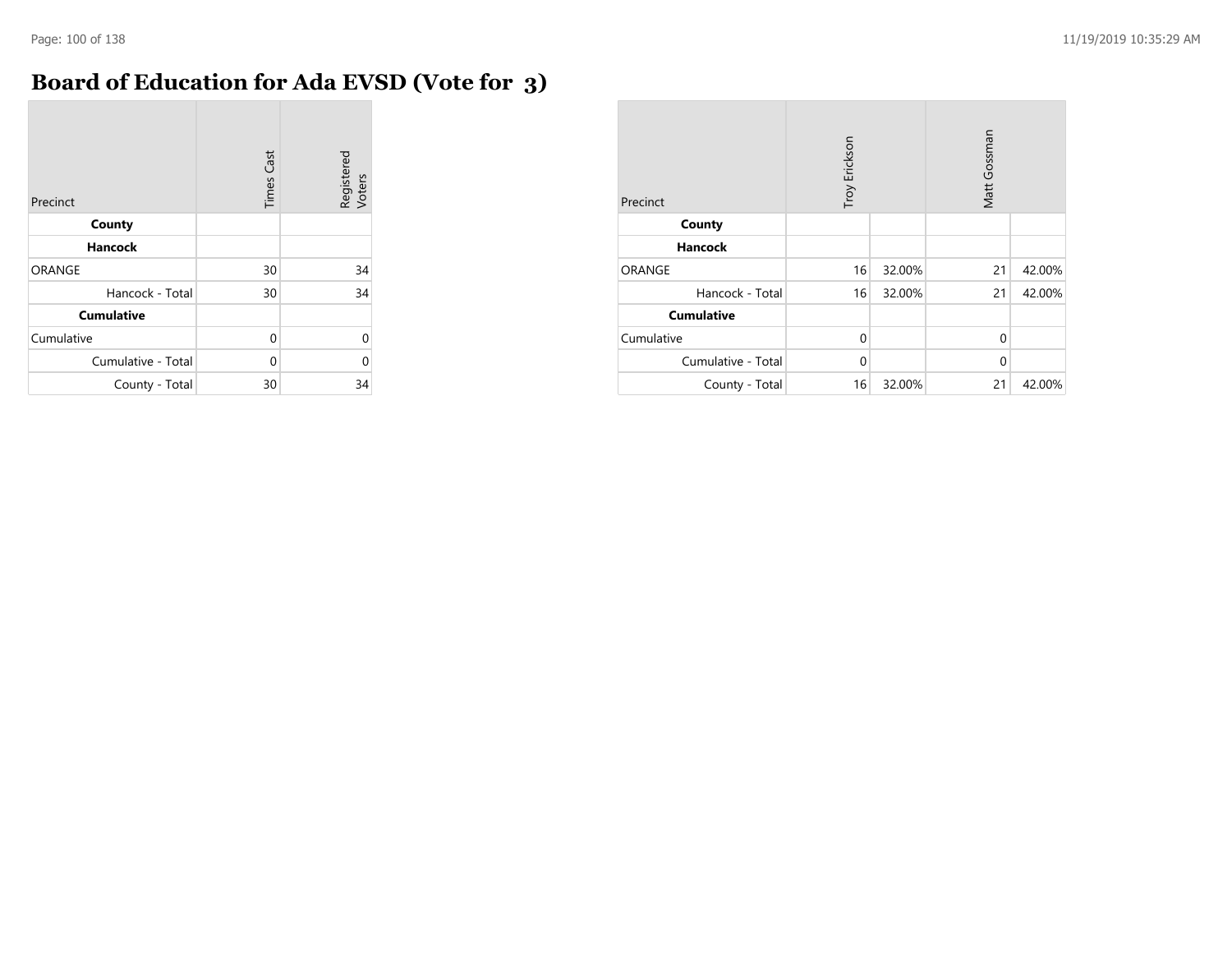| Precinct           | Amy Mullins |        | <b>Total Votes</b> |
|--------------------|-------------|--------|--------------------|
| County             |             |        |                    |
| <b>Hancock</b>     |             |        |                    |
| <b>ORANGE</b>      | 13          | 26.00% | 50                 |
| Hancock - Total    | 13          | 26.00% | 50                 |
| <b>Cumulative</b>  |             |        |                    |
| Cumulative         | 0           |        | 0                  |
| Cumulative - Total | 0           |        | 0                  |
| County - Total     | 13          | 26.00% | 50                 |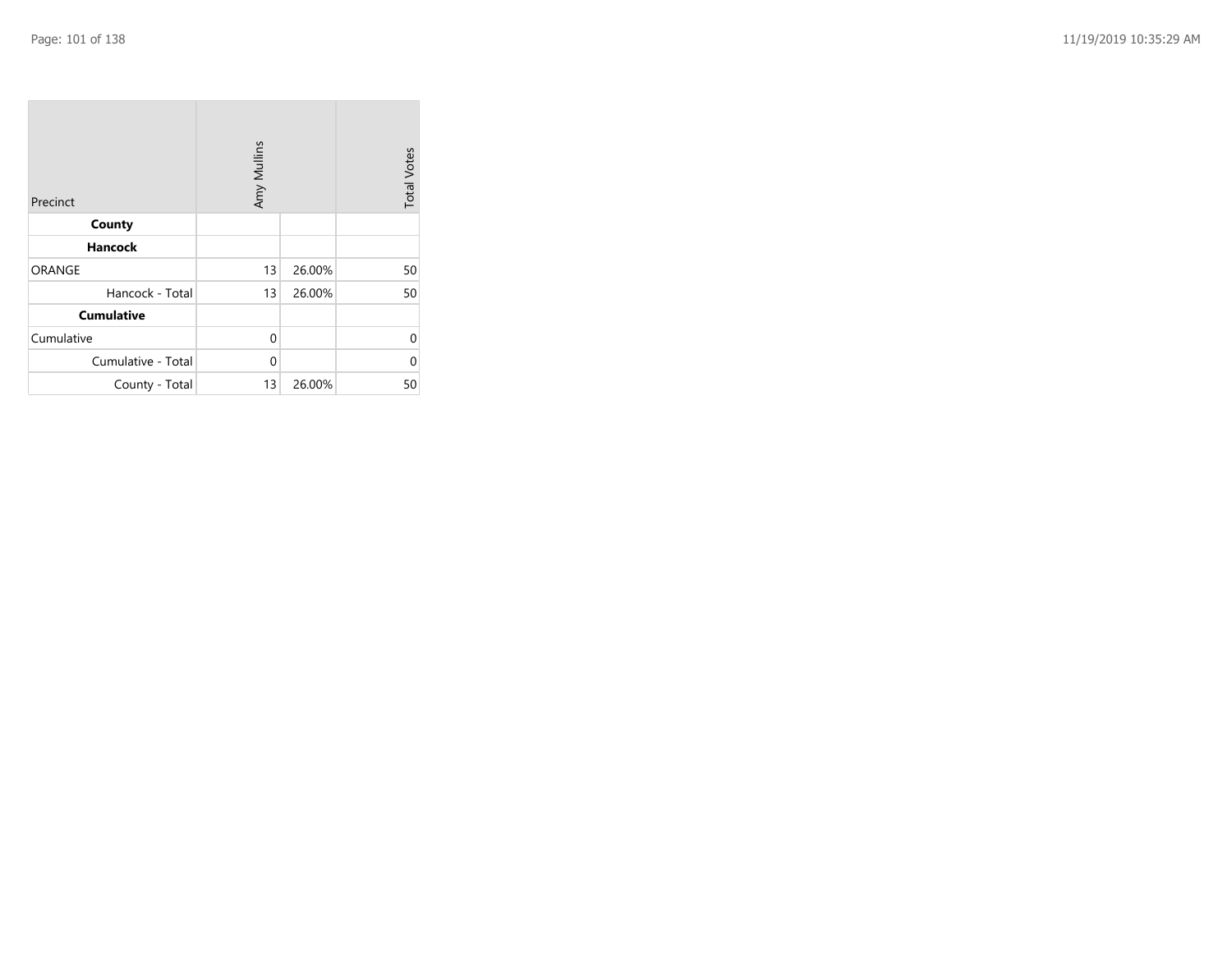**College** 

### **Board of Education for Ada EVSD - Unexpired Term Ending 12/31/2021 (Vote for 1)**

| Precinct           | <b>Times Cast</b> | Registered<br>Voters |
|--------------------|-------------------|----------------------|
| County             |                   |                      |
| <b>Hancock</b>     |                   |                      |
| <b>ORANGE</b>      | 30                | 34                   |
| Hancock - Total    | 30                | 34                   |
| <b>Cumulative</b>  |                   |                      |
| Cumulative         | 0                 |                      |
| Cumulative - Total | 0                 |                      |
| County - Total     | 30                | 34                   |

| Precinct           | Ronald Fleming | <b>Total Votes</b> |          |
|--------------------|----------------|--------------------|----------|
| County             |                |                    |          |
| <b>Hancock</b>     |                |                    |          |
| ORANGE             | 18             | 100.00%            | 18       |
| Hancock - Total    | 18             | 100.00%            | 18       |
| <b>Cumulative</b>  |                |                    |          |
| Cumulative         | $\Omega$       |                    | 0        |
| Cumulative - Total | $\Omega$       |                    | $\Omega$ |
| County - Total     | 18             | 100.00%            | 18       |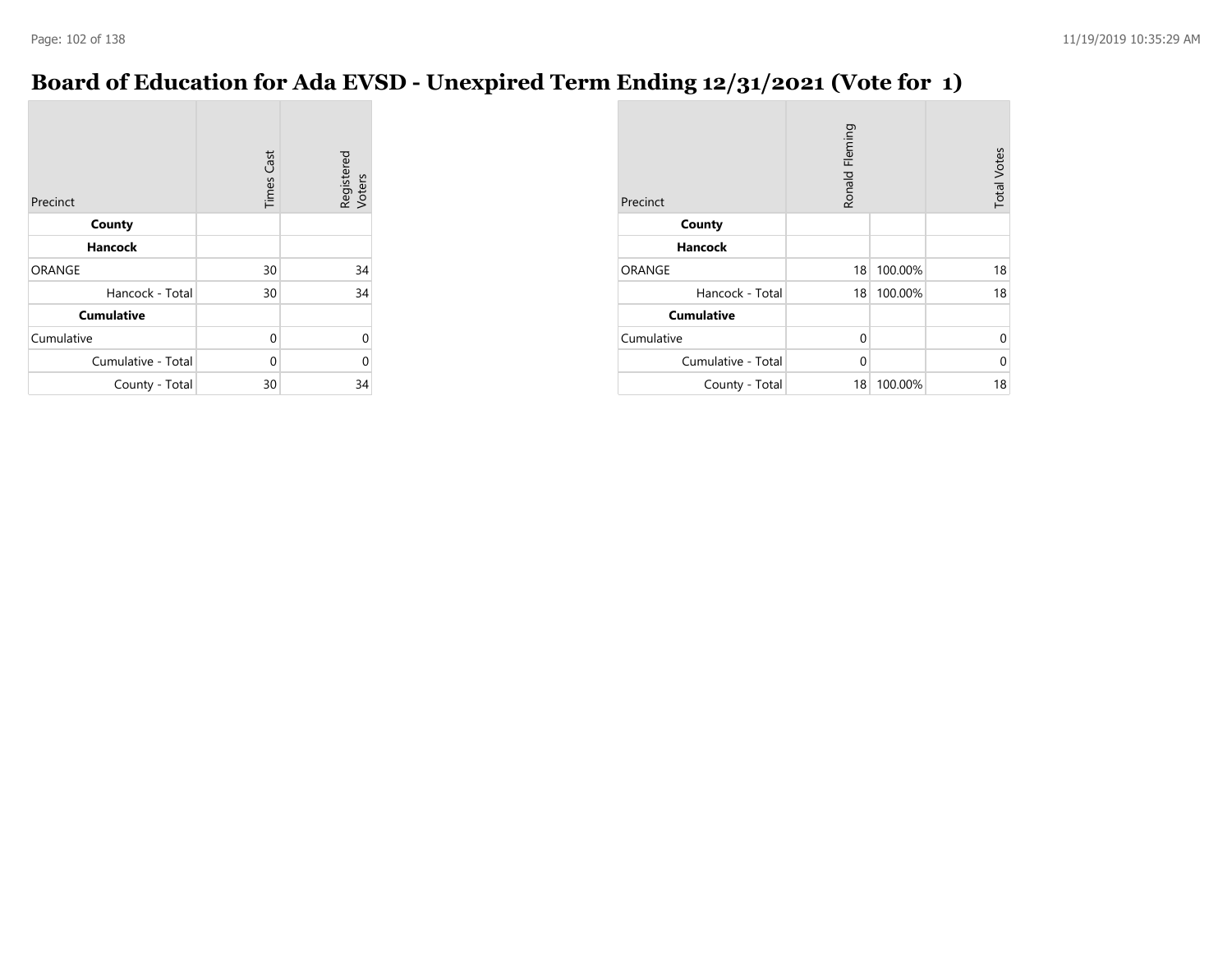**COL** 

#### **Board of Education for Bluffton EVSD (Vote for 2)**

| Precinct           | <b>Times Cast</b> | Registered<br>Voters |
|--------------------|-------------------|----------------------|
| County             |                   |                      |
| <b>Hancock</b>     |                   |                      |
| <b>ORANGE</b>      | 16                | 234                  |
| Hancock - Total    | 16                | 234                  |
| <b>Cumulative</b>  |                   |                      |
| Cumulative         | 0                 | U                    |
| Cumulative - Total | $\Omega$          | በ                    |
| County - Total     | 16                | 234                  |

| Precinct           | Jeremy Scoles |        | <b>Total Votes</b> | Lawrence Hoffman<br>Write In<br>Qualified |        |
|--------------------|---------------|--------|--------------------|-------------------------------------------|--------|
| County             |               |        |                    |                                           |        |
| <b>Hancock</b>     |               |        |                    |                                           |        |
| ORANGE             | 15            | 78.95% | 19                 | $\overline{4}$                            | 21.05% |
| Hancock - Total    | 15            | 78.95% | 19                 | $\overline{4}$                            | 21.05% |
| <b>Cumulative</b>  |               |        |                    |                                           |        |
| Cumulative         | $\Omega$      |        | $\Omega$           | $\Omega$                                  |        |
| Cumulative - Total | $\mathbf 0$   |        | $\mathbf{0}$       | $\Omega$                                  |        |
| County - Total     | 15            | 78.95% | 19                 | 4                                         | 21.05% |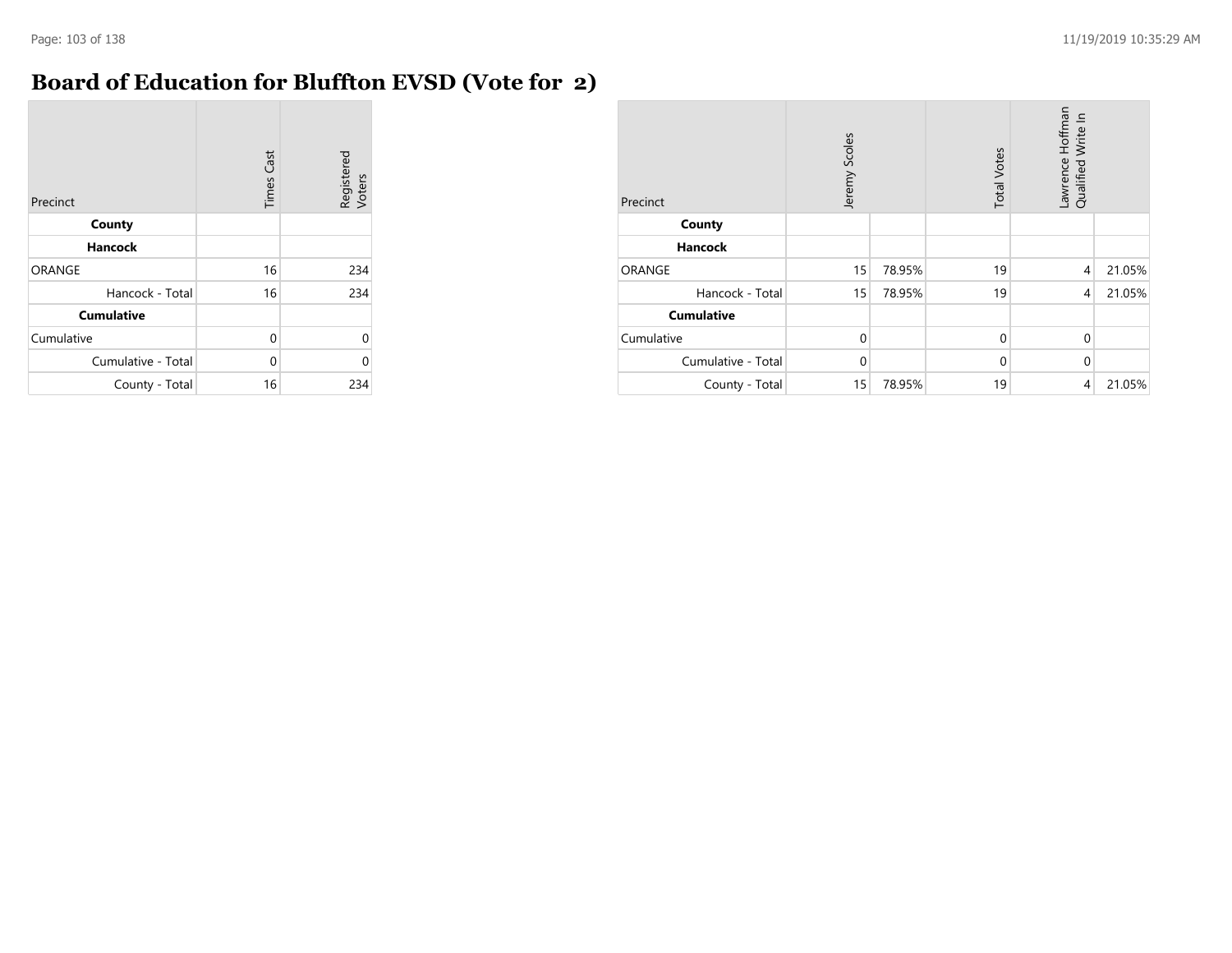#### **Board of Education for Findlay CSD (Vote for 3)**

| Precinct          | <b>Times Cast</b> | 'oter |
|-------------------|-------------------|-------|
| County            |                   |       |
| Hancock           |                   |       |
| <b>FINDLAY 1A</b> | 110               | 868   |
| <b>FINDLAY 1B</b> | 151               | 840   |
| <b>FINDLAY 1C</b> | 88                | 901   |
| <b>FINDLAY 1D</b> | 265               | 1,040 |
| <b>FINDLAY 2A</b> | 36                | 156   |
| <b>FINDLAY 2B</b> | 135               | 575   |
| <b>FINDLAY 2C</b> | 206               | 715   |
| <b>FINDLAY 2D</b> | 205               | 682   |
| <b>FINDLAY 2E</b> | 261               | 949   |
| <b>FINDLAY 3A</b> | 273               | 1,050 |
| <b>FINDLAY 3B</b> | 200               | 872   |
| <b>FINDLAY 3C</b> | 200               | 998   |
| <b>FINDLAY 3D</b> | 128               | 755   |
| FINDLAY 4A        | 103               | 800   |
| <b>FINDLAY 4B</b> | 78                | 791   |
| <b>FINDLAY 4C</b> | 134               | 631   |
| <b>FINDLAY 4D</b> | 218               | 827   |
| <b>FINDLAY 4E</b> | 133               | 603   |
| <b>FINDLAY 5A</b> | 263               | 979   |
| <b>FINDLAY 5B</b> | 197               | 741   |
| <b>FINDLAY 5C</b> | 200               | 920   |
| <b>FINDLAY 5D</b> | 296               | 877   |
| <b>FINDLAY 5E</b> | 95                | 657   |
| <b>FINDLAY 6A</b> | 68                | 514   |
| <b>FINDLAY 6B</b> | 93                | 783   |
| <b>FINDLAY 6C</b> | 121               | 774   |
| FINDLAY 6D        | 91                | 656   |
| <b>FINDLAY 7A</b> | 153               | 637   |
| <b>FINDLAY 7B</b> | 155               | 749   |

| Precinct          | Christopher J.<br>Aldrich |        |     | Laura Eier |  |
|-------------------|---------------------------|--------|-----|------------|--|
| County            |                           |        |     |            |  |
| Hancock           |                           |        |     |            |  |
| <b>FINDLAY 1A</b> | 71                        | 32.72% | 72  | 33.18%     |  |
| <b>FINDLAY 1B</b> | 94                        | 31.86% | 98  | 33.22%     |  |
| <b>FINDLAY 1C</b> | 53                        | 30.81% | 54  | 31.40%     |  |
| <b>FINDLAY 1D</b> | 179                       | 32.31% | 182 | 32.85%     |  |
| <b>FINDLAY 2A</b> | 25                        | 32.89% | 26  | 34.21%     |  |
| <b>FINDLAY 2B</b> | 84                        | 30.66% | 97  | 35.40%     |  |
| <b>FINDLAY 2C</b> | 132                       | 32.20% | 135 | 32.93%     |  |
| <b>FINDLAY 2D</b> | 130                       | 32.66% | 128 | 32.16%     |  |
| <b>FINDLAY 2E</b> | 173                       | 32.89% | 172 | 32.70%     |  |
| FINDLAY 3A        | 179                       | 32.97% | 180 | 33.15%     |  |
| FINDLAY 3B        | 130                       | 33.94% | 125 | 32.64%     |  |
| <b>FINDLAY 3C</b> | 141                       | 32.41% | 144 | 33.10%     |  |
| <b>FINDLAY 3D</b> | 79                        | 32.92% | 81  | 33.75%     |  |
| <b>FINDLAY 4A</b> | 59                        | 33.15% | 59  | 33.15%     |  |
| <b>FINDLAY 4B</b> | 51                        | 34.23% | 48  | 32.21%     |  |
| <b>FINDLAY 4C</b> | 74                        | 30.45% | 84  | 34.57%     |  |
| <b>FINDLAY 4D</b> | 134                       | 32.45% | 138 | 33.41%     |  |
| FINDLAY 4E        | 86                        | 32.70% | 89  | 33.84%     |  |
| <b>FINDLAY 5A</b> | 172                       | 31.91% | 183 | 33.95%     |  |
| <b>FINDLAY 5B</b> | 137                       | 32.78% | 137 | 32.78%     |  |
| <b>FINDLAY 5C</b> | 121                       | 32.61% | 121 | 32.61%     |  |
| <b>FINDLAY 5D</b> | 201                       | 32.84% | 209 | 34.15%     |  |
| <b>FINDLAY 5E</b> | 51                        | 31.10% | 53  | 32.32%     |  |
| <b>FINDLAY 6A</b> | 41                        | 35.34% | 39  | 33.62%     |  |
| <b>FINDLAY 6B</b> | 53                        | 30.64% | 61  | 35.26%     |  |
| <b>FINDLAY 6C</b> | 75                        | 33.04% | 70  | 30.84%     |  |
| <b>FINDLAY 6D</b> | 61                        | 33.89% | 62  | 34.44%     |  |
| <b>FINDLAY 7A</b> | 111                       | 32.36% | 115 | 33.53%     |  |
| <b>FINDLAY 7B</b> | 96                        | 33.45% | 98  | 34.15%     |  |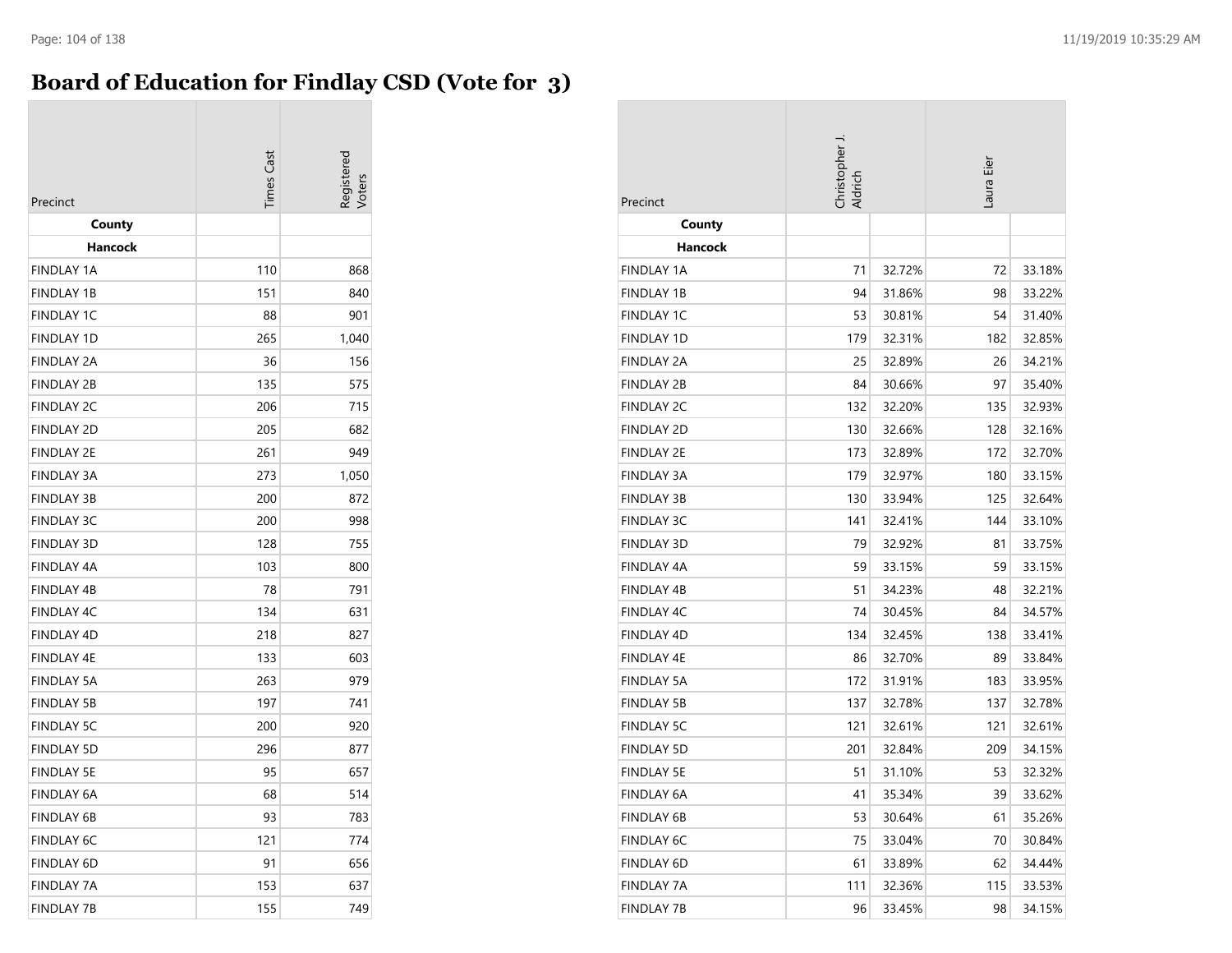| Precinct          | Kathy Siebenaler<br>Wilson | <b>Total Votes</b> |     |
|-------------------|----------------------------|--------------------|-----|
| County            |                            |                    |     |
| Hancock           |                            |                    |     |
| FINDLAY 1A        | 74                         | 34.10%             | 217 |
| <b>FINDLAY 1B</b> | 103                        | 34.92%             | 295 |
| <b>FINDLAY 1C</b> | 65                         | 37.79%             | 172 |
| <b>FINDLAY 1D</b> | 193                        | 34.84%             | 554 |
| <b>FINDLAY 2A</b> | 25                         | 32.89%             | 76  |
| <b>FINDLAY 2B</b> | 93                         | 33.94%             | 274 |
| <b>FINDLAY 2C</b> | 143                        | 34.88%             | 410 |
| <b>FINDLAY 2D</b> | 140                        | 35.18%             | 398 |
| <b>FINDLAY 2E</b> | 181                        | 34.41%             | 526 |
| <b>FINDLAY 3A</b> | 184                        | 33.89%             | 543 |
| FINDLAY 3B        | 128                        | 33.42%             | 383 |
| FINDLAY 3C        | 150                        | 34.48%             | 435 |
| <b>FINDLAY 3D</b> | 80                         | 33.33%             | 240 |
| <b>FINDLAY 4A</b> | 60                         | 33.71%             | 178 |
| FINDLAY 4B        | 50                         | 33.56%             | 149 |
| <b>FINDLAY 4C</b> | 85                         | 34.98%             | 243 |
| <b>FINDLAY 4D</b> | 141                        | 34.14%             | 413 |
| FINDLAY 4E        | 88                         | 33.46%             | 263 |
| <b>FINDLAY 5A</b> | 184                        | 34.14%             | 539 |
| <b>FINDLAY 5B</b> | 144                        | 34.45%             | 418 |
| <b>FINDLAY 5C</b> | 129                        | 34.77%             | 371 |
| <b>FINDLAY 5D</b> | 202                        | 33.01%             | 612 |
| <b>FINDLAY 5E</b> | 60                         | 36.59%             | 164 |
| FINDLAY 6A        | 36                         | 31.03%             | 116 |
| FINDLAY 6B        | 59                         | 34.10%             | 173 |
| <b>FINDLAY 6C</b> | 82                         | 36.12%             | 227 |
| <b>FINDLAY 6D</b> | 57                         | 31.67%             | 180 |
| FINDLAY 7A        | 117                        | 34.11%             | 343 |
| <b>FINDLAY 7B</b> | 93                         | 32.40%             | 287 |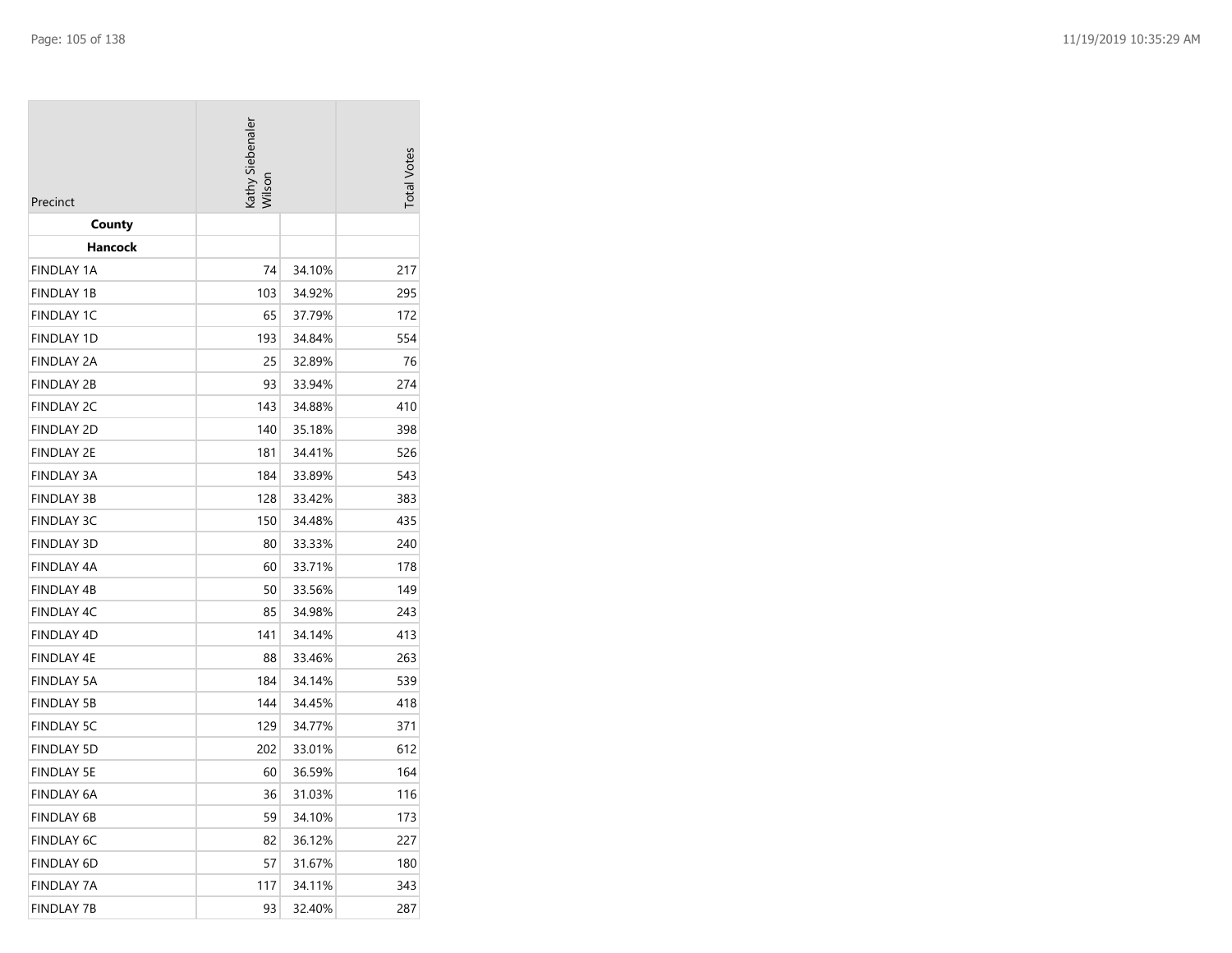**College** 

m.

| Precinct           | <b>Times Cast</b> | Registered<br>Voters |
|--------------------|-------------------|----------------------|
| <b>FINDLAY 7C</b>  | 185               | 729                  |
| <b>FINDLAY 7D</b>  | 135               | 645                  |
| <b>FINDLAY 7E</b>  | 79                | 582                  |
| <b>LIBERTY NE</b>  | 61                | 561                  |
| <b>LIBERTY SE</b>  | 9                 | 163                  |
| <b>MARION N</b>    | 9                 | 67                   |
| <b>MARION S</b>    | 110               | 1,284                |
| Hancock - Total    | 5,244             | 26,371               |
| <b>Cumulative</b>  |                   |                      |
| Cumulative         | 0                 | 0                    |
| Cumulative - Total | 0                 | 0                    |
| County - Total     | 5,244             | 26,371               |

 $\mathcal{L}^{\text{max}}$ 

| Precinct           | Christopher J.<br>Aldrich |        | Eier<br>Laura |        |
|--------------------|---------------------------|--------|---------------|--------|
| <b>FINDLAY 7C</b>  | 119                       | 30.99% | 139           | 36.20% |
| <b>FINDLAY 7D</b>  | 81                        | 29.89% | 100           | 36.90% |
| <b>FINDLAY 7E</b>  | 50                        | 31.45% | 54            | 33.96% |
| <b>LIBERTY NE</b>  | 38                        | 30.89% | 43            | 34.96% |
| LIBERTY SE         | 4                         | 25.00% | 6             | 37.50% |
| <b>MARION N</b>    | 6                         | 33.33% | 6             | 33.33% |
| <b>MARION S</b>    | 90                        | 33.46% | 88            | 32.71% |
| Hancock - Total    | 3,381                     | 32.39% | 3,496         | 33.49% |
| <b>Cumulative</b>  |                           |        |               |        |
| Cumulative         | $\mathbf 0$               |        | $\Omega$      |        |
| Cumulative - Total | $\mathbf 0$               |        | $\Omega$      |        |
| County - Total     | 3,381                     | 32.39% | 3,496         | 33.49% |

**COL**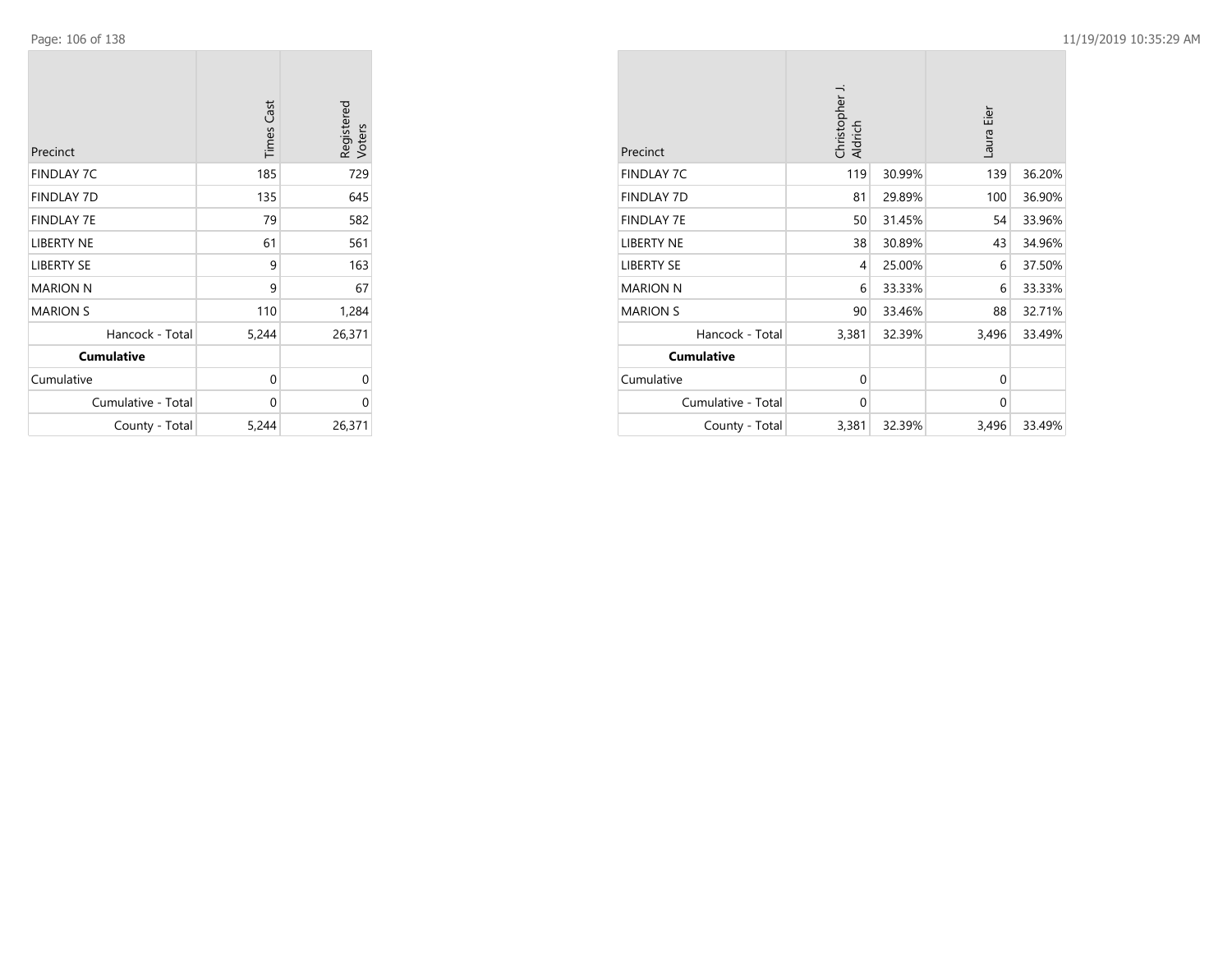**College** 

| Precinct           | Kathy Siebenaler<br>Wilson |        | <b>Total Votes</b> |
|--------------------|----------------------------|--------|--------------------|
| <b>FINDLAY 7C</b>  | 126                        | 32.81% | 384                |
| <b>FINDLAY 7D</b>  | 90                         | 33.21% | 271                |
| <b>FINDLAY 7E</b>  | 55                         | 34.59% | 159                |
| <b>LIBERTY NE</b>  | 42                         | 34.15% | 123                |
| <b>LIBERTY SE</b>  | 6                          | 37.50% | 16                 |
| <b>MARION N</b>    | 6                          | 33.33% | 18                 |
| <b>MARION S</b>    | 91                         | 33.83% | 269                |
| Hancock - Total    | 3,562                      | 34.12% | 10,439             |
| <b>Cumulative</b>  |                            |        |                    |
| Cumulative         | $\mathbf{0}$               |        | 0                  |
| Cumulative - Total | $\mathbf{0}$               |        | $\Omega$           |
| County - Total     | 3,562                      | 34.12% | 10,439             |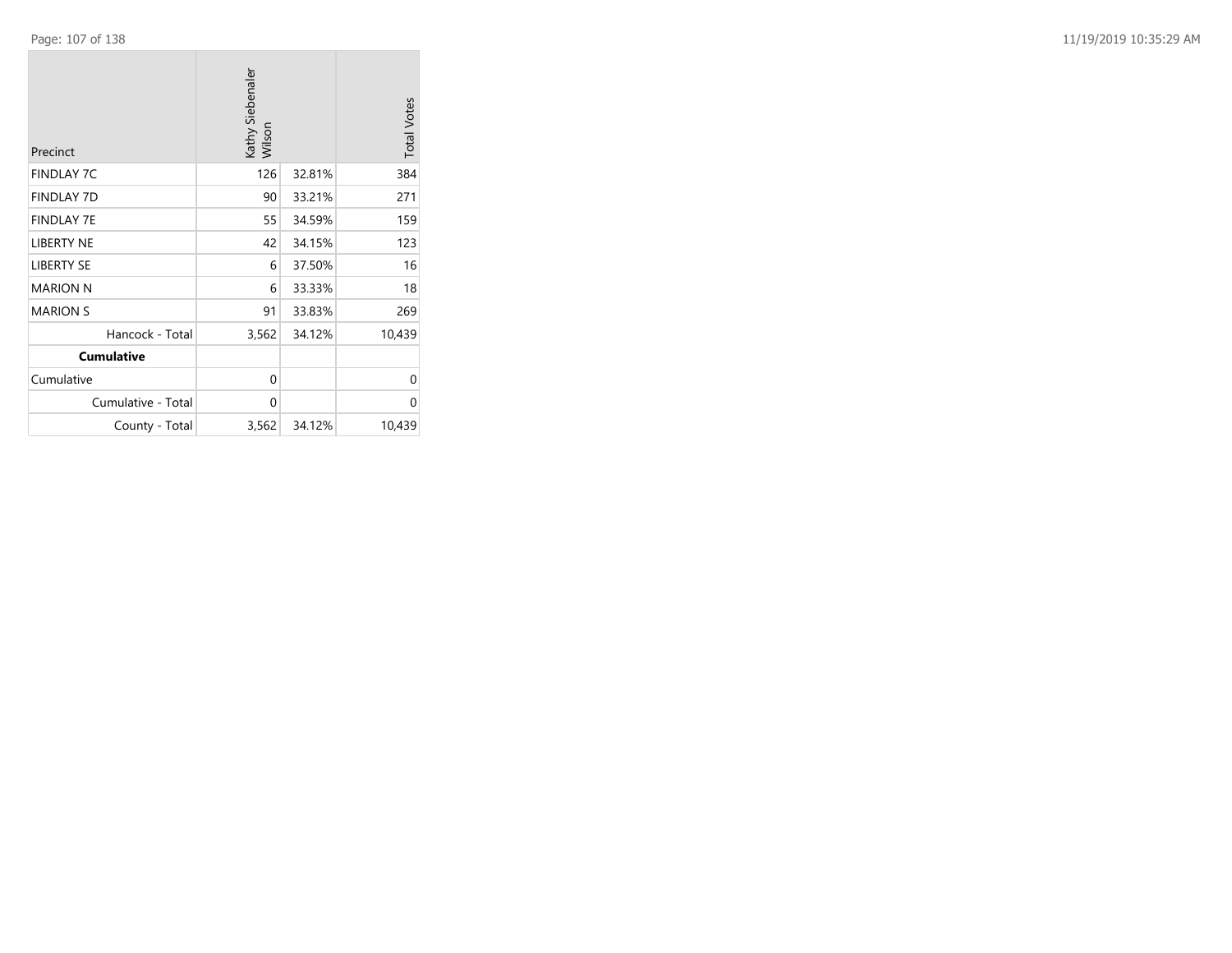#### **Board of Education for Fostoria CSD (Vote for 2)**

| Precinct           | <b>Times Cast</b> | Registered<br>Voters |
|--------------------|-------------------|----------------------|
| County             |                   |                      |
| Hancock            |                   |                      |
| <b>FOSTORIA S</b>  | 76                | 606                  |
| <b>FOSTORIA N</b>  | 172               | 959                  |
| Hancock - Total    | 248               | 1,565                |
| <b>Cumulative</b>  |                   |                      |
| Cumulative         | 0                 | U                    |
| Cumulative - Total | 0                 | 0                    |
| County - Total     | 248               | 1,565                |

| Precinct           | Tom Grine    |        | Thomas Guernsey |        | <b>Total Votes</b> |
|--------------------|--------------|--------|-----------------|--------|--------------------|
| County             |              |        |                 |        |                    |
| <b>Hancock</b>     |              |        |                 |        |                    |
| <b>FOSTORIA S</b>  | 55           | 54.46% | 46              | 45.54% | 101                |
| <b>FOSTORIA N</b>  | 126          | 52.07% | 116             | 47.93% | 242                |
| Hancock - Total    | 181          | 52.77% | 162             | 47.23% | 343                |
| <b>Cumulative</b>  |              |        |                 |        |                    |
| Cumulative         | $\mathbf{0}$ |        | $\mathbf{0}$    |        | $\mathbf 0$        |
| Cumulative - Total | $\mathbf 0$  |        | $\mathbf 0$     |        | $\mathbf 0$        |
| County - Total     | 181          | 52.77% | 162             | 47.23% | 343                |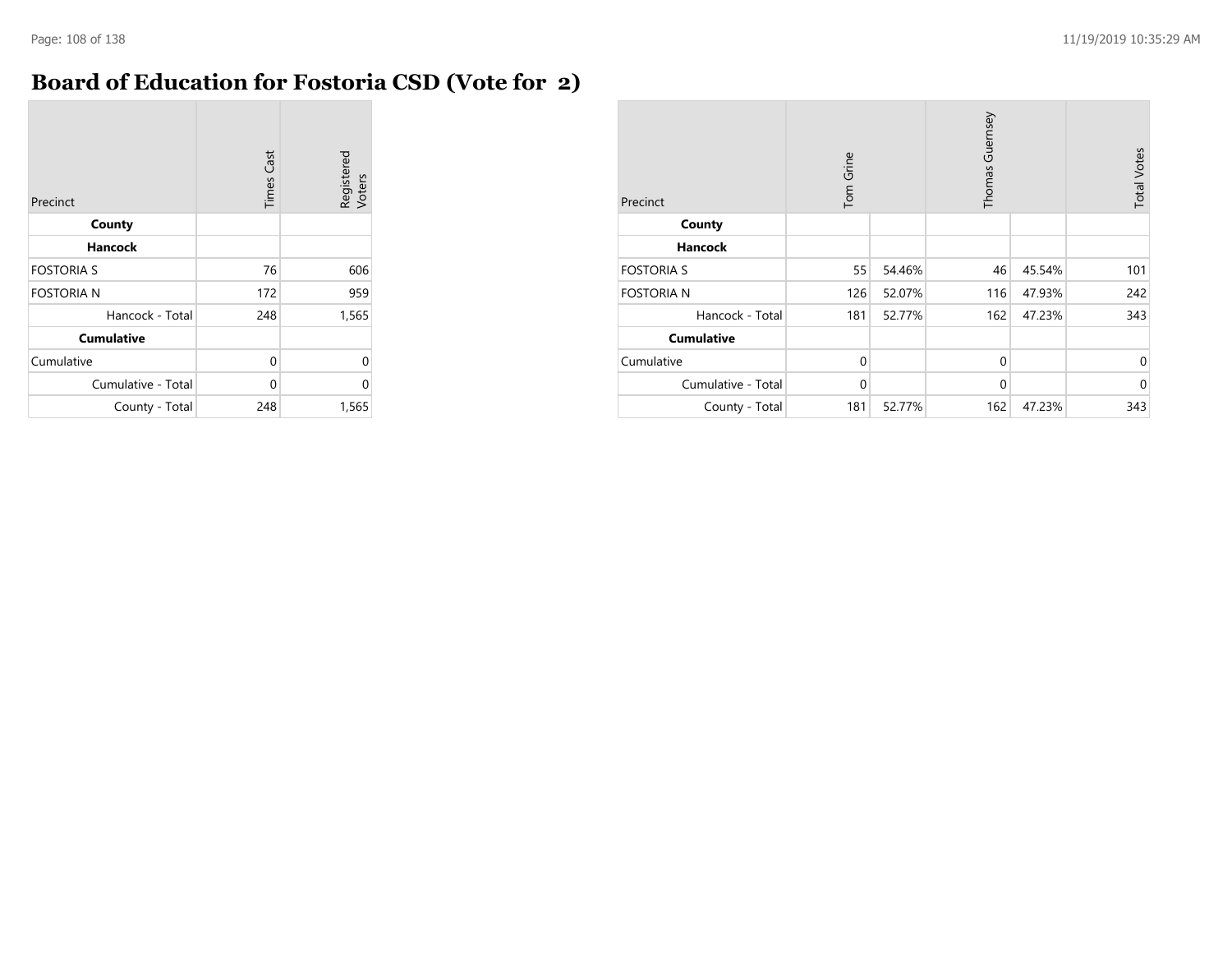### **Board of Education for Arcadia LSD (Vote for 2)**

| Precinct           | <b>Times Cast</b> | Registered<br>Voters |
|--------------------|-------------------|----------------------|
| County             |                   |                      |
| Hancock            |                   |                      |
| <b>FOSTORIA S</b>  | 41                | 283                  |
| <b>FOSTORIA N</b>  | 1                 | 4                    |
| <b>BIGLICK</b>     | 120               | 469                  |
| CASS               | 63                | 257                  |
| <b>MARION N</b>    | 21                | 119                  |
| <b>MARION S</b>    | $\overline{2}$    | 2                    |
| <b>WASHINGTON</b>  | 298               | 1,014                |
| Hancock - Total    | 546               | 2,148                |
| <b>Cumulative</b>  |                   |                      |
| Cumulative         | 0                 | 0                    |
| Cumulative - Total | 0                 | 0                    |
| County - Total     | 546               | 2,148                |

| Precinct           | <b>Total Votes</b> | Lindsey Boes<br>Qualified Write In |        | Mark A. Bowman<br>Qualified Write In |        |  |
|--------------------|--------------------|------------------------------------|--------|--------------------------------------|--------|--|
| County             |                    |                                    |        |                                      |        |  |
| <b>Hancock</b>     |                    |                                    |        |                                      |        |  |
| <b>FOSTORIA S</b>  | 32                 | 13                                 | 40.63% | 10                                   | 31.25% |  |
| <b>FOSTORIA N</b>  | $\mathbf 0$        | $\mathbf 0$                        |        | $\mathbf 0$                          |        |  |
| <b>BIGLICK</b>     | 154                | 87                                 | 56.49% | 13                                   | 8.44%  |  |
| CASS               | 73                 | 33                                 | 45.21% | 10                                   | 13.70% |  |
| <b>MARION N</b>    | 31                 | 12                                 | 38.71% | 6                                    | 19.35% |  |
| <b>MARION S</b>    | $\mathbf 0$        | $\mathbf 0$                        |        | $\mathbf{0}$                         |        |  |
| <b>WASHINGTON</b>  | 392                | 184                                | 46.94% | 64                                   | 16.33% |  |
| Hancock - Total    | 682                | 329                                | 48.24% | 103                                  | 15.10% |  |
| <b>Cumulative</b>  |                    |                                    |        |                                      |        |  |
| Cumulative         | $\mathbf 0$        | $\mathbf{0}$                       |        | $\Omega$                             |        |  |
| Cumulative - Total | $\Omega$           | $\mathbf{0}$                       |        | $\Omega$                             |        |  |
| County - Total     | 682                | 329                                | 48.24% | 103                                  | 15.10% |  |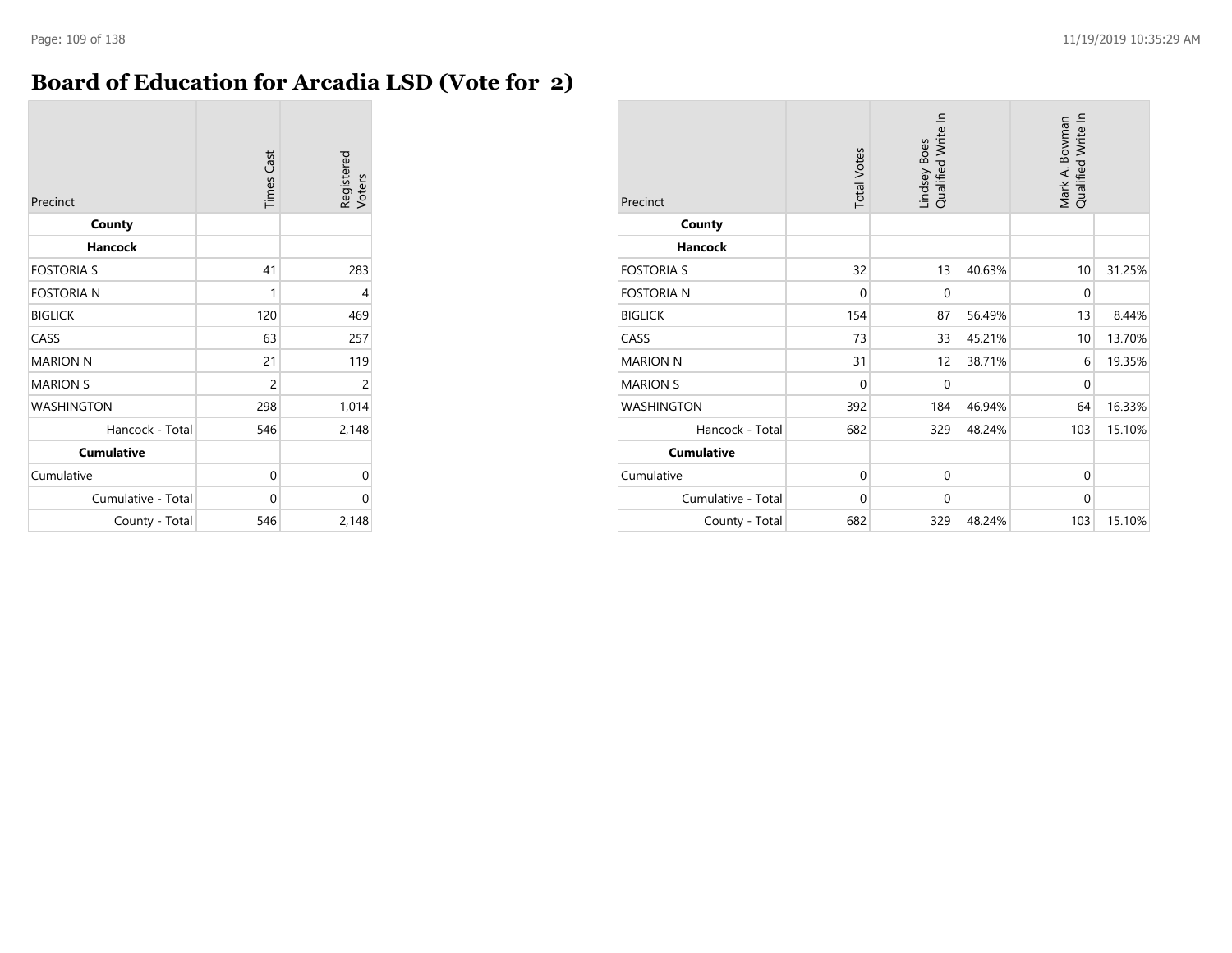| Precinct           | John Sparks<br>Qualified Write In |        |
|--------------------|-----------------------------------|--------|
| County             |                                   |        |
| Hancock            |                                   |        |
| <b>FOSTORIA S</b>  | 9                                 | 28.13% |
| <b>FOSTORIA N</b>  | 0                                 |        |
| <b>BIGLICK</b>     | 54                                | 35.06% |
| CASS               | 30                                | 41.10% |
| <b>MARION N</b>    | 13                                | 41.94% |
| <b>MARION S</b>    | 0                                 |        |
| <b>WASHINGTON</b>  | 144                               | 36.73% |
| Hancock - Total    | 250                               | 36.66% |
| <b>Cumulative</b>  |                                   |        |
| Cumulative         | 0                                 |        |
| Cumulative - Total | 0                                 |        |
| County - Total     | 250                               | 36.66% |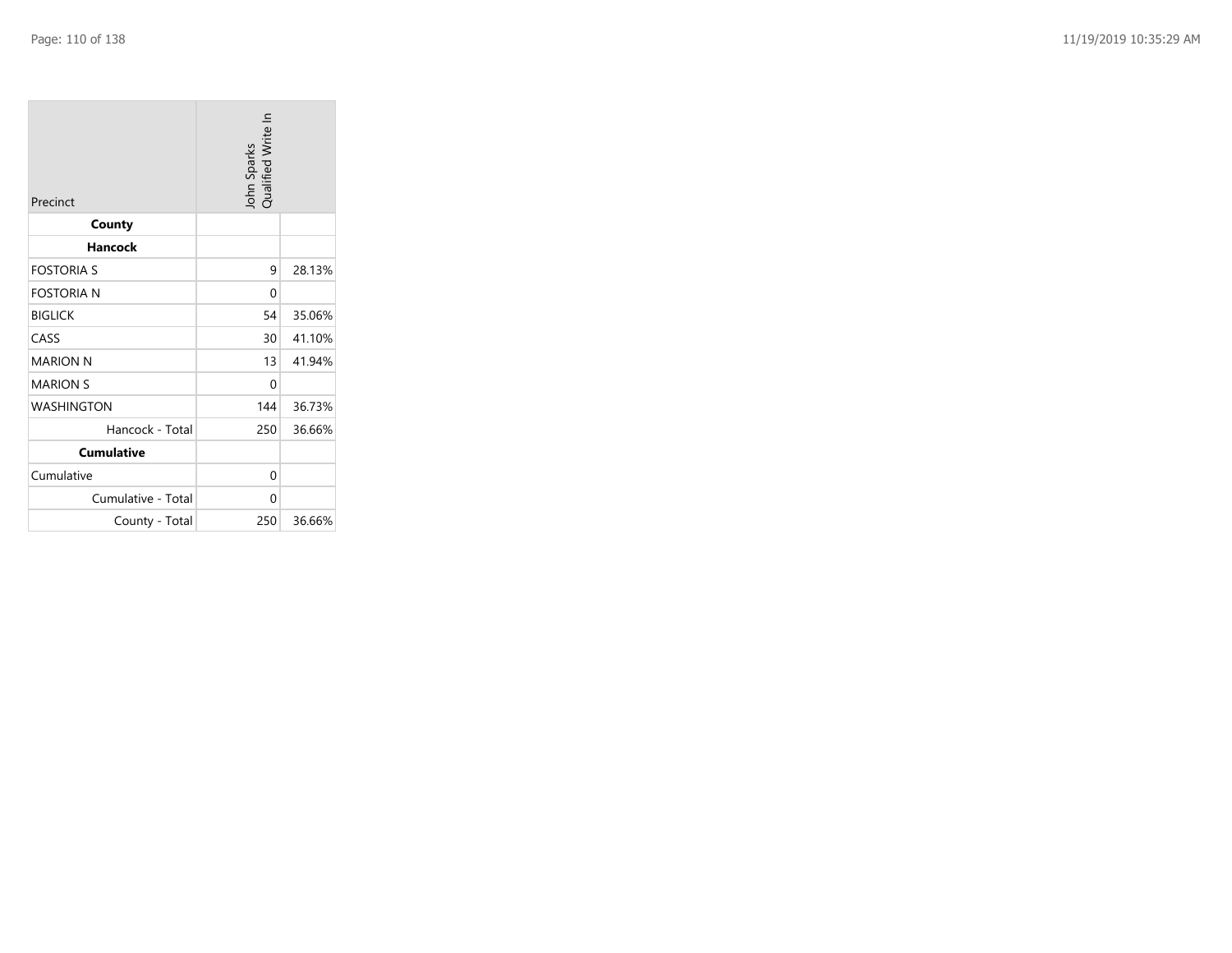# **Board of Education for Arlington LSD (Vote for 2)**

| Precinct           | <b>Times Cast</b> | Registered<br>Voters |
|--------------------|-------------------|----------------------|
| County             |                   |                      |
| <b>Hancock</b>     |                   |                      |
| <b>EAGLE</b>       | 51                | 243                  |
| <b>JACKSON</b>     | 34                | 333                  |
| <b>MADISON E</b>   | 124               | 664                  |
| <b>MADISON W</b>   | 142               | 845                  |
| <b>VAN BUREN</b>   | 29                | 251                  |
| Hancock - Total    | 380               | 2,336                |
| <b>Cumulative</b>  |                   |                      |
| Cumulative         | 0                 | 0                    |
| Cumulative - Total | $\Omega$          | 0                    |
| County - Total     | 380               | 2,336                |

| Precinct           | Craig P. Durliat |         | <b>Total Votes</b> |
|--------------------|------------------|---------|--------------------|
| County             |                  |         |                    |
| <b>Hancock</b>     |                  |         |                    |
| <b>EAGLE</b>       | 35               | 100.00% | 35                 |
| <b>JACKSON</b>     | 32               | 100.00% | 32                 |
| <b>MADISON E</b>   | 106              | 100.00% | 106                |
| <b>MADISON W</b>   | 114              | 100.00% | 114                |
| <b>VAN BUREN</b>   | 21               | 100.00% | 21                 |
| Hancock - Total    | 308              | 100.00% | 308                |
| <b>Cumulative</b>  |                  |         |                    |
| Cumulative         | 0                |         | 0                  |
| Cumulative - Total | 0                |         | 0                  |
| County - Total     | 308              | 100.00% | 308                |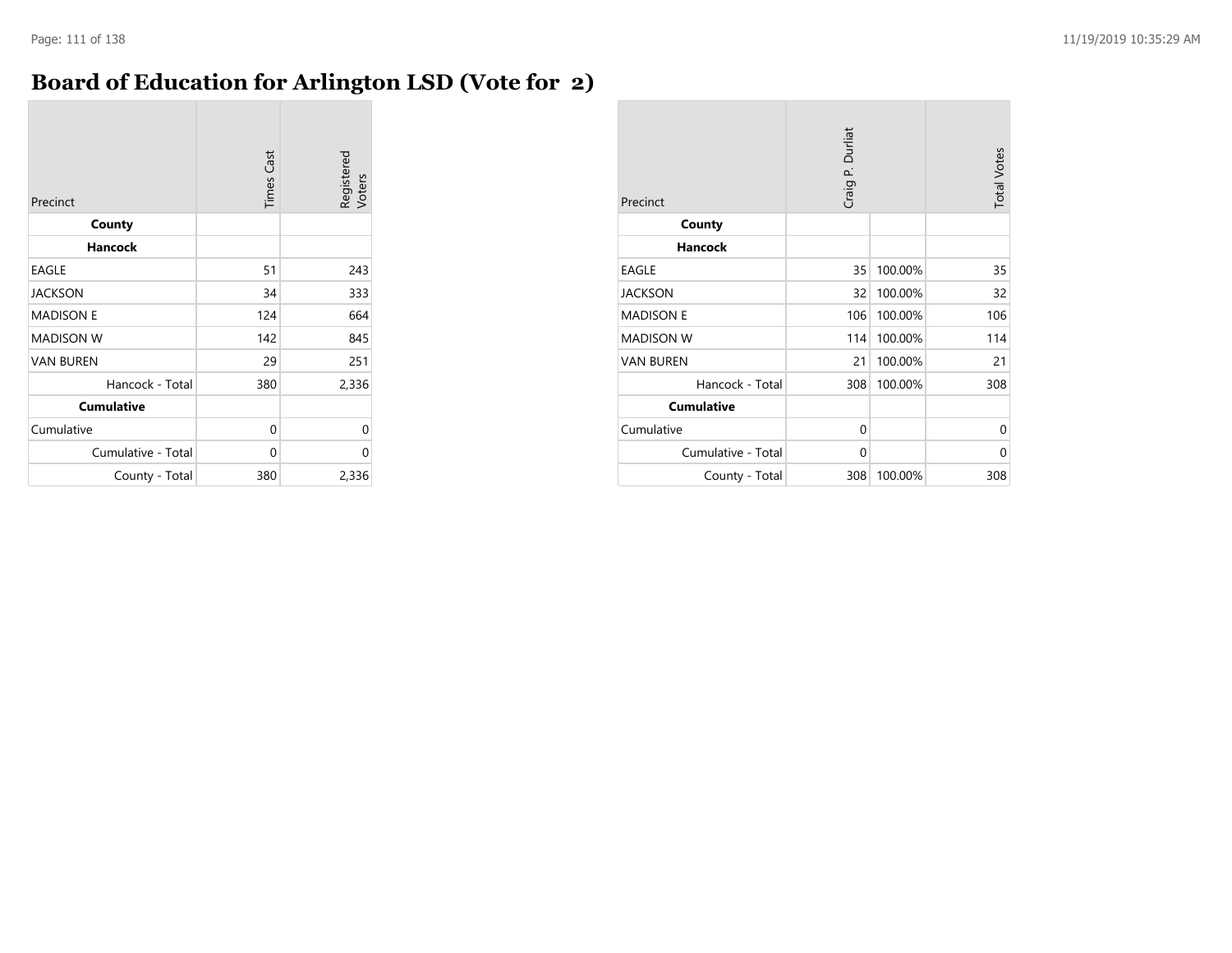### **Board of Education for Cory-Rawson LSD (Vote for 2)**

| Precinct           | <b>Times Cast</b> | Registered<br>Voters |
|--------------------|-------------------|----------------------|
| County             |                   |                      |
| <b>Hancock</b>     |                   |                      |
| <b>BLANCHARD</b>   | 10                | 37                   |
| <b>EAGLE</b>       | 109               | 409                  |
| ORANGE             | 153               | 662                  |
| <b>UNION E</b>     | 118               | 596                  |
| <b>UNION W</b>     | 170               | 599                  |
| <b>VAN BUREN</b>   | 88                | 376                  |
| Hancock - Total    | 648               | 2,679                |
| <b>Cumulative</b>  |                   |                      |
| Cumulative         | $\Omega$          | 0                    |
| Cumulative - Total | 0                 | 0                    |
| County - Total     | 648               | 2,679                |

| Precinct           | Jason Oman  |        | Stephanie Stauffer |        |
|--------------------|-------------|--------|--------------------|--------|
| County             |             |        |                    |        |
| <b>Hancock</b>     |             |        |                    |        |
| <b>BLANCHARD</b>   | 7           | 36.84% | 4                  | 21.05% |
| <b>EAGLE</b>       | 88          | 47.83% | 30                 | 16.30% |
| ORANGE             | 108         | 42.02% | 36                 | 14.01% |
| <b>UNION E</b>     | 95          | 42.99% | 50                 | 22.62% |
| <b>UNION W</b>     | 123         | 40.20% | 61                 | 19.93% |
| <b>VAN BUREN</b>   | 56          | 35.44% | 31                 | 19.62% |
| Hancock - Total    | 477         | 41.66% | 212                | 18.52% |
| <b>Cumulative</b>  |             |        |                    |        |
| Cumulative         | $\mathbf 0$ |        | $\Omega$           |        |
| Cumulative - Total | $\mathbf 0$ |        | $\Omega$           |        |
| County - Total     | 477         | 41.66% | 212                | 18.52% |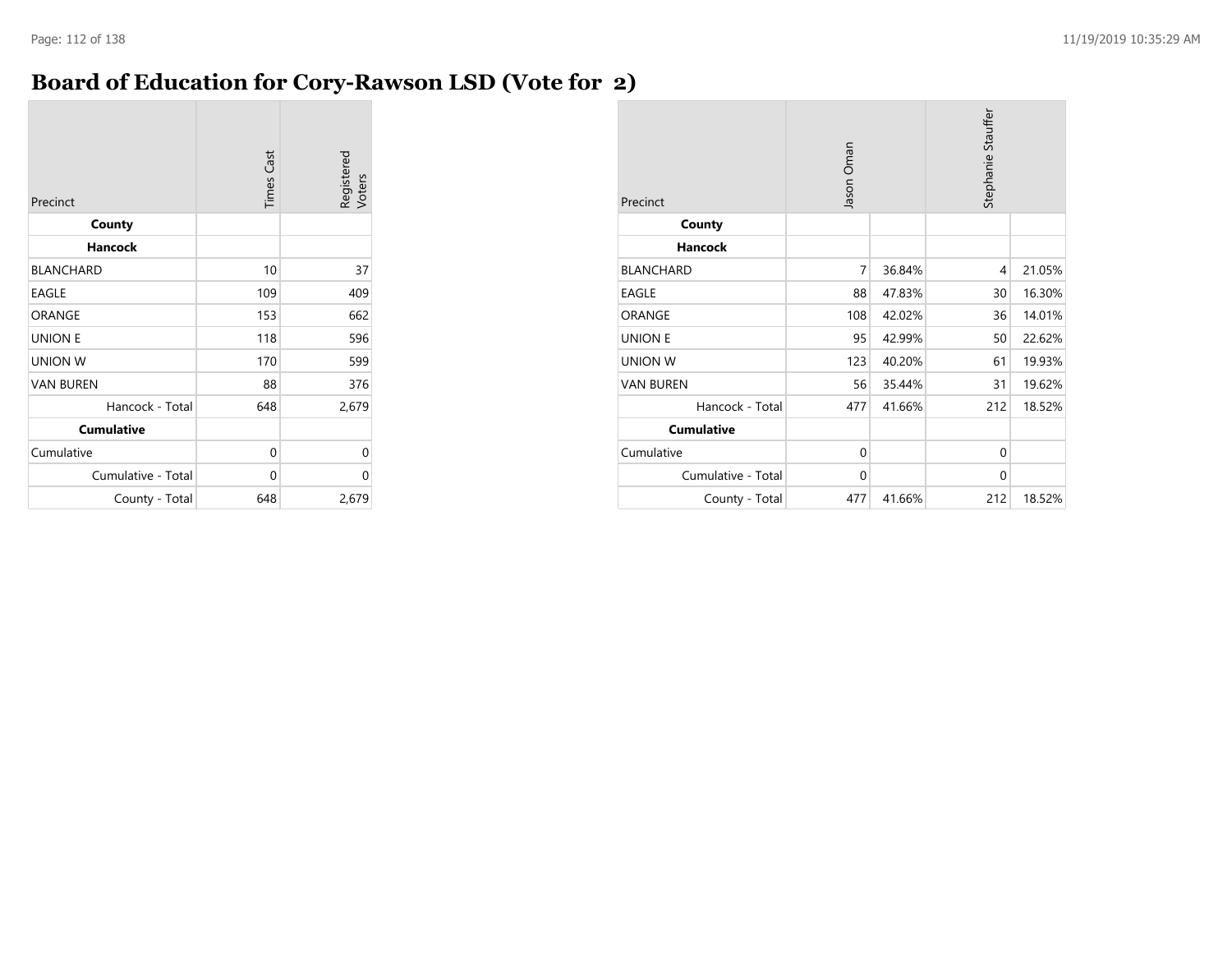| Precinct           | <b>Michael Walters</b> |        | <b>Total Votes</b> |
|--------------------|------------------------|--------|--------------------|
| County             |                        |        |                    |
| <b>Hancock</b>     |                        |        |                    |
| <b>BLANCHARD</b>   | 8                      | 42.11% | 19                 |
| <b>EAGLE</b>       | 66                     | 35.87% | 184                |
| ORANGE             | 113                    | 43.97% | 257                |
| <b>UNION E</b>     | 76                     | 34.39% | 221                |
| <b>UNION W</b>     | 122                    | 39.87% | 306                |
| <b>VAN BUREN</b>   | 71                     | 44.94% | 158                |
| Hancock - Total    | 456                    | 39.83% | 1,145              |
| <b>Cumulative</b>  |                        |        |                    |
| Cumulative         | 0                      |        | 0                  |
| Cumulative - Total | 0                      |        | 0                  |
| County - Total     | 456                    | 39.83% | 1,145              |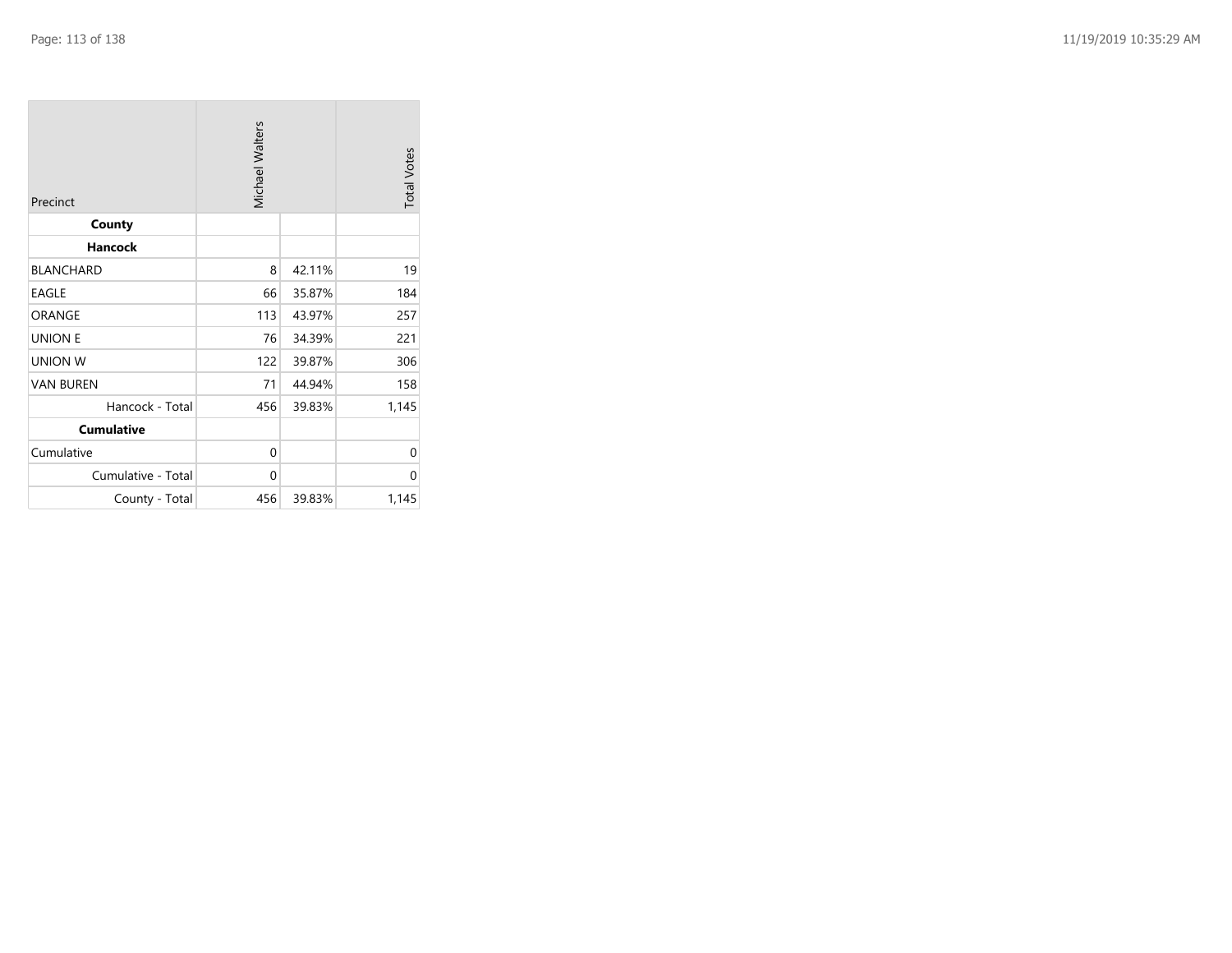$\sim$ 

# **Board of Education for Elmwood LSD (Vote for 3)**

| Precinct           | <b>Times Cast</b> | Registered<br>Voters |
|--------------------|-------------------|----------------------|
| County             |                   |                      |
| <b>Hancock</b>     |                   |                      |
| CASS               | 10                | 63                   |
| Hancock - Total    | 10                | 63                   |
| <b>Cumulative</b>  |                   |                      |
| Cumulative         | 0                 | U                    |
| Cumulative - Total | 0                 | U                    |
| County - Total     | 10                | 63                   |

| Precinct           | Melanie Davis |        | Ryan Lee |        |
|--------------------|---------------|--------|----------|--------|
| County             |               |        |          |        |
| <b>Hancock</b>     |               |        |          |        |
| CASS               | 7             | 29.17% | 8        | 33.33% |
| Hancock - Total    | 7             | 29.17% | 8        | 33.33% |
| <b>Cumulative</b>  |               |        |          |        |
| Cumulative         | $\Omega$      |        | $\Omega$ |        |
| Cumulative - Total | $\mathbf 0$   |        | $\Omega$ |        |
| County - Total     | 7             | 29.17% | 8        | 33.33% |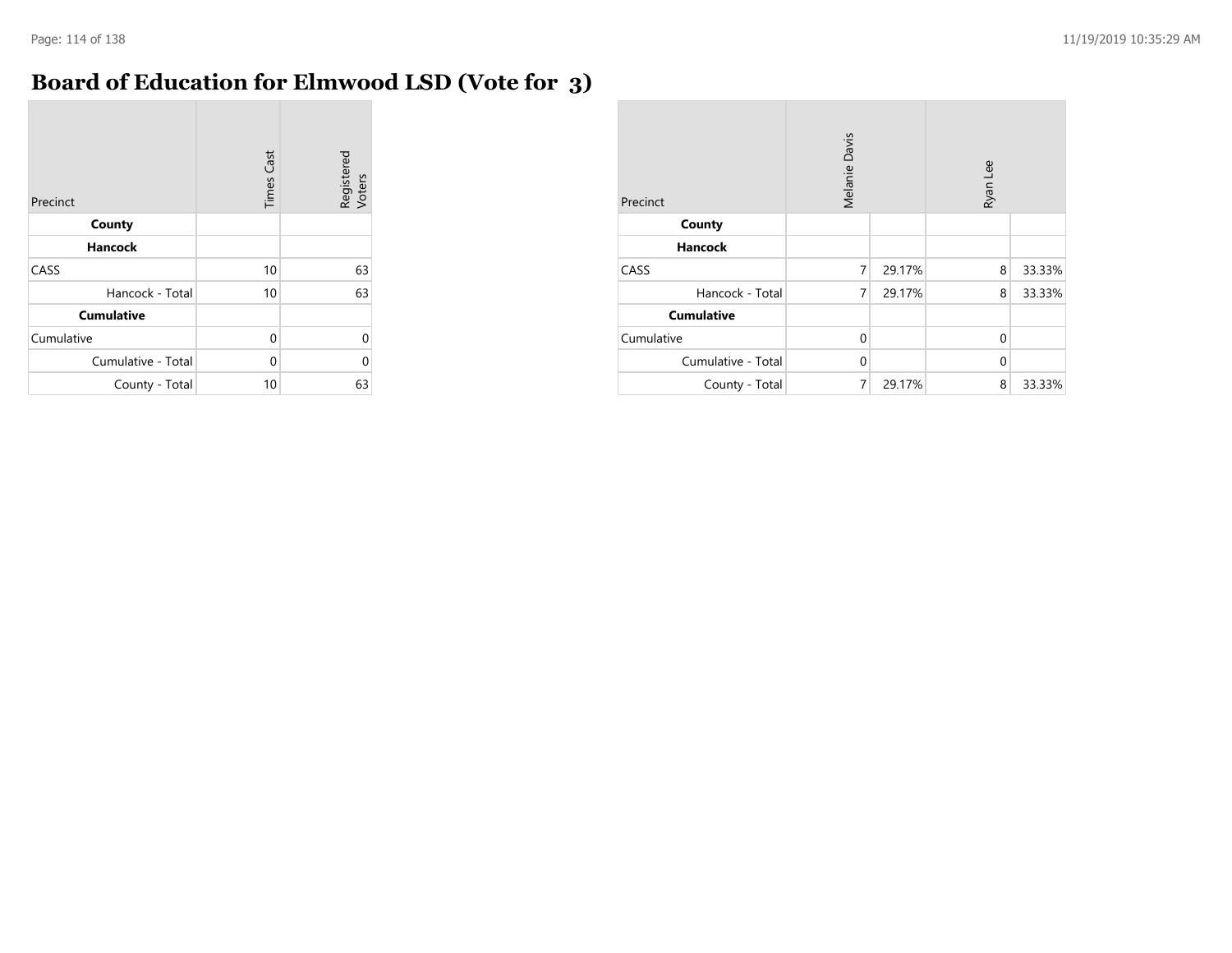| Precinct           | Jeremie<br>Pennington |        | Debora Reynolds |       | <b>Total Votes</b> |
|--------------------|-----------------------|--------|-----------------|-------|--------------------|
| County             |                       |        |                 |       |                    |
| <b>Hancock</b>     |                       |        |                 |       |                    |
| CASS               | $\overline{7}$        | 29.17% | 2               | 8.33% | 24                 |
| Hancock - Total    | 7                     | 29.17% | $\overline{c}$  | 8.33% | 24                 |
| <b>Cumulative</b>  |                       |        |                 |       |                    |
| Cumulative         | $\mathbf{0}$          |        | $\Omega$        |       | $\Omega$           |
| Cumulative - Total | $\mathbf 0$           |        | $\Omega$        |       | 0                  |
| County - Total     | 7                     | 29.17% | $\overline{c}$  | 8.33% | 24                 |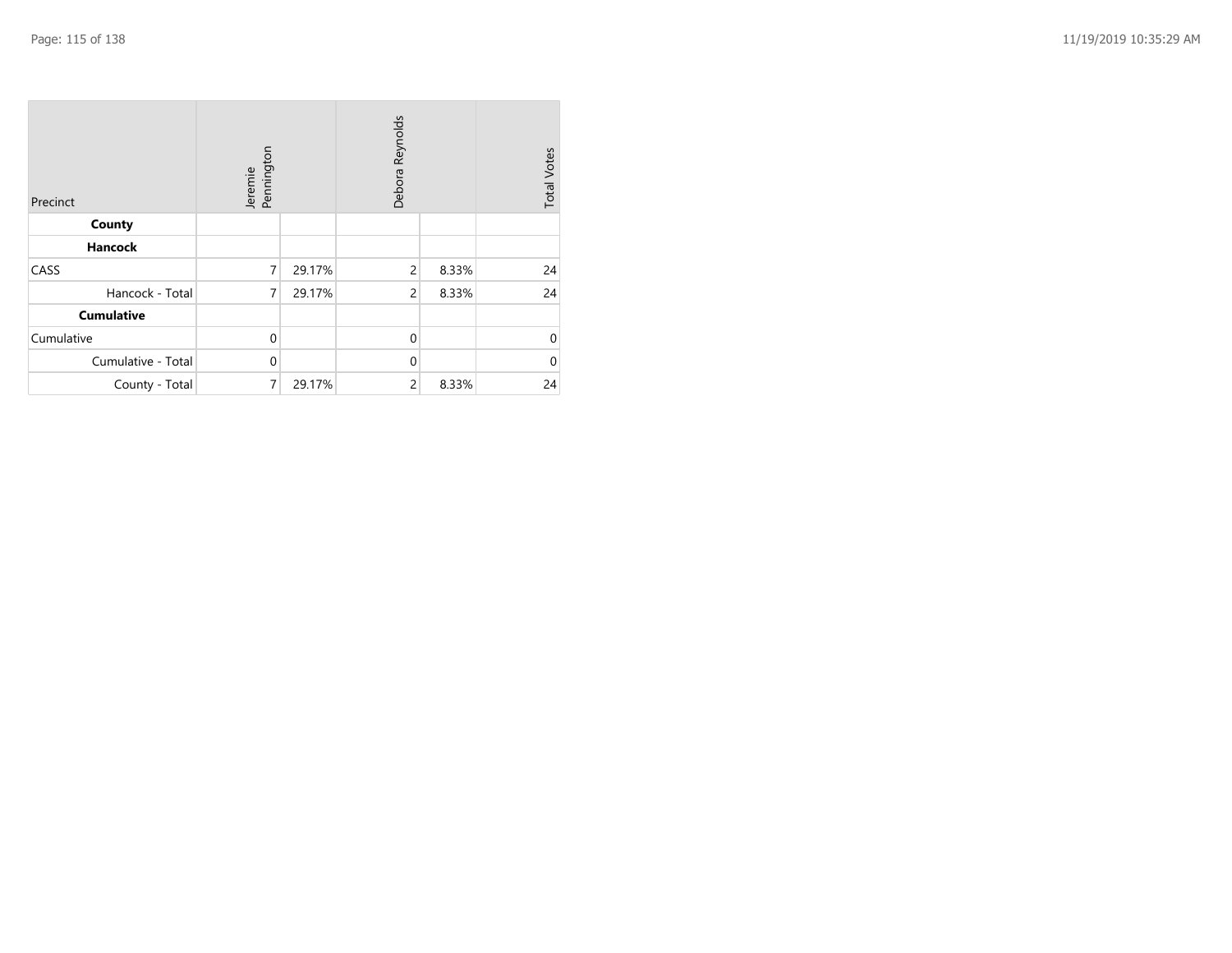**COL** 

### **Board of Education for Hardin Northern LSD (Vote for 3)**

| Precinct           | <b>Times Cast</b> | Registered<br>Voters |
|--------------------|-------------------|----------------------|
| County             |                   |                      |
| <b>Hancock</b>     |                   |                      |
| <b>VAN BUREN</b>   | 3                 | 60                   |
| Hancock - Total    | 3                 | 60                   |
| <b>Cumulative</b>  |                   |                      |
| Cumulative         | 0                 | 0                    |
| Cumulative - Total | $\Omega$          | 0                    |
| County - Total     | 3                 | 60                   |

| Precinct           | Michelle Obenour |         | <b>Total Votes</b> | 드<br>Qualified Write<br>Joshua Grappy |       |
|--------------------|------------------|---------|--------------------|---------------------------------------|-------|
| County             |                  |         |                    |                                       |       |
| <b>Hancock</b>     |                  |         |                    |                                       |       |
| <b>VAN BUREN</b>   | $\overline{c}$   | 100.00% | 2                  | $\mathbf 0$                           | 0.00% |
| Hancock - Total    | $\overline{2}$   | 100.00% | 2                  | $\Omega$                              | 0.00% |
| <b>Cumulative</b>  |                  |         |                    |                                       |       |
| Cumulative         | $\mathbf 0$      |         | $\mathbf{0}$       | $\Omega$                              |       |
| Cumulative - Total | $\mathbf 0$      |         | $\mathbf 0$        | $\Omega$                              |       |
| County - Total     | $\overline{2}$   | 100.00% | 2                  | $\mathbf 0$                           | 0.00% |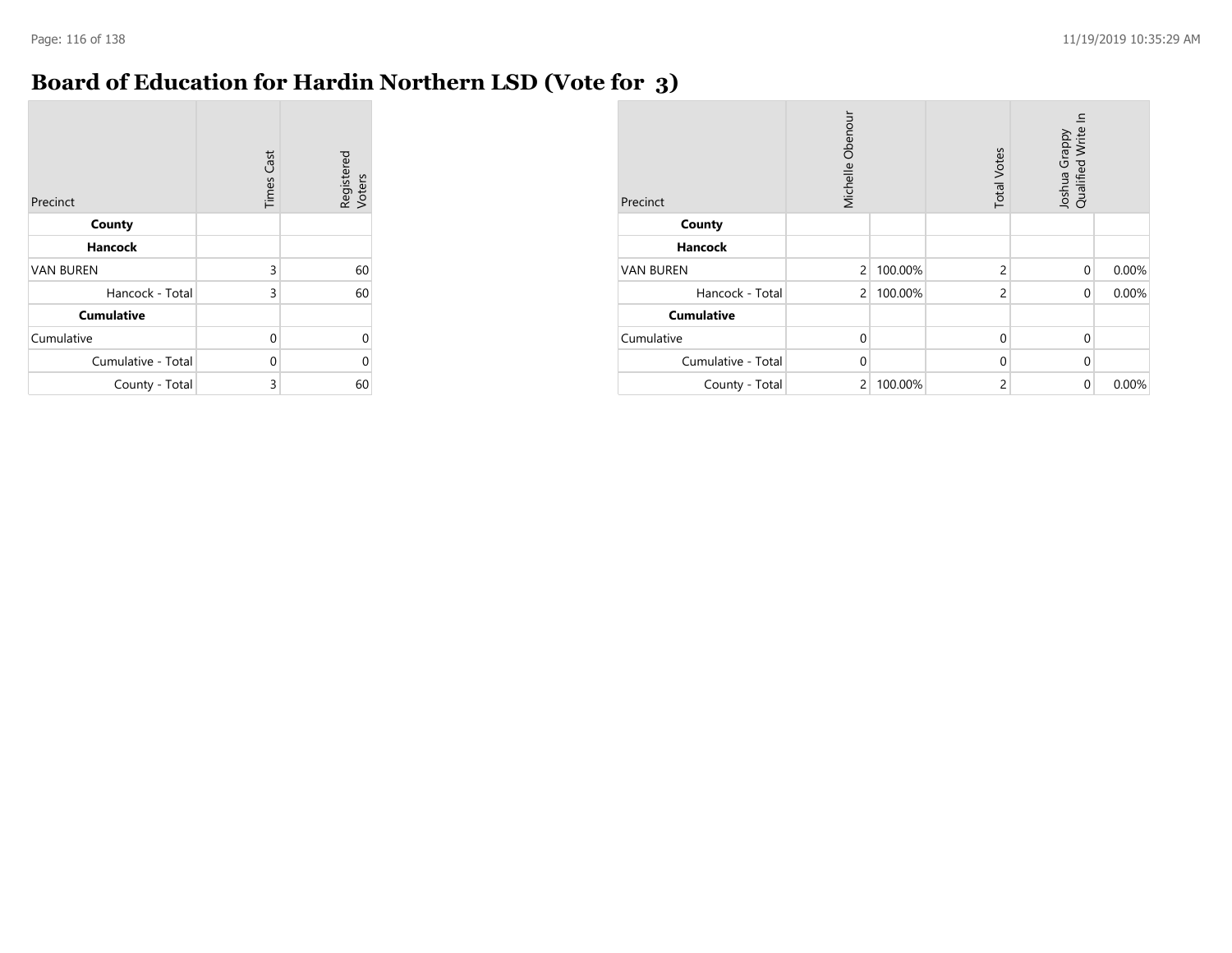| Precinct           | Jere Souder<br>Qualified Write In |          |
|--------------------|-----------------------------------|----------|
| County             |                                   |          |
| Hancock            |                                   |          |
| <b>VAN BUREN</b>   | 0                                 | 0.00%    |
| Hancock - Total    | 0                                 | 0.00%    |
| <b>Cumulative</b>  |                                   |          |
| Cumulative         | 0                                 |          |
| Cumulative - Total | 0                                 |          |
| County - Total     | 0                                 | $0.00\%$ |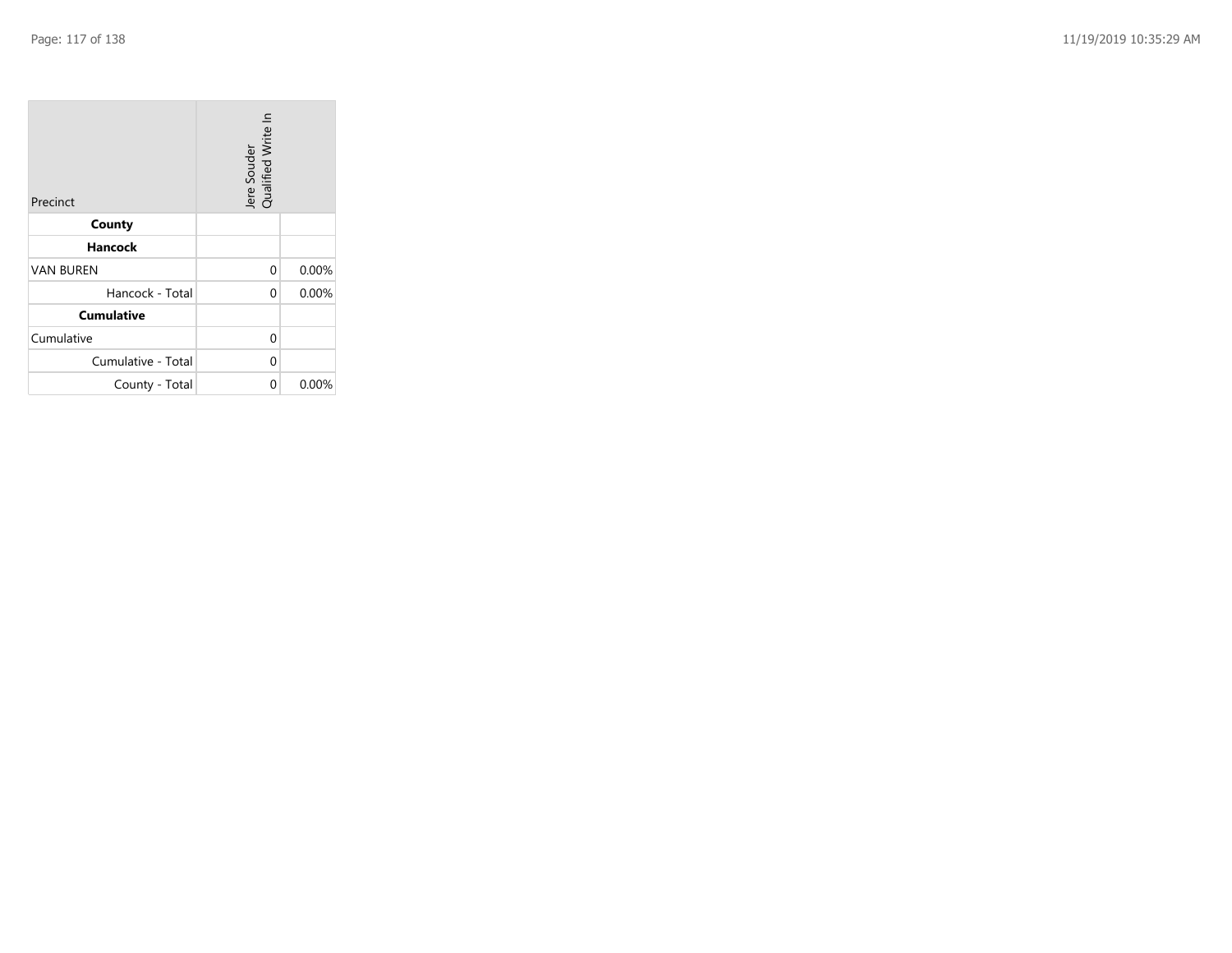### **Board of Education for Liberty-Benton LSD (Vote for 2)**

| Precinct           | <b>Times Cast</b> | Registered<br>Voters |
|--------------------|-------------------|----------------------|
| County             |                   |                      |
| <b>Hancock</b>     |                   |                      |
| <b>FINDLAY 5D</b>  | 33                | 97                   |
| <b>BLANCHARD</b>   | 191               | 511                  |
| <b>EAGLE</b>       | 49                | 152                  |
| <b>LIBERTY N</b>   | 210               | 743                  |
| <b>LIBERTY NE</b>  | 58                | 194                  |
| <b>LIBERTY NW</b>  | 354               | 1,059                |
| <b>LIBERTY SE</b>  | 166               | 1,004                |
| <b>LIBERTY SW</b>  | 330               | 970                  |
| Hancock - Total    | 1,391             | 4,730                |
| <b>Cumulative</b>  |                   |                      |
| Cumulative         | 0                 | 0                    |
| Cumulative - Total | 0                 | 0                    |
| County - Total     | 1,391             | 4,730                |

| Precinct           | Mark Badertscher |        | Stephen S. Benson |        | <b>Total Votes</b> |
|--------------------|------------------|--------|-------------------|--------|--------------------|
| County             |                  |        |                   |        |                    |
| <b>Hancock</b>     |                  |        |                   |        |                    |
| <b>FINDLAY 5D</b>  | 25               | 49.02% | 26                | 50.98% | 51                 |
| <b>BLANCHARD</b>   | 134              | 54.03% | 114               | 45.97% | 248                |
| <b>EAGLE</b>       | 34               | 48.57% | 36                | 51.43% | 70                 |
| <b>LIBERTY N</b>   | 149              | 49.50% | 152               | 50.50% | 301                |
| <b>LIBERTY NE</b>  | 38               | 50.00% | 38                | 50.00% | 76                 |
| <b>LIBERTY NW</b>  | 247              | 49.01% | 257               | 50.99% | 504                |
| <b>LIBERTY SE</b>  | 133              | 54.07% | 113               | 45.93% | 246                |
| <b>LIBERTY SW</b>  | 230              | 52.04% | 212               | 47.96% | 442                |
| Hancock - Total    | 990              | 51.08% | 948               | 48.92% | 1,938              |
| <b>Cumulative</b>  |                  |        |                   |        |                    |
| Cumulative         | $\mathbf 0$      |        | $\mathbf{0}$      |        | $\mathbf 0$        |
| Cumulative - Total | $\mathbf 0$      |        | $\mathbf{0}$      |        | $\mathbf 0$        |
| County - Total     | 990              | 51.08% | 948               | 48.92% | 1,938              |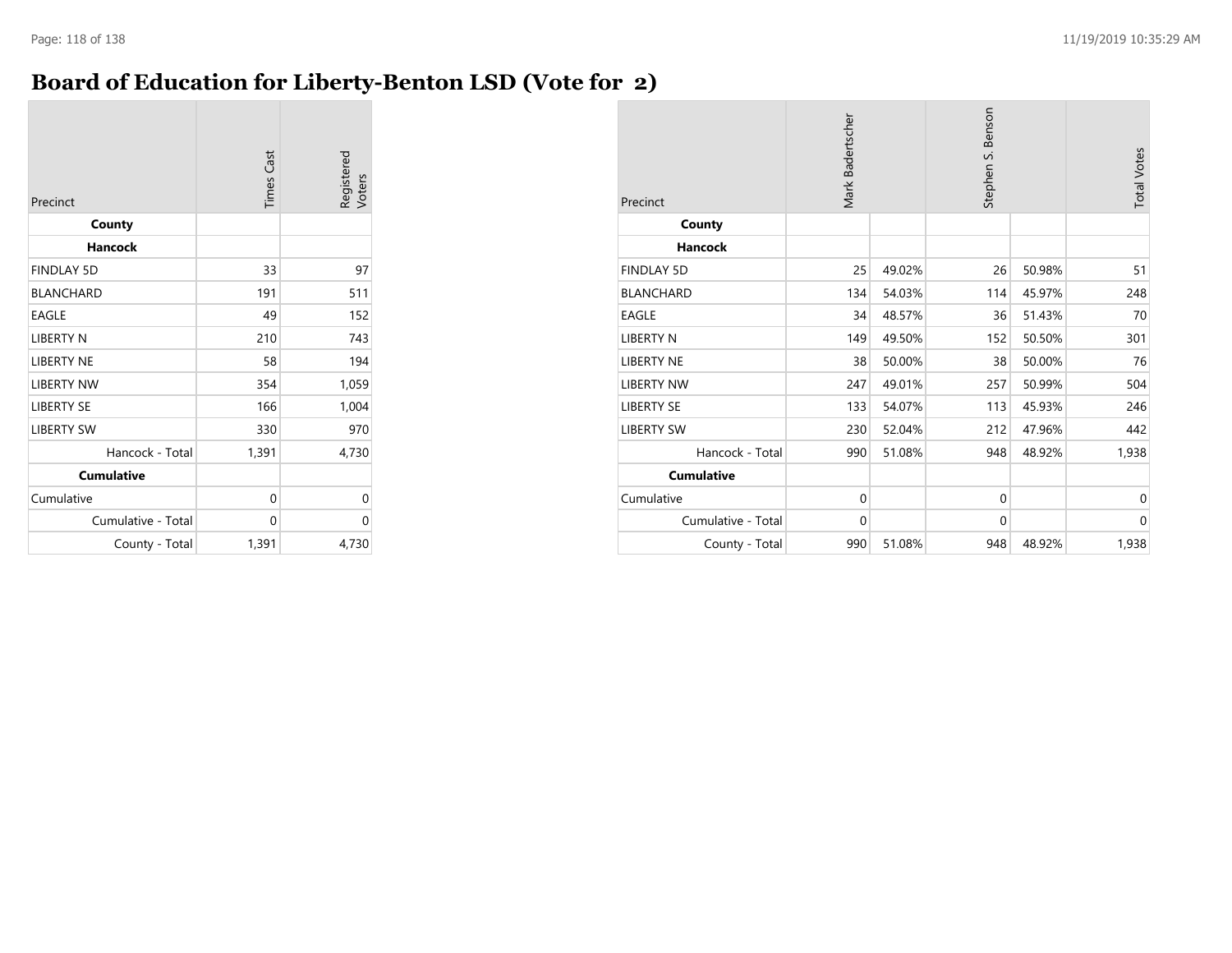### **Board of Education for McComb LSD (Vote for 2)**

| Precinct           | <b>Times Cast</b> | Registered<br>Voters |
|--------------------|-------------------|----------------------|
| County             |                   |                      |
| <b>Hancock</b>     |                   |                      |
| <b>BLANCHARD</b>   | 47                | 238                  |
| <b>LIBERTY NW</b>  | 1                 | $\overline{c}$       |
| <b>MCCOMB</b>      | 123               | 923                  |
| PLEASANT           | 71                | 539                  |
| <b>PORTAGE</b>     | 42                | 247                  |
| Hancock - Total    | 284               | 1,949                |
| <b>Cumulative</b>  |                   |                      |
| Cumulative         | 0                 | 0                    |
| Cumulative - Total | 0                 | 0                    |
| County - Total     | 284               | 1,949                |

| Precinct           | Samantha Clark |        | <b>Total Votes</b> | Lisa Mansfield<br>Qualified Write In |        |
|--------------------|----------------|--------|--------------------|--------------------------------------|--------|
| County             |                |        |                    |                                      |        |
| <b>Hancock</b>     |                |        |                    |                                      |        |
| <b>BLANCHARD</b>   | 43             | 95.56% | 45                 | $\overline{c}$                       | 4.44%  |
| <b>LIBERTY NW</b>  | $\mathbf 0$    |        | $\Omega$           | $\mathbf{0}$                         |        |
| <b>MCCOMB</b>      | 104            | 91.23% | 114                | 10                                   | 8.77%  |
| PLEASANT           | 64             | 92.75% | 69                 | 5                                    | 7.25%  |
| <b>PORTAGE</b>     | 32             | 86.49% | 37                 | 5                                    | 13.51% |
| Hancock - Total    | 243            | 91.70% | 265                | 22                                   | 8.30%  |
| <b>Cumulative</b>  |                |        |                    |                                      |        |
| Cumulative         | $\mathbf{0}$   |        | $\mathbf{0}$       | $\mathbf{0}$                         |        |
| Cumulative - Total | $\mathbf 0$    |        | $\mathbf{0}$       | $\mathbf{0}$                         |        |
| County - Total     | 243            | 91.70% | 265                | 22                                   | 8.30%  |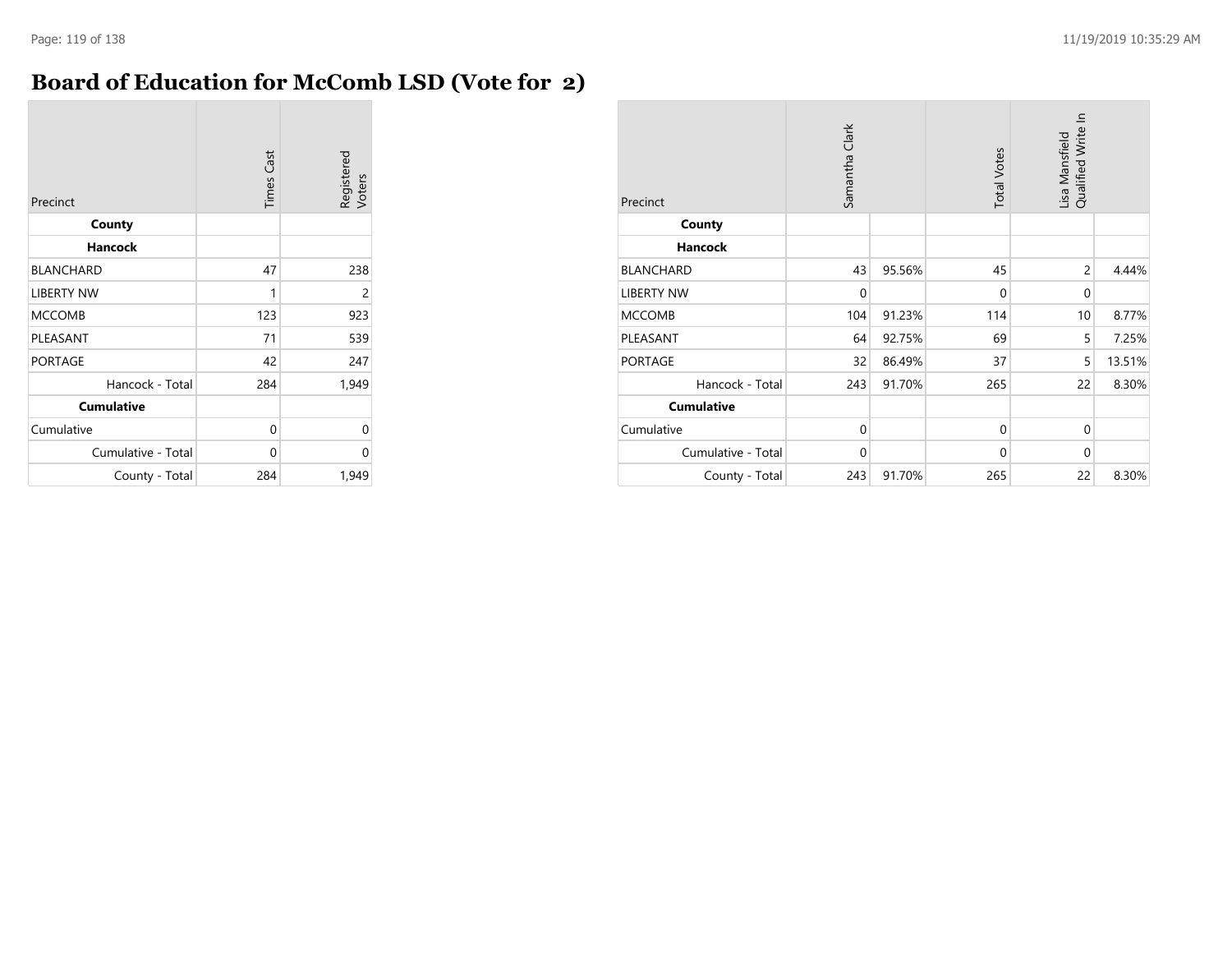### **Board of Education for McComb LSD - Unexpired Term Ending 12/31/2021 (Vote for 1)**

| Precinct           | <b>Times Cast</b> | Registered<br>Voters |
|--------------------|-------------------|----------------------|
| County             |                   |                      |
| <b>Hancock</b>     |                   |                      |
| <b>BLANCHARD</b>   | 47                | 238                  |
| <b>LIBERTY NW</b>  | 1                 | 2                    |
| <b>MCCOMB</b>      | 123               | 923                  |
| PLEASANT           | 71                | 539                  |
| <b>PORTAGE</b>     | 42                | 247                  |
| Hancock - Total    | 284               | 1,949                |
| <b>Cumulative</b>  |                   |                      |
| Cumulative         | 0                 | 0                    |
| Cumulative - Total | $\Omega$          | 0                    |
| County - Total     | 284               | 1,949                |

| Precinct           | No Valid Petition<br>Filed | <b>Total Votes</b> |
|--------------------|----------------------------|--------------------|
| County             |                            |                    |
| <b>Hancock</b>     |                            |                    |
| <b>BLANCHARD</b>   |                            | 0                  |
| <b>LIBERTY NW</b>  |                            | $\Omega$           |
| <b>MCCOMB</b>      |                            | 0                  |
| PLEASANT           |                            | 0                  |
| <b>PORTAGE</b>     |                            | 0                  |
| Hancock - Total    |                            | 0                  |
| <b>Cumulative</b>  |                            |                    |
| Cumulative         |                            | 0                  |
| Cumulative - Total |                            | 0                  |
| County - Total     |                            | 0                  |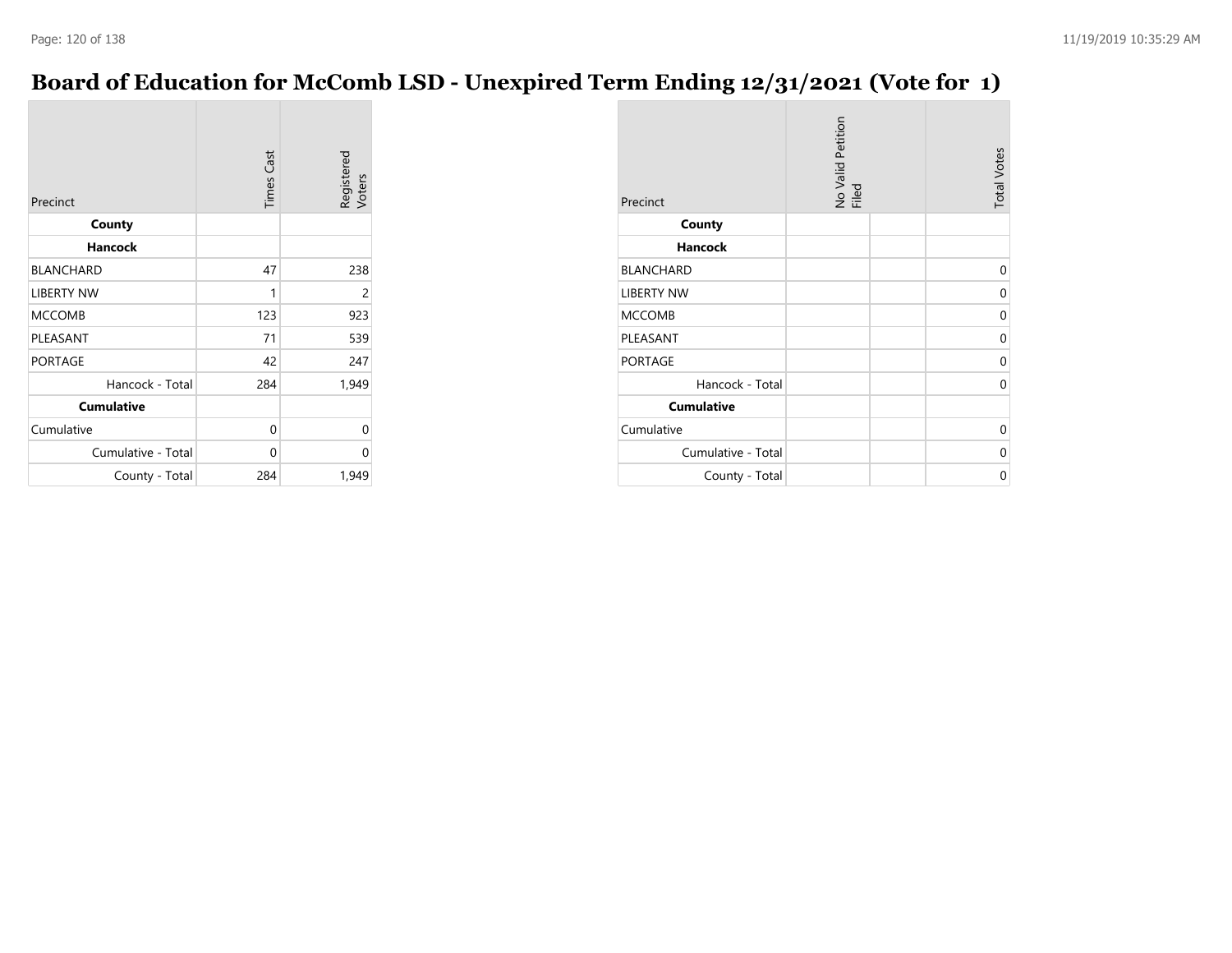**COL** 

### **Board of Education for North Baltimore LSD (Vote for 2)**

| Precinct           | <b>Times Cast</b> | Registered<br>Voters |
|--------------------|-------------------|----------------------|
| County             |                   |                      |
| <b>Hancock</b>     |                   |                      |
| <b>ALLEN W</b>     | 2                 | 3                    |
| Hancock - Total    | $\overline{c}$    | 3                    |
| <b>Cumulative</b>  |                   |                      |
| Cumulative         | 0                 | U                    |
| Cumulative - Total | $\Omega$          | 0                    |
| County - Total     | 2                 | 3                    |

| Precinct           | Jaimye Jo Bushey |        | Tami Thomas    |        | <b>Total Votes</b> |
|--------------------|------------------|--------|----------------|--------|--------------------|
| County             |                  |        |                |        |                    |
| <b>Hancock</b>     |                  |        |                |        |                    |
| <b>ALLEN W</b>     | $\overline{2}$   | 50.00% | $\overline{2}$ | 50.00% | 4                  |
| Hancock - Total    | $\overline{2}$   | 50.00% | $\overline{2}$ | 50.00% | 4                  |
| <b>Cumulative</b>  |                  |        |                |        |                    |
| Cumulative         | $\mathbf 0$      |        | $\mathbf 0$    |        | $\mathbf 0$        |
| Cumulative - Total | $\Omega$         |        | $\mathbf 0$    |        | $\mathbf{0}$       |
| County - Total     | $\overline{2}$   | 50.00% | $\overline{c}$ | 50.00% | 4                  |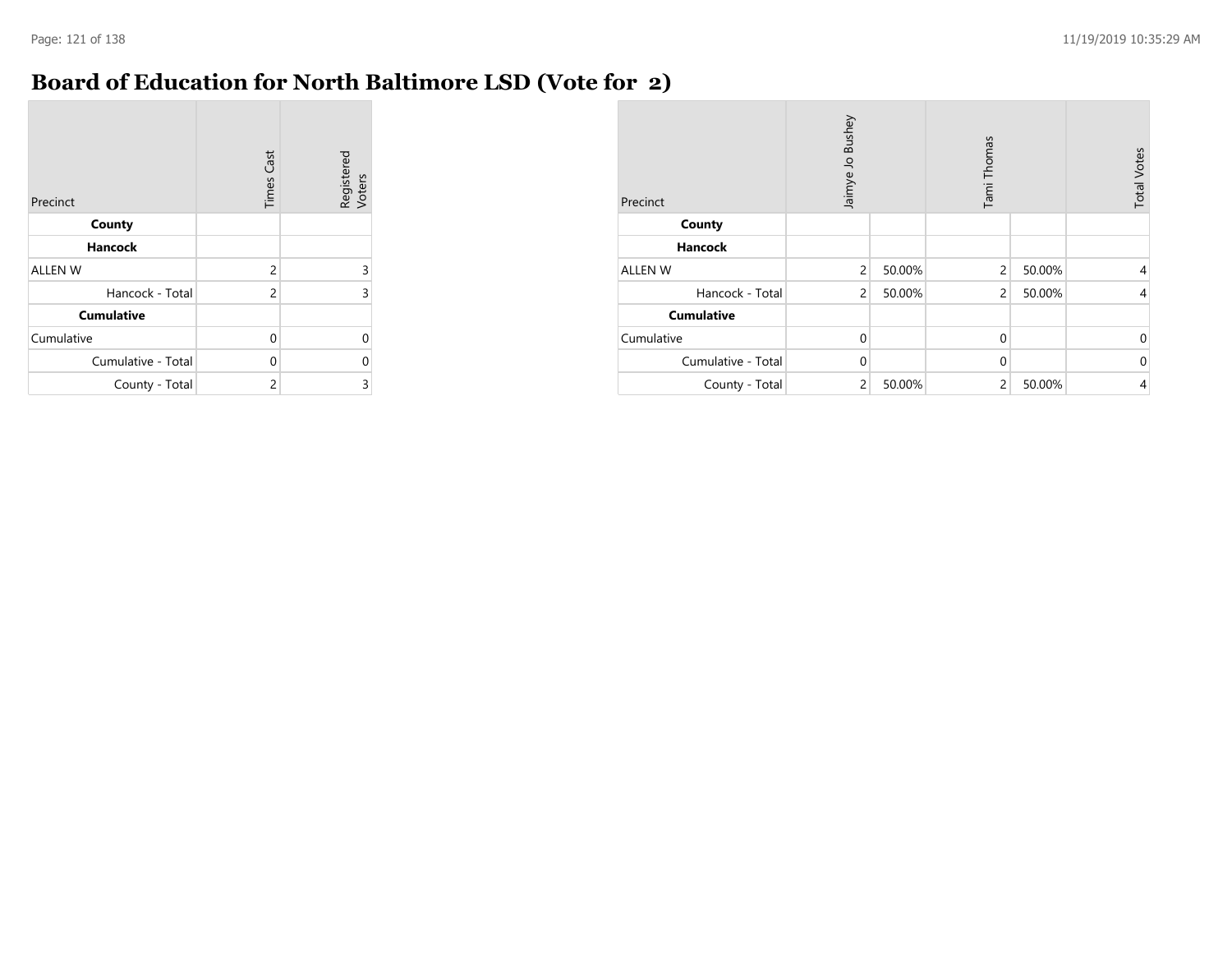### **Board of Education for Riverdale LSD (Vote for 2)**

| Precinct           | <b>Times Cast</b> | Registered<br>Voters |
|--------------------|-------------------|----------------------|
| County             |                   |                      |
| <b>Hancock</b>     |                   |                      |
| <b>AMANDA</b>      | 34                | 176                  |
| <b>DELAWARE</b>    | 343               | 813                  |
| <b>JACKSON</b>     | 122               | 388                  |
| <b>MARION S</b>    | 5                 | 24                   |
| Hancock - Total    | 504               | 1,401                |
| <b>Cumulative</b>  |                   |                      |
| Cumulative         | 0                 | 0                    |
| Cumulative - Total | 0                 | $\Omega$             |
| County - Total     | 504               | 1,401                |

| Precinct           | Tony Butler |        | Jacob Fletcher |        | <b>Total Votes</b> |
|--------------------|-------------|--------|----------------|--------|--------------------|
| County             |             |        |                |        |                    |
| <b>Hancock</b>     |             |        |                |        |                    |
| <b>AMANDA</b>      | 24          | 51.06% | 23             | 48.94% | 47                 |
| <b>DELAWARE</b>    | 206         | 49.40% | 211            | 50.60% | 417                |
| <b>JACKSON</b>     | 74          | 49.33% | 76             | 50.67% | 150                |
| <b>MARION S</b>    | 4           | 50.00% | 4              | 50.00% | 8                  |
| Hancock - Total    | 308         | 49.52% | 314            | 50.48% | 622                |
| <b>Cumulative</b>  |             |        |                |        |                    |
| Cumulative         | $\mathbf 0$ |        | 0              |        | $\mathbf 0$        |
| Cumulative - Total | $\mathbf 0$ |        | $\mathbf 0$    |        | $\mathbf 0$        |
| County - Total     | 308         | 49.52% | 314            | 50.48% | 622                |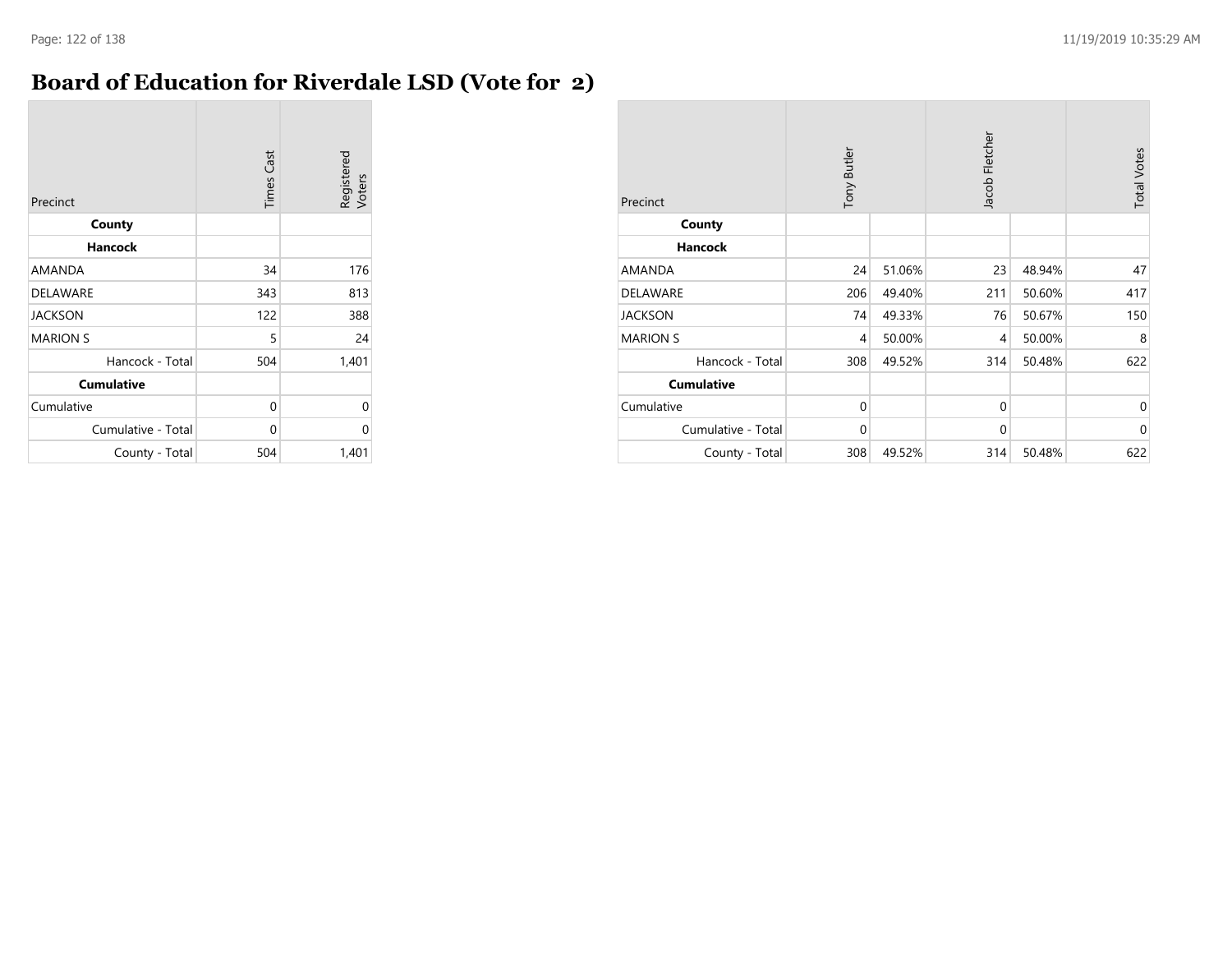### **Board of Education for Van Buren LSD (Vote for 2)**

| Precinct           | <b>Times Cast</b> | Registered<br>Voters |
|--------------------|-------------------|----------------------|
| County             |                   |                      |
| Hancock            |                   |                      |
| <b>FINDLAY 2A</b>  | 392               | 949                  |
| <b>FINDLAY 2B</b>  | 84                | 197                  |
| <b>FINDLAY 2C</b>  | 10                | 104                  |
| <b>FINDLAY 7A</b>  | 43                | 231                  |
| <b>ALLEN E</b>     | 341               | 872                  |
| <b>ALLEN W</b>     | 412               | 955                  |
| CASS               | 133               | 381                  |
| <b>MARION N</b>    | 312               | 879                  |
| <b>PORTAGE</b>     | 89                | 260                  |
| Hancock - Total    | 1,816             | 4,828                |
| <b>Cumulative</b>  |                   |                      |
| Cumulative         | 0                 | 0                    |
| Cumulative - Total | 0                 | 0                    |
| County - Total     | 1,816             | 4,828                |

| Precinct           | Kimberly Thomas |         | <b>Total Votes</b> | Qualified Write In<br>Jeff L. Salisbury |        |
|--------------------|-----------------|---------|--------------------|-----------------------------------------|--------|
| County             |                 |         |                    |                                         |        |
| <b>Hancock</b>     |                 |         |                    |                                         |        |
| <b>FINDLAY 2A</b>  | 278             | 93.92%  | 296                | 18                                      | 6.08%  |
| <b>FINDLAY 2B</b>  | 57              | 93.44%  | 61                 | 4                                       | 6.56%  |
| <b>FINDLAY 2C</b>  | 9               | 100.00% | 9                  | $\mathbf 0$                             | 0.00%  |
| <b>FINDLAY 7A</b>  | 29              | 100.00% | 29                 | $\mathbf{0}$                            | 0.00%  |
| <b>ALLEN E</b>     | 235             | 88.35%  | 266                | 31                                      | 11.65% |
| <b>ALLEN W</b>     | 290             | 92.95%  | 312                | 22                                      | 7.05%  |
| CASS               | 87              | 92.55%  | 94                 | 7                                       | 7.45%  |
| <b>MARION N</b>    | 216             | 96.43%  | 224                | 8                                       | 3.57%  |
| <b>PORTAGE</b>     | 52              | 88.14%  | 59                 | 7                                       | 11.86% |
| Hancock - Total    | 1,253           | 92.81%  | 1,350              | 97                                      | 7.19%  |
| <b>Cumulative</b>  |                 |         |                    |                                         |        |
| Cumulative         | $\mathbf 0$     |         | $\mathbf 0$        | $\mathbf{0}$                            |        |
| Cumulative - Total | $\mathbf 0$     |         | $\mathbf 0$        | $\mathbf{0}$                            |        |
| County - Total     | 1,253           | 92.81%  | 1,350              | 97                                      | 7.19%  |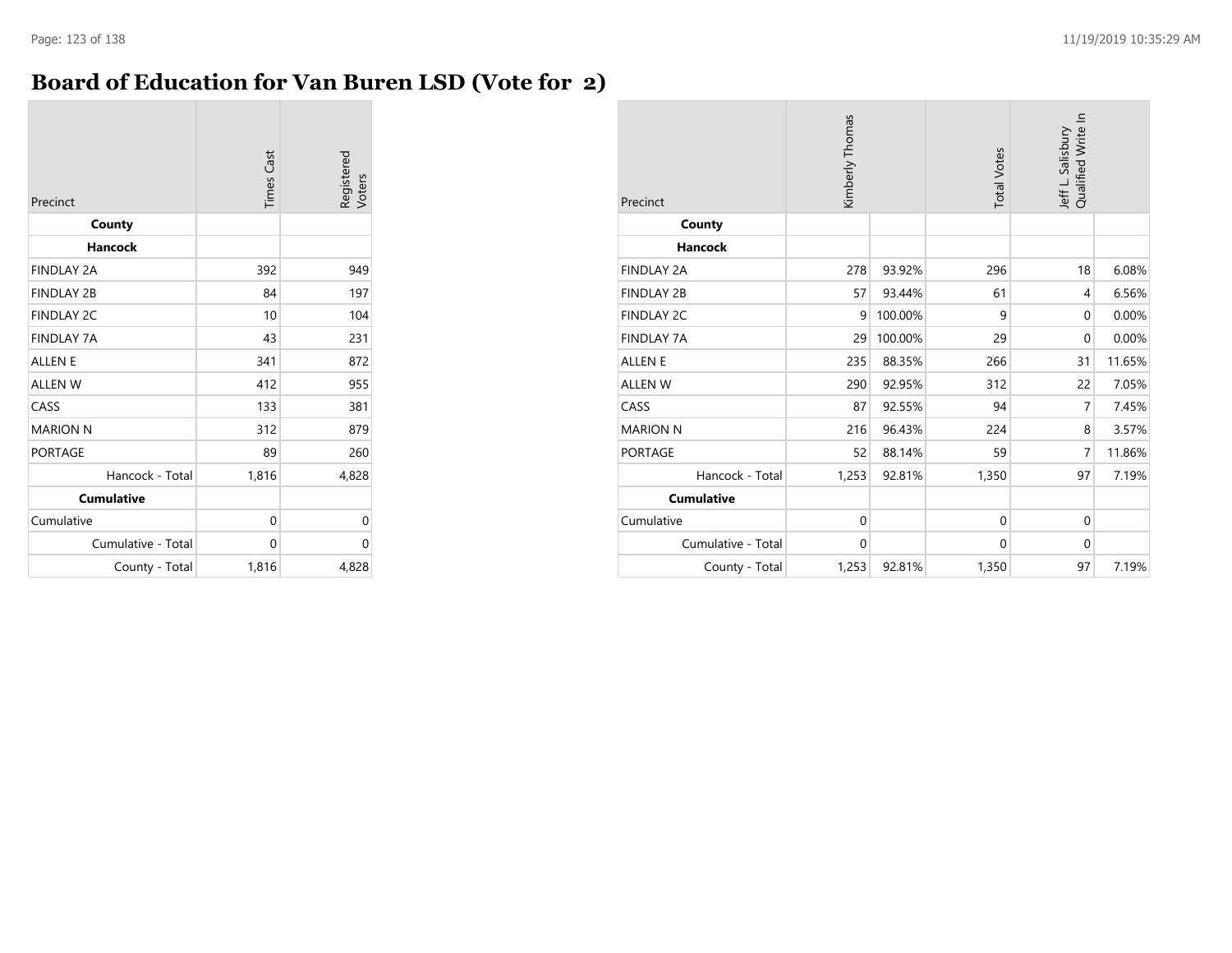# **Board of Education for Van Buren LSD - Unexpired Term Ending 12/31/2021 (Vote for 1)**

| Precinct           | <b>Times Cast</b> | Registered<br>Voters |
|--------------------|-------------------|----------------------|
| County             |                   |                      |
| Hancock            |                   |                      |
| <b>FINDLAY 2A</b>  | 392               | 949                  |
| <b>FINDLAY 2B</b>  | 84                | 197                  |
| <b>FINDLAY 2C</b>  | 10                | 104                  |
| <b>FINDLAY 7A</b>  | 43                | 231                  |
| <b>ALLEN E</b>     | 341               | 872                  |
| <b>ALLEN W</b>     | 412               | 955                  |
| CASS               | 133               | 381                  |
| <b>MARION N</b>    | 312               | 879                  |
| <b>PORTAGE</b>     | 89                | 260                  |
| Hancock - Total    | 1,816             | 4,828                |
| <b>Cumulative</b>  |                   |                      |
| Cumulative         | 0                 | 0                    |
| Cumulative - Total | 0                 | $\Omega$             |
| County - Total     | 1,816             | 4,828                |

| Precinct           | <b>Total Votes</b> | Qualified Write In<br>Melinda K.<br>Williams |         | Qualified Write In<br>Deerwester<br>Kristen A. |        |  |
|--------------------|--------------------|----------------------------------------------|---------|------------------------------------------------|--------|--|
| County             |                    |                                              |         |                                                |        |  |
| Hancock            |                    |                                              |         |                                                |        |  |
| <b>FINDLAY 2A</b>  | 24                 | 17                                           | 70.83%  | $\overline{7}$                                 | 29.17% |  |
| <b>FINDLAY 2B</b>  | 9                  | 9                                            | 100.00% | $\mathbf{0}$                                   | 0.00%  |  |
| <b>FINDLAY 2C</b>  | $\mathbf 0$        | $\mathbf 0$                                  |         | $\mathbf{0}$                                   |        |  |
| <b>FINDLAY 7A</b>  | $\mathbf 0$        | $\mathbf{0}$                                 |         | $\mathbf 0$                                    |        |  |
| <b>ALLEN E</b>     | 60                 | 46                                           | 76.67%  | 14                                             | 23.33% |  |
| <b>ALLEN W</b>     | 46                 | 38                                           | 82.61%  | 8                                              | 17.39% |  |
| CASS               | 13                 | 10                                           | 76.92%  | 3                                              | 23.08% |  |
| <b>MARION N</b>    | 22                 | 15                                           | 68.18%  | $\overline{7}$                                 | 31.82% |  |
| <b>PORTAGE</b>     | 17                 | 13                                           | 76.47%  | 4                                              | 23.53% |  |
| Hancock - Total    | 191                | 148                                          | 77.49%  | 43                                             | 22.51% |  |
| <b>Cumulative</b>  |                    |                                              |         |                                                |        |  |
| Cumulative         | $\mathbf{0}$       | $\mathbf{0}$                                 |         | $\mathbf{0}$                                   |        |  |
| Cumulative - Total | $\mathbf 0$        | $\mathbf{0}$                                 |         | $\mathbf 0$                                    |        |  |
| County - Total     | 191                | 148                                          | 77.49%  | 43                                             | 22.51% |  |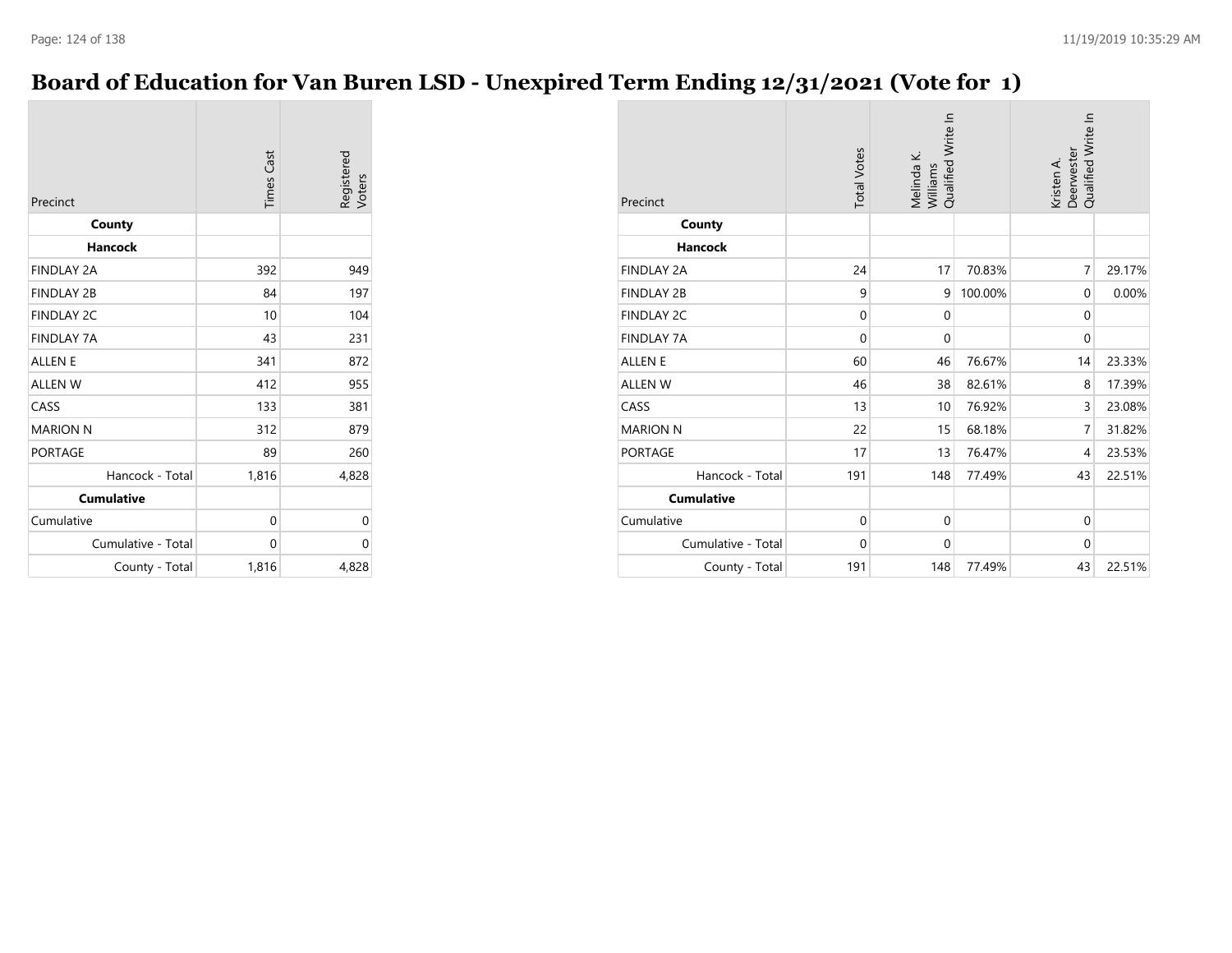### **Board of Education for Vanlue LSD (Vote for 2)**

| Precinct           | <b>Times Cast</b> | Registered<br>Voters |
|--------------------|-------------------|----------------------|
| County             |                   |                      |
| <b>Hancock</b>     |                   |                      |
| AMANDA             | 194               | 565                  |
| <b>BIGLICK</b>     | 61                | 418                  |
| <b>JACKSON</b>     | 0                 | 0                    |
| <b>MARION S</b>    | 0                 | 0                    |
| Hancock - Total    | 255               | 983                  |
| <b>Cumulative</b>  |                   |                      |
| Cumulative         | 0                 | 0                    |
| Cumulative - Total | $\Omega$          | U                    |
| County - Total     | 255               | 983                  |

| Precinct           | Angelia Crowe |        | Eric S. Hausserman |        |
|--------------------|---------------|--------|--------------------|--------|
| County             |               |        |                    |        |
| <b>Hancock</b>     |               |        |                    |        |
| <b>AMANDA</b>      | 77            | 23.99% | 116                | 36.14% |
| <b>BIGLICK</b>     | 31            | 29.52% | 37                 | 35.24% |
| <b>JACKSON</b>     | 0             |        | $\Omega$           |        |
| <b>MARION S</b>    | 0             |        | $\mathbf 0$        |        |
| Hancock - Total    | 108           | 25.35% | 153                | 35.92% |
| <b>Cumulative</b>  |               |        |                    |        |
| Cumulative         | 0             |        | $\mathbf 0$        |        |
| Cumulative - Total | $\mathbf 0$   |        | $\Omega$           |        |
| County - Total     | 108           | 25.35% | 153                | 35.92% |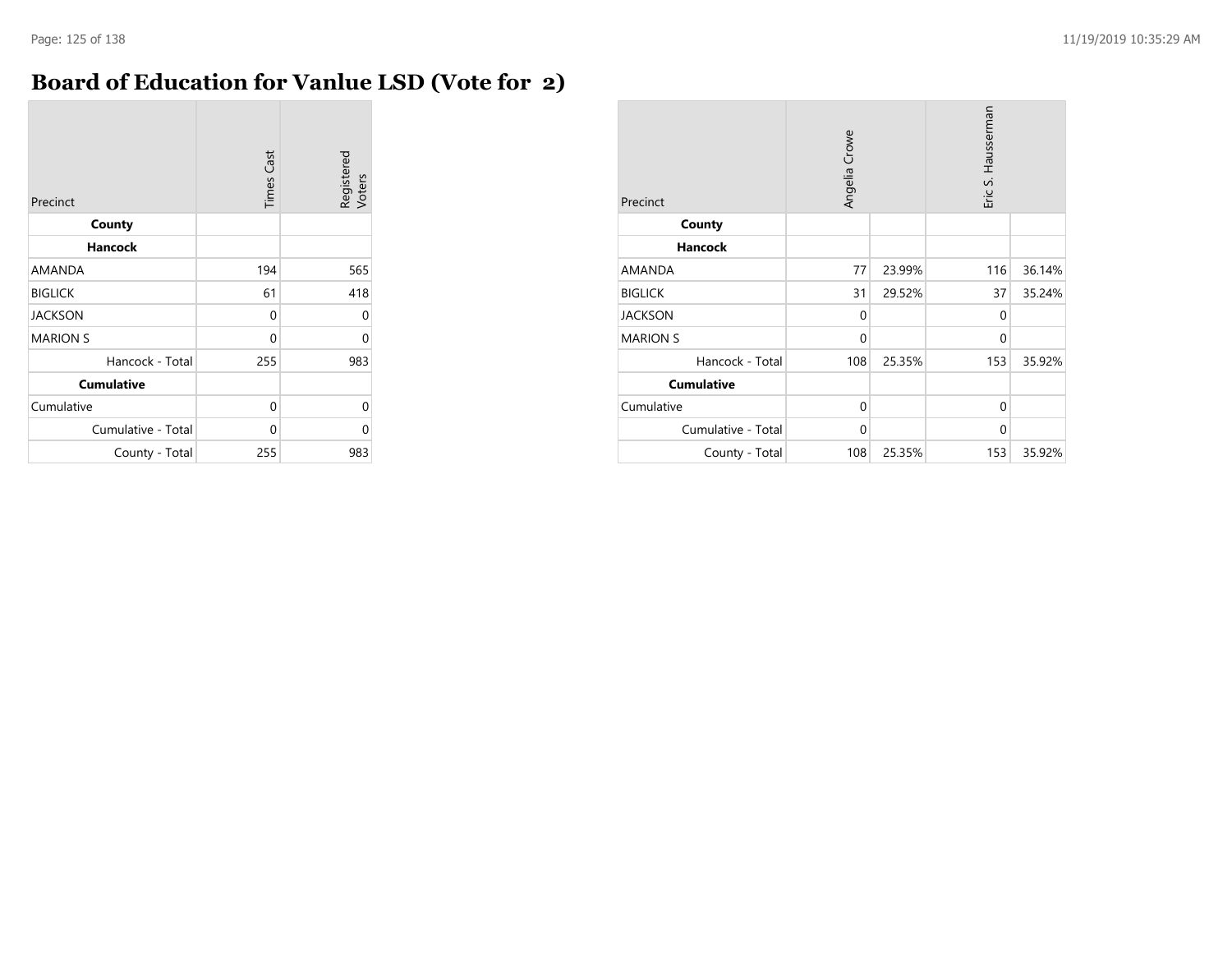| Precinct           | Jonathan D.<br>Thomas |        | <b>Total Votes</b> |
|--------------------|-----------------------|--------|--------------------|
| County             |                       |        |                    |
| <b>Hancock</b>     |                       |        |                    |
| AMANDA             | 128                   | 39.88% | 321                |
| <b>BIGLICK</b>     | 37                    | 35.24% | 105                |
| <b>JACKSON</b>     | $\Omega$              |        | 0                  |
| <b>MARION S</b>    | 0                     |        | $\Omega$           |
| Hancock - Total    | 165                   | 38.73% | 426                |
| <b>Cumulative</b>  |                       |        |                    |
| Cumulative         | $\mathbf{0}$          |        | 0                  |
| Cumulative - Total | 0                     |        | 0                  |
| County - Total     | 165                   | 38.73% | 426                |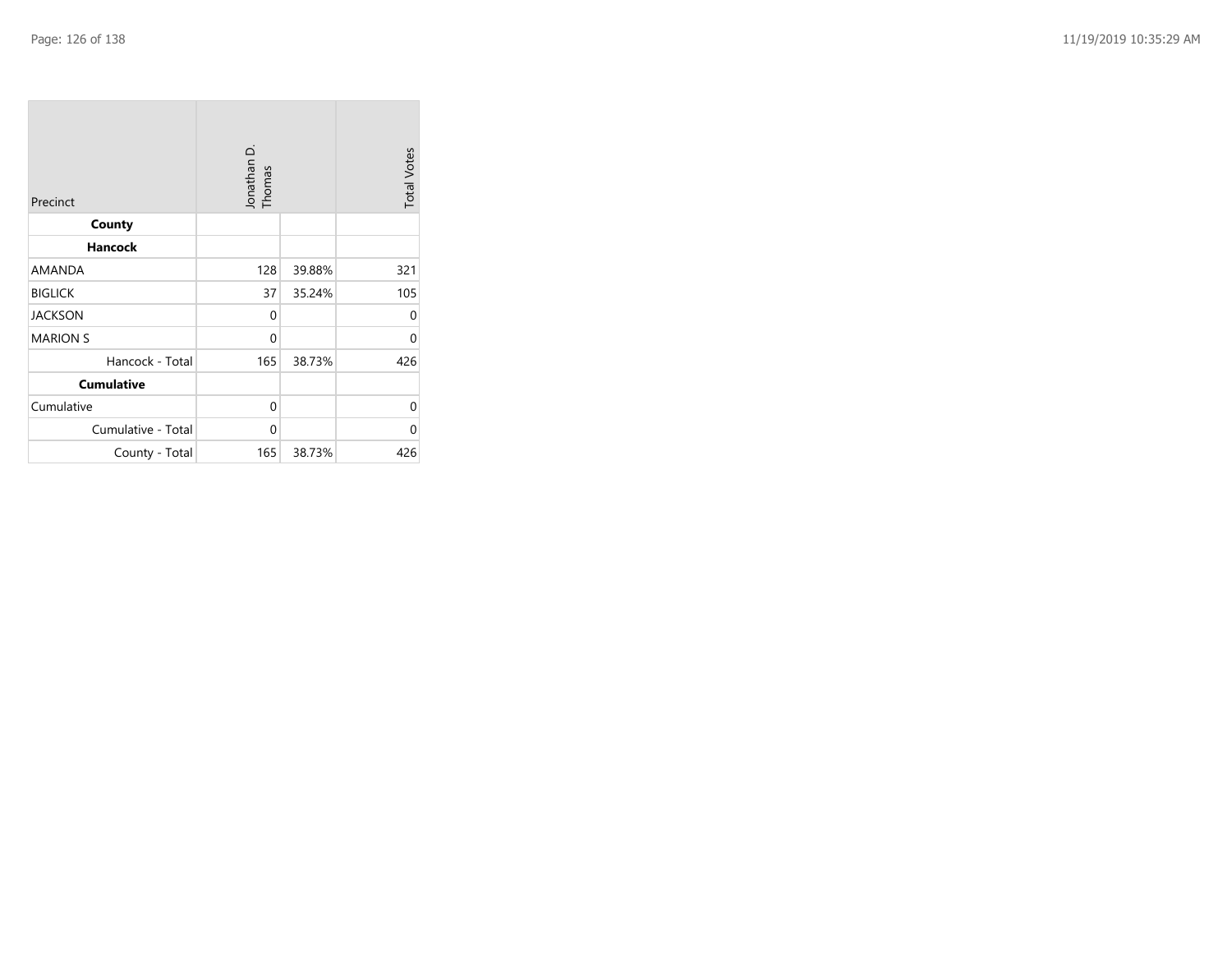### **Board of Education for Vanlue LSD - Unexpired Term Ending 12/31/2021 (Vote for 1)**

| Precinct           | <b>Times Cast</b> | Registered<br>Voters |
|--------------------|-------------------|----------------------|
| County             |                   |                      |
| <b>Hancock</b>     |                   |                      |
| AMANDA             | 194               | 565                  |
| <b>BIGLICK</b>     | 61                | 418                  |
| <b>JACKSON</b>     | 0                 | 0                    |
| <b>MARION S</b>    | 0                 | 0                    |
| Hancock - Total    | 255               | 983                  |
| <b>Cumulative</b>  |                   |                      |
| Cumulative         | 0                 | 0                    |
| Cumulative - Total | $\Omega$          | 0                    |
| County - Total     | 255               | 983                  |

| Precinct           | No Valid Petition<br>Filed | <b>Total Votes</b> |
|--------------------|----------------------------|--------------------|
| County             |                            |                    |
| <b>Hancock</b>     |                            |                    |
| <b>AMANDA</b>      |                            | 0                  |
| <b>BIGLICK</b>     |                            | $\Omega$           |
| <b>JACKSON</b>     |                            | 0                  |
| <b>MARION S</b>    |                            | $\Omega$           |
| Hancock - Total    |                            | $\Omega$           |
| <b>Cumulative</b>  |                            |                    |
| Cumulative         |                            | $\Omega$           |
| Cumulative - Total |                            | $\Omega$           |
| County - Total     |                            | 0                  |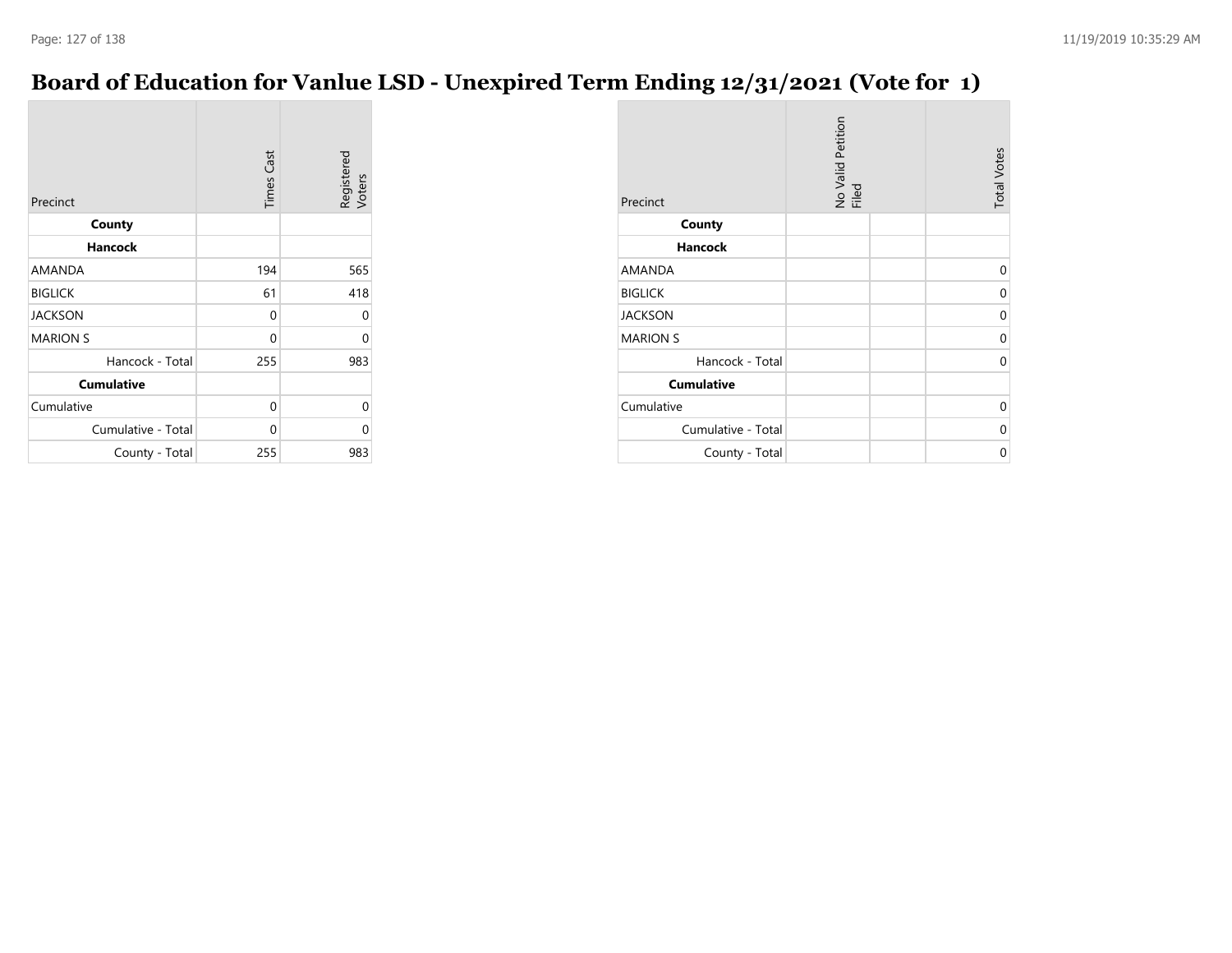$\sim$ 

# **Income Tax School for Ada EVSD, Hancock (Vote for 1)**

| Precinct           | <b>Times Cast</b> | Registered<br>Voters |
|--------------------|-------------------|----------------------|
| County             |                   |                      |
| <b>Hancock</b>     |                   |                      |
| <b>ORANGE</b>      | 30                | 34                   |
| Hancock - Total    | 30                | 34                   |
| <b>Cumulative</b>  |                   |                      |
| Cumulative         | $\Omega$          | 0                    |
| Cumulative - Total | 0                 | 0                    |
| County - Total     | 30                | 34                   |

| Precinct           | For the Tax Levy |        | Against the Tax<br>Levy |        | <b>Total Votes</b> |
|--------------------|------------------|--------|-------------------------|--------|--------------------|
| County             |                  |        |                         |        |                    |
| <b>Hancock</b>     |                  |        |                         |        |                    |
| <b>ORANGE</b>      | 16               | 53.33% | 14                      | 46.67% | 30                 |
| Hancock - Total    | 16               | 53.33% | 14                      | 46.67% | 30                 |
| <b>Cumulative</b>  |                  |        |                         |        |                    |
| Cumulative         | $\Omega$         |        | $\mathbf 0$             |        | $\mathbf 0$        |
| Cumulative - Total | $\Omega$         |        | $\mathbf 0$             |        | $\mathbf 0$        |
| County - Total     | 16               | 53.33% | 14                      | 46.67% | 30                 |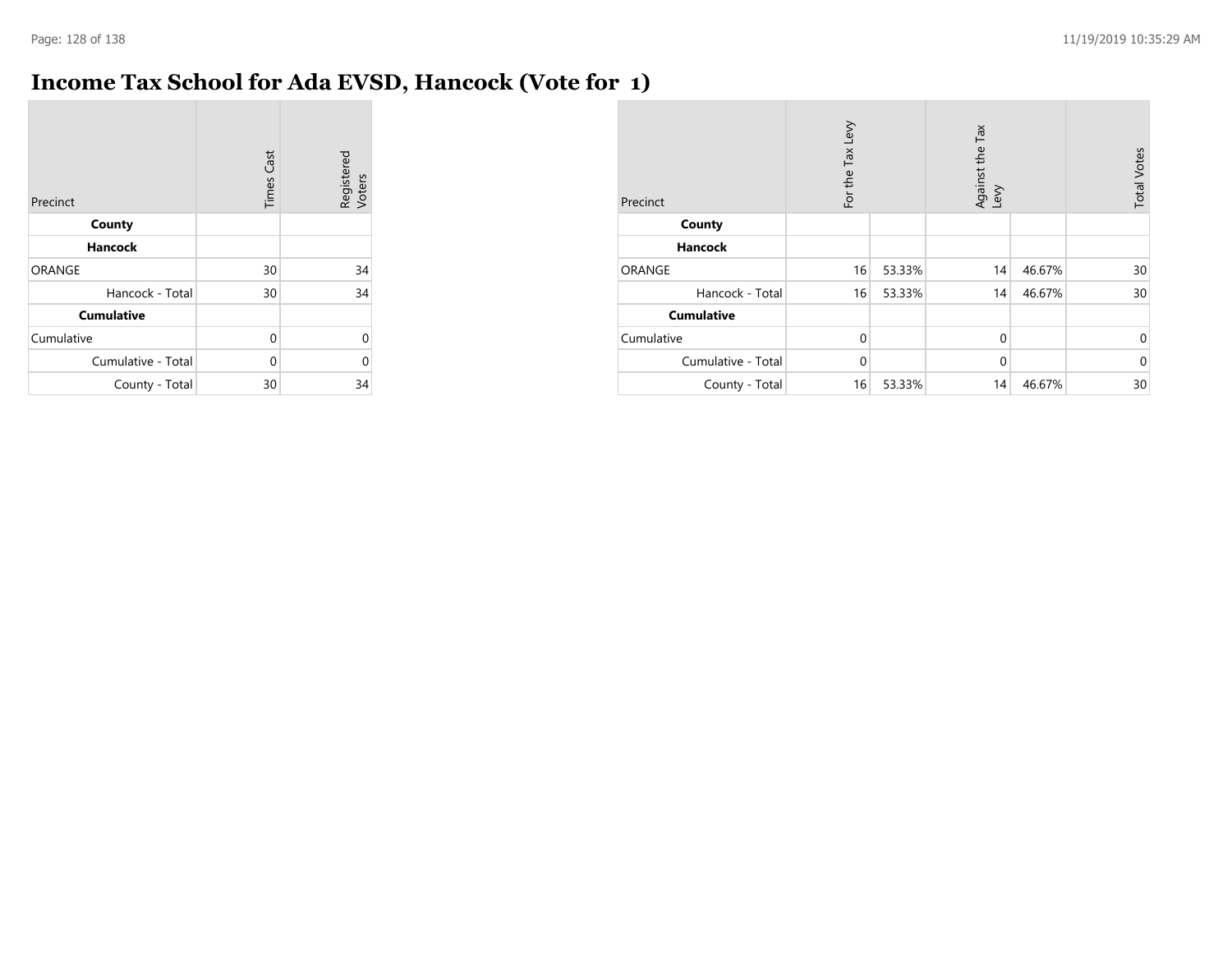### **Income Tax School for Liberty-Benton LSD (Vote for 1)**

| Precinct           | <b>Times Cast</b> | Registered<br>Voters |
|--------------------|-------------------|----------------------|
| County             |                   |                      |
| <b>Hancock</b>     |                   |                      |
| <b>FINDLAY 5D</b>  | 33                | 97                   |
| <b>BLANCHARD</b>   | 191               | 511                  |
| <b>EAGLE</b>       | 49                | 152                  |
| <b>LIBERTY N</b>   | 210               | 743                  |
| <b>LIBERTY NE</b>  | 58                | 194                  |
| <b>LIBERTY NW</b>  | 354               | 1,059                |
| <b>LIBERTY SE</b>  | 166               | 1,004                |
| <b>LIBERTY SW</b>  | 330               | 970                  |
| Hancock - Total    | 1,391             | 4,730                |
| <b>Cumulative</b>  |                   |                      |
| Cumulative         | 0                 | 0                    |
| Cumulative - Total | 0                 | 0                    |
| County - Total     | 1,391             | 4,730                |

| Precinct           | For the Tax |        | Against the Tax |        | <b>Total Votes</b> |
|--------------------|-------------|--------|-----------------|--------|--------------------|
| County             |             |        |                 |        |                    |
| <b>Hancock</b>     |             |        |                 |        |                    |
| <b>FINDLAY 5D</b>  | 23          | 79.31% | 6               | 20.69% | 29                 |
| <b>BLANCHARD</b>   | 95          | 50.26% | 94              | 49.74% | 189                |
| <b>EAGLE</b>       | 23          | 46.94% | 26              | 53.06% | 49                 |
| <b>LIBERTY N</b>   | 160         | 76.92% | 48              | 23.08% | 208                |
| <b>LIBERTY NE</b>  | 50          | 86.21% | 8               | 13.79% | 58                 |
| <b>LIBERTY NW</b>  | 268         | 75.71% | 86              | 24.29% | 354                |
| <b>LIBERTY SE</b>  | 112         | 67.88% | 53              | 32.12% | 165                |
| <b>LIBERTY SW</b>  | 231         | 70.21% | 98              | 29.79% | 329                |
| Hancock - Total    | 962         | 69.66% | 419             | 30.34% | 1,381              |
| <b>Cumulative</b>  |             |        |                 |        |                    |
| Cumulative         | 0           |        | $\mathbf{0}$    |        | 0                  |
| Cumulative - Total | $\mathbf 0$ |        | $\mathbf 0$     |        | $\mathbf{0}$       |
| County - Total     | 962         | 69.66% | 419             | 30.34% | 1,381              |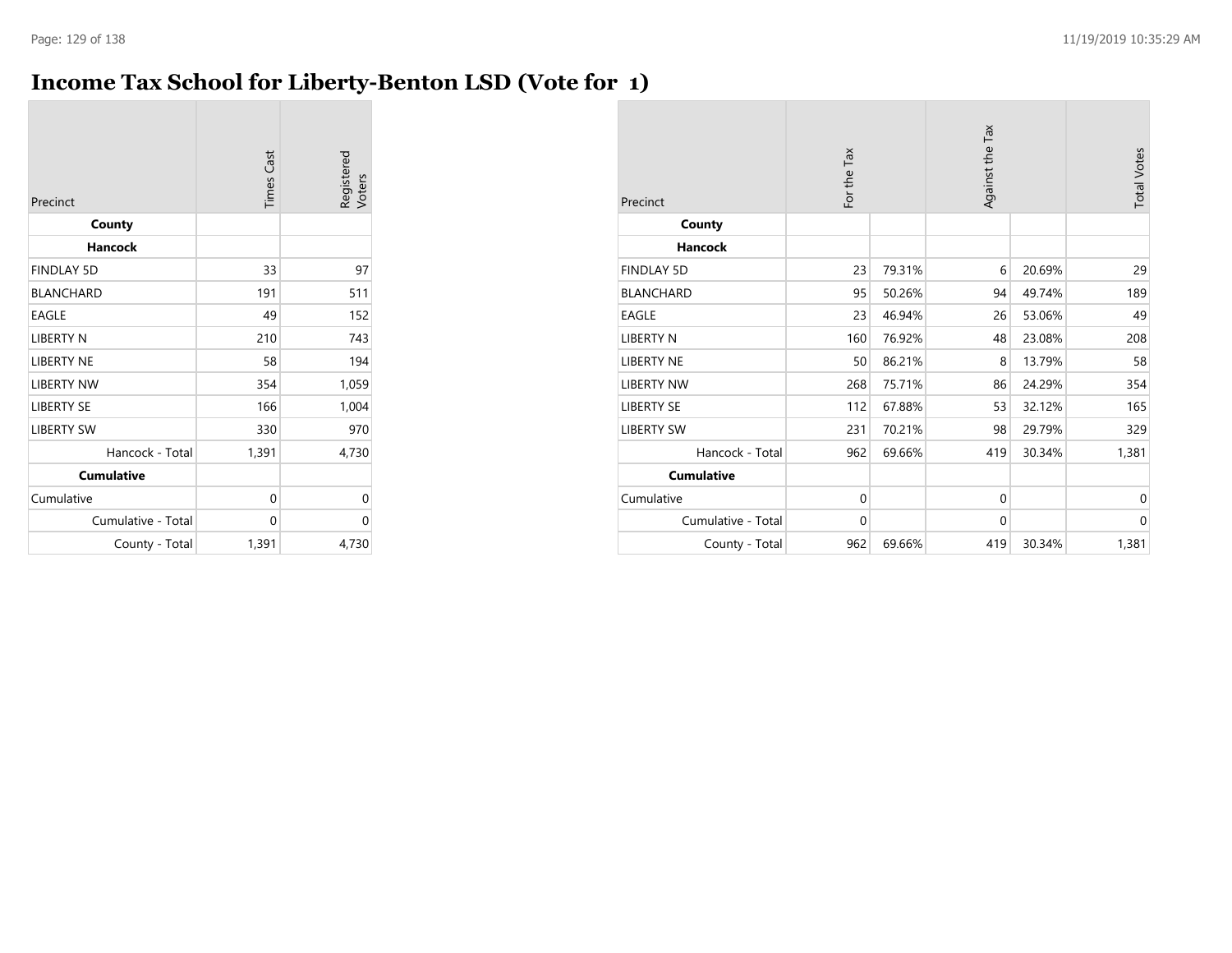### **Income Tax School for Riverdale LSD (Vote for 1)**

| Precinct           | <b>Times Cast</b> | Registered<br>Voters |
|--------------------|-------------------|----------------------|
| County             |                   |                      |
| <b>Hancock</b>     |                   |                      |
| AMANDA             | 34                | 176                  |
| DELAWARE           | 343               | 813                  |
| <b>JACKSON</b>     | 122               | 388                  |
| <b>MARION S</b>    | 5                 | 24                   |
| Hancock - Total    | 504               | 1,401                |
| <b>Cumulative</b>  |                   |                      |
| Cumulative         | 0                 | 0                    |
| Cumulative - Total | 0                 | 0                    |
| County - Total     | 504               | 1,401                |

| Precinct           | For the Tax |        | Against the Tax |        | <b>Total Votes</b> |
|--------------------|-------------|--------|-----------------|--------|--------------------|
| County             |             |        |                 |        |                    |
| <b>Hancock</b>     |             |        |                 |        |                    |
| AMANDA             | 24          | 70.59% | 10              | 29.41% | 34                 |
| <b>DELAWARE</b>    | 248         | 72.73% | 93              | 27.27% | 341                |
| <b>JACKSON</b>     | 87          | 71.31% | 35              | 28.69% | 122                |
| <b>MARION S</b>    | 1           | 25.00% | 3               | 75.00% | 4                  |
| Hancock - Total    | 360         | 71.86% | 141             | 28.14% | 501                |
| <b>Cumulative</b>  |             |        |                 |        |                    |
| Cumulative         | $\mathbf 0$ |        | 0               |        | $\mathbf 0$        |
| Cumulative - Total | $\mathbf 0$ |        | $\mathbf{0}$    |        | $\mathbf 0$        |
| County - Total     | 360         | 71.86% | 141             | 28.14% | 501                |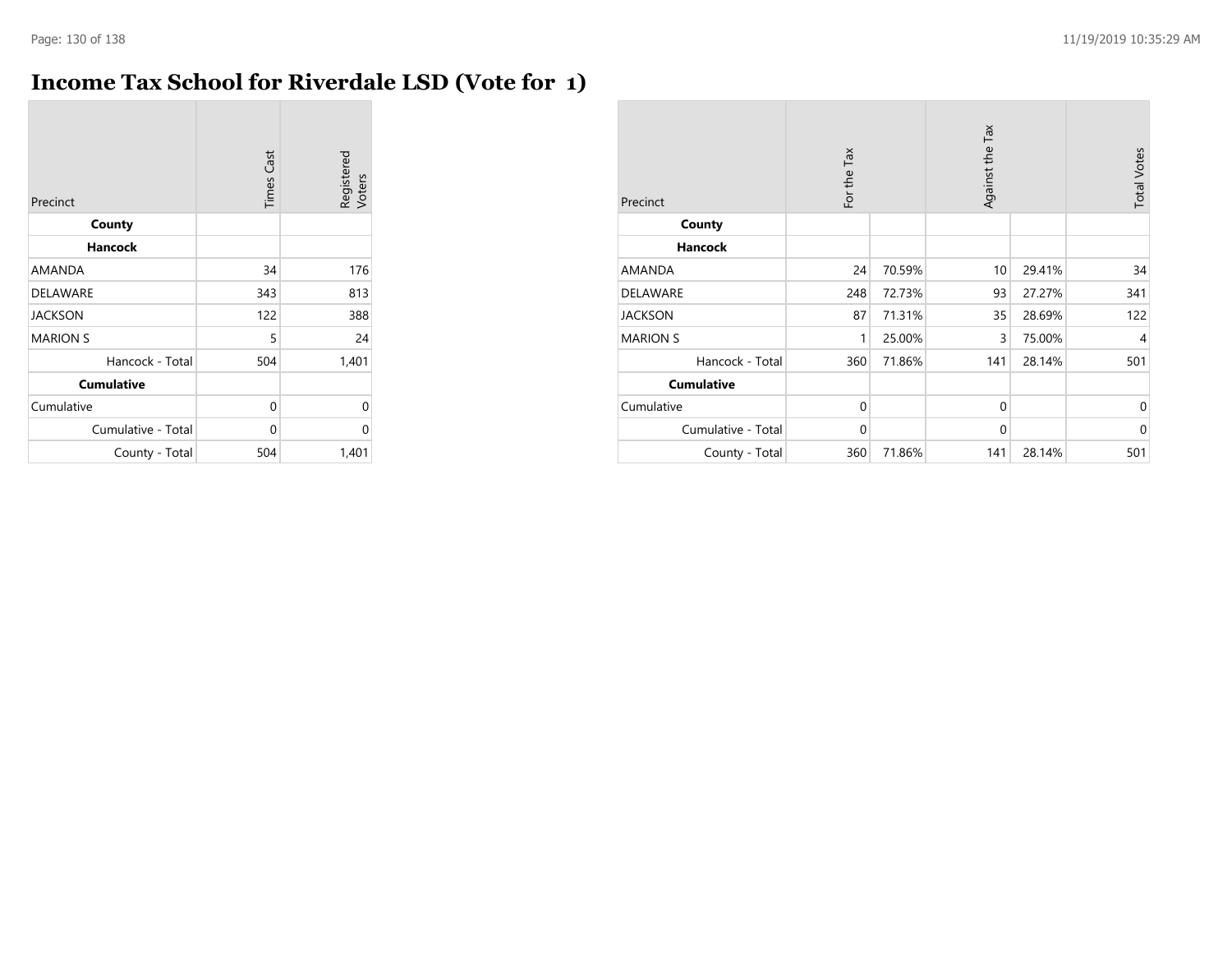### **Income Tax School for Van Buren LSD (Vote for 1)**

| Precinct           | <b>Times Cast</b> | Registered<br>Voters |
|--------------------|-------------------|----------------------|
| County             |                   |                      |
| Hancock            |                   |                      |
| <b>FINDLAY 2A</b>  | 392               | 949                  |
| <b>FINDLAY 2B</b>  | 84                | 197                  |
| <b>FINDLAY 2C</b>  | 10                | 104                  |
| <b>FINDLAY 7A</b>  | 43                | 231                  |
| <b>ALLEN E</b>     | 341               | 872                  |
| <b>ALLEN W</b>     | 412               | 955                  |
| CASS               | 133               | 381                  |
| <b>MARION N</b>    | 312               | 879                  |
| <b>PORTAGE</b>     | 89                | 260                  |
| Hancock - Total    | 1,816             | 4,828                |
| <b>Cumulative</b>  |                   |                      |
| Cumulative         | 0                 | 0                    |
| Cumulative - Total | $\Omega$          | $\Omega$             |
| County - Total     | 1,816             | 4,828                |

| Precinct           | For the Tax |        | Against the Tax |        | <b>Total Votes</b> |
|--------------------|-------------|--------|-----------------|--------|--------------------|
| County             |             |        |                 |        |                    |
| Hancock            |             |        |                 |        |                    |
| <b>FINDLAY 2A</b>  | 177         | 47.07% | 199             | 52.93% | 376                |
| <b>FINDLAY 2B</b>  | 43          | 51.19% | 41              | 48.81% | 84                 |
| <b>FINDLAY 2C</b>  | 6           | 60.00% | $\overline{4}$  | 40.00% | 10                 |
| <b>FINDLAY 7A</b>  | 20          | 48.78% | 21              | 51.22% | 41                 |
| <b>ALLEN E</b>     | 137         | 40.29% | 203             | 59.71% | 340                |
| ALLEN W            | 201         | 49.14% | 208             | 50.86% | 409                |
| CASS               | 44          | 33.08% | 89              | 66.92% | 133                |
| <b>MARION N</b>    | 130         | 42.35% | 177             | 57.65% | 307                |
| <b>PORTAGE</b>     | 33          | 37.50% | 55              | 62.50% | 88                 |
| Hancock - Total    | 791         | 44.24% | 997             | 55.76% | 1,788              |
| <b>Cumulative</b>  |             |        |                 |        |                    |
| Cumulative         | $\mathbf 0$ |        | $\mathbf 0$     |        | $\mathbf 0$        |
| Cumulative - Total | $\mathbf 0$ |        | $\mathbf{0}$    |        | $\mathbf 0$        |
| County - Total     | 791         | 44.24% | 997             | 55.76% | 1,788              |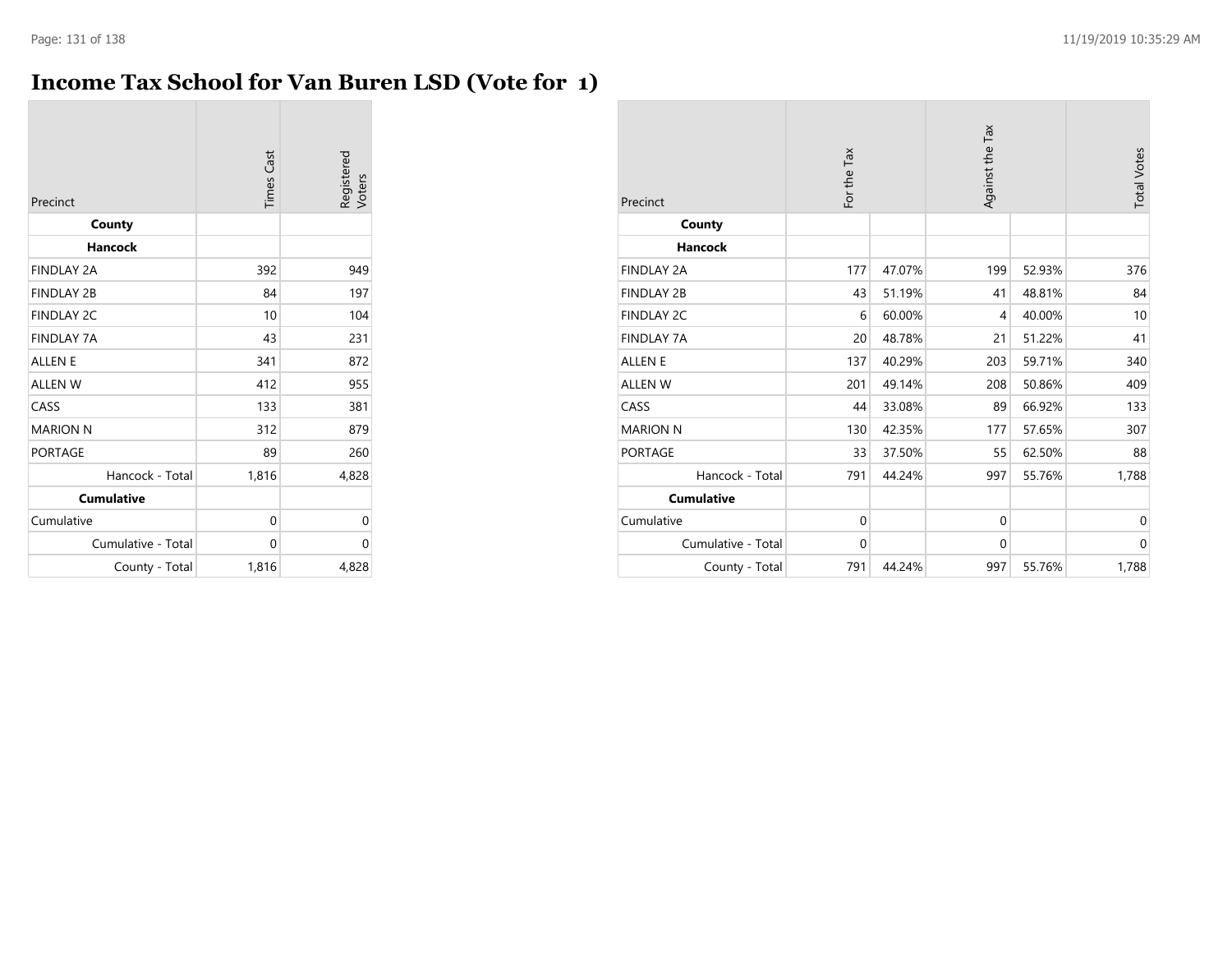### **Appleseed Joint Ambulance (Replacemnt) (Vote for 1)**

| Precinct           | <b>Times Cast</b> | Registered<br>Voters |
|--------------------|-------------------|----------------------|
| County             |                   |                      |
| <b>Hancock</b>     |                   |                      |
| EAGLE              | 51                | 243                  |
| <b>MADISON E</b>   | 124               | 664                  |
| <b>MADISON W</b>   | 142               | 845                  |
| <b>VAN BUREN</b>   | 120               | 687                  |
| Hancock - Total    | 437               | 2,439                |
| <b>Cumulative</b>  |                   |                      |
| Cumulative         | 0                 | 0                    |
| Cumulative - Total | 0                 | 0                    |
| County - Total     | 437               | 2,439                |

| Precinct           | For The Tax Levy |        | Against The Tax<br>Levy |        | <b>Total Votes</b> |
|--------------------|------------------|--------|-------------------------|--------|--------------------|
| County             |                  |        |                         |        |                    |
| <b>Hancock</b>     |                  |        |                         |        |                    |
| EAGLE              | 45               | 90.00% | 5                       | 10.00% | 50                 |
| <b>MADISON E</b>   | 114              | 94.21% | 7                       | 5.79%  | 121                |
| <b>MADISON W</b>   | 113              | 81.88% | 25                      | 18.12% | 138                |
| <b>VAN BUREN</b>   | 102              | 85.00% | 18                      | 15.00% | 120                |
| Hancock - Total    | 374              | 87.18% | 55                      | 12.82% | 429                |
| <b>Cumulative</b>  |                  |        |                         |        |                    |
| Cumulative         | $\mathbf 0$      |        | $\mathbf 0$             |        | $\Omega$           |
| Cumulative - Total | 0                |        | $\mathbf{0}$            |        | $\Omega$           |
| County - Total     | 374              | 87.18% | 55                      | 12.82% | 429                |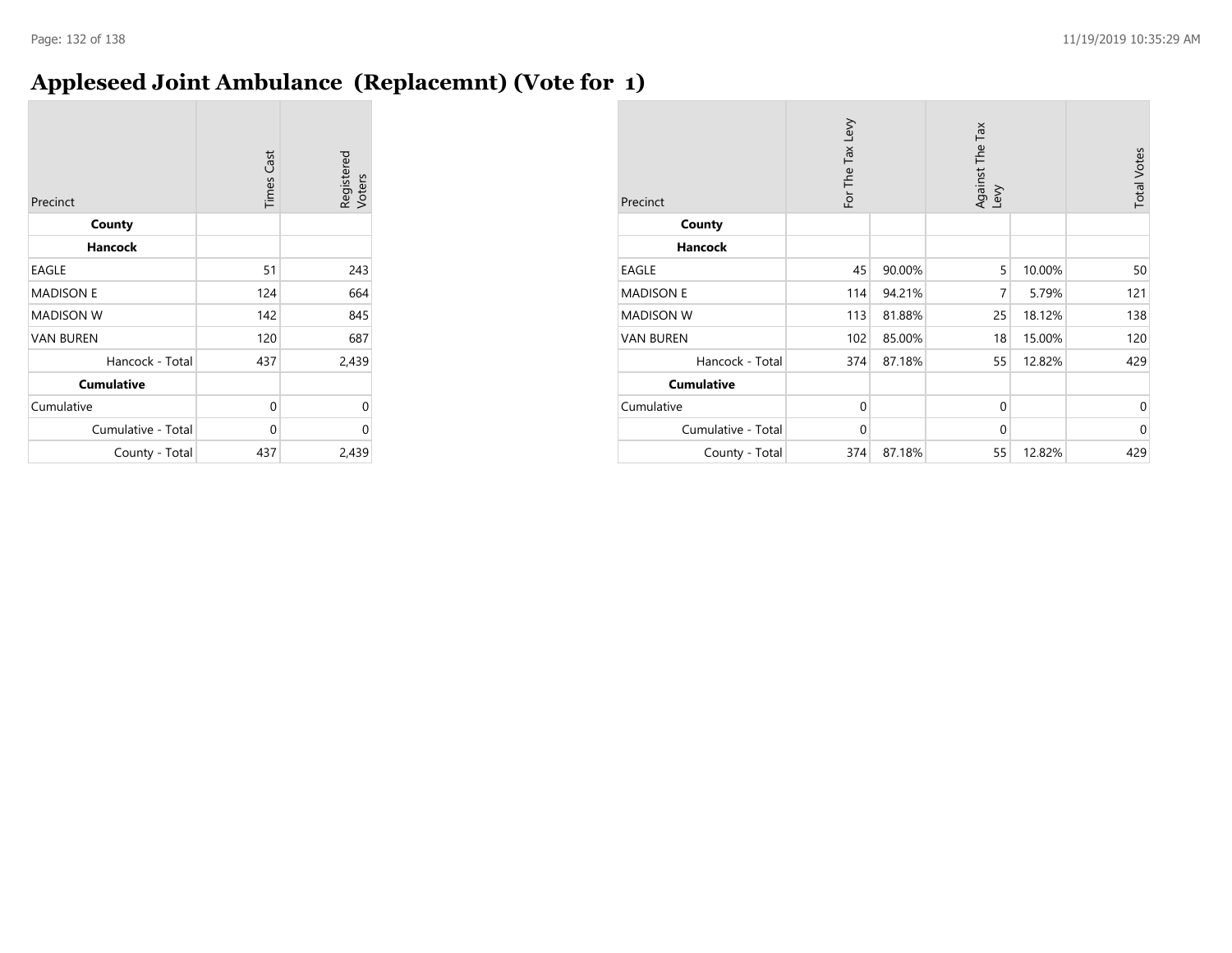### **Library Tax Levy for Forest-Jackson (Vote for 1)**

| Precinct           | <b>Times Cast</b> | Registered<br>Voters |
|--------------------|-------------------|----------------------|
| County             |                   |                      |
| <b>Hancock</b>     |                   |                      |
| AMANDA             | 34                | 176                  |
| <b>DELAWARE</b>    | 343               | 813                  |
| <b>JACKSON</b>     | 122               | 388                  |
| <b>MARION S</b>    | 5                 | 24                   |
| Hancock - Total    | 504               | 1,401                |
| <b>Cumulative</b>  |                   |                      |
| Cumulative         | 0                 | 0                    |
| Cumulative - Total | 0                 | 0                    |
| County - Total     | 504               | 1,401                |

| Precinct           | For The Tax Levy |        | Against The Tax<br>Levy |        | <b>Total Votes</b> |
|--------------------|------------------|--------|-------------------------|--------|--------------------|
| County             |                  |        |                         |        |                    |
| <b>Hancock</b>     |                  |        |                         |        |                    |
| AMANDA             | 24               | 70.59% | 10                      | 29.41% | 34                 |
| <b>DELAWARE</b>    | 256              | 75.29% | 84                      | 24.71% | 340                |
| <b>JACKSON</b>     | 86               | 71.07% | 35                      | 28.93% | 121                |
| <b>MARION S</b>    | $\overline{c}$   | 50.00% | $\overline{c}$          | 50.00% | 4                  |
| Hancock - Total    | 368              | 73.75% | 131                     | 26.25% | 499                |
| <b>Cumulative</b>  |                  |        |                         |        |                    |
| Cumulative         | $\mathbf 0$      |        | $\mathbf 0$             |        | $\mathbf{0}$       |
| Cumulative - Total | $\mathbf 0$      |        | $\mathbf{0}$            |        | $\Omega$           |
| County - Total     | 368              | 73.75% | 131                     | 26.25% | 499                |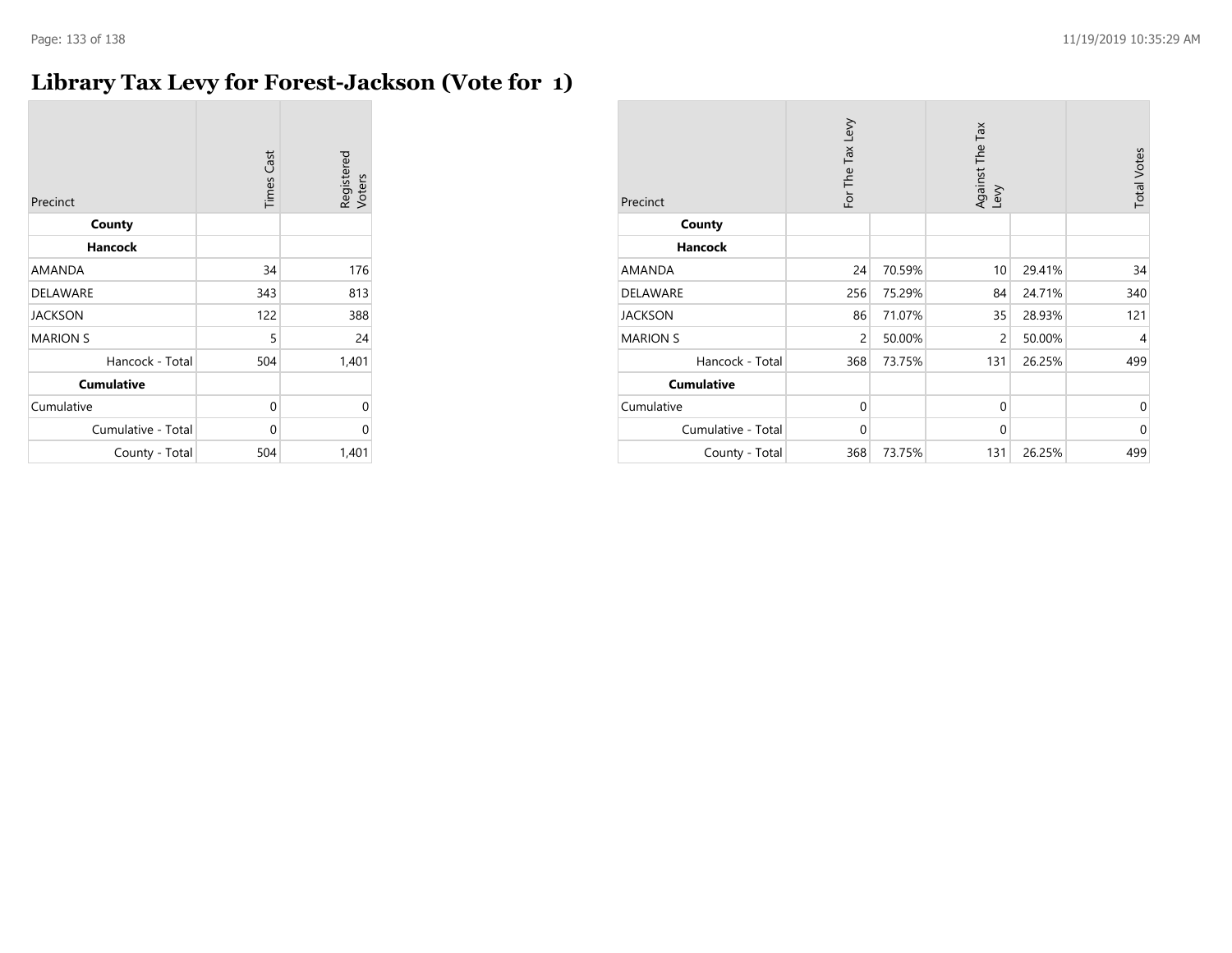### **Ordinance Electric for Fostoria City (Vote for 1)**

| Precinct           | <b>Times Cast</b> | Registered<br>Voters |
|--------------------|-------------------|----------------------|
| County             |                   |                      |
| Hancock            |                   |                      |
| <b>FOSTORIA S</b>  | 117               | 889                  |
| <b>FOSTORIA N</b>  | 173               | 963                  |
| Hancock - Total    | 290               | 1,852                |
| <b>Cumulative</b>  |                   |                      |
| Cumulative         | 0                 | U                    |
| Cumulative - Total | 0                 | 0                    |
| County - Total     | 290               | 1,852                |

| Precinct           | YES          |        | $\frac{1}{2}$ |        | <b>Total Votes</b> |
|--------------------|--------------|--------|---------------|--------|--------------------|
| County             |              |        |               |        |                    |
| <b>Hancock</b>     |              |        |               |        |                    |
| <b>FOSTORIA S</b>  | 68           | 60.18% | 45            | 39.82% | 113                |
| <b>FOSTORIA N</b>  | 107          | 62.94% | 63            | 37.06% | 170                |
| Hancock - Total    | 175          | 61.84% | 108           | 38.16% | 283                |
| <b>Cumulative</b>  |              |        |               |        |                    |
| Cumulative         | $\mathbf{0}$ |        | $\mathbf{0}$  |        | $\mathbf 0$        |
| Cumulative - Total | $\mathbf 0$  |        | $\mathbf{0}$  |        | $\mathbf 0$        |
| County - Total     | 175          | 61.84% | 108           | 38.16% | 283                |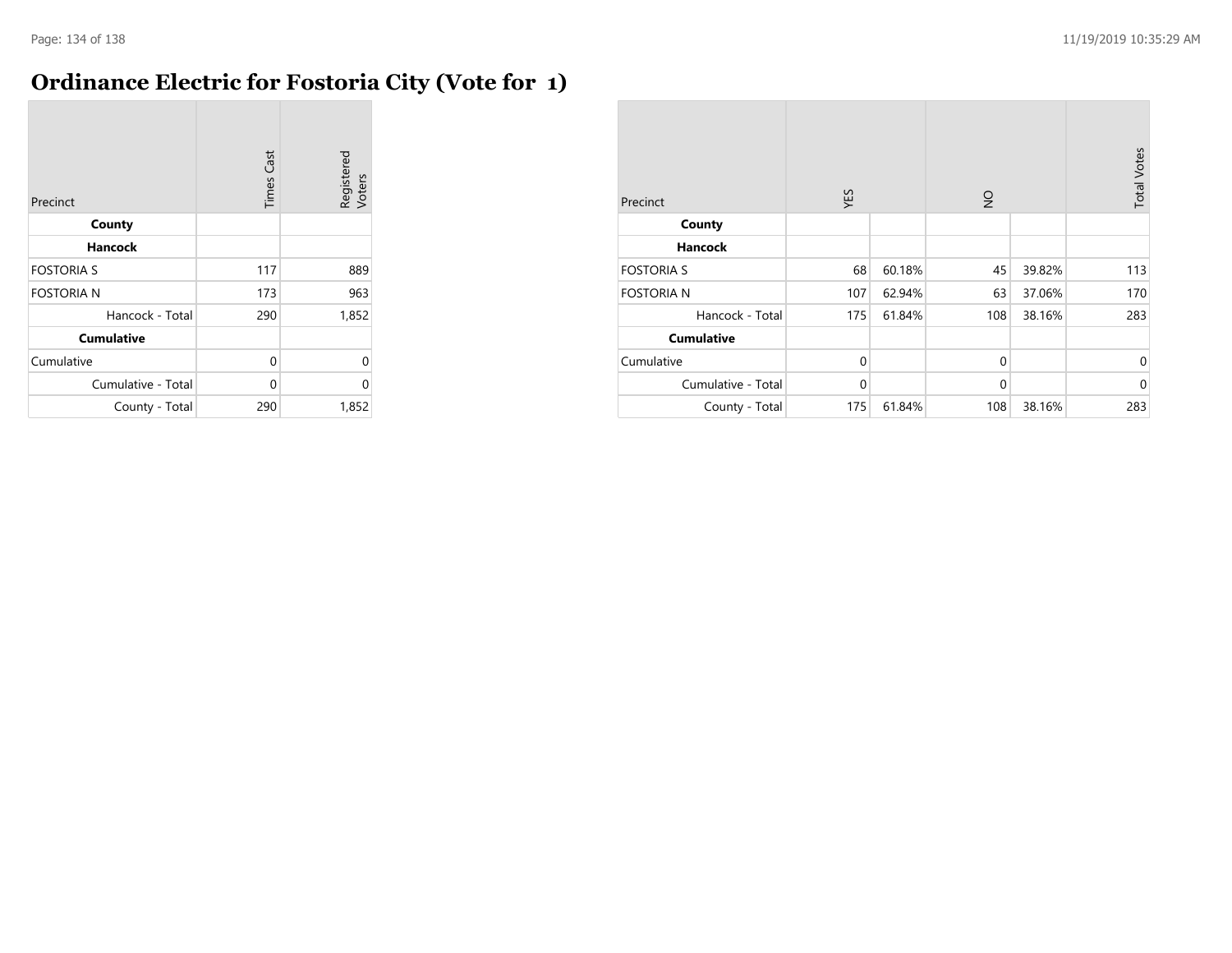$\mathcal{L}$ 

# **Tax Levy for Jenera Village (Vote for 1)**

| Precinct           | <b>Times Cast</b> | Registered<br>Voters |
|--------------------|-------------------|----------------------|
| County             |                   |                      |
| <b>Hancock</b>     |                   |                      |
| <b>VAN BUREN</b>   | 35                | 171                  |
| Hancock - Total    | 35                | 171                  |
| <b>Cumulative</b>  |                   |                      |
| Cumulative         | $\Omega$          | $\Omega$             |
| Cumulative - Total | 0                 | 0                    |
| County - Total     | 35                | 171                  |

| Precinct           | For The Tax Levy |        | Against The Tax<br>Levy |        | <b>Total Votes</b> |
|--------------------|------------------|--------|-------------------------|--------|--------------------|
| County             |                  |        |                         |        |                    |
| <b>Hancock</b>     |                  |        |                         |        |                    |
| <b>VAN BUREN</b>   | 27               | 77.14% | 8                       | 22.86% | 35                 |
| Hancock - Total    | 27               | 77.14% | 8                       | 22.86% | 35                 |
| <b>Cumulative</b>  |                  |        |                         |        |                    |
| Cumulative         | $\Omega$         |        | $\mathbf 0$             |        | $\mathbf 0$        |
| Cumulative - Total | $\Omega$         |        | $\mathbf 0$             |        | $\mathbf{0}$       |
| County - Total     | 27               | 77.14% | 8                       | 22.86% | 35                 |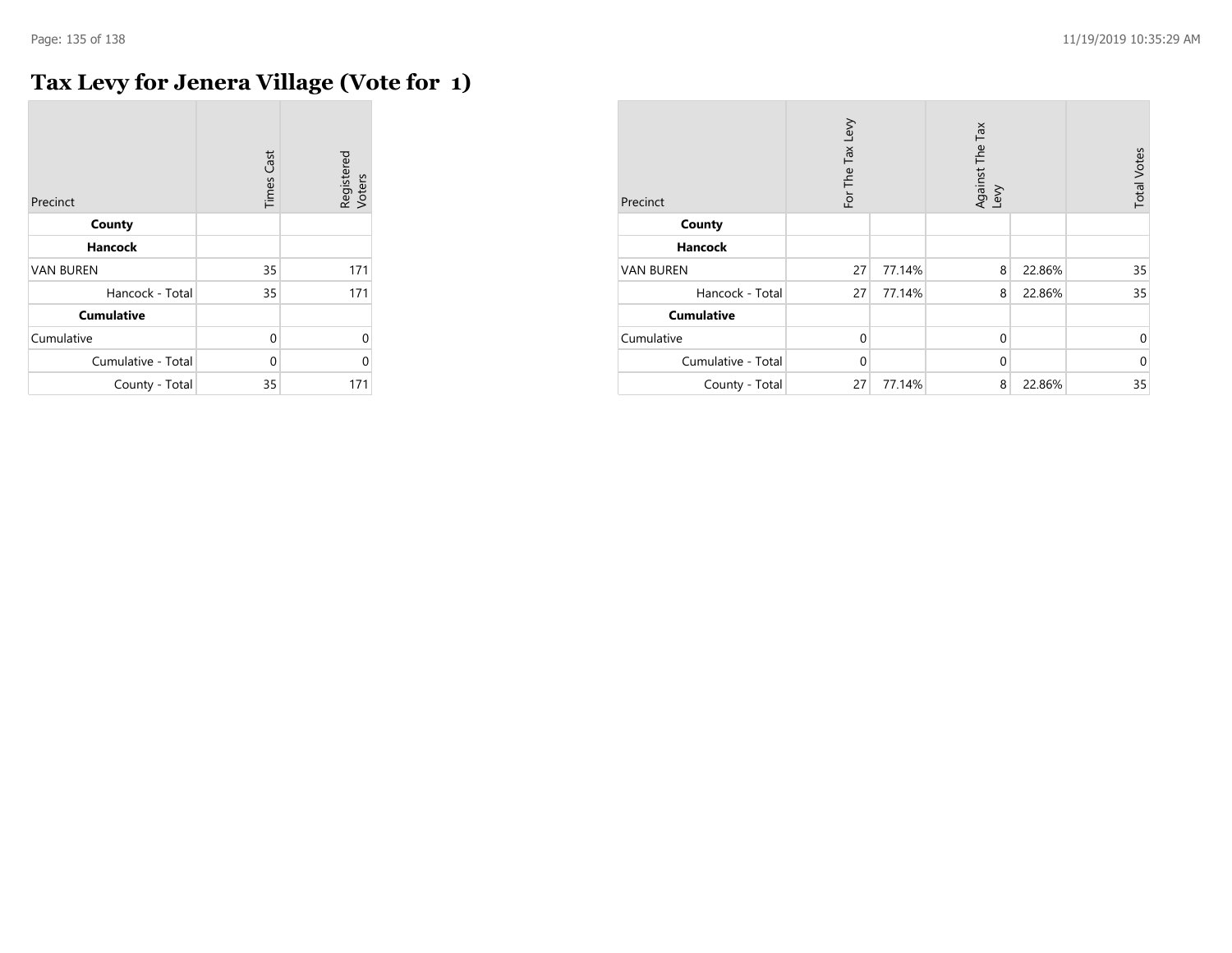### **Tax Levy for Mt. Blanchard Village (Vote for 1)**

| Precinct           | <b>Times Cast</b> | Registered<br>Voters |
|--------------------|-------------------|----------------------|
| County             |                   |                      |
| <b>Hancock</b>     |                   |                      |
| <b>DELAWARE</b>    | 122               | 306                  |
| Hancock - Total    | 122               | 306                  |
| <b>Cumulative</b>  |                   |                      |
| Cumulative         | 0                 | O                    |
| Cumulative - Total | 0                 | U                    |
| County - Total     | 122               | 306                  |

| Precinct           | For The Tax Levy |        | Against The Tax<br>Levy |        | <b>Total Votes</b> |
|--------------------|------------------|--------|-------------------------|--------|--------------------|
| County             |                  |        |                         |        |                    |
| <b>Hancock</b>     |                  |        |                         |        |                    |
| <b>DELAWARE</b>    | 83               | 68.03% | 39                      | 31.97% | 122                |
| Hancock - Total    | 83               | 68.03% | 39                      | 31.97% | 122                |
| <b>Cumulative</b>  |                  |        |                         |        |                    |
| Cumulative         | $\Omega$         |        | $\mathbf 0$             |        | $\mathbf 0$        |
| Cumulative - Total | $\Omega$         |        | $\mathbf 0$             |        | $\mathbf 0$        |
| County - Total     | 83               | 68.03% | 39                      | 31.97% | 122                |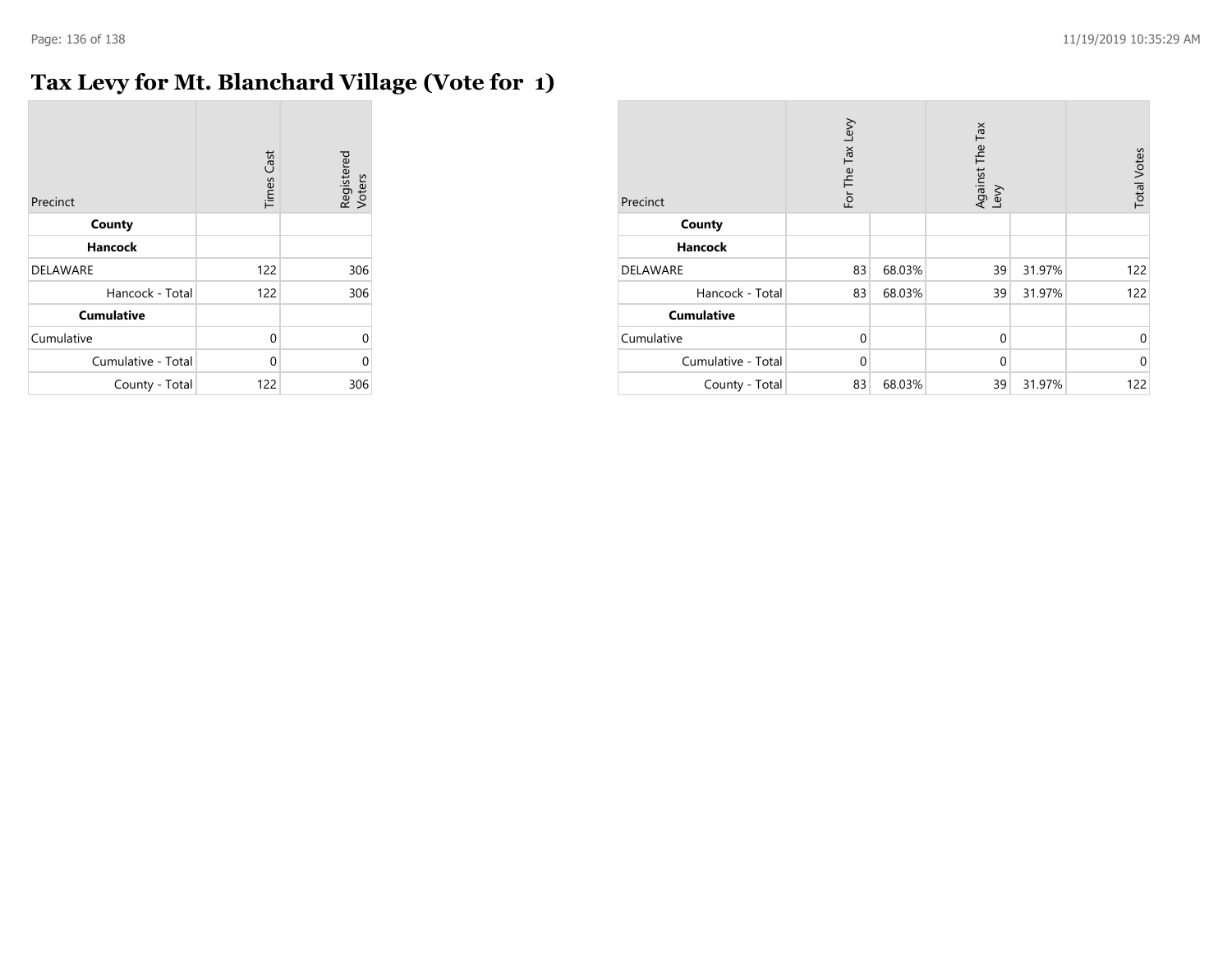# **Local Liquor Option for Orange (Vote for 1)**

| Precinct           | <b>Times Cast</b> | Registered<br>Voters |
|--------------------|-------------------|----------------------|
| County             |                   |                      |
| Hancock            |                   |                      |
| ORANGE             | 199               | 930                  |
| Hancock - Total    | 199               | 930                  |
| <b>Cumulative</b>  |                   |                      |
| Cumulative         | 0                 | $\Omega$             |
| Cumulative - Total | 0                 | 0                    |
| County - Total     | 199               | 930                  |

| Precinct           | YES          |        | $\frac{1}{2}$ |        | <b>Total Votes</b> |
|--------------------|--------------|--------|---------------|--------|--------------------|
| County             |              |        |               |        |                    |
| <b>Hancock</b>     |              |        |               |        |                    |
| ORANGE             | 139          | 71.28% | 56            | 28.72% | 195                |
| Hancock - Total    | 139          | 71.28% | 56            | 28.72% | 195                |
| <b>Cumulative</b>  |              |        |               |        |                    |
| Cumulative         | $\Omega$     |        | $\mathbf 0$   |        | $\mathbf{0}$       |
| Cumulative - Total | $\mathbf{0}$ |        | $\mathbf 0$   |        | $\mathbf{0}$       |
| County - Total     | 139          | 71.28% | 56            | 28.72% | 195                |